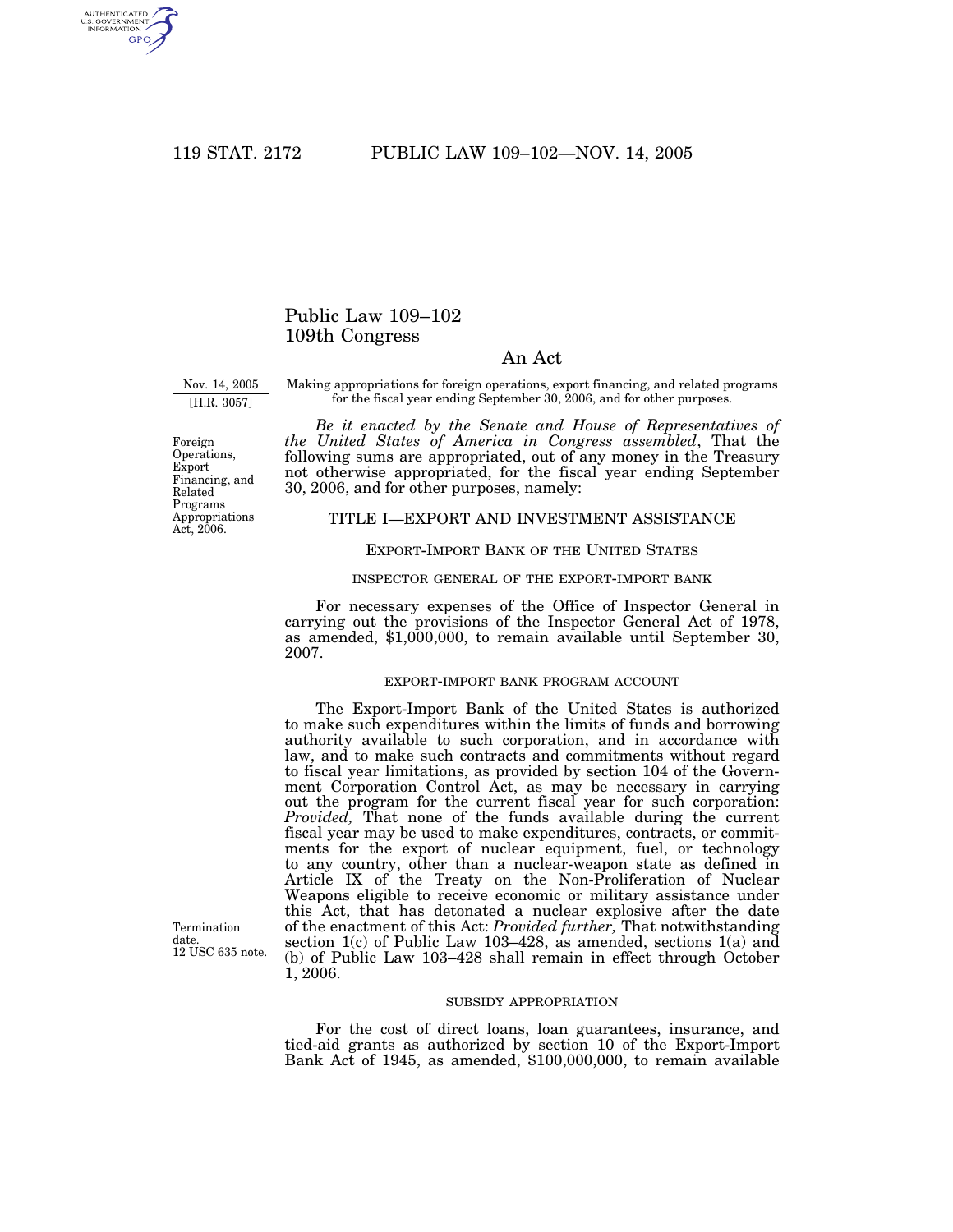until September 30, 2009: *Provided,* That such costs, including the cost of modifying such loans, shall be as defined in section 502 of the Congressional Budget Act of 1974: *Provided further,* That such sums shall remain available until September 30, 2024, for the disbursement of direct loans, loan guarantees, insurance and tied-aid grants obligated in fiscal years 2006, 2007, 2008, and 2009: *Provided further,* That none of the funds appropriated by this Act or any prior Act appropriating funds for foreign operations, export financing, and related programs for tied-aid credits or grants may be used for any other purpose except through the regular notification procedures of the Committees on Appropriations: *Provided further,* That funds appropriated by this paragraph are made available notwithstanding section 2(b)(2) of the Export-Import Bank Act of 1945, in connection with the purchase or lease of any product by any Eastern European country, any Baltic State or any agency or national thereof.

#### ADMINISTRATIVE EXPENSES

For administrative expenses to carry out the direct and guaranteed loan and insurance programs, including hire of passenger motor vehicles and services as authorized by 5 U.S.C. 3109, and not to exceed \$30,000 for official reception and representation expenses for members of the Board of Directors, \$73,200,000: *Provided,* That the Export-Import Bank may accept, and use, payment or services provided by transaction participants for legal, financial, or technical services in connection with any transaction for which an application for a loan, guarantee or insurance commitment has been made: *Provided further,* That, notwithstanding subsection (b) of section 117 of the Export Enhancement Act of 1992, subsection (a) thereof shall remain in effect until October 1, 2006.

Termination date. 12 USC 635a note.

#### OVERSEAS PRIVATE INVESTMENT CORPORATION

## NONCREDIT ACCOUNT

The Overseas Private Investment Corporation is authorized to make, without regard to fiscal year limitations, as provided by 31 U.S.C. 9104, such expenditures and commitments within the limits of funds available to it and in accordance with law as may be necessary: *Provided,* That the amount available for administrative expenses to carry out the credit and insurance programs (including an amount for official reception and representation expenses which shall not exceed \$35,000) shall not exceed \$42,274,000: *Provided further,* That project-specific transaction costs, including direct and indirect costs incurred in claims settlements, and other direct costs associated with services provided to specific investors or potential investors pursuant to section 234 of the Foreign Assistance Act of 1961, shall not be considered administrative expenses for the purposes of this heading.

#### PROGRAM ACCOUNT

For the cost of direct and guaranteed loans, \$20,276,000, as authorized by section 234 of the Foreign Assistance Act of 1961, to be derived by transfer from the Overseas Private Investment Corporation Non-Credit Account: *Provided,* That such costs, including the cost of modifying such loans, shall be as defined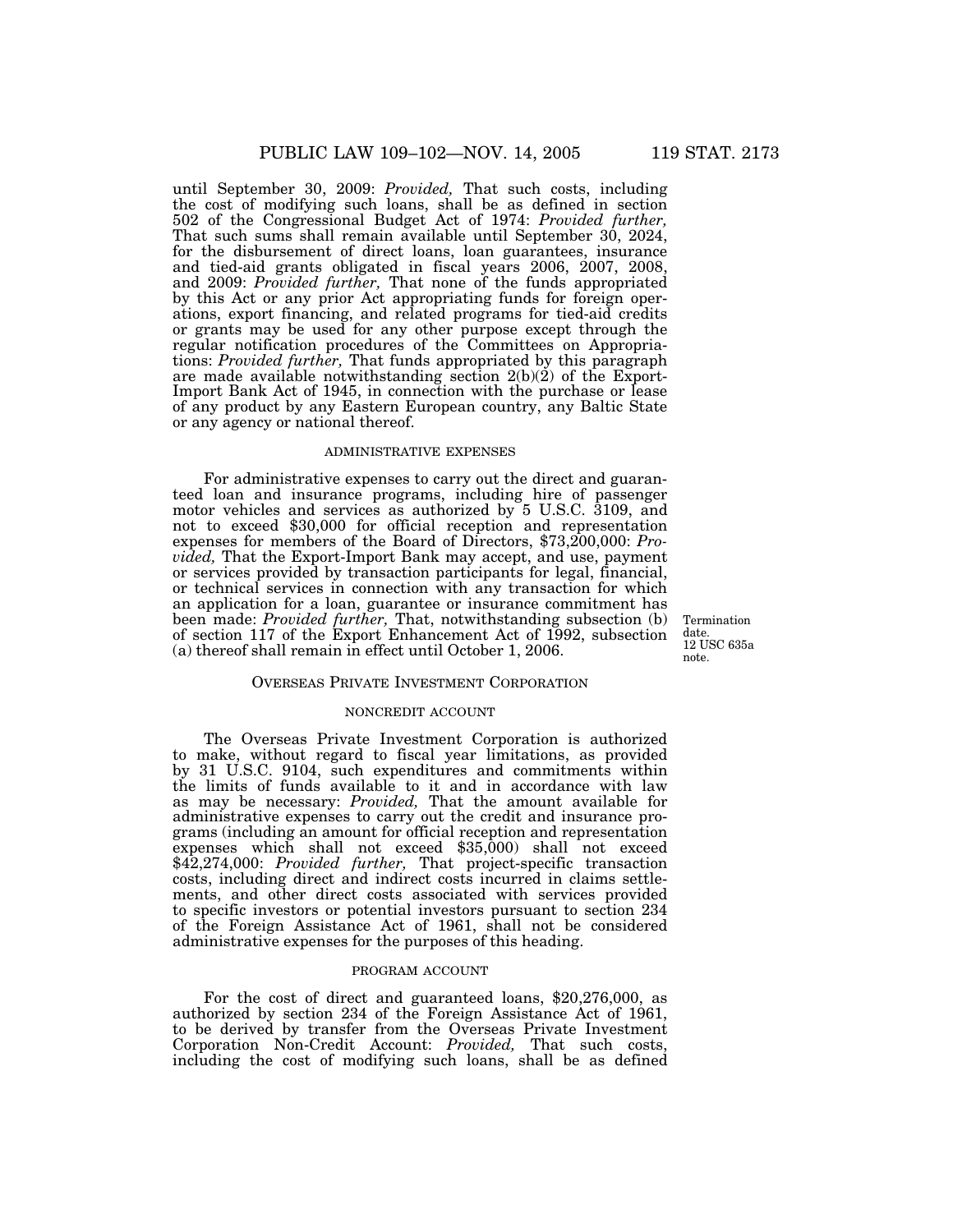in section 502 of the Congressional Budget Act of 1974: *Provided further,* That such sums shall be available for direct loan obligations and loan guaranty commitments incurred or made during fiscal years 2006 and 2007: *Provided further,* That such sums shall remain available through fiscal year 2014 for the disbursement of direct and guaranteed loans obligated in fiscal year 2006, and through fiscal year 2015 for the disbursement of direct and guaranteed loans obligated in fiscal year 2007: *Provided further,* That notwithstanding any other provision of law, the Overseas Private Investment Corporation is authorized to undertake any program authorized by title IV of the Foreign Assistance Act of 1961 in Iraq: *Provided further,* That funds made available pursuant to the authority of the previous proviso shall be subject to the regular notification procedures of the Committees on Appropriations.

In addition, such sums as may be necessary for administrative expenses to carry out the credit program may be derived from amounts available for administrative expenses to carry out the credit and insurance programs in the Overseas Private Investment Corporation Noncredit Account and merged with said account.

#### FUNDS APPROPRIATED TO THE PRESIDENT

#### TRADE AND DEVELOPMENT AGENCY

For necessary expenses to carry out the provisions of section 661 of the Foreign Assistance Act of 1961, \$50,900,000, to remain available until September 30, 2007.

## TITLE II—BILATERAL ECONOMIC ASSISTANCE

#### FUNDS APPROPRIATED TO THE PRESIDENT

For expenses necessary to enable the President to carry out the provisions of the Foreign Assistance Act of 1961, and for other purposes, to remain available until September 30, 2006, unless otherwise specified herein, as follows:

### UNITED STATES AGENCY FOR INTERNATIONAL DEVELOPMENT

#### CHILD SURVIVAL AND HEALTH PROGRAMS FUND

#### (INCLUDING TRANSFER OF FUNDS)

For necessary expenses to carry out the provisions of chapters 1 and 10 of part I of the Foreign Assistance Act of 1961, for child survival, health, and family planning/reproductive health activities, in addition to funds otherwise available for such purposes, \$1,585,000,000, to remain available until September 30, 2007: *Provided,* That this amount shall be made available for such activities as: (1) immunization programs; (2) oral rehydration programs; (3) health, nutrition, water and sanitation programs which directly address the needs of mothers and children, and related education programs; (4) assistance for children displaced or orphaned by causes other than AIDS; (5) programs for the prevention, treatment, control of, and research on HIV/AIDS, tuberculosis, polio, malaria, and other infectious diseases, and for assistance to communities severely affected by HIV/AIDS, including children displaced or orphaned by AIDS; and (6) family planning/reproductive health: *Provided further,* That none of the funds appropriated under this

Immunizations. HIV/AIDS.

Iraq.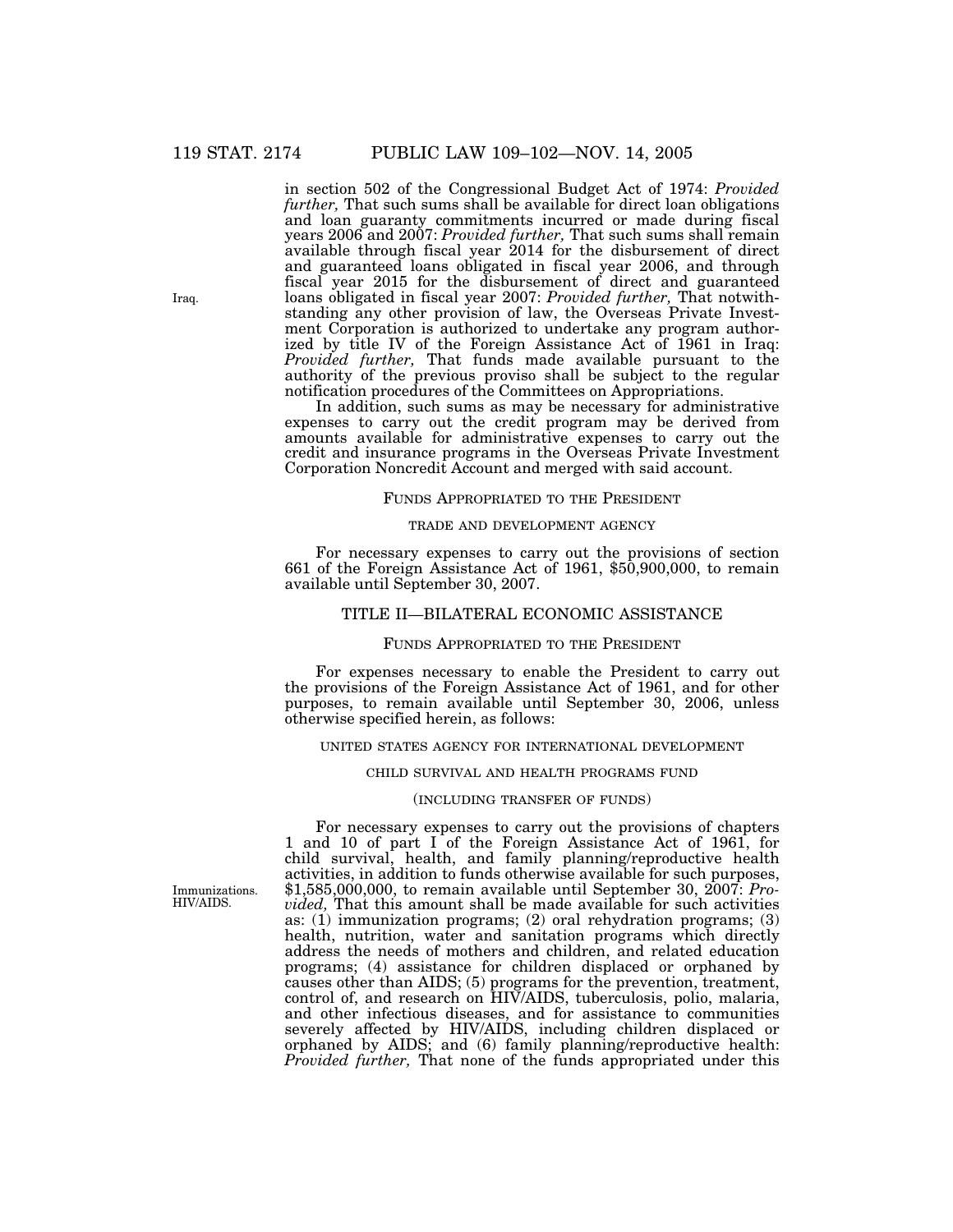heading may be made available for nonproject assistance, except that funds may be made available for such assistance for ongoing health activities: *Provided further*, That of the funds appropriated health activities: *Provided further,* That of the funds appropriated under this heading, not to exceed \$350,000, in addition to funds otherwise available for such purposes, may be used to monitor and provide oversight of child survival, maternal and family planning/reproductive health, and infectious disease programs: *Provided further,* That the following amounts should be allocated as follows: \$360,000,000 for child survival and maternal health; \$30,000,000 for vulnerable children; \$350,000,000 for HIV/AIDS; \$220,000,000 for other infectious diseases; and \$375,000,000 for family planning/ reproductive health, including in areas where population growth threatens biodiversity or endangered species: *Provided further,* That of the funds appropriated under this heading, and in addition to funds allocated under the previous proviso, not less than \$250,000,000 shall be made available, notwithstanding any other provision of law, except for the United States Leadership Against HIV/AIDS, Tuberculosis and Malaria Act of 2003 (Public Law 108– 25), for a United States contribution to the Global Fund to Fight AIDS, Tuberculosis and Malaria (the ''Global Fund''), and shall be expended at the minimum rate necessary to make timely payment for projects and activities: *Provided further,* That up to 5 percent of the aggregate amount of funds made available to the Global Fund in fiscal year 2006 may be made available to the United States Agency for International Development for technical assistance related to the activities of the Global Fund: *Provided further*, That of the funds appropriated under this heading, \$70,000,000 should be made available for a United States contribution to The Vaccine Fund, and up to \$6,000,000 may be transferred to and merged with funds appropriated by this Act under the heading ''Operating Expenses of the United States Agency for International Development'' for costs directly related to international health, but funds made available for such costs may not be derived from amounts made available for contribution under this and preceding provisos: *Provided further,* That none of the funds made available in this Act nor any unobligated balances from prior appropriations may be made available to any organization or program which, as determined by the President of the United States, supports or participates in the management of a program of coercive abortion or involuntary sterilization: *Provided further,* That none of the funds made available under this Act may be used to pay for the performance of abortion as a method of family planning or to motivate or coerce any person to practice abortions: *Provided further,* That nothing in this paragraph shall be construed to alter any existing statutory prohibitions against abortion under section 104 of the Foreign Assistance Act of 1961: *Provided further*, That none of the funds made available under this Act may be used to lobby for or against abortion: *Provided further,* That in order to reduce reliance on abortion in developing nations, funds shall be available only to voluntary family planning projects which offer, either directly or through referral to, or information about access to, a broad range of family planning methods and services, and that any such voluntary family planning project shall meet the following requirements: (1) service providers or referral agents in the project shall not implement or be subject to quotas, or other numerical targets, of total number of births, number of family planning acceptors, or acceptors of a particular method of family

Abortion. Sterilization.

Family planning.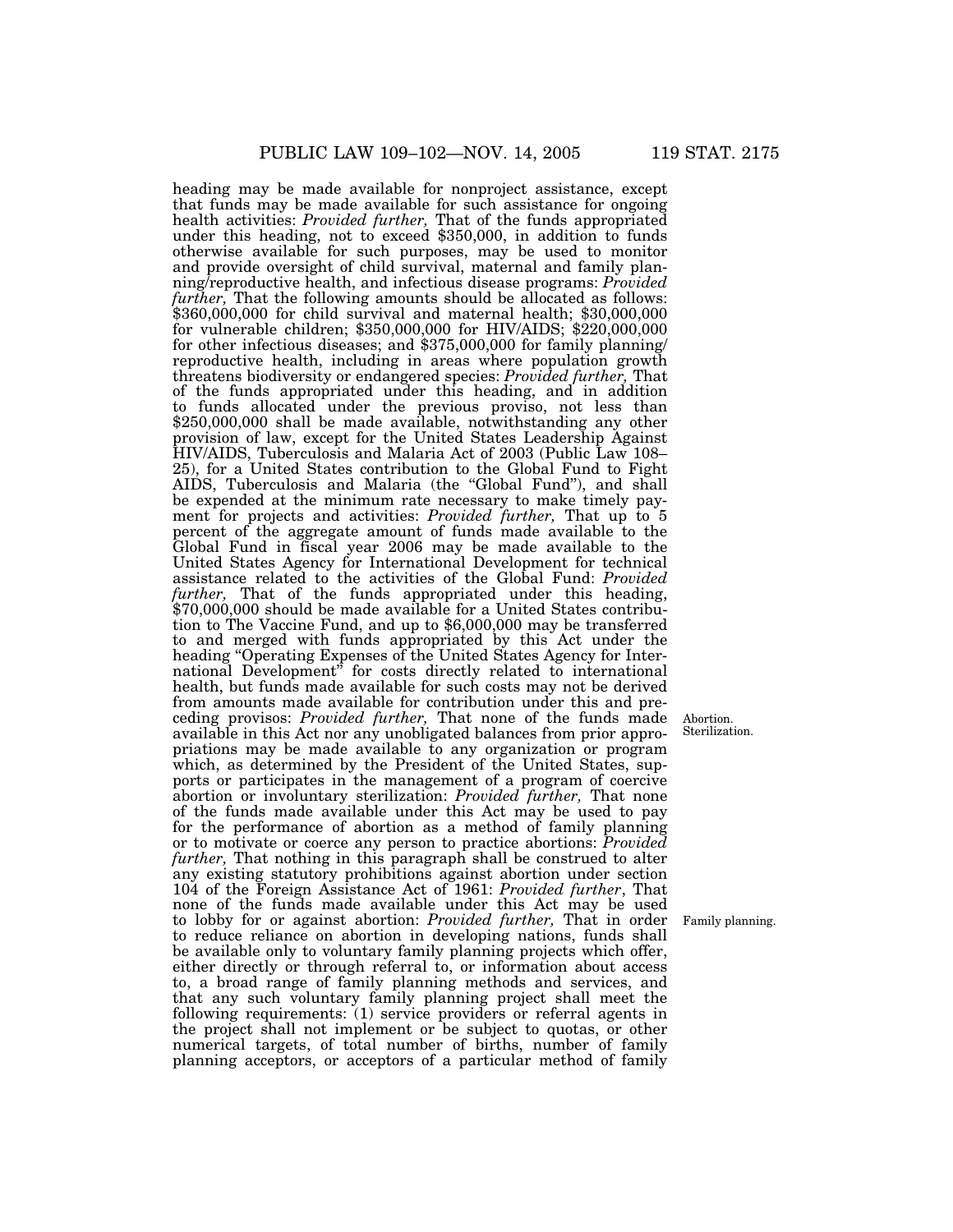planning (this provision shall not be construed to include the use of quantitative estimates or indicators for budgeting and planning purposes); (2) the project shall not include payment of incentives, bribes, gratuities, or financial reward to:  $(A)$  an individual in exchange for becoming a family planning acceptor; or (B) program personnel for achieving a numerical target or quota of total number of births, number of family planning acceptors, or acceptors of a particular method of family planning; (3) the project shall not deny any right or benefit, including the right of access to participate in any program of general welfare or the right of access to health care, as a consequence of any individual's decision not to accept family planning services; (4) the project shall provide family planning acceptors comprehensible information on the health benefits and risks of the method chosen, including those conditions that might render the use of the method inadvisable and those adverse side effects known to be consequent to the use of the method; and (5) the project shall ensure that experimental contraceptive drugs and devices and medical procedures are provided only in the context of a scientific study in which participants are advised of potential risks and benefits; and, not less than 60 days after the date on which the Administrator of the United States Agency for International Development determines that there has been a violation of the requirements contained in paragraph (1), (2), (3), or (5) of this proviso, or a pattern or practice of violations of the requirements contained in paragraph (4) of this proviso, the Administrator shall submit to the Committees on Appropriations a report containing a description of such violation and the corrective action taken by the Agency: *Provided further,* That in awarding grants for natural family planning under section 104 of the Foreign Assistance Act of 1961 no applicant shall be discriminated against because of such applicant's religious or conscientious commitment to offer only natural family planning; and, additionally, all such applicants shall comply with the requirements of the previous proviso: *Provided further,* That for purposes of this or any other Act authorizing or appropriating funds for foreign operations, export financing, and related programs, the term ''motivate'', as it relates to family planning assistance, shall not be construed to prohibit the provision, consistent with local law, of information or counseling about all pregnancy options: *Provided further,* That to the maximum extent feasible, taking into consideration cost, timely availability, and best health practices, funds appropriated in this Act or prior appropriations Acts that are made available for condom procurement shall be made available only for the procurement of condoms manufactured in the United States: *Provided further*, That information provided about the use of condoms as part of projects or activities that are funded from amounts appropriated by this Act shall be medically accurate and shall include the public health benefits and failure rates of such use.

### DEVELOPMENT ASSISTANCE

For necessary expenses to carry out the provisions of sections 103, 105, 106, and sections 251 through 255, and chapter 10 of part I of the Foreign Assistance Act of 1961, \$1,524,000,000, to remain available until September 30, 2007: *Provided*, That \$214,000,000 should be allocated for trade capacity building, of which at least \$20,000,000 shall be made available for labor and environmental capacity building activities relating to the free trade

Contraceptives. Deadline. Reports.

Nondiscrimination.

Condoms.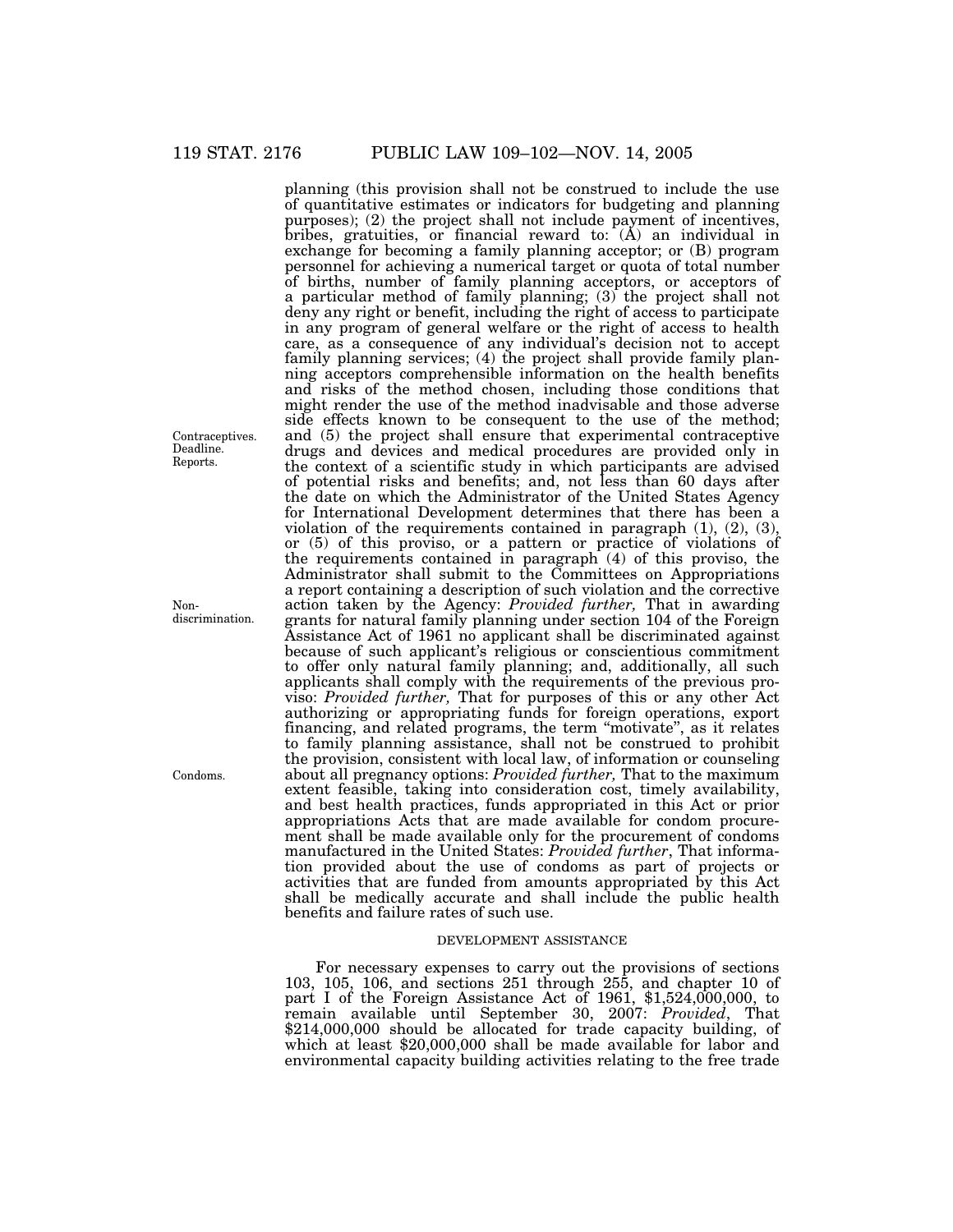agreement with the countries of Central America and the Dominican Republic: *Provided further*, That \$365,000,000 should be allocated for basic education: *Provided further*, That of the funds appropriated under this heading and managed by the United States Agency for International Development Bureau of Democracy, Conflict, and Humanitarian Assistance, not less than \$15,000,000 shall be made available only for programs to improve women's leadership capacity in recipient countries: *Provided further*, That such funds may not be made available for construction: *Provided further*, That of the funds appropriated under this heading that are made available for assistance programs for displaced and orphaned children and victims of war, not to exceed \$42,500, in addition to funds otherwise available for such purposes, may be used to monitor and provide oversight of such programs: *Provided further,* That funds appropriated under this heading should be made available for programs in sub-Saharan Africa to address sexual and gender-based violence: *Provided further,* That of the aggregate amount of the funds appropriated by this Act that are made available for agriculture and rural development programs, \$30,000,000 should be made available for plant biotechnology research and development: *Provided further,* That not less than \$2,300,000 should be made available for core support for the International Fertilizer Development Center: *Provided further,* That of the funds appropriated under this heading, not less than \$20,000,000 should be made available for the American Schools and Hospitals Abroad program: *Provided further,* That of the funds appropriated under this heading, \$10,000,000 may be made available for cooperative development programs within the Office of Private and Voluntary Cooperation: *Provided further,* That of the funds appropriated under this heading, \$2,000,000 shall be made available for reconstruction and development programs in South Asia: *Provided further,* That funds should be made available for activities to reduce the incidence of child marriage in developing countries: *Provided further,* That of the funds appropriated under this heading, up to \$20,000,000 should be made available to develop clean water treatment activities in developing countries: *Provided further,* That of the funds appropriated by this Act, not less than \$200,000,000 shall be made available for drinking water supply projects and related activities, of which not less than \$50,000,000 should be made available for programs in Africa.

#### INTERNATIONAL DISASTER AND FAMINE ASSISTANCE

For necessary expenses to carry out the provisions of section 491 of the Foreign Assistance Act of 1961 for international disaster relief, rehabilitation, and reconstruction assistance, \$365,000,000, to remain available until expended, of which \$20,000,000 should be for famine prevention and relief.

## TRANSITION INITIATIVES

For necessary expenses for international disaster rehabilitation and reconstruction assistance pursuant to section 491 of the Foreign Assistance Act of 1961, \$40,000,000, to remain available until expended, to support transition to democracy and to long-term development of countries in crisis: *Provided,* That such support may include assistance to develop, strengthen, or preserve democratic institutions and processes, revitalize basic infrastructure, and foster the peaceful resolution of conflict: *Provided further*, That Reports.

Deadline.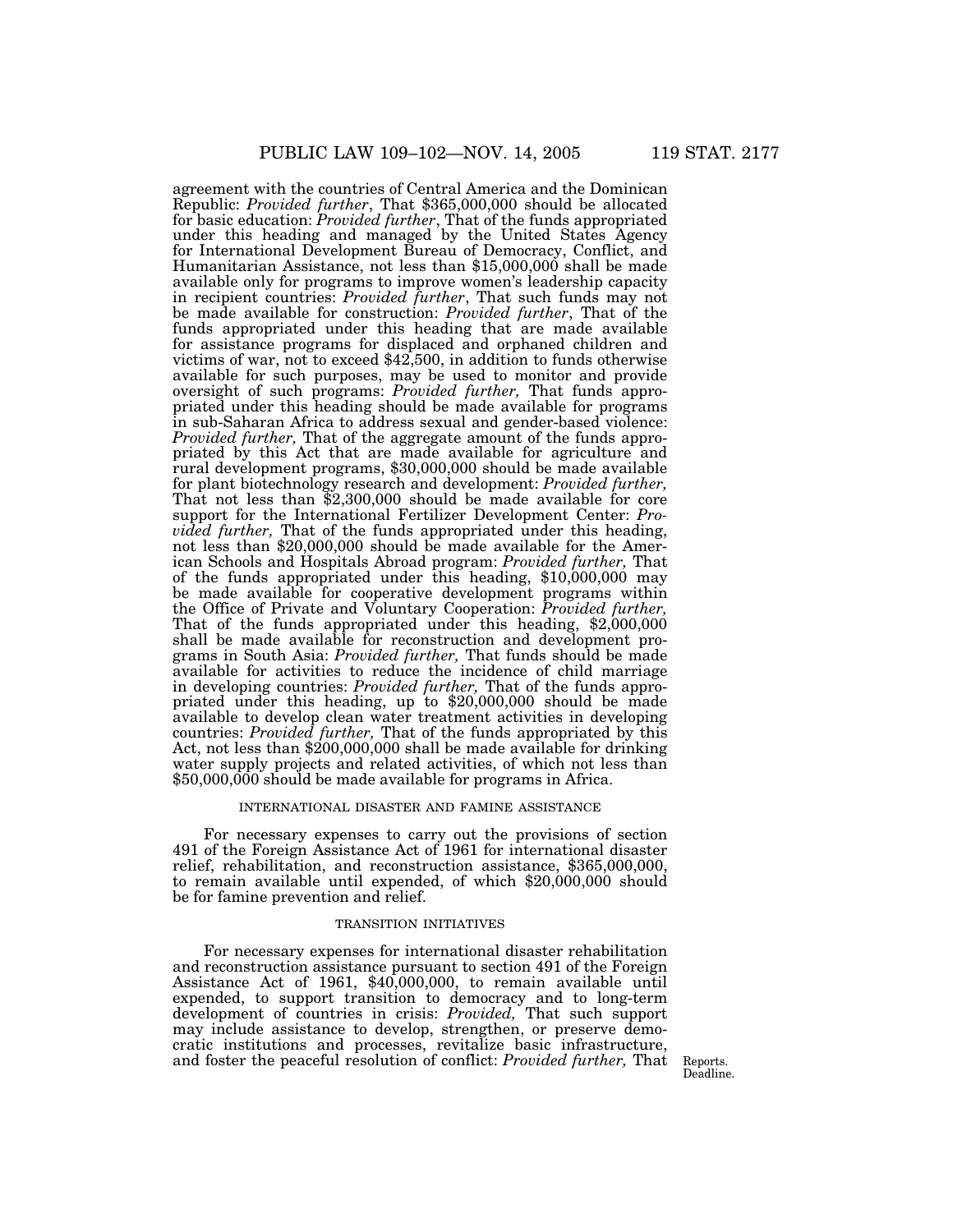the United States Agency for International Development shall submit a report to the Committees on Appropriations at least 5 days prior to beginning a new program of assistance: *Provided further,* That if the President determines that it is important to the national interests of the United States to provide transition assistance in excess of the amount appropriated under this heading, up to \$15,000,000 of the funds appropriated by this Act to carry out the provisions of part I of the Foreign Assistance Act of 1961 may be used for purposes of this heading and under the authorities applicable to funds appropriated under this heading: *Provided further,* That funds made available pursuant to the previous proviso shall be made available subject to prior consultation with the Committees on Appropriations.

## DEVELOPMENT CREDIT AUTHORITY

### (INCLUDING TRANSFER OF FUNDS)

For the cost of direct loans and loan guarantees provided by the United States Agency for International Development, as authorized by sections 256 and 635 of the Foreign Assistance Act of 1961, up to \$21,000,000 may be derived by transfer from funds appropriated by this Act to carry out part I of such Act and under the heading ''Assistance for Eastern Europe and the Baltic States'': *Provided,* That such funds shall be made available only for micro and small enterprise programs, urban programs, and other programs which further the purposes of part I of the Act: *Provided further,* That such costs, including the cost of modifying such direct and guaranteed loans, shall be as defined in section 502 of the Congressional Budget Act of 1974, as amended: *Provided further,* That funds made available by this paragraph may be used for the cost of modifying any such guaranteed loans under this Act or prior Acts, and funds used for such costs shall be subject to the regular notification procedures of the Committees on Appropriations: *Provided further*, That the provisions of section 107A(d) (relating to general provisions applicable to the Development Credit Authority) of the Foreign Assistance Act of 1961, as contained in section 306 of H.R. 1486 as reported by the House Committee on International Relations on May 9, 1997, shall be applicable to direct loans and loan guarantees provided under this heading: *Provided further,* That these funds are available to subsidize total loan principal, any portion of which is to be guaranteed, of up to \$700,000,000.

In addition, for administrative expenses to carry out credit programs administered by the United States Agency for International Development, \$8,000,000, which may be transferred to and merged with the appropriation for Operating Expenses of the United States Agency for International Development: *Provided,* That funds made available under this heading shall remain available until September 30, 2008.

## PAYMENT TO THE FOREIGN SERVICE RETIREMENT AND DISABILITY FUND

For payment to the "Foreign Service Retirement and Disability Fund'', as authorized by the Foreign Service Act of 1980, \$41,700,000.

Applicability. Loans.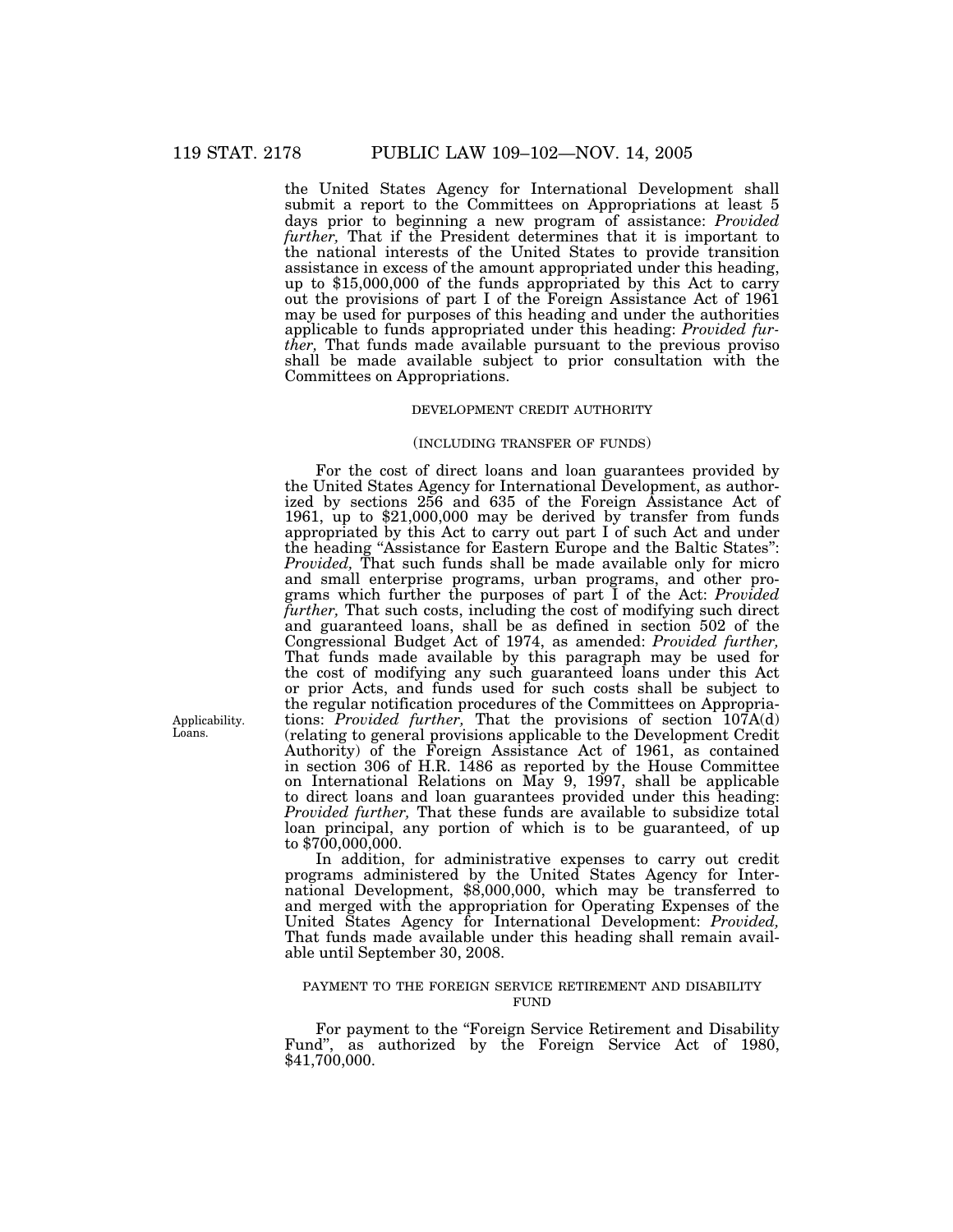## OPERATING EXPENSES OF THE UNITED STATES AGENCY FOR INTERNATIONAL DEVELOPMENT

For necessary expenses to carry out the provisions of section 667 of the Foreign Assistance Act of 1961, \$630,000,000, of which up to \$25,000,000 may remain available until September 30, 2007: *Provided,* That none of the funds appropriated under this heading and under the heading "Capital Investment Fund" may be made available to finance the construction (including architect and engineering services), purchase, or long-term lease of offices for use by the United States Agency for International Development, unless the Administrator has identified such proposed construction (including architect and engineering services), purchase, or longterm lease of offices in a report submitted to the Committees on Appropriations at least 15 days prior to the obligation of these funds for such purposes: *Provided further,* That the previous proviso shall not apply where the total cost of construction (including architect and engineering services), purchase, or long-term lease of offices does not exceed \$1,000,000: *Provided further,* That contracts or agreements entered into with funds appropriated under this heading may entail commitments for the expenditure of such funds through fiscal year 2007: *Provided further,* That none of the funds in this Act may be used to open a new overseas mission of the United States Agency for International Development without the prior written notification of the Committees on Appropriations: *Provided further,* That the authority of sections 610 and 109 of the Foreign Assistance Act of 1961 may be exercised by the Secretary of State to transfer funds appropriated to carry out chapter 1 of part I of such Act to ''Operating Expenses of the United States Agency for International Development'' in accordance with the provisions of those sections.

## CAPITAL INVESTMENT FUND

For necessary expenses for overseas construction and related costs, and for the procurement and enhancement of information technology and related capital investments, pursuant to section 667 of the Foreign Assistance Act of 1961, \$70,000,000, to remain available until expended: *Provided,* That this amount is in addition to funds otherwise available for such purposes: *Provided further,* That funds appropriated under this heading shall be available for obligation only pursuant to the regular notification procedures of the Committees on Appropriations: *Provided further,* That of the funds appropriated under this heading, not to exceed \$48,100,000 may be made available for the purposes of implementing the Capital Security Cost Sharing Program.

### OPERATING EXPENSES OF THE UNITED STATES AGENCY FOR INTERNATIONAL DEVELOPMENT OFFICE OF INSPECTOR GENERAL

For necessary expenses to carry out the provisions of section 667 of the Foreign Assistance Act of 1961, \$36,000,000, to remain available until September 30, 2007, which sum shall be available for the Office of the Inspector General of the United States Agency for International Development.

Reports. Deadline.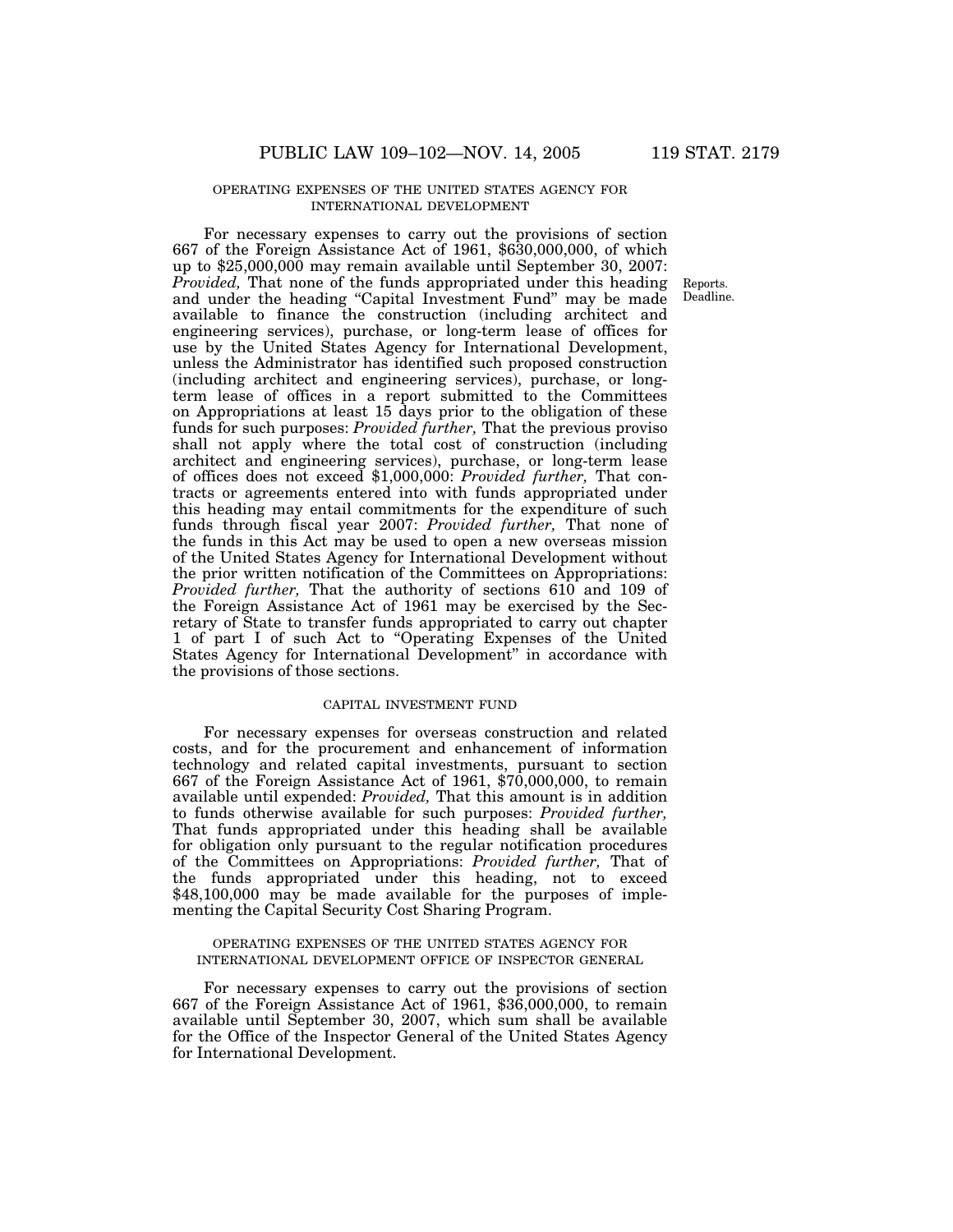## OTHER BILATERAL ECONOMIC ASSISTANCE

#### ECONOMIC SUPPORT FUND

## (INCLUDING TRANSFER OF FUNDS)

For necessary expenses to carry out the provisions of chapter 4 of part II, \$2,634,000,000, to remain available until September 30, 2007: *Provided*, That of the funds appropriated under this 30, 2007: *Provided,* That of the funds appropriated under this heading, not less than \$240,000,000 shall be available only for Israel, which sum shall be available on a grant basis as a cash transfer and shall be disbursed within 30 days of the enactment of this Act: *Provided further,* That not less than \$495,000,000 shall be available only for Egypt, which sum shall be provided on a grant basis, and of which sum cash transfer assistance shall be provided with the understanding that Egypt will undertake significant economic and political reforms which are additional to those which were undertaken in previous fiscal years: *Provided further,* That with respect to the provision of assistance for Egypt for democracy and governance activities, the organizations implementing such assistance and the specific nature of that assistance shall not be subject to the prior approval by the Government of Egypt: *Provided* further, That of the funds appropriated under this heading for assistance for Egypt, not less than \$135,000,000 shall be made available for project assistance, of which not less than \$50,000,000 shall be made available for democracy, human rights and governance programs and not less than \$50,000,000 shall be used for education programs, of which not less than \$5,000,000 shall be made available for scholarships for disadvantaged Egyptian students to attend American accredited institutions of higher education in Egypt: *Provided further,* That of the funds appropriated under this heading for assistance for Egypt for economic reform activities,  $$227,600,000$  shall be withheld from obligation until the Secretary of State determines and reports to the Committees on Appropriations that Egypt has met the calendar year 2005 benchmarks accompanying the ''Financial Sector Reform Memorandum of Understanding'' dated March 20, 2005: *Provided further,* That \$20,000,000 of the funds appropriated under this heading should be made available for Cyprus to be used only for scholarships, administrative support of the scholarship program, bicommunal projects, and measures aimed at reunification of the island and designed to reduce tensions and promote peace and cooperation between the two communities on Cyprus: *Provided further,* That in exercising the authority to provide cash transfer assistance for Israel, the President shall ensure that the level of such assistance does not cause an adverse impact on the total level of nonmilitary exports from the United States to such country and that Israel enters into a side letter agreement in an amount proportional to the fiscal year 1999 agreement: *Provided further,* That of the funds appropriated under this heading, not less than \$250,000,000 should be made available only for assistance for Jordan: *Provided further,* That of the funds appropriated under this heading that are available for assistance for the West Bank and Gaza, not to exceed \$2,000,000 may be used for administrative expenses of the United States Agency for International Development, in addition to funds otherwise available for such purposes, to carry out programs in the Certification. West Bank and Gaza: *Provided further,* That not more than

Deadline.

Egypt.

Reports.

Israel. President.

Afghanistan. Poppies.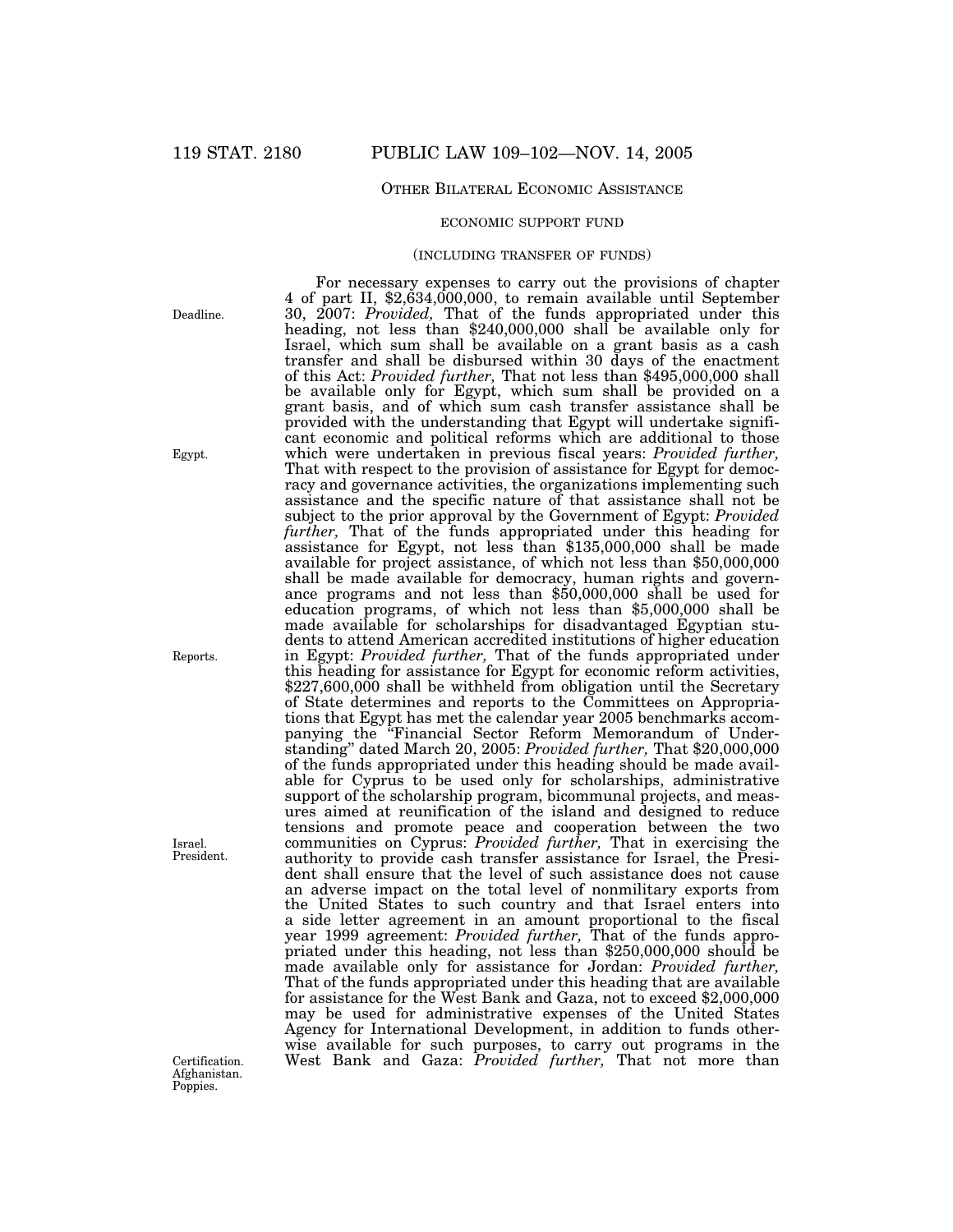\$225,000,000 of the funds made available for assistance for Afghanistan under this heading may be obligated for such assistance until the Secretary of State certifies to the Committees on Appropriations that the Government of Afghanistan at both the national and local level is cooperating fully with United States funded poppy eradication and interdiction efforts in Afghanistan: *Provided further,* That the President may waive the previous proviso if he determines and reports to the Committees on Appropriations that to do so is vital to the national security interests of the United States: *Provided further,* That such report shall include an analysis of the steps being taken by the Government of Afghanistan, at the national and local level, to cooperate fully with United States funded poppy eradication and interdiction efforts in Afghanistan: *Provided further,* That \$40,000,000 of the funds appropriated under this heading shall be made available for assistance for Lebanon, of which not less than \$6,000,000 should be made available for scholarships and direct support of American educational institutions in Lebanon: *Provided further,* That of the funds appropriated under this heading that are made available for assistance for Iraq, not less than \$5,000,000 shall be transferred to and merged with funds appropriated under the heading ''Iraq Relief and Reconstruction Fund'' in chapter 2 of title II of Public Law 108–106 and shall be made available for the Marla Ruzicka Iraqi War Victims Fund: *Provided further,* That of the funds appropriated under this heading that are made available for assistance for Iraq, not less than \$56,000,000 shall be made available for democracy, governance and rule of law programs in Iraq: *Provided further,* That of the funds appropriated under this heading, not less than \$19,000,000 shall be made available for assistance for the Democratic Republic of Timor-Leste, of which up to \$1,000,000 may be available for administrative expenses of the United States Agency for International Development: *Provided further,* That notwithstanding any other provision of law, funds appropriated under this heading shall be made available for programs and activities for the Central Highlands of Vietnam: *Provided further,* That funds appropriated under this heading that are made available for a Middle East Financing Facility, Middle East Enterprise Fund, or any other similar entity in the Middle East shall be subject to the regular notification procedures of the Committees on Appropriations: *Provided further*, That of funds appropriated under this heading, \$13,000,000 should be made available for a United States contribution to the Special Court for Sierra Leone: *Provided further,* That with respect to funds appropriated under this heading in this Act or prior Acts making appropriations for foreign operations, export financing, and related programs, the responsibility for policy decisions and justifications for the use of such funds, including whether there will be a program for a country that uses those funds and the amount of each such program, shall be the responsibility of the Secretary of State and the Deputy Secretary of State and this responsibility shall not be delegated.

#### INTERNATIONAL FUND FOR IRELAND

For necessary expenses to carry out the provisions of chapter 4 of part II of the Foreign Assistance Act of 1961, \$13,500,000, which shall be available for the United States contribution to the International Fund for Ireland and shall be made available in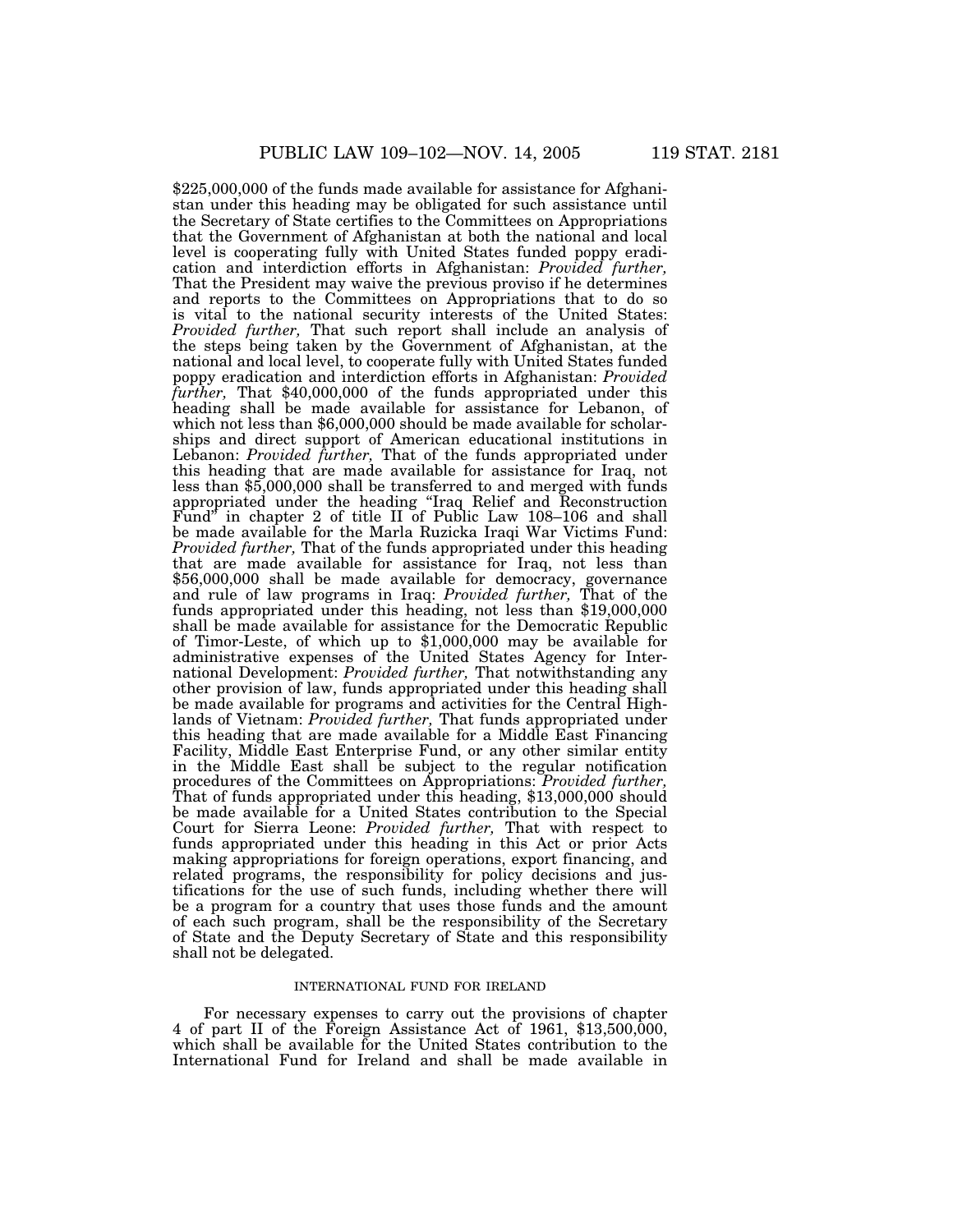accordance with the provisions of the Anglo-Irish Agreement Support Act of 1986 (Public Law 99–415): *Provided,* That such amount shall be expended at the minimum rate necessary to make timely payment for projects and activities: *Provided further,* That funds made available under this heading shall remain available until September 30, 2007.

## ASSISTANCE FOR EASTERN EUROPE AND THE BALTIC STATES

(a) For necessary expenses to carry out the provisions of the Foreign Assistance Act of 1961 and the Support for East European Democracy (SEED) Act of 1989, \$361,000,000, to remain available until September 30, 2007, which shall be available, notwithstanding any other provision of law, for assistance and for related programs for Eastern Europe and the Baltic States: *Provided,* That of the funds appropriated under this heading \$5,000,000 should be made available for rule of law programs for the training of judges and prosecutors.

(b) Funds appropriated under this heading shall be considered to be economic assistance under the Foreign Assistance Act of 1961 for purposes of making available the administrative authorities contained in that Act for the use of economic assistance.

(c) The provisions of section 529 of this Act shall apply to funds appropriated under this heading: *Provided,* That notwithstanding any provision of this or any other Act, including provisions in this subsection regarding the application of section 529 of this Act, local currencies generated by, or converted from, funds appropriated by this Act and by previous appropriations Acts and made available for the economic revitalization program in Bosnia may be used in Eastern Europe and the Baltic States to carry out the provisions of the Foreign Assistance Act of 1961 and the Support for East European Democracy (SEED) Act of 1989.

(d) The President is authorized to withhold funds appropriated under this heading made available for economic revitalization programs in Bosnia and Herzegovina, if he determines and certifies to the Committees on Appropriations that the Federation of Bosnia and Herzegovina has not complied with article III of annex 1– A of the General Framework Agreement for Peace in Bosnia and Herzegovina concerning the withdrawal of foreign forces, and that intelligence cooperation on training, investigations, and related activities between state sponsors of terrorism and terrorist organizations and Bosnian officials has not been terminated.

## ASSISTANCE FOR THE INDEPENDENT STATES OF THE FORMER SOVIET UNION

(a) For necessary expenses to carry out the provisions of chapters 11 and 12 of part I of the Foreign Assistance Act of 1961 and the FREEDOM Support Act, for assistance for the Independent States of the former Soviet Union and for related programs, \$514,000,000, to remain available until September 30, 2007: *Provided*, That the provisions of such chapters shall apply to funds appropriated by this paragraph: *Provided further,* That funds made available for the Southern Caucasus region may be used, notwithstanding any other provision of law, for confidence-building measures and other activities in furtherance of the peaceful resolution of the regional conflicts, especially those in the vicinity of Abkhazia and Nagorno-Karabagh: *Provided further,* That notwithstanding any

Applicability.

Applicability.

President.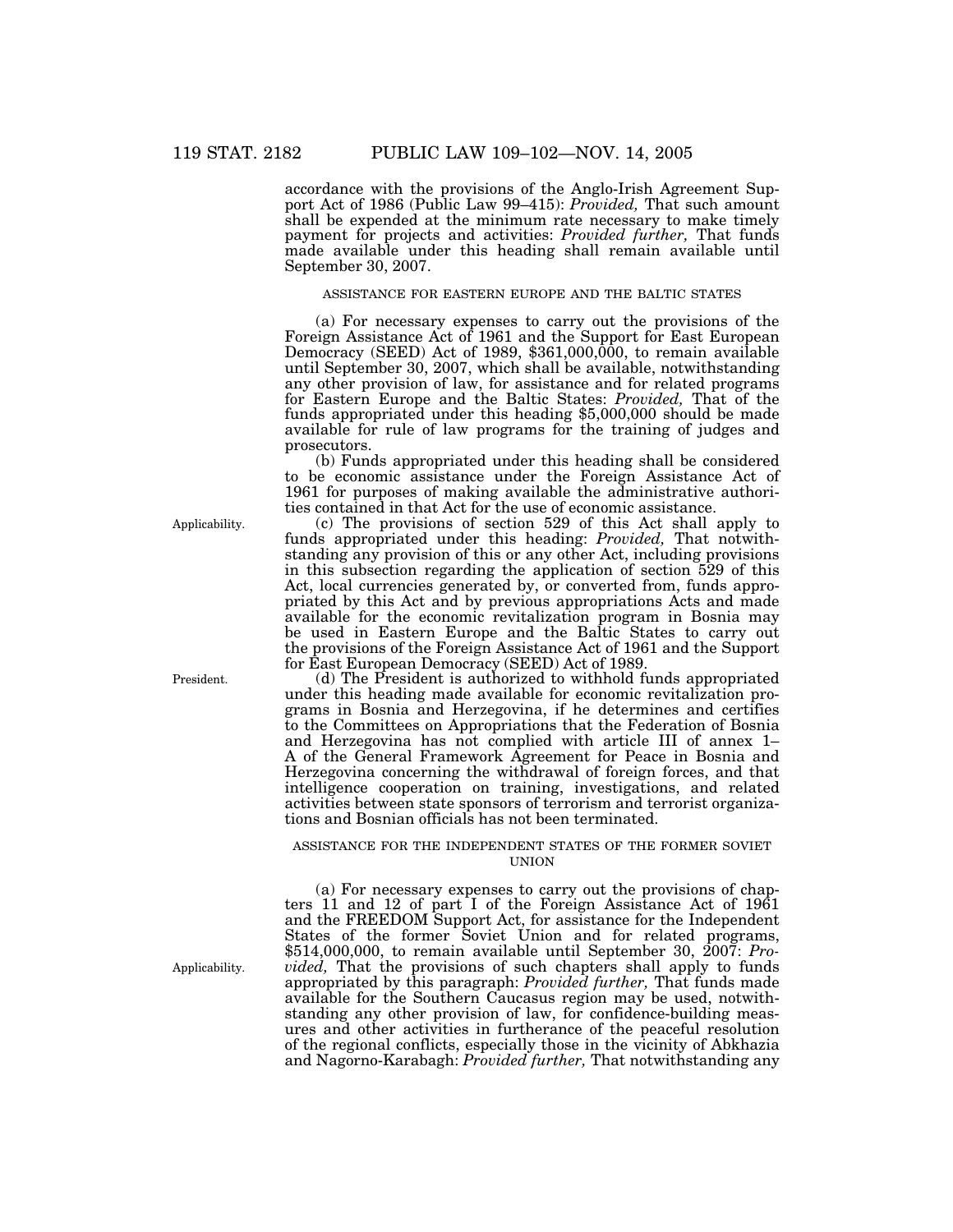other provision of law, funds appropriated under this heading in this Act or prior Acts making appropriations for foreign operations, export financing, and related programs, that are made available pursuant to the provisions of section 807 of Public Law 102–511 shall be subject to a 6 percent ceiling on administrative expenses.

(b) Of the funds appropriated under this heading, not less than \$50,000,000 should be made available, in addition to funds otherwise available for such purposes, for assistance for child survival, environmental and reproductive health, and to combat HIV/ AIDS, tuberculosis and other infectious diseases, and for related activities.

(c) Of the funds appropriated under this heading that are made available for assistance for Ukraine, not less than \$5,000,000 should be made available for nuclear reactor safety initiatives, and not less than \$1,500,000 shall be made available for coal mine safety programs.

(d) Of the funds appropriated under this heading, \$2,500,000 shall be made available for the Business Information Service for the Newly Independent States.

(e)(1) Of the funds appropriated under this heading that are allocated for assistance for the Government of the Russian Federation, 60 percent shall be withheld from obligation until the President determines and certifies in writing to the Committees on Appropriations that the Government of the Russian Federation—

(A) has terminated implementation of arrangements to provide Iran with technical expertise, training, technology, or equipment necessary to develop a nuclear reactor, related nuclear research facilities or programs, or ballistic missile capability; and

(B) is providing full access to international non-government organizations providing humanitarian relief to refugees and internally displaced persons in Chechnya.

 $(2)$  Paragraph  $(1)$  shall not apply to-

(A) assistance to combat infectious diseases, child survival activities, or assistance for victims of trafficking in persons; and

(B) activities authorized under title V (Nonproliferation and Disarmament Programs and Activities) of the FREEDOM Support Act.

(f) Section 907 of the FREEDOM Support Act shall not apply to—

(1) activities to support democracy or assistance under title V of the FREEDOM Support Act and section 1424 of Public Law 104–201 or non-proliferation assistance;

(2) any assistance provided by the Trade and Development Agency under section 661 of the Foreign Assistance Act of 1961 (22 U.S.C. 2421);

(3) any activity carried out by a member of the United States and Foreign Commercial Service while acting within his or her official capacity;

(4) any insurance, reinsurance, guarantee or other assistance provided by the Overseas Private Investment Corporation under title IV of chapter 2 of part I of the Foreign Assistance Act of 1961 (22 U.S.C. 2191 et seq.);

(5) any financing provided under the Export-Import Bank Act of 1945; or

(6) humanitarian assistance.

President. Certification. Russian Federation.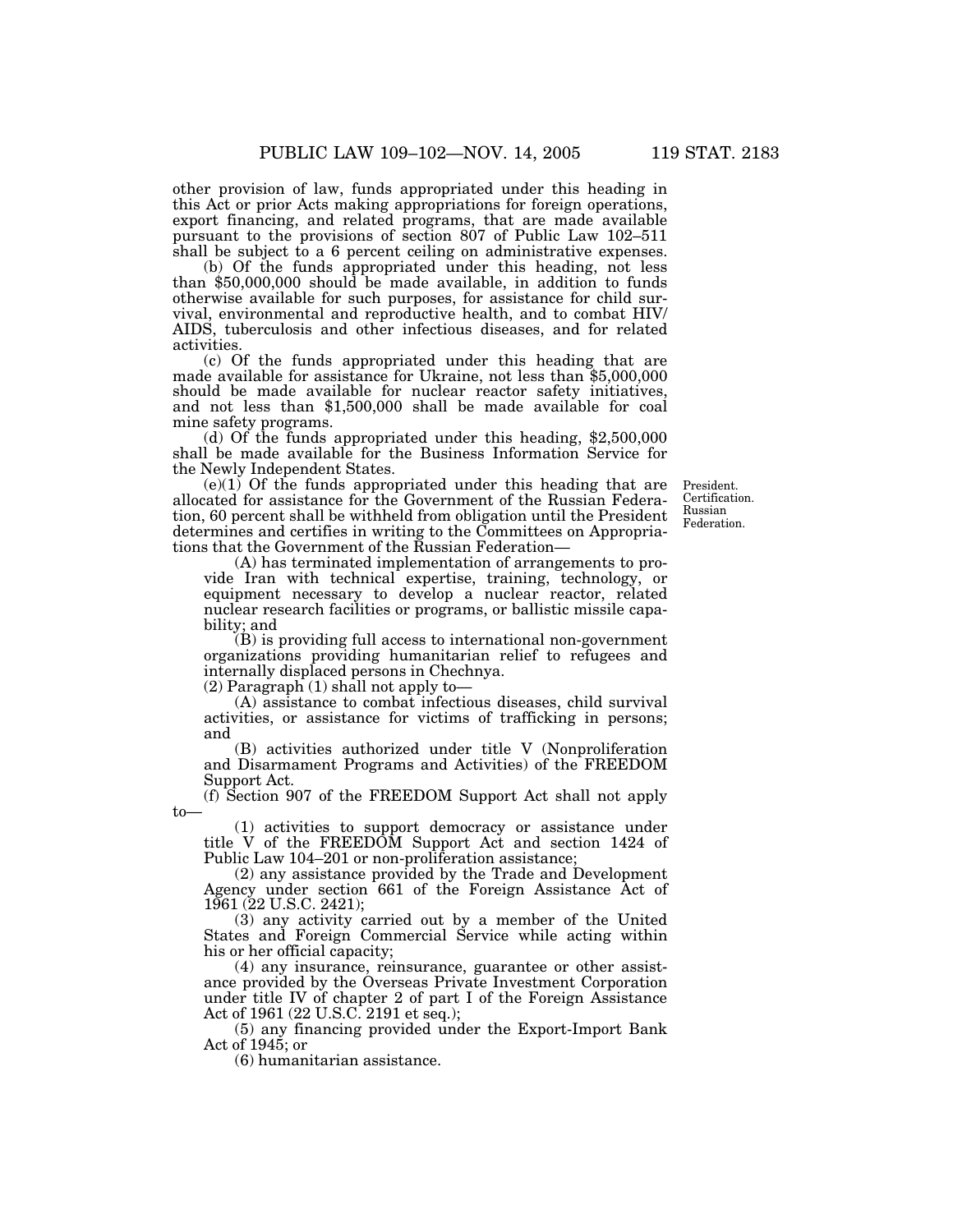## INDEPENDENT AGENCIES

#### INTER-AMERICAN FOUNDATION

For necessary expenses to carry out the functions of the Inter-American Foundation in accordance with the provisions of section 401 of the Foreign Assistance Act of 1969, \$19,500,000, to remain available until September 30, 2007.

#### AFRICAN DEVELOPMENT FOUNDATION

For necessary expenses to carry out title V of the International Security and Development Cooperation Act of 1980, Public Law 96–533, \$23,000,000, to remain available until September 30, 2007: *Provided,* That funds made available to grantees may be invested pending expenditure for project purposes when authorized by the Board of Directors of the Foundation: *Provided further,* That interest earned shall be used only for the purposes for which the grant was made: *Provided further,* That notwithstanding section 505(a)(2) of the African Development Foundation Act, in exceptional circumstances the Board of Directors of the Foundation may waive the \$250,000 limitation contained in that section with respect to a project: *Provided further,* That the Foundation shall provide a report to the Committees on Appropriations after each time such waiver authority is exercised.

#### PEACE CORPS

#### (INCLUDING TRANSFER OF FUNDS)

For necessary expenses to carry out the provisions of the Peace Corps Act (75 Stat. 612), including the purchase of not to exceed five passenger motor vehicles for administrative purposes for use outside of the United States, \$322,000,000, to remain available until September 30, 2007: *Provided,* That none of the funds appropriated under this heading shall be used to pay for abortions: *Provided further,* That the Director may transfer to the Foreign Currency Fluctuations Account, as authorized by 22 U.S.C. 2515, an amount not to exceed \$2,000,000: *Provided further,* That funds transferred pursuant to the previous proviso may not be derived from amounts made available for Peace Corps overseas operations.

## MILLENNIUM CHALLENGE CORPORATION

For necessary expenses for the "Millennium Challenge Corporation'', \$1,770,000,000 to remain available until expended: *Provided,* That of the funds appropriated under this heading, up to \$75,000,000 may be available for administrative expenses of the Millennium Challenge Corporation: *Provided further,* That up to 10 percent of the funds appropriated under this heading may be made available to carry out the purposes of section 616 of the Millennium Challenge Act of 2003 for candidate countries for fiscal year 2006: *Provided further,* That none of the funds available to carry out section 616 of such Act may be made available until the Chief Executive Officer of the Millennium Challenge Corporation provides a report to the Committees on Appropriations listing the candidate countries that will be receiving assistance under section 616 of such Act, the level of assistance proposed for each such country, a description of the proposed programs, projects and

Reports.

Abortion.

Reports.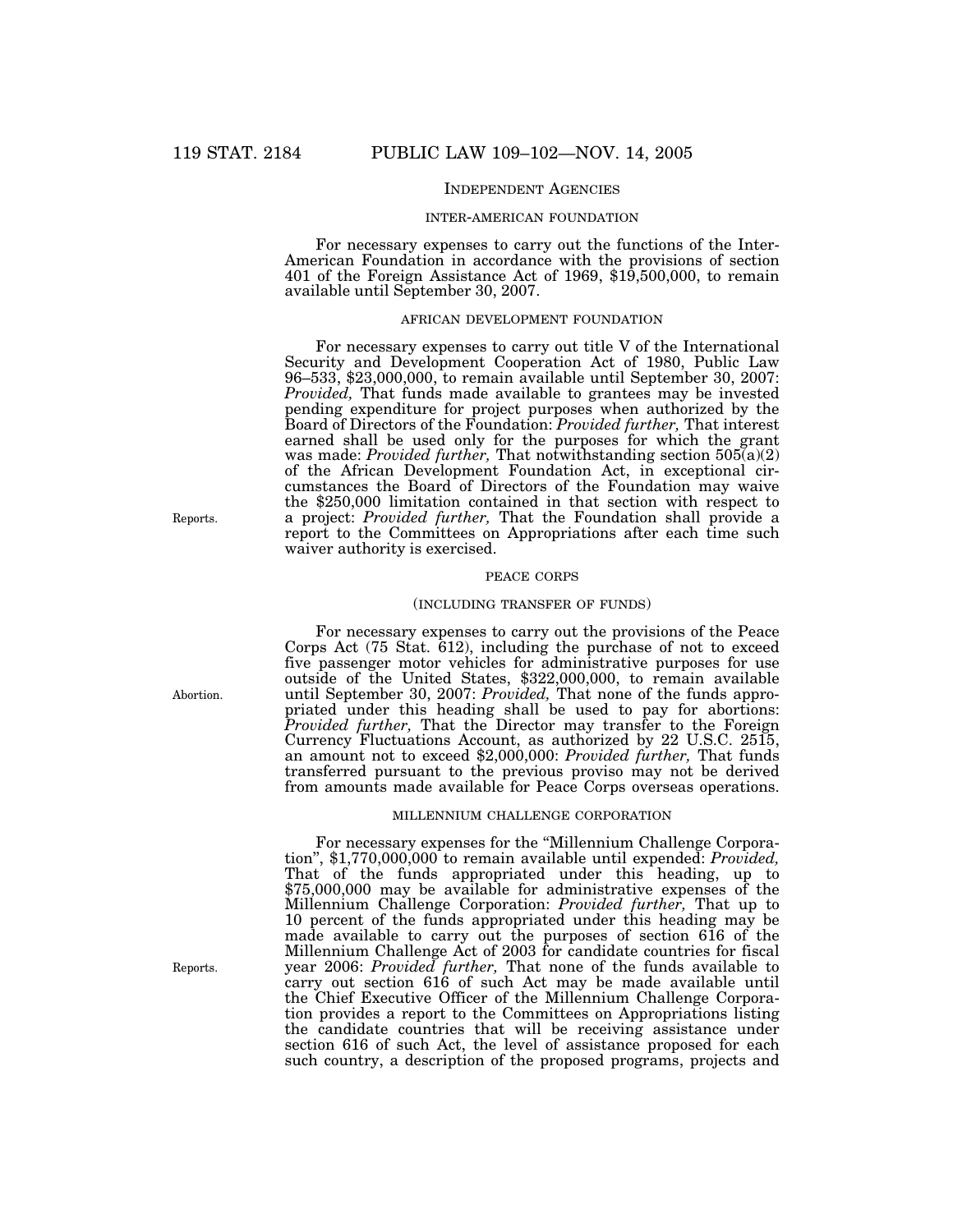activities, and the implementing agency or agencies of the United States Government: *Provided further,* That section 605(e)(4) of the Millennium Challenge Act of 2003 shall apply to funds appropriated under this heading: *Provided further,* That funds appropriated under this heading may be made available for a Millennium Challenge Compact entered into pursuant to section 609 of the Millennium Challenge Act of 2003 only if such Compact obligates, or contains a commitment to obligate subject to the availability of funds and the mutual agreement of the parties to the Compact to proceed, the entire amount of the United States Government funding anticipated for the duration of the Compact.

#### DEPARTMENT OF STATE

## GLOBAL HIV/AIDS INITIATIVE

For necessary expenses to carry out the provisions of the Foreign Assistance Act of 1961 for the prevention, treatment, and control of, and research on, HIV/AIDS, \$1,995,000,000, to remain available until expended, of which \$200,000,000 shall be made available, notwithstanding any other provision of law, except for the United States Leadership Against HIV/AIDS, Tuberculosis and Malaria Act of 2003 (Public Law 108–25) for a United States contribution to the Global Fund to Fight AIDS, Tuberculosis and Malaria, and shall be expended at the minimum rate necessary to make timely payment for projects and activities.

#### DEMOCRACY FUND

(a) For necessary expenses to carry out the provisions of the Foreign Assistance Act of 1961 for the promotion of democracy, governance, human rights, independent media, and the rule of law globally, \$95,000,000, to remain available until September 30, 2008: *Provided,* That funds appropriated under this heading shall be made available notwithstanding any other provision of law, and of such funds \$63,200,000 shall be made available for the Human Rights and Democracy Fund of the Bureau of Democracy, Human Rights and Labor, Department of State, and not less than \$15,250,000 shall be made available for the National Endowment for Democracy: *Provided further,* That funds appropriated under this heading are in addition to funds otherwise available for such purposes: *Provided further,* That funds made available by title II of this Act for purposes of this section for any contract, grant, or cooperative agreement (or any amendment to any contract, grant, or cooperative agreement) in excess of \$10,000,000 shall be subject to the regular notification procedures of the Committees on Appropriations.

(b) Funds appropriated in subsection (a) should be made available for assistance for Taiwan for the purposes of furthering political and legal reforms: *Provided,* That such funds shall only be made available to the extent that they are matched from sources other than the United States Government.

(c) Funds appropriated in subsection (a) shall be made available for programs and activities to foster democracy, governance, human rights, civic education, women's development, press freedom, and the rule of law in countries located outside the Middle East region with a significant Muslim population, and where such programs and activities would be important to United States efforts to respond

Applicability.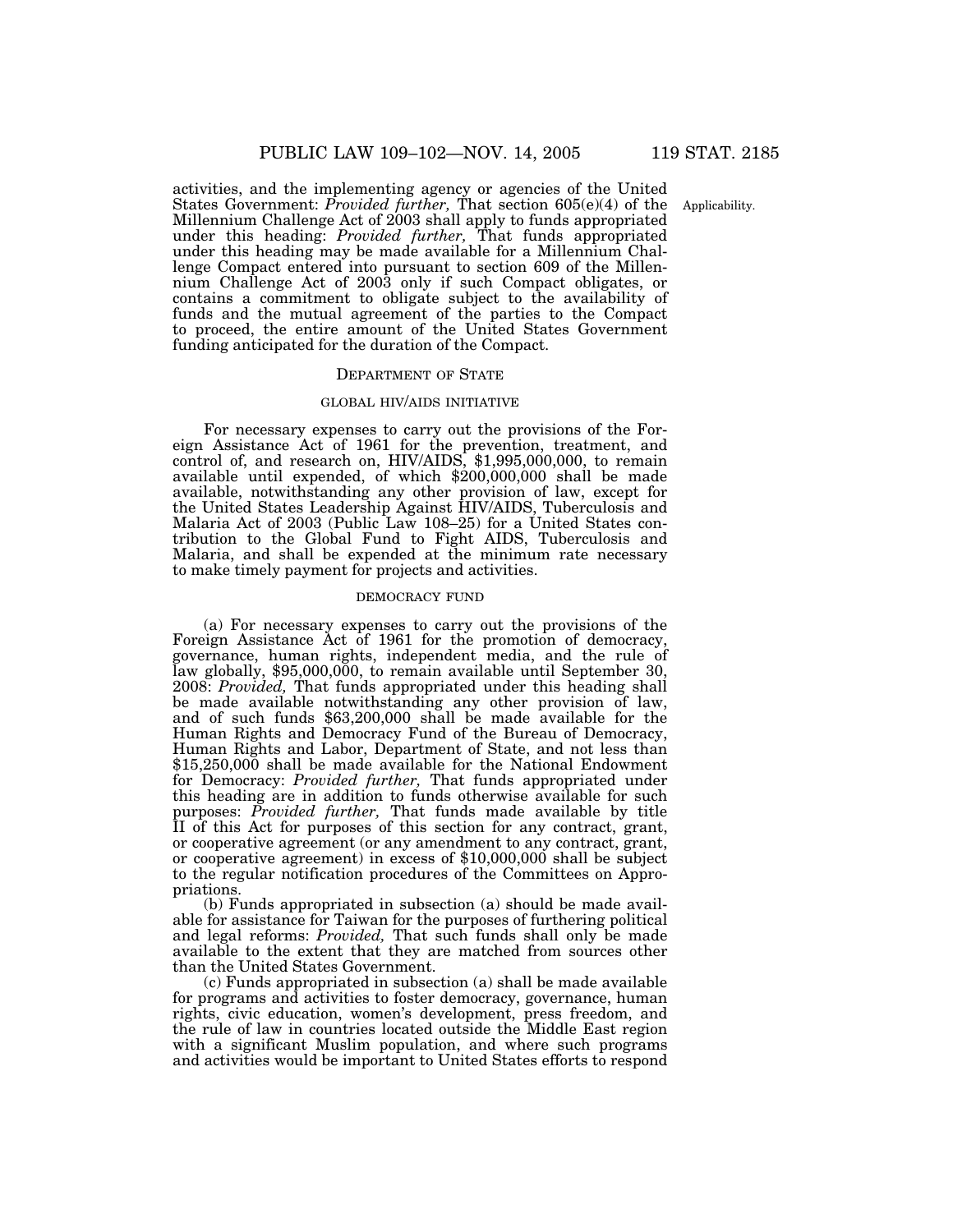to, deter, or prevent acts of international terrorism: *Provided,* That such funds should support new initiatives and activities in those countries: *Provided further,* That of the funds appropriated in sub- section (a) \$5,000,000 shall be made available for continuing programs and activities that provide professional training for journalists.

(d) Notwithstanding any other provision of law, funds appropriated by this Act may be made available for democracy, governance, human rights, and rule of law programs for Syria and Iran: *Provided,* That not less than \$6,550,000 of the funds appropriated in subsection (a) shall be made available for programs and activities that support the advancement of democracy in Iran and Syria.

(e) Funds made available for purposes of this section that are made available to the National Endowment for Democracy may be made available notwithstanding any other provision of law or regulation.

(f) Funds made available pursuant to the authority of subsections (b), (c) and (d) shall be subject to the regular notification procedures of the Committees on Appropriations.

### INTERNATIONAL NARCOTICS CONTROL AND LAW ENFORCEMENT

For necessary expenses to carry out section 481 of the Foreign Assistance Act of 1961, \$477,200,000, to remain available until September 30, 2008: *Provided,* That during fiscal year 2006, the Department of State may also use the authority of section 608 of the Foreign Assistance Act of 1961, without regard to its restrictions, to receive excess property from an agency of the United States Government for the purpose of providing it to a foreign country under chapter 8 of part I of that Act subject to the regular notification procedures of the Committees on Appropriations: *Provided further,* That the Secretary of State shall provide to the Committees on Appropriations not later than 45 days after the date of the enactment of this Act and prior to the initial obligation of funds appropriated under this heading, a report on the proposed uses of all funds under this heading on a country-by-country basis for each proposed program, project, or activity: *Provided further,* That of the funds appropriated under this heading, not less than \$16,000,000 shall be made available for training programs and activities of the International Law Enforcement Academies: *Provided further,* That \$10,000,000 of the funds appropriated under this heading should be made available for demand reduction programs: *Provided further,* That of the funds appropriated under this heading, not more than \$33,484,000 may be available for administrative expenses.

## ANDEAN COUNTERDRUG INITIATIVE

For necessary expenses to carry out section 481 of the Foreign Assistance Act of 1961 to support counterdrug activities in the Andean region of South America, \$734,500,000, to remain available until September 30, 2008: *Provided,* That in fiscal year 2006, funds available to the Department of State for assistance to the Government of Colombia shall be available to support a unified campaign against narcotics trafficking, against activities by organizations designated as terrorist organizations such as the Revolutionary Armed Forces of Colombia (FARC), the National Liberation Army (ELN), and the United Self-Defense Forces of Colombia (AUC), and to

Deadline. Reports.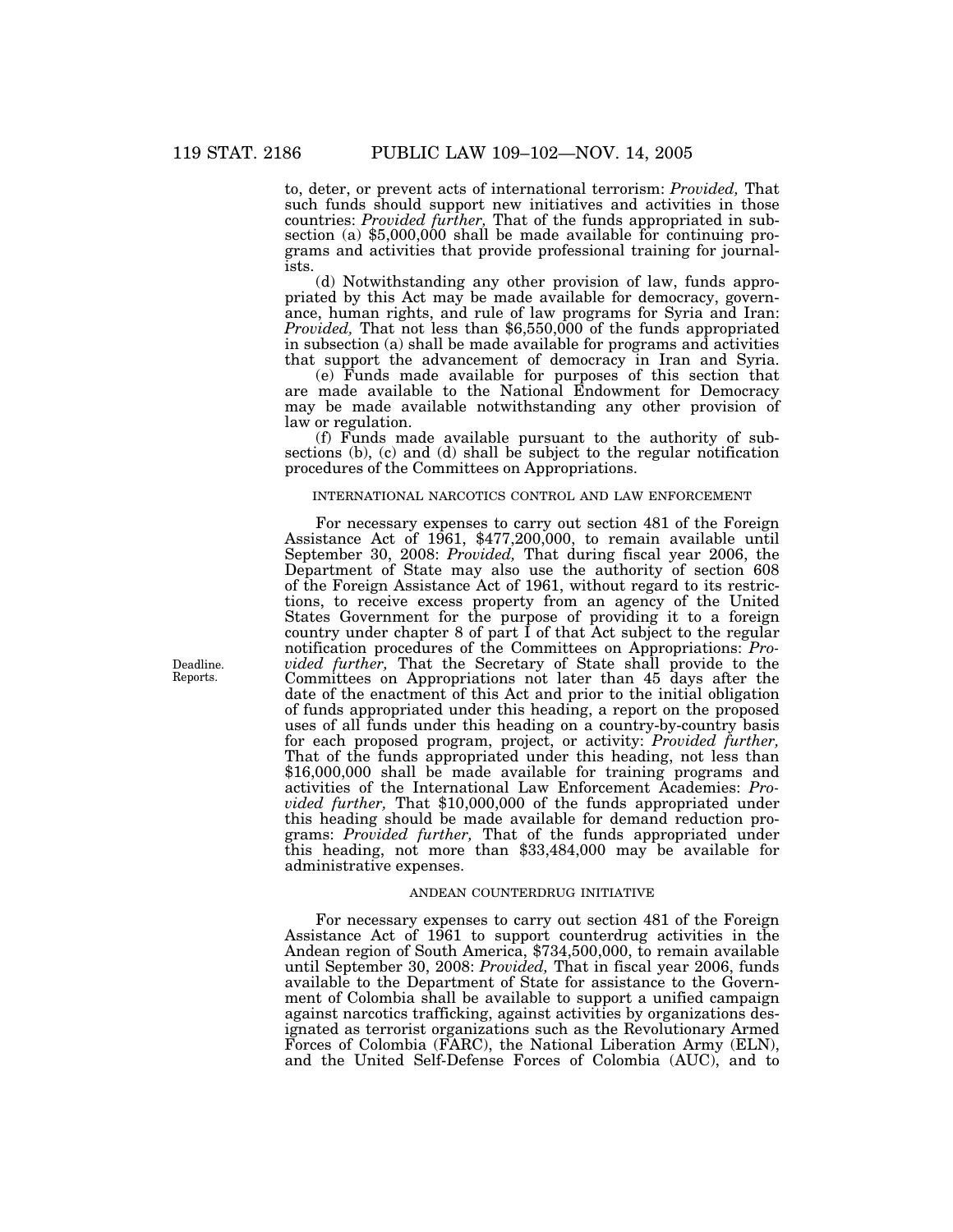take actions to protect human health and welfare in emergency circumstances, including undertaking rescue operations: *Provided further*, That this authority shall cease to be effective if the Secretary of State has credible evidence that the Colombian Armed Forces are not conducting vigorous operations to restore government authority and respect for human rights in areas under the effective control of paramilitary and guerrilla organizations: *Provided further,* That the President shall ensure that if any helicopter procured with funds under this heading is used to aid or abet the operations of any illegal self-defense group or illegal security cooperative, such helicopter shall be immediately returned to the United States: *Provided further,* That the Secretary of State, in consultation with the Administrator of the United States Agency for International Development, shall provide to the Committees on Appropriations not later than 45 days after the date of the enactment of this Act and prior to the initial obligation of funds appropriated under this heading, a report on the proposed uses of all funds under this heading on a country-by-country basis for each proposed program, project, or activity: *Provided further,* That funds made available in this Act for demobilization/reintegration of members of foreign terrorist organizations in Colombia shall be subject to prior consultation with, and the regular notification procedures of, the Committees on Appropriations: *Provided further,* That section 482(b) of the Foreign Assistance Act of 1961 shall not apply to funds appropriated under this heading: *Provided further,* That assistance provided with funds appropriated under this heading that is made available notwithstanding section 482(b) of the Foreign Assistance Act of 1961 shall be made available subject to the regular notification procedures of the Committees on Appropriations: *Provided further*, That of the funds appropriated under this heading that are available for alternative development/institution building, not less than \$228,772,000 shall be apportioned directly to the United States Agency for International Development including \$131,232,000 for assistance for Colombia: *Provided further*, That with respect to funds apportioned to the United States Agency for International Development under the previous proviso, the responsibility for policy decisions for the use of such funds, including what activities will be funded and the amount of funds that will be provided for each of those activities, shall be the responsibility of the Administrator of the United States Agency for International Development in consultation with the Assistant Secretary of State for International Narcotics and Law Enforcement Affairs: *Provided further*, That of the funds appropriated under this heading, in addition to funds made available for judicial reform programs in Colombia, not less than \$8,000,000 shall be made available to the United States Agency for International Development for organizations and programs to protect human rights: *Provided further,* That not more than 20 percent of the funds appropriated by this Act that are used for the procurement of chemicals for aerial coca and poppy fumigation programs may be made available for such programs unless the Secretary of State certifies to the Committees on Appropriations that: (1) the herbicide is being used in accordance with EPA label requirements for comparable use in the United States and with Colombian laws; and (2) the herbicide, in the manner it is being used, does not pose unreasonable risks or adverse effects to humans or the environment including endemic species: *Provided further,* That such funds may

President.

Deadline. Reports.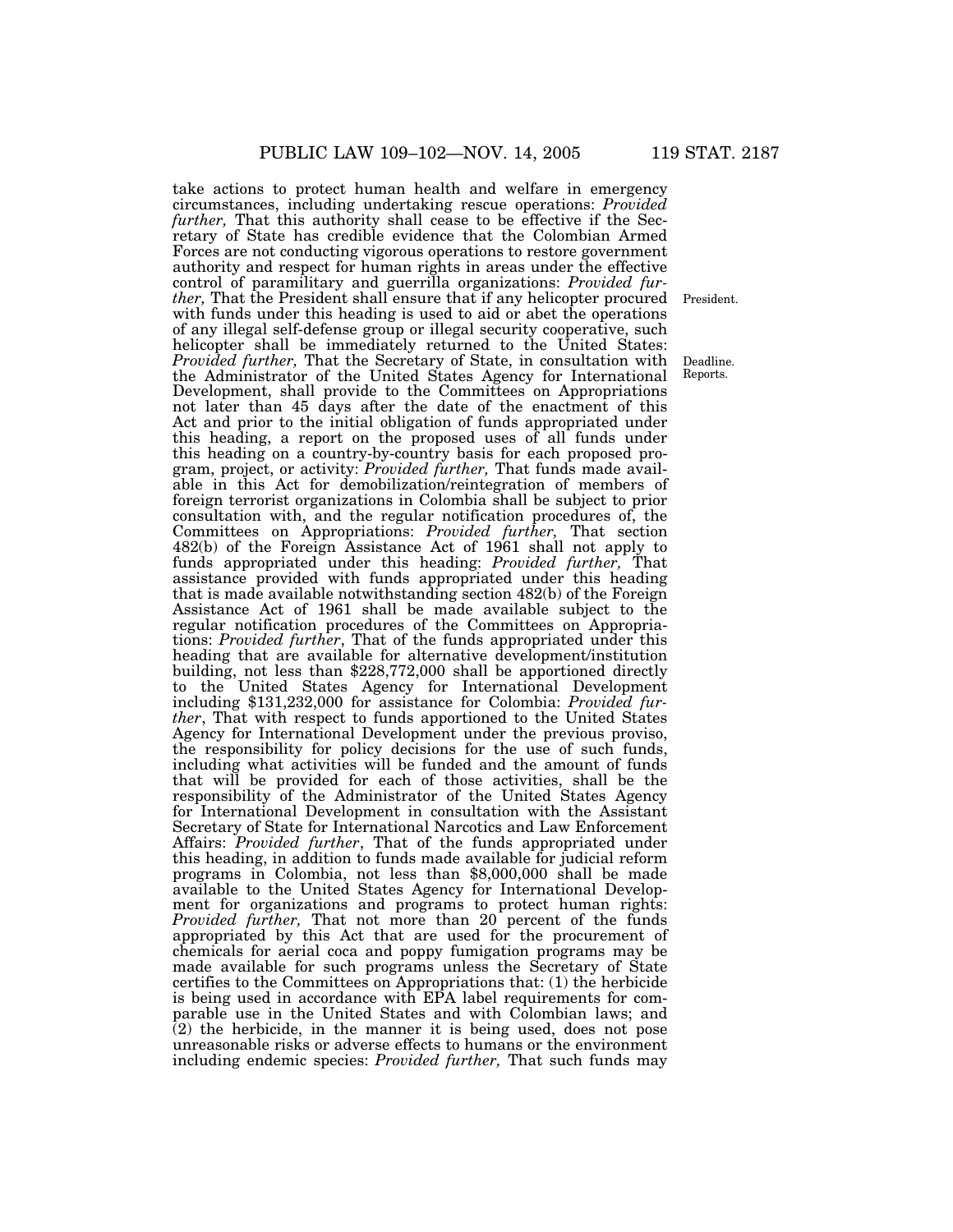not be made available unless the Secretary of State certifies to the Committees on Appropriations that complaints of harm to health or licit crops caused by such fumigation are evaluated and fair compensation is being paid for meritorious claims: *Provided further*, That such funds may not be made available for such purposes unless programs are being implemented by the United States Agency for International Development, the Government of Colombia, or other organizations, in consultation with local communities, to provide alternative sources of income in areas where security permits for small-acreage growers whose illicit crops are targeted for fumigation: *Provided further*, That of the funds appropriated under this heading, not less than \$2,000,000 should be made available for programs to protect biodiversity and indigenous reserves in Colombia: *Provided further,* That funds appropriated by this Act may be used for aerial fumigation in Colombia's national parks or reserves only if the Secretary of State determines that it is in accordance with Colombian laws and that there are no effective alternatives to reduce drug cultivation in these areas: *Provided further,* That no United States Armed Forces personnel or United States civilian contractor employed by the United States will participate in any combat operation in connection with assistance made available by this Act for Colombia: *Provided further,* That funds appropriated under this heading that are made available for assistance for the Bolivian military may be made available for such purposes only if the Secretary of State certifies that the Bolivian military is respecting human rights, and civilian judicial authorities are investigating and prosecuting, with the military's cooperation, military personnel who have been implicated in gross violations of human rights: *Provided further,* That of the funds appropriated under this heading, not more than \$19,015,000 may be available for administrative expenses of the Department of State, and not more than \$7,800,000 may be available, in addition to amounts otherwise available for such purposes, for administrative expenses of the United States Agency for International Development.

## MIGRATION AND REFUGEE ASSISTANCE

For expenses, not otherwise provided for, necessary to enable the Secretary of State to provide, as authorized by law, a contribution to the International Committee of the Red Cross, assistance to refugees, including contributions to the International Organization for Migration and the United Nations High Commissioner for Refugees, and other activities to meet refugee and migration needs; salaries and expenses of personnel and dependents as authorized by the Foreign Service Act of 1980; allowances as authorized by sections 5921 through 5925 of title 5, United States Code; purchase and hire of passenger motor vehicles; and services as authorized by section 3109 of title 5, United States Code, \$791,000,000, to remain available until expended: *Provided,* That not more than \$23,000,000 may be available for administrative expenses: *Provided further,* That not less than \$40,000,000 of the funds made available under this heading shall be made available for refugees from the former Soviet Union and Eastern Europe and other refugees resettling in Israel: *Provided further,* That funds appropriated under this heading may be made available for a headquarters contribution to the International Committee of the Red Cross only if the Secretary of State determines (and so reports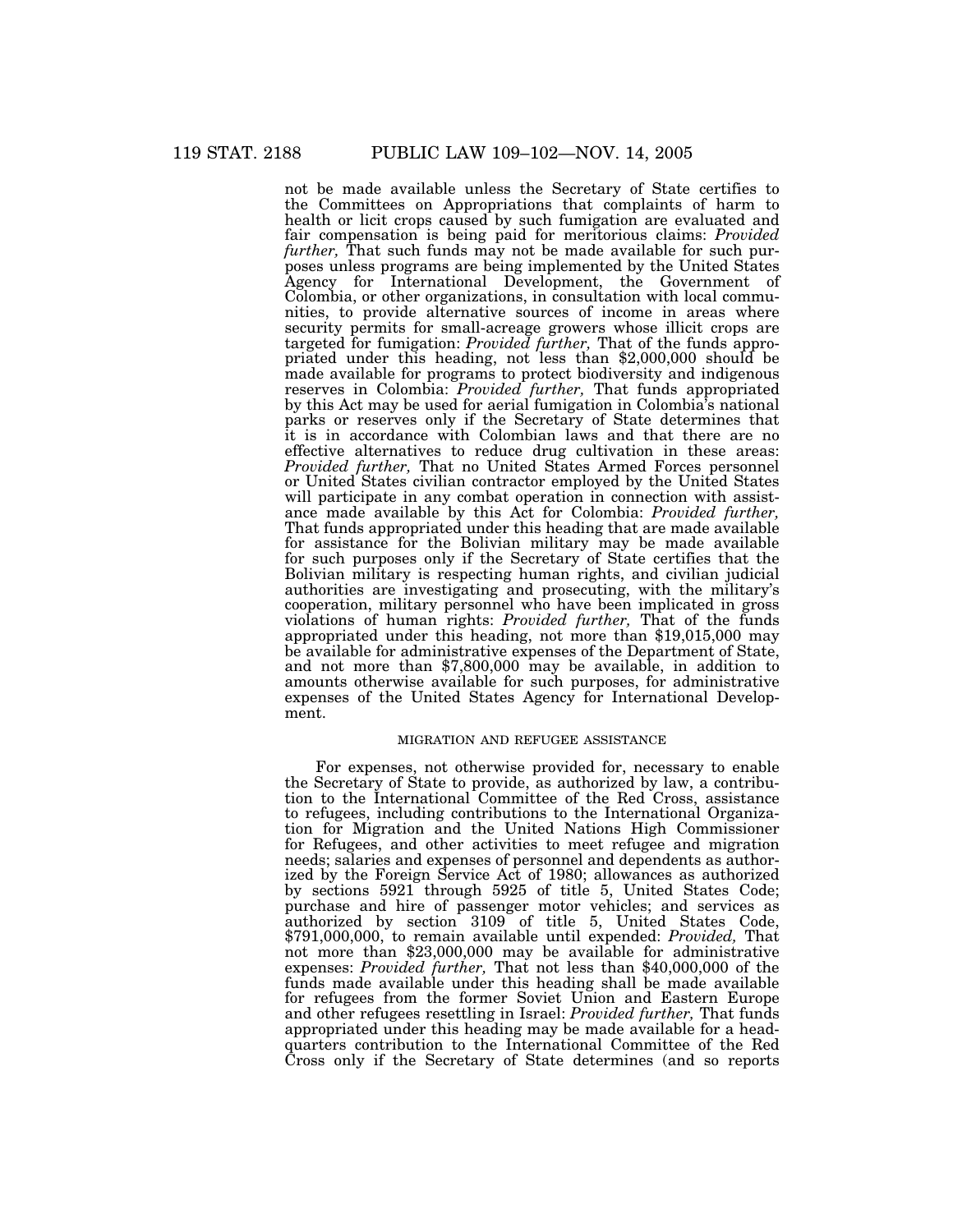to the appropriate committees of Congress) that the Magen David Adom Society of Israel is not being denied participation in the activities of the International Red Cross and Red Crescent Movement: *Provided further*, That funds appropriated under this heading should be made available to develop effective responses to protracted refugee situations, including the development of programs to assist long-term refugee populations within and outside traditional camp settings that support refugees living or working in local communities such as integration of refugees into local schools and services, resource conservation projects and other projects designed to diminish conflict between refugee hosting communities and refugees, and encouraging dialogue among refugee hosting communities, the United Nations High Commissioner for Refugees, and international and nongovernmental refugee assistance organizations to promote the rights to which refugees are entitled under the Convention Relating to the Status of Refugees of July 28, 1951 and the Protocol Relating to the Status of Refugees, done at New York January 31, 1967.

### UNITED STATES EMERGENCY REFUGEE AND MIGRATION ASSISTANCE **FUND**

For necessary expenses to carry out the provisions of section 2(c) of the Migration and Refugee Assistance Act of 1962, as amended  $(22 \text{ U.S.C. } 2601(c))$ , \$30,000,000, to remain available until expended.

## NONPROLIFERATION, ANTI-TERRORISM, DEMINING AND RELATED PROGRAMS

For necessary expenses for nonproliferation, anti-terrorism, demining and related programs and activities, \$410,100,000, to carry out the provisions of chapter 8 of part II of the Foreign Assistance Act of 1961 for anti-terrorism assistance, chapter 9 of part II of the Foreign Assistance Act of 1961, section 504 of the FREEDOM Support Act, section 23 of the Arms Export Control Act or the Foreign Assistance Act of 1961 for demining activities, the clearance of unexploded ordnance, the destruction of small arms, and related activities, notwithstanding any other provision of law, including activities implemented through nongovernmental and international organizations, and section 301 of the Foreign Assistance Act of 1961 for a voluntary contribution to the International Atomic Energy Agency (IAEA), and for a United States contribution to the Comprehensive Nuclear Test Ban Treaty Preparatory Commission: *Provided,* That of this amount not to exceed \$37,500,000, to remain available until expended, may be made available for the Nonproliferation and Disarmament Fund, notwithstanding any other provision of law, to promote bilateral and multilateral activities relating to nonproliferation and disarmament: *Provided further,* That such funds may also be used for such countries other than the Independent States of the former Soviet Union and international organizations when it is in the national security interest of the United States to do so: *Provided further,* That funds appropriated under this heading may be made available for the International Atomic Energy Agency only if the Secretary of State determines (and so reports to the Congress) that Israel is not being denied its right to participate in the activities of that Agency: *Provided further,* That of the funds made available for demining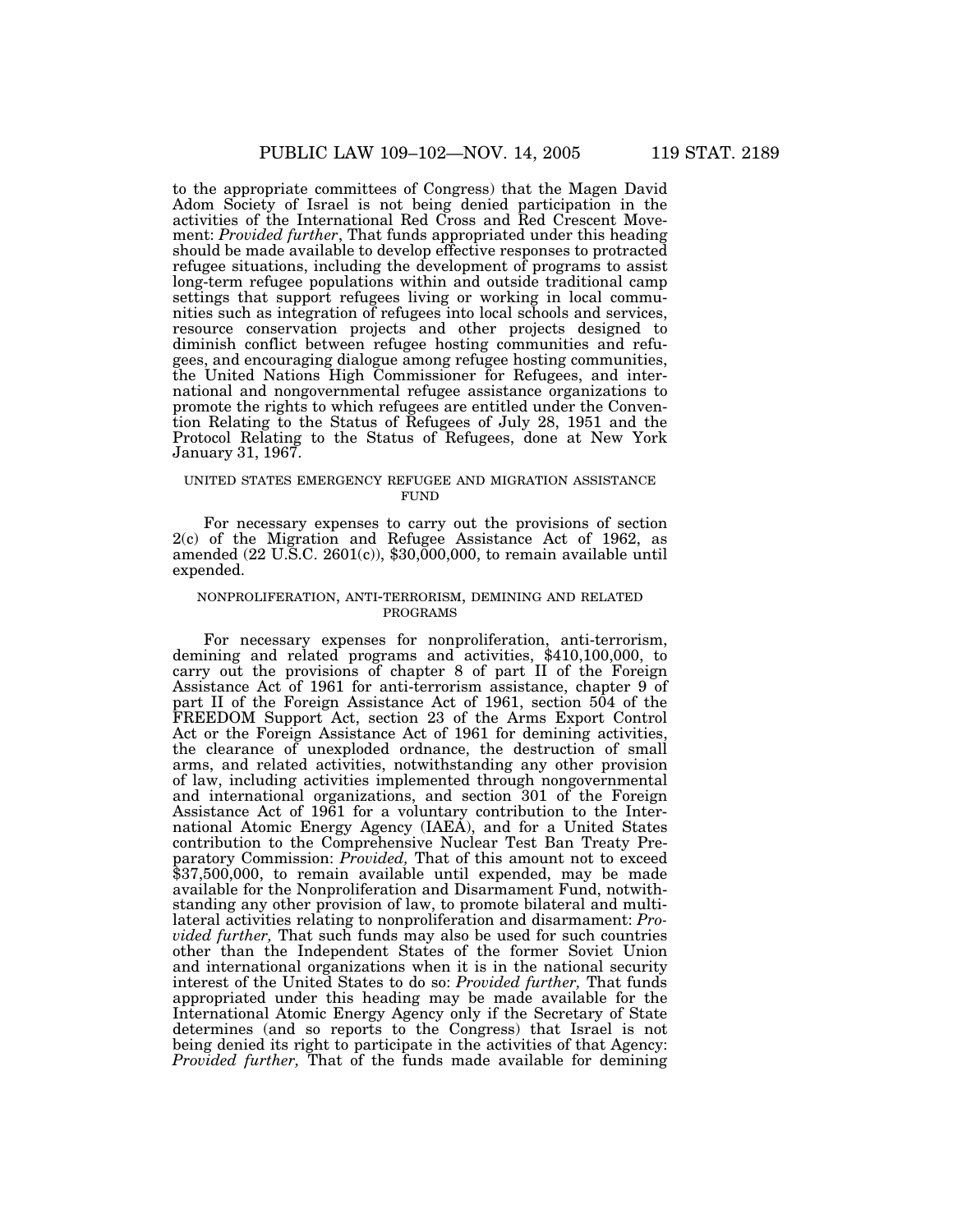and related activities, not to exceed \$705,000, in addition to funds otherwise available for such purposes, may be used for administrative expenses related to the operation and management of the demining program: *Provided further,* That funds appropriated under this heading that are available for ''Anti-terrorism Assistance'' and "Export Control and Border Security" shall remain available until September 30, 2007.

## DEPARTMENT OF THE TREASURY

## INTERNATIONAL AFFAIRS TECHNICAL ASSISTANCE

For necessary expenses to carry out the provisions of section 129 of the Foreign Assistance Act of 1961, \$20,000,000, to remain available until September 30, 2008, which shall be available notwithstanding any other provision of law.

#### DEBT RESTRUCTURING

For the cost, as defined in section 502 of the Congressional Budget Act of 1974, of modifying loans and loan guarantees, as the President may determine, for which funds have been appropriated or otherwise made available for programs within the International Affairs Budget Function 150, including the cost of selling, reducing, or canceling amounts owed to the United States as a result of concessional loans made to eligible countries, pursuant to parts IV and V of the Foreign Assistance Act of 1961, of modifying concessional credit agreements with least developed countries, as authorized under section 411 of the Agricultural Trade Development and Assistance Act of 1954, as amended, of concessional loans, guarantees and credit agreements, as authorized under section 572 of the Foreign Operations, Export Financing, and Related Programs Appropriations Act, 1989 (Public Law 100–461), and of canceling amounts owed, as a result of loans or guarantees made pursuant to the Export-Import Bank Act of 1945, by countries that are eligible for debt reduction pursuant to title V of H.R. 3425 as enacted into law by section  $1000(a)(5)$  of Public Law 106– 113, \$65,000,000, to remain available until September 30, 2008: *Provided,* That not less than \$20,000,000 of the funds appropriated under this heading shall be made available to carry out the provisions of part V of the Foreign Assistance Act of 1961: *Provided further,* That amounts paid to the HIPC Trust Fund may be used only to fund debt reduction under the enhanced HIPC initiative by—

(1) the Inter-American Development Bank;

(2) the African Development Fund;

(3) the African Development Bank; and

(4) the Central American Bank for Economic Integration: *Provided further,* That funds may not be paid to the HIPC Trust Fund for the benefit of any country if the Secretary of State has credible evidence that the government of such country is engaged in a consistent pattern of gross violations of internationally recognized human rights or in military or civil conflict that undermines its ability to develop and implement measures to alleviate poverty and to devote adequate human and financial resources to that end: *Provided further,* That on the basis of final appropriations, the Secretary of the Treasury shall consult with the Committees on Appropriations concerning which countries and international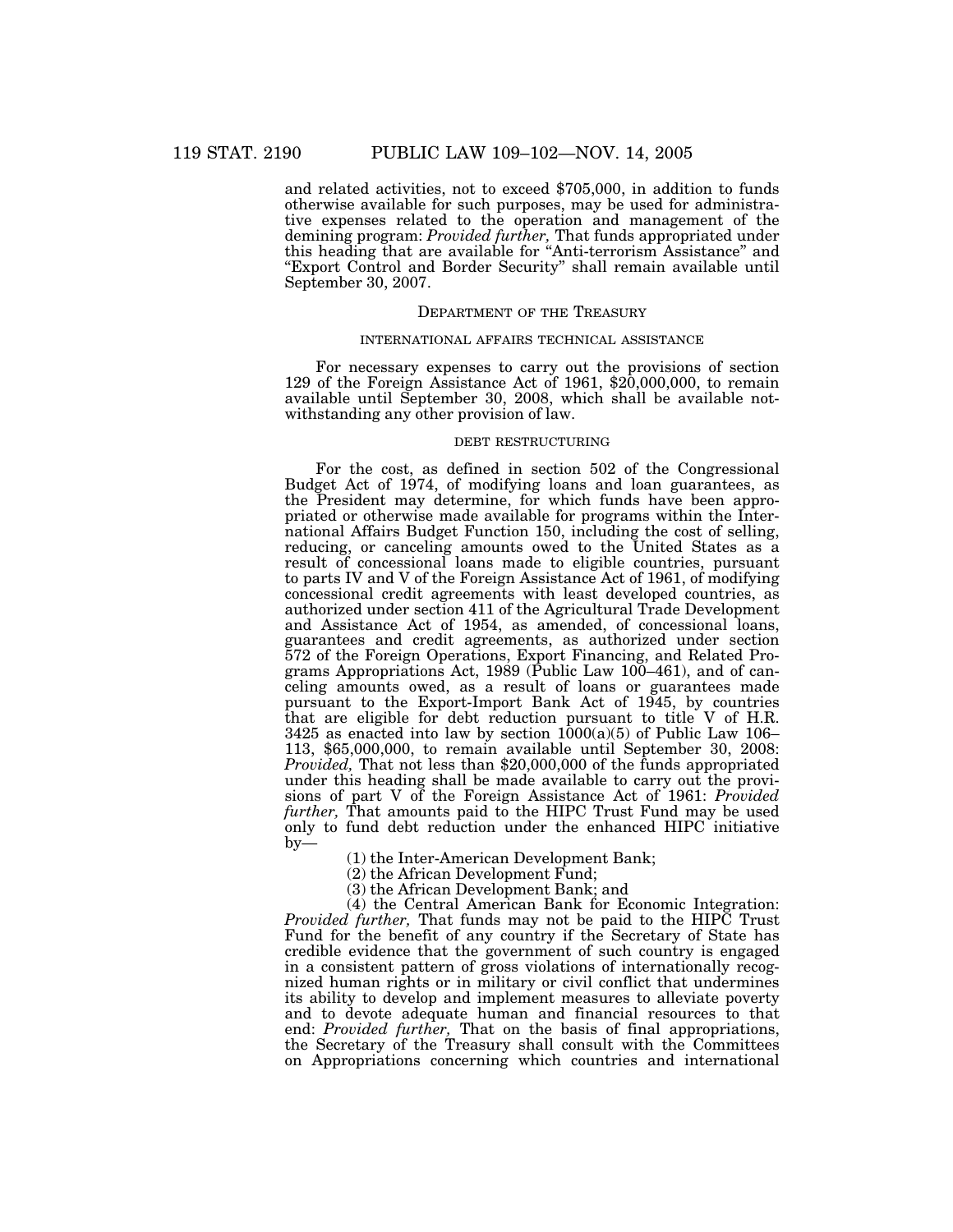financial institutions are expected to benefit from a United States contribution to the HIPC Trust Fund during the fiscal year: *Provided further,* That the Secretary of the Treasury shall inform the Committees on Appropriations not less than 15 days in advance of the signature of an agreement by the United States to make payments to the HIPC Trust Fund of amounts for such countries and institutions: *Provided further,* That the Secretary of the Treasury may disburse funds designated for debt reduction through the HIPC Trust Fund only for the benefit of countries that—

(1) have committed, for a period of 24 months, not to accept new market-rate loans from the international financial institution receiving debt repayment as a result of such disbursement, other than loans made by such institutions to export-oriented commercial projects that generate foreign exchange which are generally referred to as "enclave" loans; and

(2) have documented and demonstrated their commitment to redirect their budgetary resources from international debt repayments to programs to alleviate poverty and promote economic growth that are additional to or expand upon those previously available for such purposes:

*Provided further,* That any limitation of subsection (e) of section 411 of the Agricultural Trade Development and Assistance Act of 1954 shall not apply to funds appropriated under this heading: *Provided further,* That none of the funds made available under Notification. this heading in this or any other appropriations Act shall be made available for Sudan or Burma unless the Secretary of the Treasury determines and notifies the Committees on Appropriations that a democratically elected government has taken office.

### TITLE III—MILITARY ASSISTANCE

### FUNDS APPROPRIATED TO THE PRESIDENT

#### INTERNATIONAL MILITARY EDUCATION AND TRAINING

For necessary expenses to carry out the provisions of section 541 of the Foreign Assistance Act of 1961, \$86,744,000, of which up to \$3,000,000 may remain available until expended: *Provided,* That the civilian personnel for whom military education and training may be provided under this heading may include civilians who are not members of a government whose participation would contribute to improved civil-military relations, civilian control of the military, or respect for human rights: *Provided further,* That funds appropriated under this heading for military education and training for Guatemala may only be available for expanded international military education and training, and funds made available for Haiti, the Democratic Republic of the Congo, and Nigeria may only be provided through the regular notification procedures of the Committees on Appropriations.

#### FOREIGN MILITARY FINANCING PROGRAM

For expenses necessary for grants to enable the President to carry out the provisions of section 23 of the Arms Export Control Act, \$4,500,000,000: *Provided*, That of the funds appropriated under this heading, not less than \$2,280,000,000 shall be available for grants only for Israel, and not less than \$1,300,000,000 shall be

Notification. Deadline.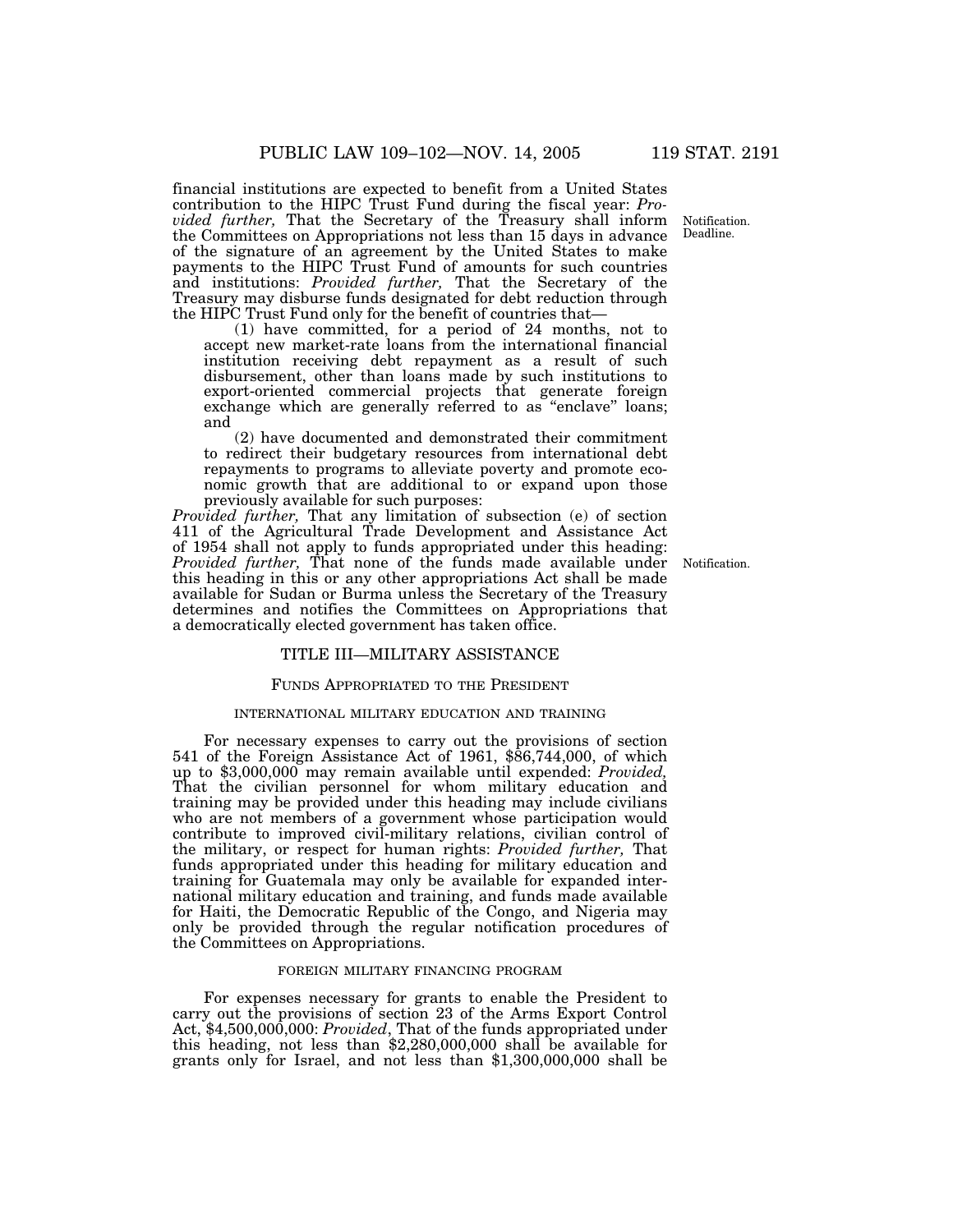Israel. Deadline.

made available for grants only for Egypt: *Provided further,* That the funds appropriated by this paragraph for Israel shall be disbursed within 30 days of the enactment of this Act: *Provided further,* That to the extent that the Government of Israel requests that funds be used for such purposes, grants made available for Israel by this paragraph shall, as agreed by Israel and the United States, be available for advanced weapons systems, of which not less than \$595,000,000 shall be available for the procurement in Israel of defense articles and defense services, including research and development: *Provided further,* That of the funds appropriated by this paragraph, \$210,000,000 shall be made available for assistance for Jordan: *Provided further,* That funds appropriated or otherwise made available by this paragraph shall be nonrepayable notwithstanding any requirement in section 23 of the Arms Export Control Act: *Provided further,* That funds made available under this paragraph shall be obligated upon apportionment in accordance with paragraph  $(5)(C)$  of title 31, United States Code, section 1501(a).

None of the funds made available under this heading shall be available to finance the procurement of defense articles, defense services, or design and construction services that are not sold by the United States Government under the Arms Export Control Act unless the foreign country proposing to make such procurements has first signed an agreement with the United States Government specifying the conditions under which such procurements may be financed with such funds: *Provided,* That all country and funding level increases in allocations shall be submitted through the regular notification procedures of section 515 of this Act: *Provided further,* That none of the funds appropriated under this heading shall be available for assistance for Sudan and Guatemala: *Provided further,* That none of the funds appropriated under this heading may be made available for assistance for Haiti except pursuant to the regular notification procedures of the Committees on Appropriations: *Provided further,* That funds made available under this heading may be used, notwithstanding any other provision of law, for demining, the clearance of unexploded ordnance, and related activities, and may include activities implemented through nongovernmental and international organizations: *Provided further,* That only those countries for which assistance was justified for the ''Foreign Military Sales Financing Program'' in the fiscal year 1989 congressional presentation for security assistance programs may utilize funds made available under this heading for procurement of defense articles, defense services or design and construction services that are not sold by the United States Government under the Arms Export Control Act: *Provided further,* That funds appropriated under this heading shall be expended at the minimum rate necessary to make timely payment for defense articles and services: *Provided further,* That not more than \$42,500,000 of the funds appropriated under this heading may be obligated for necessary expenses, including the purchase of passenger motor vehicles for replacement only for use outside of the United States, for the general costs of administering military assistance and sales: *Provided further,* That not more than \$373,000,000 of funds realized pursuant to section 21(e)(1)(A) of the Arms Export Control Act may be obligated for expenses incurred by the Department of Defense during fiscal year 2006 pursuant to section 43(b) of the Arms Export Control Act, except that this limitation may be exceeded only through the regular notification procedures of the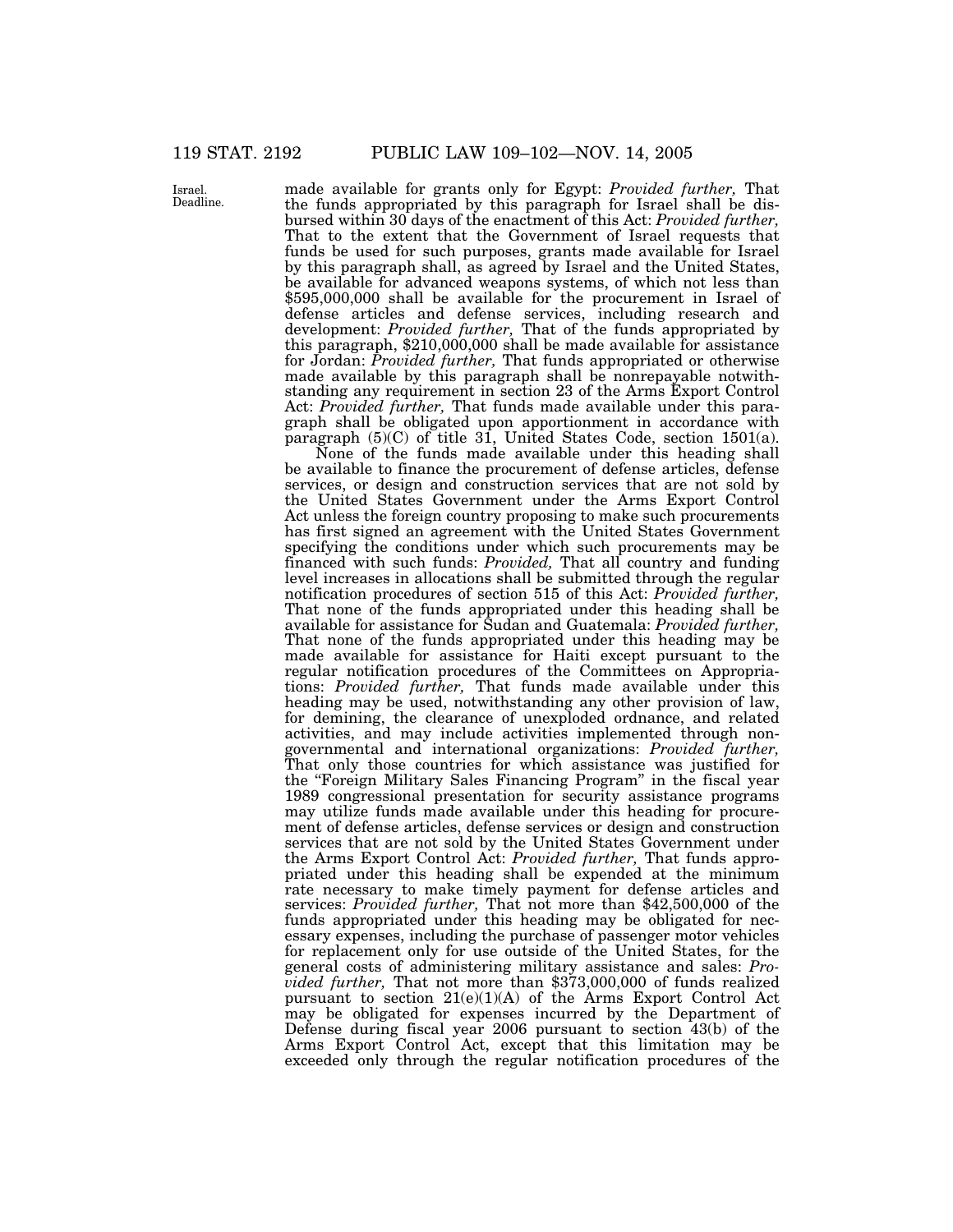Egypt. Deadline.

Committees on Appropriations: *Provided further,* That foreign military financing program funds estimated to be outlayed for Egypt during fiscal year 2006 shall be transferred to an interest bearing account for Egypt in the Federal Reserve Bank of New York within 30 days of enactment of this Act.

#### PEACEKEEPING OPERATIONS

For necessary expenses to carry out the provisions of section 551 of the Foreign Assistance Act of 1961, \$175,000,000: *Provided,* That none of the funds appropriated under this heading shall be obligated or expended except as provided through the regular notification procedures of the Committees on Appropriations.

#### TITLE IV—MULTILATERAL ECONOMIC ASSISTANCE

#### FUNDS APPROPRIATED TO THE PRESIDENT

## INTERNATIONAL FINANCIAL INSTITUTIONS

### GLOBAL ENVIRONMENT FACILITY

For the United States contribution for the Global Environment Facility, \$80,000,000 to the International Bank for Reconstruction and Development as trustee for the Global Environment Facility (GEF), by the Secretary of the Treasury, to remain available until expended.

### CONTRIBUTION TO THE INTERNATIONAL DEVELOPMENT ASSOCIATION

For payment to the International Development Association by the Secretary of the Treasury, \$950,000,000, to remain available until expended.

## CONTRIBUTION TO THE MULTILATERAL INVESTMENT GUARANTEE **AGENCY**

For payment to the Multilateral Investment Guarantee Agency by the Secretary of the Treasury, \$1,300,000, to remain available until expended.

### LIMITATION ON CALLABLE CAPITAL SUBSCRIPTIONS

The United States Governor of the Multilateral Investment Guarantee Agency may subscribe without fiscal year limitation to the callable capital portion of the United States share of such capital in an amount not to exceed \$8,126,527.

## CONTRIBUTION TO THE INTER-AMERICAN INVESTMENT CORPORATION

For payment to the Inter-American Investment Corporation by the Secretary of the Treasury, \$1,741,515, to remain available until expended.

## CONTRIBUTION TO THE ENTERPRISE FOR THE AMERICAS MULTILATERAL INVESTMENT FUND

For payment to the Enterprise for the Americas Multilateral Investment Fund by the Secretary of the Treasury, for the United States contribution to the fund, \$1,741,515, to remain available until expended.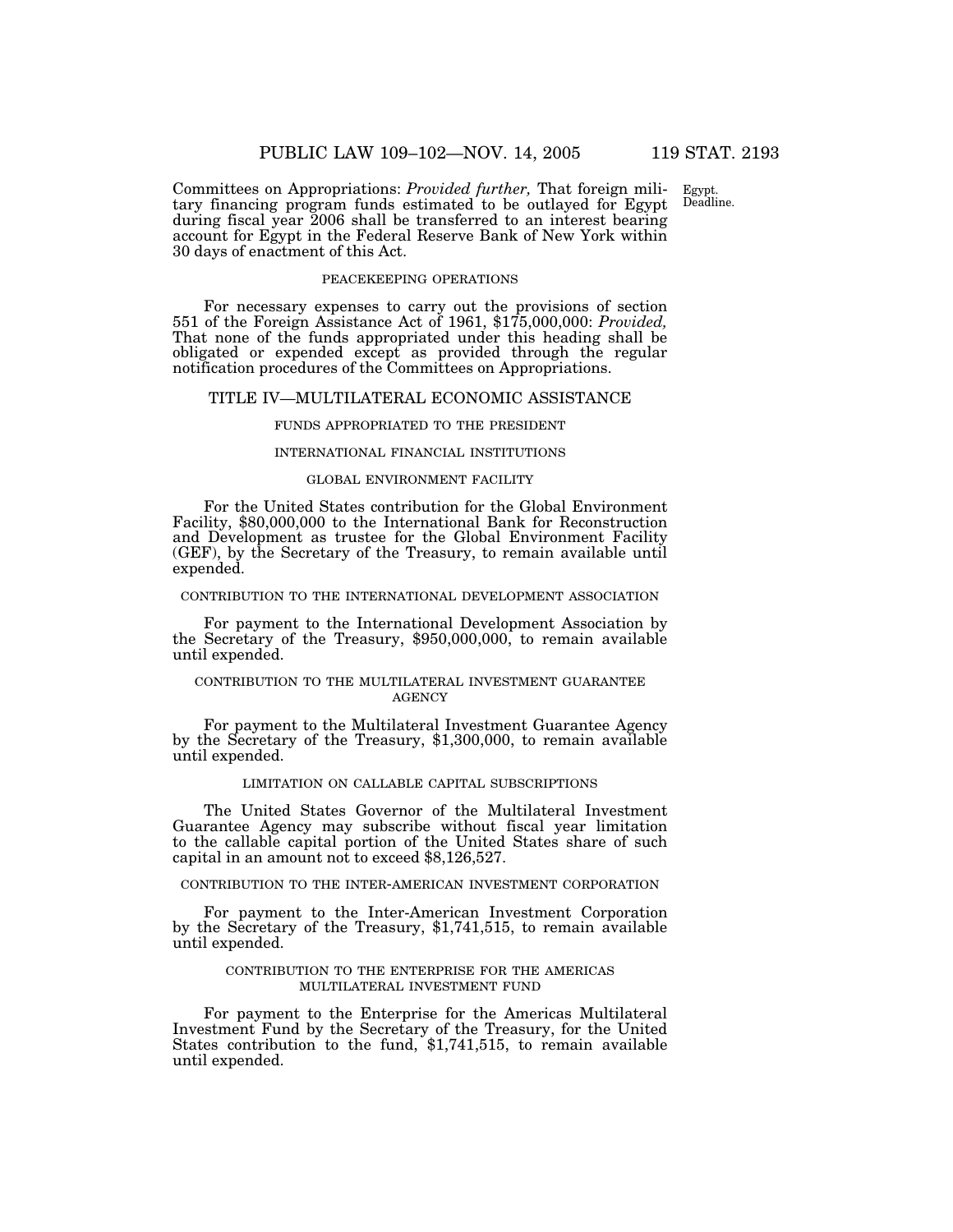## CONTRIBUTION TO THE ASIAN DEVELOPMENT FUND

For the United States contribution by the Secretary of the Treasury to the increase in resources of the Asian Development Fund, as authorized by the Asian Development Bank Act, as amended, \$100,000,000, to remain available until expended.

## CONTRIBUTION TO THE AFRICAN DEVELOPMENT BANK

For payment to the African Development Bank by the Secretary of the Treasury, \$3,638,000, for the United States paid-in share of the increase in capital stock, to remain available until expended.

## LIMITATION ON CALLABLE CAPITAL SUBSCRIPTIONS

The United States Governor of the African Development Bank may subscribe without fiscal year limitation for the callable capital portion of the United States share of such capital stock in an amount not to exceed \$88,333,855.

## CONTRIBUTION TO THE AFRICAN DEVELOPMENT FUND

For the United States contribution by the Secretary of the Treasury to the increase in resources of the African Development Fund, \$135,700,000, to remain available until expended.

## CONTRIBUTION TO THE EUROPEAN BANK FOR RECONSTRUCTION AND DEVELOPMENT

For payment to the European Bank for Reconstruction and Development by the Secretary of the Treasury, \$1,015,677 for the United States share of the paid-in portion of the increase in capital stock, to remain available until expended.

## LIMITATION ON CALLABLE CAPITAL SUBSCRIPTIONS

The United States Governor of the European Bank for Reconstruction and Development may subscribe without fiscal year limitation to the callable capital portion of the United States share of such capital stock in an amount not to exceed \$2,249,888.

#### CONTRIBUTION TO THE INTERNATIONAL FUND FOR AGRICULTURAL DEVELOPMENT

For the United States contribution by the Secretary of the Treasury to increase the resources of the International Fund for Agricultural Development, \$15,000,000, to remain available until expended.

## INTERNATIONAL ORGANIZATIONS AND PROGRAMS

For necessary expenses to carry out the provisions of section 301 of the Foreign Assistance Act of 1961, and of section 2 of the United Nations Environment Program Participation Act of 1973, \$329,458,000: *Provided*, That none of the funds appropriated under this heading may be made available to the International Atomic Energy Agency (IAEA).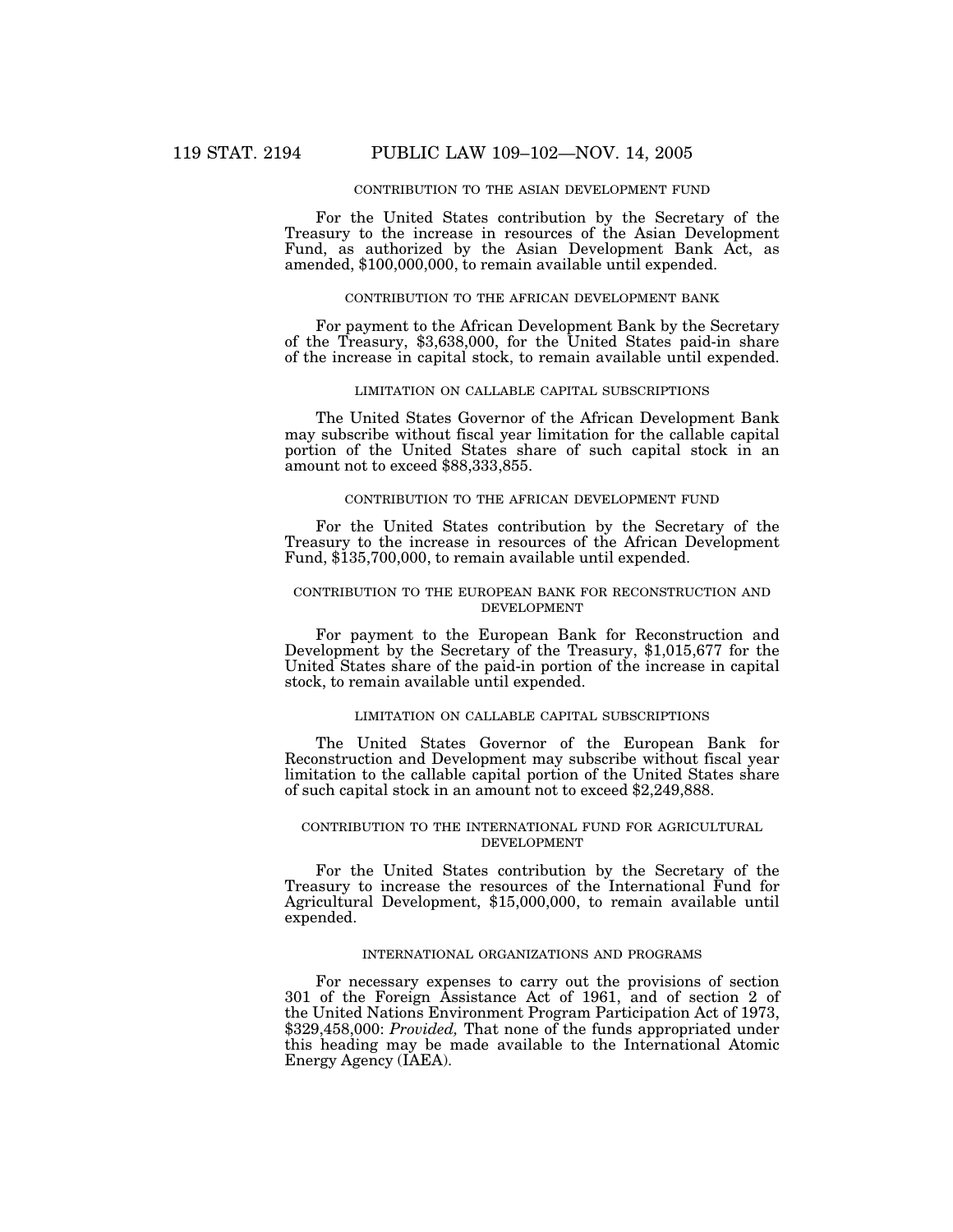## TITLE V—GENERAL PROVISIONS

#### COMPENSATION FOR UNITED STATES EXECUTIVE DIRECTORS TO INTERNATIONAL FINANCIAL INSTITUTIONS

SEC. 501. (a) No funds appropriated by this Act may be made as payment to any international financial institution while the United States Executive Director to such institution is compensated by the institution at a rate which, together with whatever compensation such Director receives from the United States, is in excess of the rate provided for an individual occupying a position at level IV of the Executive Schedule under section 5315 of title 5, United States Code, or while any alternate United States Director to such institution is compensated by the institution at a rate in excess of the rate provided for an individual occupying a position at level V of the Executive Schedule under section 5316 of title 5, United States Code.

(b) For purposes of this section ''international financial institutions'' are: the International Bank for Reconstruction and Development, the Inter-American Development Bank, the Asian Development Bank, the Asian Development Fund, the African Development Bank, the African Development Fund, the International Monetary Fund, the North American Development Bank, and the European Bank for Reconstruction and Development.

## RESTRICTIONS ON VOLUNTARY CONTRIBUTIONS TO UNITED NATIONS **AGENCIES**

SEC. 502. None of the funds appropriated by this Act may be made available to pay any voluntary contribution of the United States to the United Nations (including the United Nations Development Program) if the United Nations implements or imposes any taxation on any United States persons.

## LIMITATION ON RESIDENCE EXPENSES

SEC. 503. Of the funds appropriated or made available pursuant to this Act, not to exceed \$100,500 shall be for official residence expenses of the United States Agency for International Development during the current fiscal year: *Provided*, That appropriate steps shall be taken to assure that, to the maximum extent possible, United States-owned foreign currencies are utilized in lieu of dollars.

#### UNOBLIGATED BALANCES REPORT

SEC. 504. Any Department or Agency to which funds are appropriated or otherwise made available by this Act shall provide to the Committees on Appropriations a quarterly accounting by program, project, and activity of the funds received by such Department or Agency in this fiscal year or any previous fiscal year that remain unobligated and unexpended.

## LIMITATION ON REPRESENTATIONAL ALLOWANCES

SEC. 505. Of the funds appropriated or made available pursuant to this Act, not to exceed \$250,000 shall be available for representation and entertainment allowances, of which not to exceed \$2,500 shall be available for entertainment allowances, for the United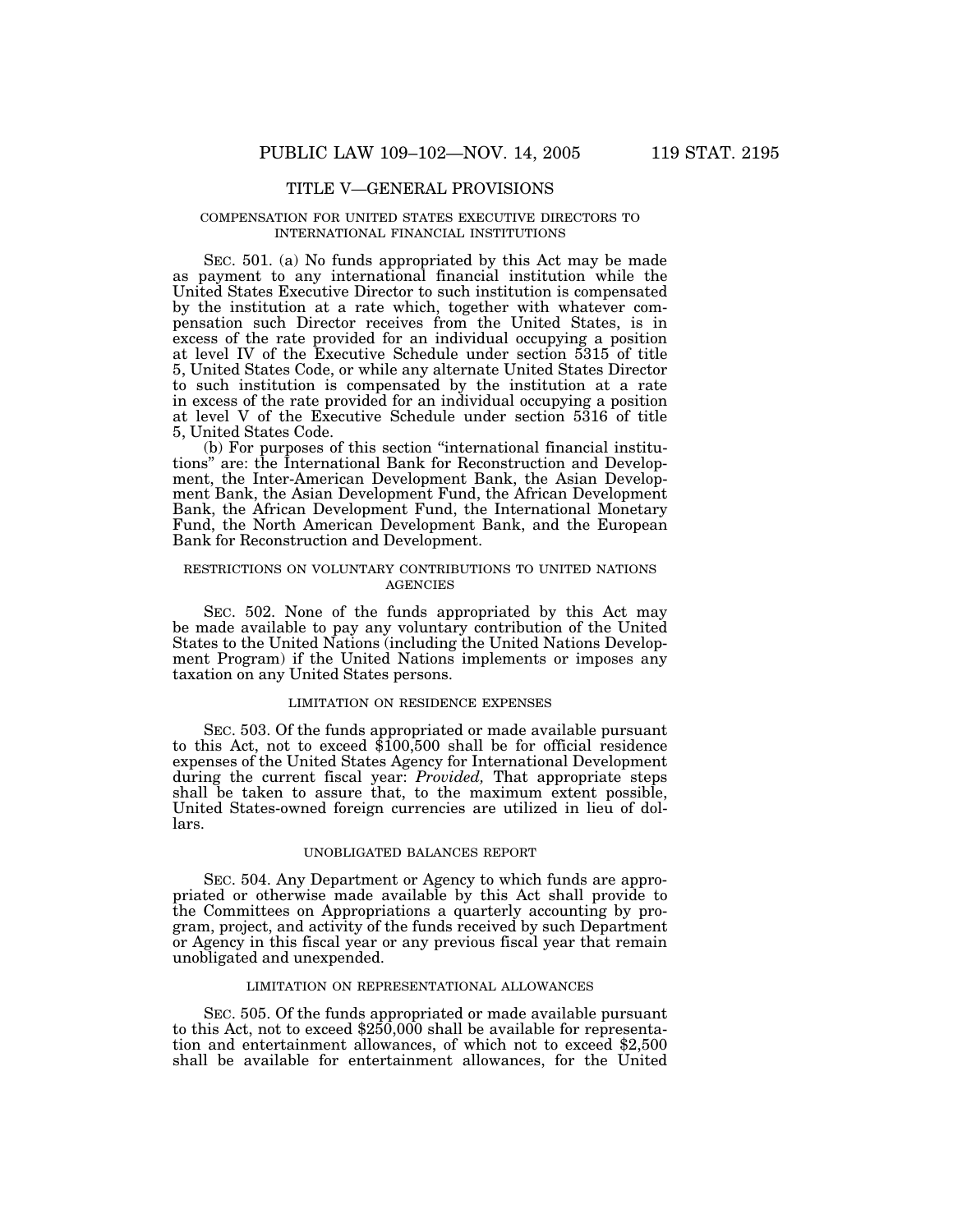States Agency for International Development during the current fiscal year: *Provided,* That no such entertainment funds may be used for the purposes listed in section 548 of this Act: *Provided further,* That appropriate steps shall be taken to assure that, to the maximum extent possible, United States-owned foreign currencies are utilized in lieu of dollars: *Provided further,* That of the funds made available by this Act for general costs of administering military assistance and sales under the heading ''Foreign Military Financing Program'', not to exceed \$4,000 shall be available for entertainment expenses and not to exceed \$130,000 shall be available for representation allowances: *Provided further,* That of the funds made available by this Act under the heading ''International Military Education and Training'', not to exceed \$55,000 shall be available for entertainment allowances: *Provided further,* That of the funds made available by this Act for the Inter-American Foundation, not to exceed \$2,000 shall be available for entertainment and representation allowances: *Provided further,* That of the funds made available by this Act for the Peace Corps, not to exceed a total of \$4,000 shall be available for entertainment expenses: *Provided further,* That of the funds made available by this Act under the heading ''Trade and Development Agency'', not to exceed \$4,000 shall be available for representation and entertainment allowances: *Provided further,* That of the funds made available by this Act under the heading ''Millennium Challenge Corporation'', not to exceed \$115,000 shall be available for representation and entertainment allowances.

## PROHIBITION ON TAXATION OF UNITED STATES ASSISTANCE

SEC. 506. (a) PROHIBITION ON TAXATION.—None of the funds appropriated by this Act may be made available to provide assistance for a foreign country under a new bilateral agreement governing the terms and conditions under which such assistance is to be provided unless such agreement includes a provision stating that assistance provided by the United States shall be exempt from taxation, or reimbursed, by the foreign government, and the Secretary of State shall expeditiously seek to negotiate amendments to existing bilateral agreements, as necessary, to conform with this requirement.

(b) REIMBURSEMENT OF FOREIGN TAXES.—An amount equivalent to 200 percent of the total taxes assessed during fiscal year 2006 on funds appropriated by this Act by a foreign government or entity against commodities financed under United States assistance programs for which funds are appropriated by this Act, either directly or through grantees, contractors and subcontractors shall be withheld from obligation from funds appropriated for assistance for fiscal year 2007 and allocated for the central government of such country and for the West Bank and Gaza Program to the extent that the Secretary of State certifies and reports in writing to the Committees on Appropriations that such taxes have not been reimbursed to the Government of the United States.

(c) DE MINIMIS EXCEPTION.—Foreign taxes of a de minimis nature shall not be subject to the provisions of subsection (b).

(d) REPROGRAMMING OF FUNDS.—Funds withheld from obligation for each country or entity pursuant to subsection (b) shall be reprogrammed for assistance to countries which do not assess taxes on United States assistance or which have an effective

Certification. Reports.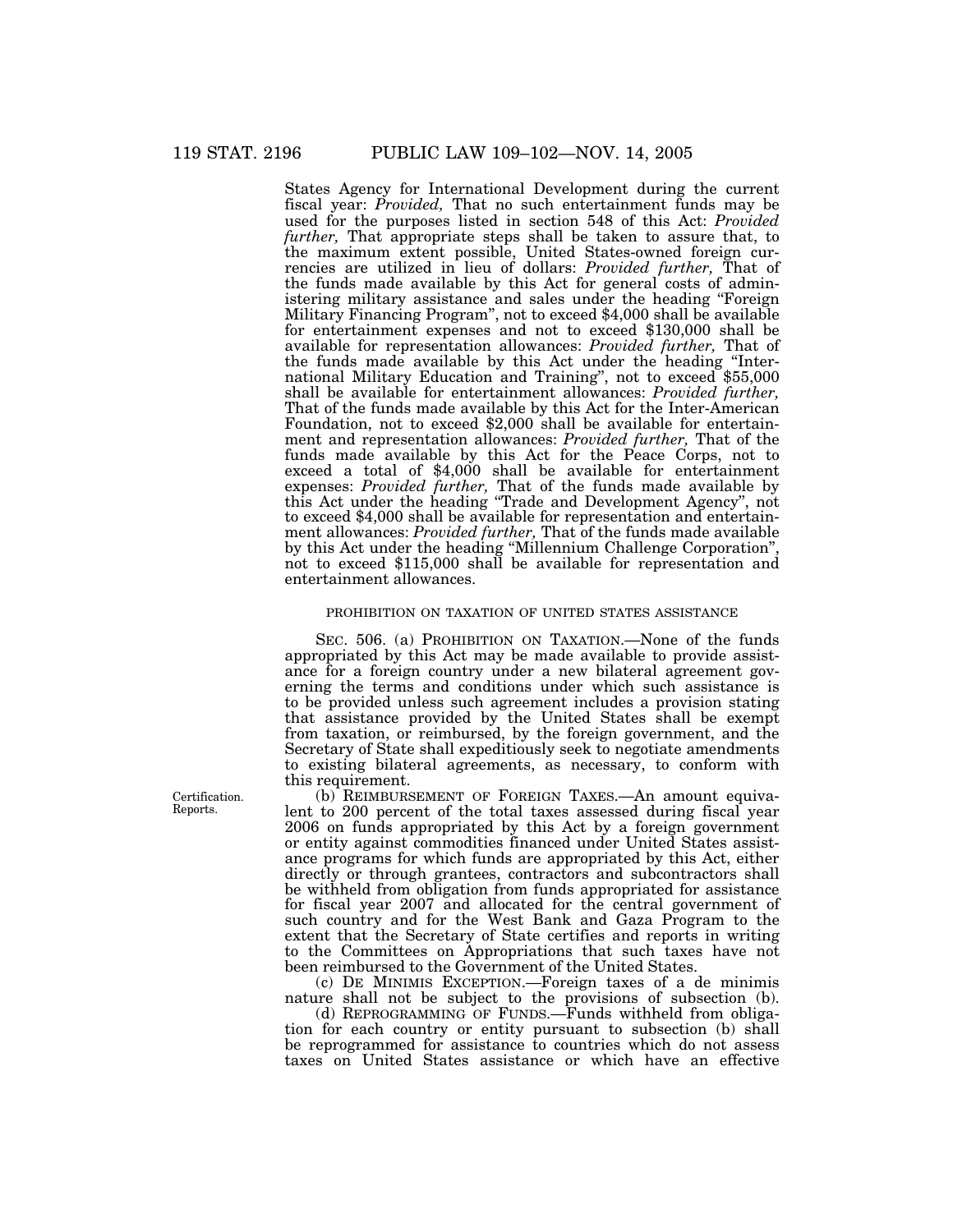arrangement that is providing substantial reimbursement of such taxes.

(e) DETERMINATIONS.—

(1) The provisions of this section shall not apply to any country or entity the Secretary of State determines—

(A) does not assess taxes on United States assistance or which has an effective arrangement that is providing substantial reimbursement of such taxes; or

(B) the foreign policy interests of the United States outweigh the policy of this section to ensure that United States assistance is not subject to taxation.

(2) The Secretary of State shall consult with the Commit-Deadline. tees on Appropriations at least 15 days prior to exercising the authority of this subsection with regard to any country or entity.

(f) IMPLEMENTATION.—The Secretary of State shall issue rules, regulations, or policy guidance, as appropriate, to implement the prohibition against the taxation of assistance contained in this section.

(g) DEFINITIONS.—As used in this section—

(1) the terms ''taxes'' and ''taxation'' refer to value added taxes and customs duties imposed on commodities financed with United States assistance for programs for which funds are appropriated by this Act; and

 $(2)$  the term "bilateral agreement" refers to a framework bilateral agreement between the Government of the United States and the government of the country receiving assistance that describes the privileges and immunities applicable to United States foreign assistance for such country generally, or an individual agreement between the Government of the United States and such government that describes, among other things, the treatment for tax purposes that will be accorded the United States assistance provided under that agreement.

## PROHIBITION AGAINST DIRECT FUNDING FOR CERTAIN COUNTRIES

SEC. 507. None of the funds appropriated or otherwise made available pursuant to this Act shall be obligated or expended to finance directly any assistance or reparations to Cuba, Libya, North Korea, Iran, or Syria: *Provided*, That for purposes of this section, the prohibition on obligations or expenditures shall include direct loans, credits, insurance and guarantees of the Export-Import Bank or its agents: *Provided further*, That for purposes of this section, the prohibition shall not include activities of the Overseas Private Investment Corporation in Libya: *Provided further,* That the prohibition shall not include direct loans, credits, insurance and guarantees made available by the Export-Import Bank or its agents for or in Libya.

## MILITARY COUPS

SEC. 508. None of the funds appropriated or otherwise made available pursuant to this Act shall be obligated or expended to finance directly any assistance to the government of any country whose duly elected head of government is deposed by military coup or decree: *Provided,* That assistance may be resumed to such President.

Certification.

Regulations.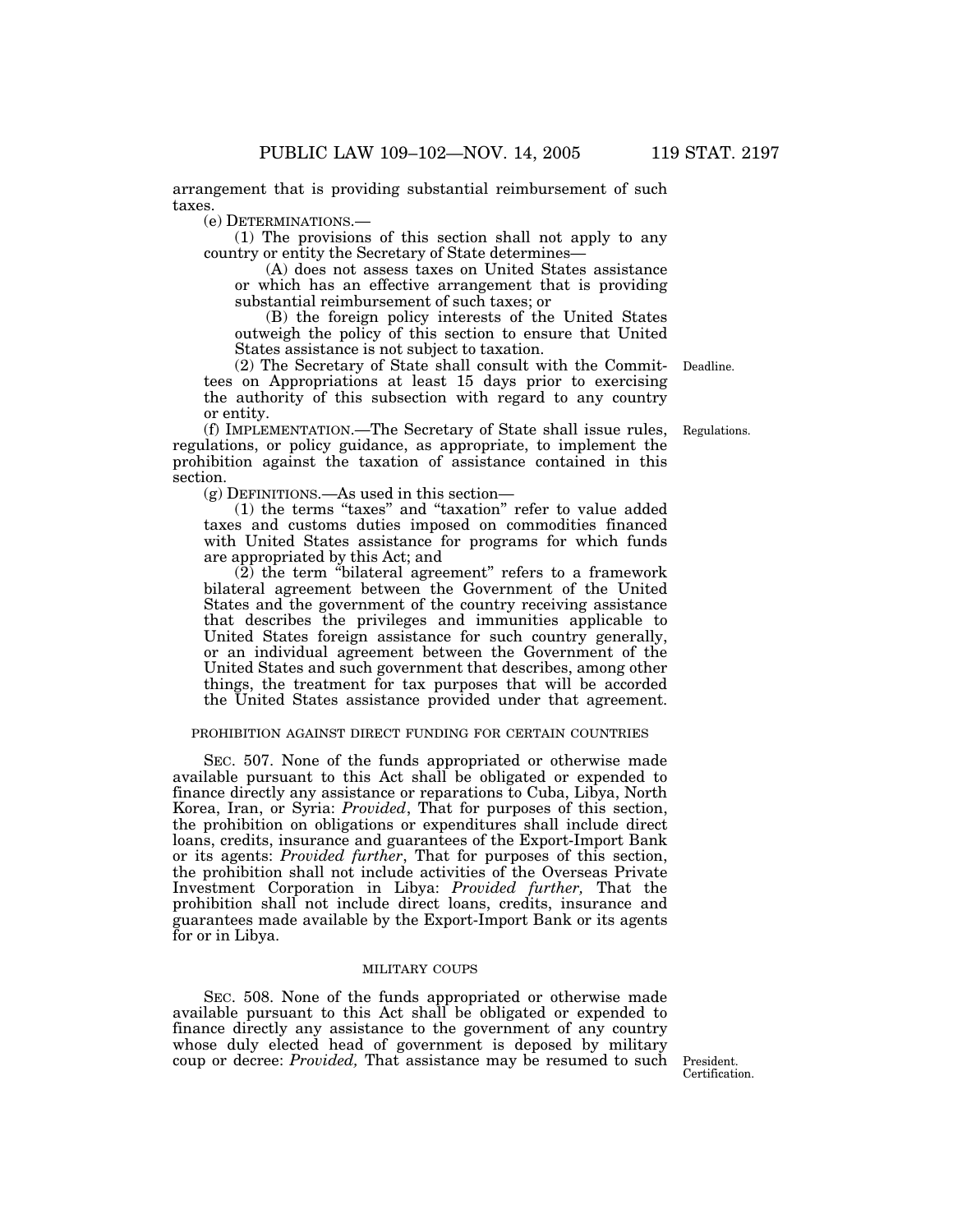government if the President determines and certifies to the Committees on Appropriations that subsequent to the termination of assistance a democratically elected government has taken office: *Provided further*, That the provisions of this section shall not apply to assistance to promote democratic elections or public participation in democratic processes: *Provided further,* That funds made available pursuant to the previous provisos shall be subject to the regular notification procedures of the Committees on Appropriations.

## **TRANSFERS**

SEC. 509. (a)(1) LIMITATION ON TRANSFERS BETWEEN AGEN-CIES.—None of the funds made available by this Act may be transferred to any department, agency, or instrumentality of the United States Government, except pursuant to a transfer made by, or transfer authority provided in, this Act or any other appropriation Act.

(2) Notwithstanding paragraph (1), in addition to transfers made by, or authorized elsewhere in, this Act, funds appropriated by this Act to carry out the purposes of the Foreign Assistance Act of 1961 may be allocated or transferred to agencies of the United States Government pursuant to the provisions of sections 109, 610, and 632 of the Foreign Assistance Act of 1961.

(b) TRANSFERS BETWEEN ACCOUNTS.—None of the funds made available by this Act may be obligated under an appropriation account to which they were not appropriated, except for transfers specifically provided for in this Act, unless the President, not less than 5 days prior to the exercise of any authority contained in the Foreign Assistance Act of 1961 to transfer funds, consults with and provides a written policy justification to the Committees on Appropriations of the House of Representatives and the Senate.

(c) AUDIT OF INTER-AGENCY TRANSFERS.—Any agreement for the transfer or allocation of funds appropriated by this Act, or prior Acts, entered into between the United States Agency for International Development and another agency of the United States Government under the authority of section 632(a) of the Foreign Assistance Act of 1961 or any comparable provision of law, shall expressly provide that the Office of the Inspector General for the agency receiving the transfer or allocation of such funds shall perform periodic program and financial audits of the use of such funds: *Provided,* That funds transferred under such authority may be made available for the cost of such audits.

## COMMERCIAL LEASING OF DEFENSE ARTICLES

SEC. 510. Notwithstanding any other provision of law, and subject to the regular notification procedures of the Committees on Appropriations, the authority of section 23(a) of the Arms Export Control Act may be used to provide financing to Israel, Egypt and NATO and major non-NATO allies for the procurement by leasing (including leasing with an option to purchase) of defense articles from United States commercial suppliers, not including Major Defense Equipment (other than helicopters and other types of aircraft having possible civilian application), if the President determines that there are compelling foreign policy or national security reasons for those defense articles being provided by commercial lease rather than by government-to-government sale under such Act.

President. Deadline.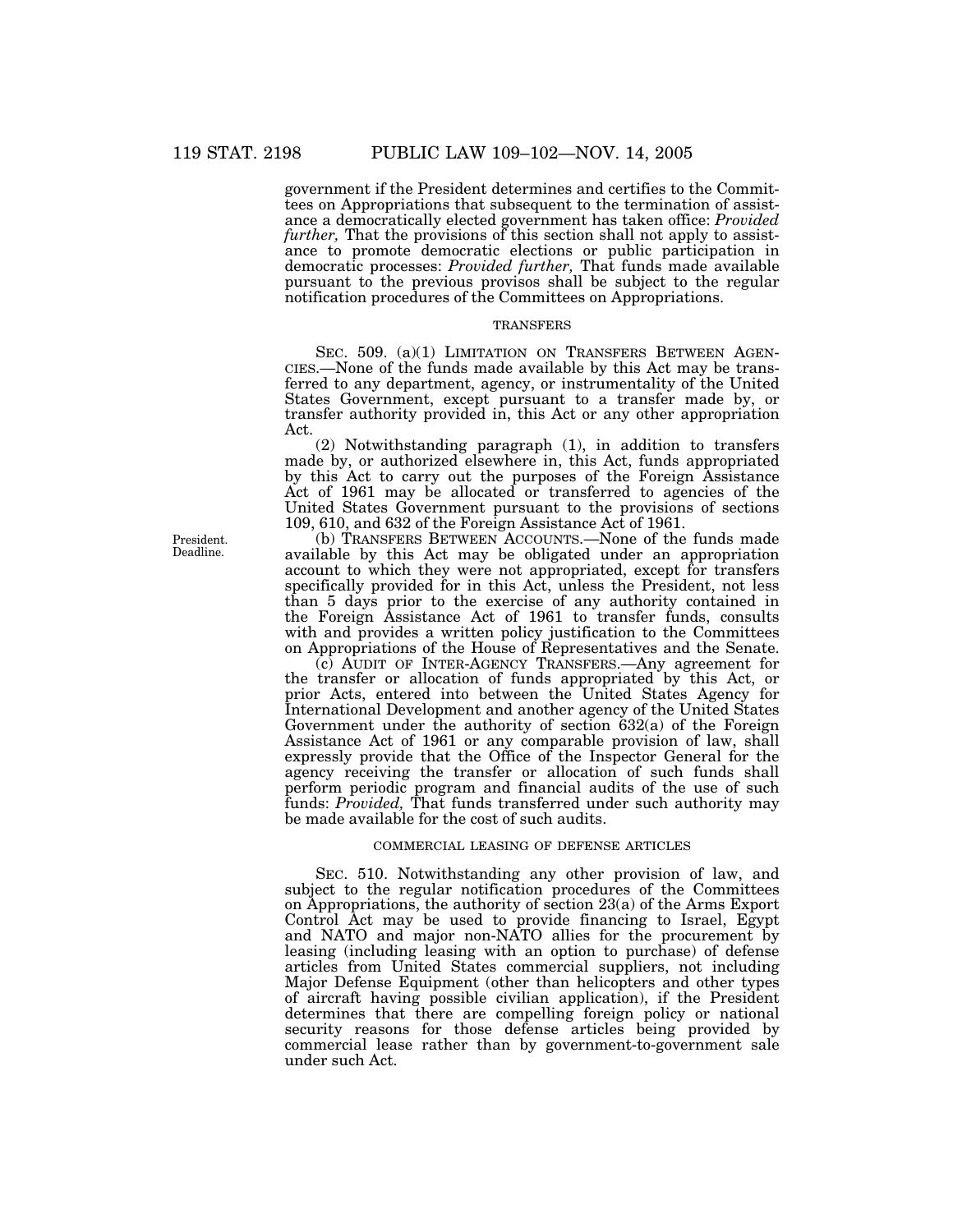## AVAILABILITY OF FUNDS

SEC. 511. No part of any appropriation contained in this Act shall remain available for obligation after the expiration of the current fiscal year unless expressly so provided in this Act: *Provided,* That funds appropriated for the purposes of chapters 1, 8, 11, and 12 of part I, section 667, chapters 4, 6, 8, and 9 of part II of the Foreign Assistance Act of 1961, section 23 of the Arms Export Control Act, and funds provided under the heading ''Assistance for Eastern Europe and the Baltic States'', shall remain available for an additional 4 years from the date on which the availability of such funds would otherwise have expired, if such funds are initially obligated before the expiration of their respective periods of availability contained in this Act: *Provided further,* That, notwithstanding any other provision of this Act, any funds made available for the purposes of chapter 1 of part I and chapter 4 of part II of the Foreign Assistance Act of 1961 which are allocated or obligated for cash disbursements in order to address balance of payments or economic policy reform objectives, shall remain available until expended.

## LIMITATION ON ASSISTANCE TO COUNTRIES IN DEFAULT

SEC. 512. No part of any appropriation contained in this Act shall be used to furnish assistance to the government of any country which is in default during a period in excess of 1 calendar year in payment to the United States of principal or interest on any loan made to the government of such country by the United States pursuant to a program for which funds are appropriated under this Act unless the President determines, following consultations with the Committees on Appropriations, that assistance to such country is in the national interest of the United States.

## COMMERCE AND TRADE

SEC. 513. (a) None of the funds appropriated or made available pursuant to this Act for direct assistance and none of the funds otherwise made available pursuant to this Act to the Export-Import Bank and the Overseas Private Investment Corporation shall be obligated or expended to finance any loan, any assistance or any other financial commitments for establishing or expanding production of any commodity for export by any country other than the United States, if the commodity is likely to be in surplus on world markets at the time the resulting productive capacity is expected to become operative and if the assistance will cause substantial injury to United States producers of the same, similar, or competing commodity: *Provided,* That such prohibition shall not apply to the Export-Import Bank if in the judgment of its Board of Directors the benefits to industry and employment in the United States are likely to outweigh the injury to United States producers of the same, similar, or competing commodity, and the Chairman of the Board so notifies the Committees on Appropriations.

(b) None of the funds appropriated by this or any other Act to carry out chapter 1 of part I of the Foreign Assistance Act of 1961 shall be available for any testing or breeding feasibility study, variety improvement or introduction, consultancy, publication, conference, or training in connection with the growth or production in a foreign country of an agricultural commodity for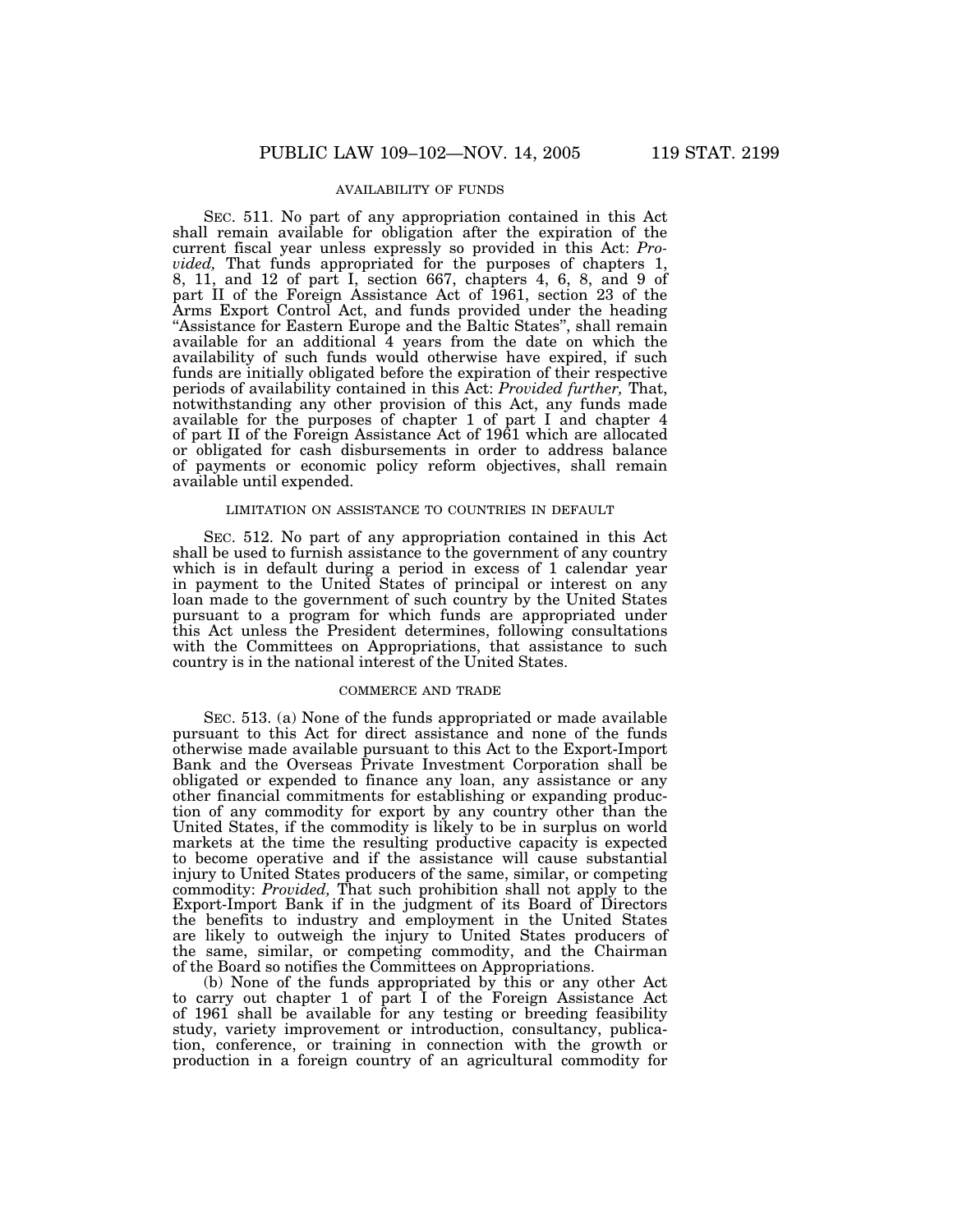export which would compete with a similar commodity grown or produced in the United States: *Provided,* That this subsection shall not prohibit—

(1) activities designed to increase food security in developing countries where such activities will not have a significant impact on the export of agricultural commodities of the United States; or

(2) research activities intended primarily to benefit American producers.

### SURPLUS COMMODITIES

22 USC 262h note.

SEC. 514. The Secretary of the Treasury shall instruct the United States Executive Directors of the International Bank for Reconstruction and Development, the International Development Association, the International Finance Corporation, the Inter-American Development Bank, the International Monetary Fund, the Asian Development Bank, the Inter-American Investment Corporation, the North American Development Bank, the European Bank for Reconstruction and Development, the African Development Bank, and the African Development Fund to use the voice and vote of the United States to oppose any assistance by these institutions, using funds appropriated or made available pursuant to this Act, for the production or extraction of any commodity or mineral for export, if it is in surplus on world markets and if the assistance will cause substantial injury to United States producers of the same, similar, or competing commodity.

#### NOTIFICATION REQUIREMENTS

SEC. 515. For the purposes of providing the executive branch with the necessary administrative flexibility, none of the funds made available under this Act for ''Child Survival and Health Programs Fund", "Development Assistance", "International Organizations and Programs'', ''Trade and Development Agency'', ''International Narcotics Control and Law Enforcement'', ''Andean Counterdrug Initiative'', ''Assistance for Eastern Europe and the Baltic States", "Assistance for the Independent States of the Former Soviet Union", "Economic Support Fund", "Global HIV/AIDS Initiative'', ''Democracy Fund'', ''Peacekeeping Operations'', ''Capital Investment Fund", "Operating Expenses of the United States Agency for International Development'', ''Operating Expenses of the United States Agency for International Development Office of Inspector General'', ''Nonproliferation, Anti-terrorism, Demining and Related Programs'', ''Millennium Challenge Corporation'' (by country only), "Foreign Military Financing Program", "International Military Education and Training'', ''Peace Corps'', and ''Migration and Refugee Assistance'', shall be available for obligation for activities, programs, projects, type of materiel assistance, countries, or other operations not justified or in excess of the amount justified to the Committees on Appropriations for obligation under any of these specific headings unless the Committees on Appropriations of both Houses of Congress are previously notified 15 days in advance: *Provided*, That the President shall not enter into any commitment of funds appropriated for the purposes of section 23 of the Arms Export Control Act for the provision of major defense equipment, other than conventional ammunition, or other major defense items defined to be aircraft, ships, missiles, or combat

President.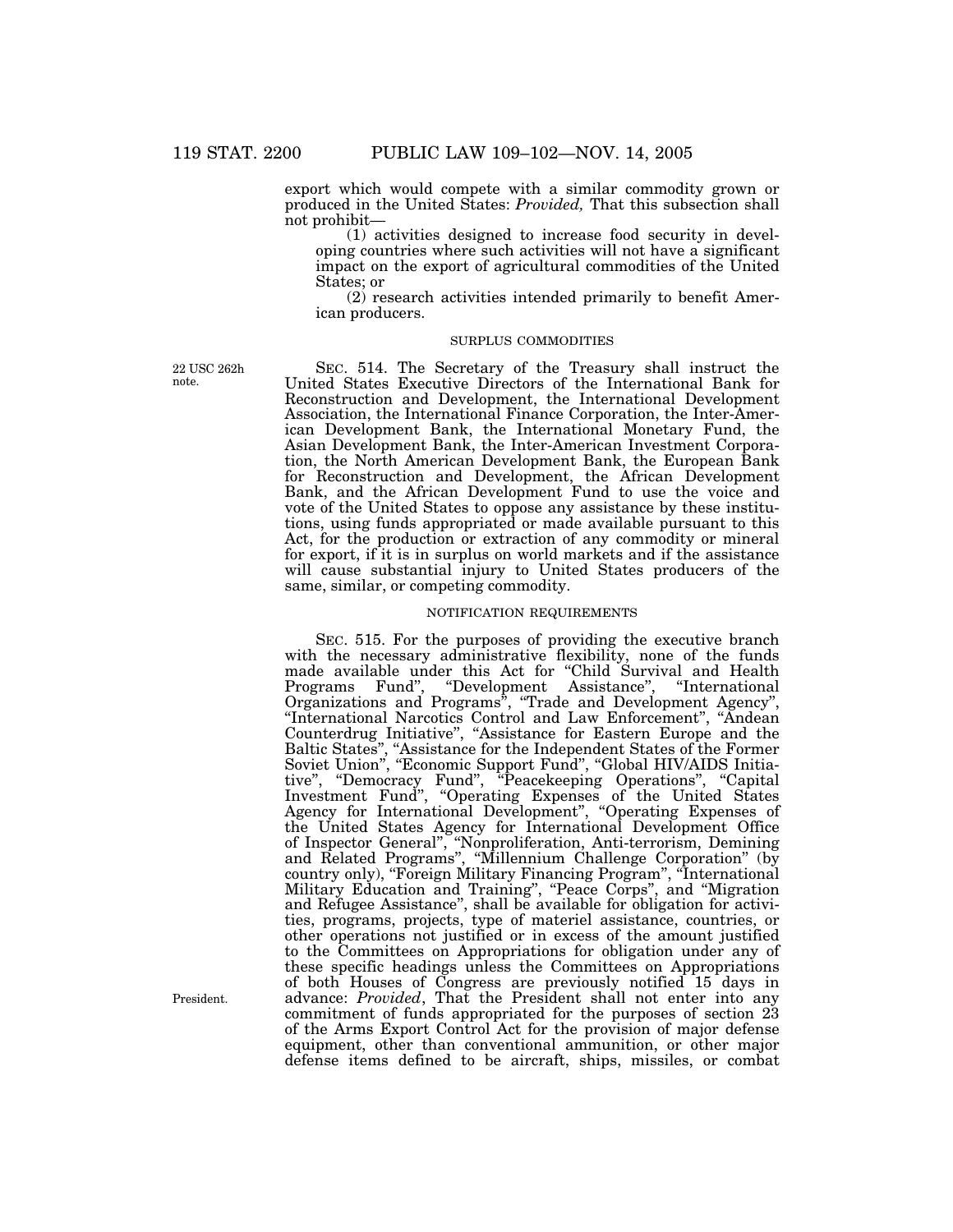vehicles, not previously justified to Congress or 20 percent in excess of the quantities justified to Congress unless the Committees on Appropriations are notified 15 days in advance of such commitment: *Provided further*, That this section shall not apply to any reprogramming for an activity, program, or project for which funds are appropriated under title II of this Act of less than 10 percent of the amount previously justified to the Congress for obligation for such activity, program, or project for the current fiscal year: *Provided further*, That the requirements of this section or any similar provision of this Act or any other Act, including any prior Act requiring notification in accordance with the regular notification procedures of the Committees on Appropriations, may be waived if failure to do so would pose a substantial risk to human health or welfare: *Provided further*, That in case of any such waiver, notification to the Congress, or the appropriate congressional committees, shall be provided as early as practicable, but in no event later than 3 days after taking the action to which such notification requirement was applicable, in the context of the circumstances necessitating such waiver: *Provided further*, That any notification provided pursuant to such a waiver shall contain an explanation of the emergency circumstances.

## LIMITATION ON AVAILABILITY OF FUNDS FOR INTERNATIONAL ORGANIZATIONS AND PROGRAMS

SEC. 516. Subject to the regular notification procedures of the Committees on Appropriations, funds appropriated under this Act or any previously enacted Act making appropriations for foreign operations, export financing, and related programs, which are returned or not made available for organizations and programs because of the implementation of section 307(a) of the Foreign Assistance Act of 1961, shall remain available for obligation until September 30, 2007.

#### INDEPENDENT STATES OF THE FORMER SOVIET UNION

22 USC 5814 note.

SEC. 517. (a) None of the funds appropriated under the heading ''Assistance for the Independent States of the Former Soviet Union'' shall be made available for assistance for a government of an Independent State of the former Soviet Union if that government directs any action in violation of the territorial integrity or national sovereignty of any other Independent State of the former Soviet Union, such as those violations included in the Helsinki Final Act: *Provided,* That such funds may be made available without regard to the restriction in this subsection if the President determines that to do so is in the national security interest of the United States.

(b) None of the funds appropriated under the heading ''Assistance for the Independent States of the Former Soviet Union'' shall be made available for any state to enhance its military capability: *Provided,* That this restriction does not apply to demilitarization, demining or nonproliferation programs.

(c) Funds appropriated under the heading ''Assistance for the Independent States of the Former Soviet Union'' for the Russian Federation, Armenia, Kazakhstan, and Uzbekistan shall be subject to the regular notification procedures of the Committees on Appropriations.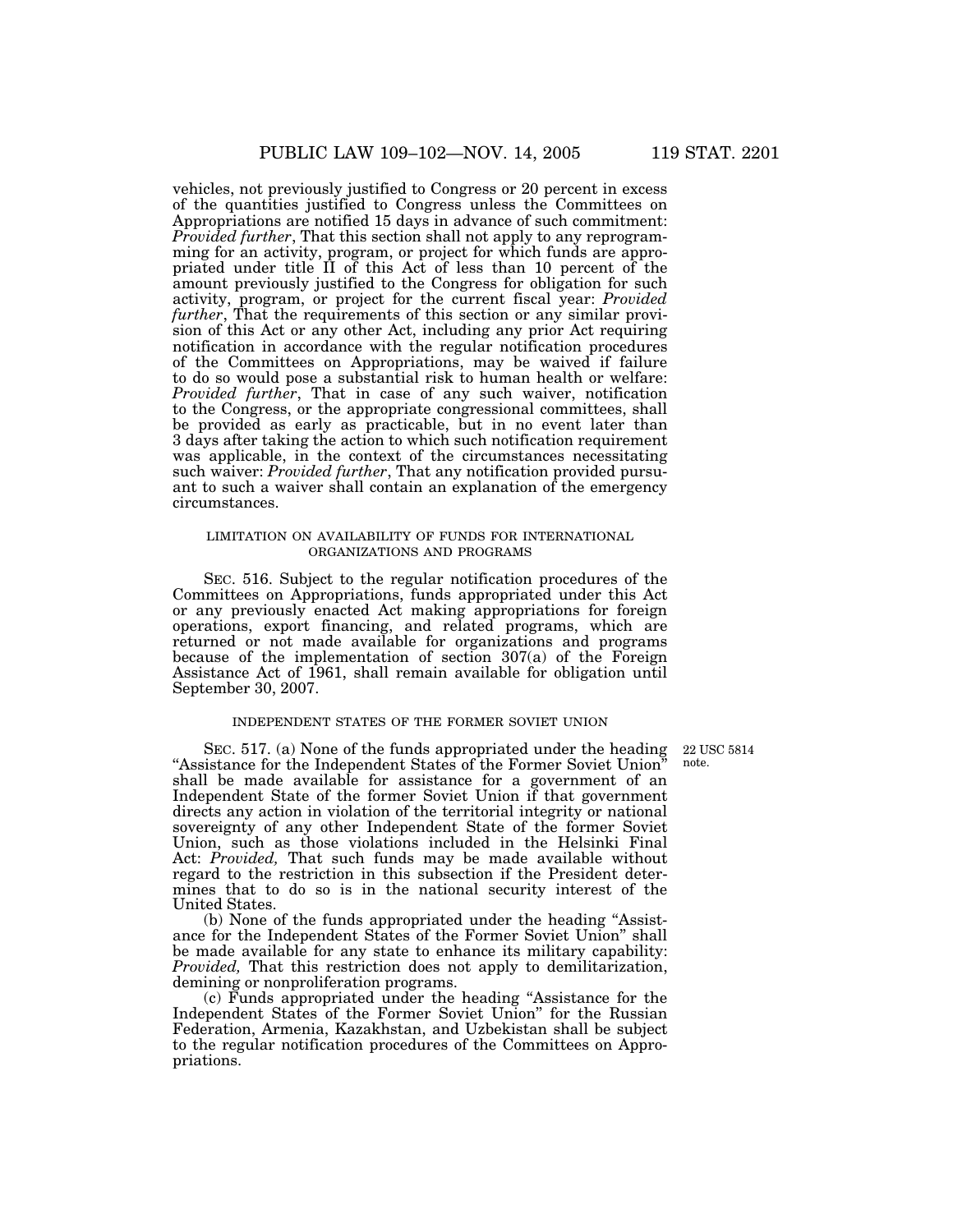(d) Funds made available in this Act for assistance for the Independent States of the former Soviet Union shall be subject to the provisions of section 117 (relating to environment and natural resources) of the Foreign Assistance Act of 1961.

(e) In issuing new task orders, entering into contracts, or making grants, with funds appropriated in this Act or prior appropriations Acts under the heading ''Assistance for the Independent States of the Former Soviet Union'' and under comparable headings in prior appropriations Acts, for projects or activities that have as one of their primary purposes the fostering of private sector development, the Coordinator for United States Assistance to Europe and Eurasia and the implementing agency shall encourage the participation of and give significant weight to contractors and grantees who propose investing a significant amount of their own resources (including volunteer services and in-kind contributions) in such projects and activities.

## PROHIBITION ON FUNDING FOR ABORTIONS AND INVOLUNTARY STERILIZATION

SEC. 518. None of the funds made available to carry out part I of the Foreign Assistance Act of 1961, as amended, may be used to pay for the performance of abortions as a method of family planning or to motivate or coerce any person to practice abortions. None of the funds made available to carry out part I of the Foreign Assistance Act of 1961, as amended, may be used to pay for the performance of involuntary sterilization as a method of family planning or to coerce or provide any financial incentive to any person to undergo sterilizations. None of the funds made available to carry out part I of the Foreign Assistance Act of 1961, as amended, may be used to pay for any biomedical research which relates in whole or in part, to methods of, or the performance of, abortions or involuntary sterilization as a means of family planning. None of the funds made available to carry out part I of the Foreign Assistance Act of 1961, as amended, may be obligated or expended for any country or organization if the President certifies that the use of these funds by any such country or organization would violate any of the above provisions related to abortions and involuntary sterilizations.

## EXPORT FINANCING TRANSFER AUTHORITIES

SEC. 519. Not to exceed 5 percent of any appropriation other than for administrative expenses made available for fiscal year 2006, for programs under title I of this Act may be transferred between such appropriations for use for any of the purposes, programs, and activities for which the funds in such receiving account may be used, but no such appropriation, except as otherwise specifically provided, shall be increased by more than 25 percent by any such transfer: *Provided,* That the exercise of such authority shall be subject to the regular notification procedures of the Committees on Appropriations.

### SPECIAL NOTIFICATION REQUIREMENTS

SEC. 520. None of the funds appropriated by this Act shall be obligated or expended for assistance for Liberia, Serbia, Sudan, Zimbabwe, Pakistan, or Cambodia except as provided through the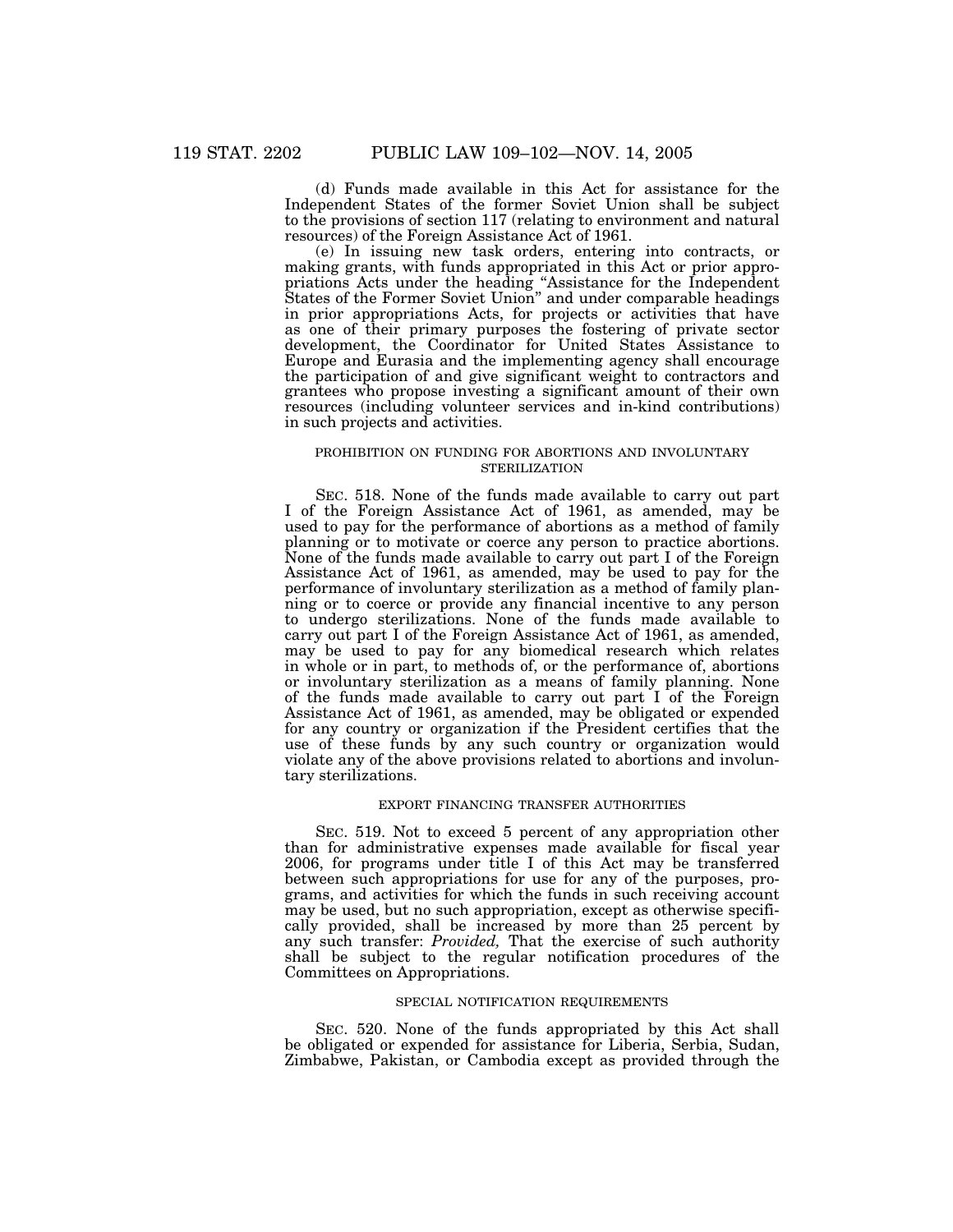regular notification procedures of the Committees on Appropriations.

### DEFINITION OF PROGRAM, PROJECT, AND ACTIVITY

SEC. 521. For the purpose of this Act ''program, project, and activity'' shall be defined at the appropriations Act account level and shall include all appropriations and authorizations Acts earmarks, ceilings, and limitations with the exception that for the following accounts: Economic Support Fund and Foreign Military Financing Program, "program, project, and activity" shall also be considered to include country, regional, and central program level funding within each such account; for the development assistance accounts of the United States Agency for International Development "program, project, and activity" shall also be considered to include central, country, regional, and program level funding, either as: (1) justified to the Congress; or  $(2)$  allocated by the executive branch in accordance with a report, to be provided to the Committees on Appropriations within 30 days of the enactment of this Act, as required by section 653(a) of the Foreign Assistance Act of 1961.

## CHILD SURVIVAL AND HEALTH ACTIVITIES

SEC. 522. Up to \$13,500,000 of the funds made available by this Act for assistance under the heading ''Child Survival and Health Programs Fund'', may be used to reimburse United States Government agencies, agencies of State governments, institutions of higher learning, and private and voluntary organizations for the full cost of individuals (including for the personal services of such individuals) detailed or assigned to, or contracted by, as the case may be, the United States Agency for International Development for the purpose of carrying out activities under that heading: *Provided,* That up to \$3,500,000 of the funds made available by this Act for assistance under the heading ''Development Assistance'' may be used to reimburse such agencies, institutions, and organizations for such costs of such individuals carrying out other development assistance activities: *Provided further,* That HIV/AIDS. funds appropriated by titles II and III of this Act that are made available for bilateral assistance for child survival activities or disease programs including activities relating to research on, and the prevention, treatment and control of, HIV/AIDS may be made available notwithstanding any other provision of law except for the provisions under the heading ''Child Survival and Health Programs Fund'' and the United States Leadership Against HIV/AIDS, Tuberculosis, and Malaria Act of 2003 (117 Stat. 711; 22 U.S.C. 7601 et seq.), as amended: *Provided further,* That of the funds appropriated under title II of this Act, not less than \$440,000,000 shall be made available for family planning/reproductive health: *Provided further,* That the Comptroller General of the United States shall conduct an audit on the use of funds appropriated for fiscal years 2004 and 2005 under the heading ''Child Survival and Health Programs Fund'', to include specific recommendations on improving the effectiveness of such funds.

Reports. Deadline.

Audit.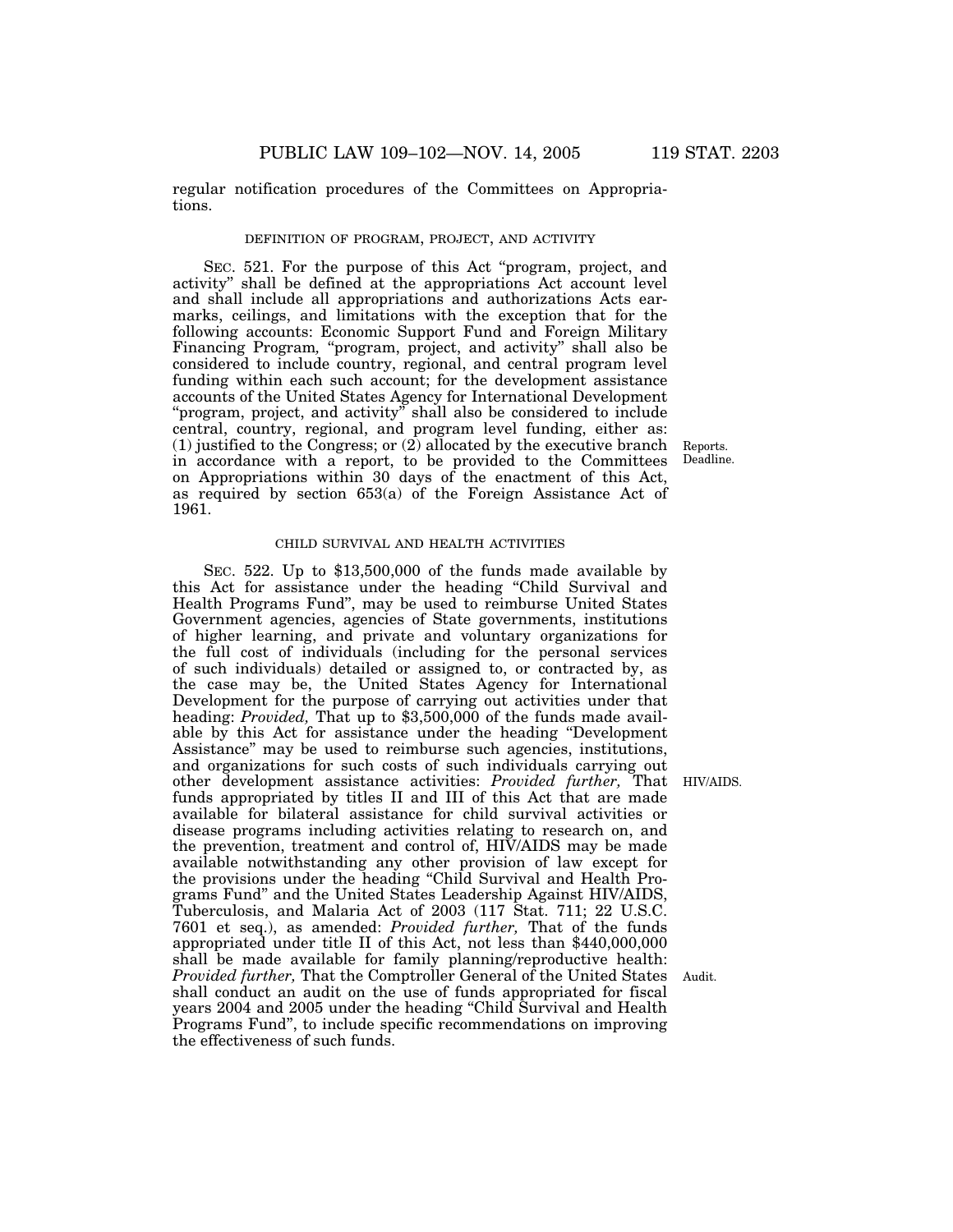## AFGHANISTAN

SEC. 523. Of the funds appropriated by titles II and III of this Act, not less than \$931,400,000 should be made available for humanitarian, reconstruction, and related assistance for Afghanistan: *Provided,* That of the funds made available pursuant to this section, not less than \$3,000,000 should be made available for reforestation activities: *Provided further,* That funds made available pursuant to the previous proviso should be matched, to the maximum extent possible, with contributions from American and Afghan businesses: *Provided further,* That of the funds allocated for assistance for Afghanistan from this Act and other Acts making appropriations for foreign operations, export financing, and related programs for fiscal year 2006, not less than \$50,000,000 should be made available to support programs that directly address the needs of Afghan women and girls, of which not less than \$7,500,000 shall be made available for grants to support training and equipment to improve the capacity of women-led Afghan nongovernmental organizations and to support the activities of such organizations: *Provided further*, That of the funds made available pursuant to this section, not less than \$2,000,000 should be made available for the Afghan Independent Human Rights Commission and for other Afghan human rights organizations.

## NOTIFICATION ON EXCESS DEFENSE EQUIPMENT

SEC. 524. Prior to providing excess Department of Defense articles in accordance with section 516(a) of the Foreign Assistance Act of 1961, the Department of Defense shall notify the Committees on Appropriations to the same extent and under the same conditions as are other committees pursuant to subsection (f) of that section: *Provided,* That before issuing a letter of offer to sell excess defense articles under the Arms Export Control Act, the Department of Defense shall notify the Committees on Appropriations in accordance with the regular notification procedures of such Committees if such defense articles are significant military equipment (as defined in section 47(9) of the Arms Export Control Act) or are valued (in terms of original acquisition cost) at \$7,000,000 or more, or if notification is required elsewhere in this Act for the use of appropriated funds for specific countries that would receive such excess defense articles: *Provided further,* That such Committees shall also be informed of the original acquisition cost of such defense articles.

### HIV/AIDS

Certification.

SEC. 525. (a) Notwithstanding any other provision of this Act, 20 percent of the funds that are appropriated by this Act for a contribution to support the Global Fund to Fight AIDS, Tuberculosis and Malaria (the ''Global Fund'') shall be withheld from obligation to the Global Fund until the Secretary of State certifies to the Committees on Appropriations that the Global Fund—

(1) has established clear progress indicators upon which to determine the release of incremental disbursements;

(2) is releasing such incremental disbursements only if progress is being made based on those indicators; and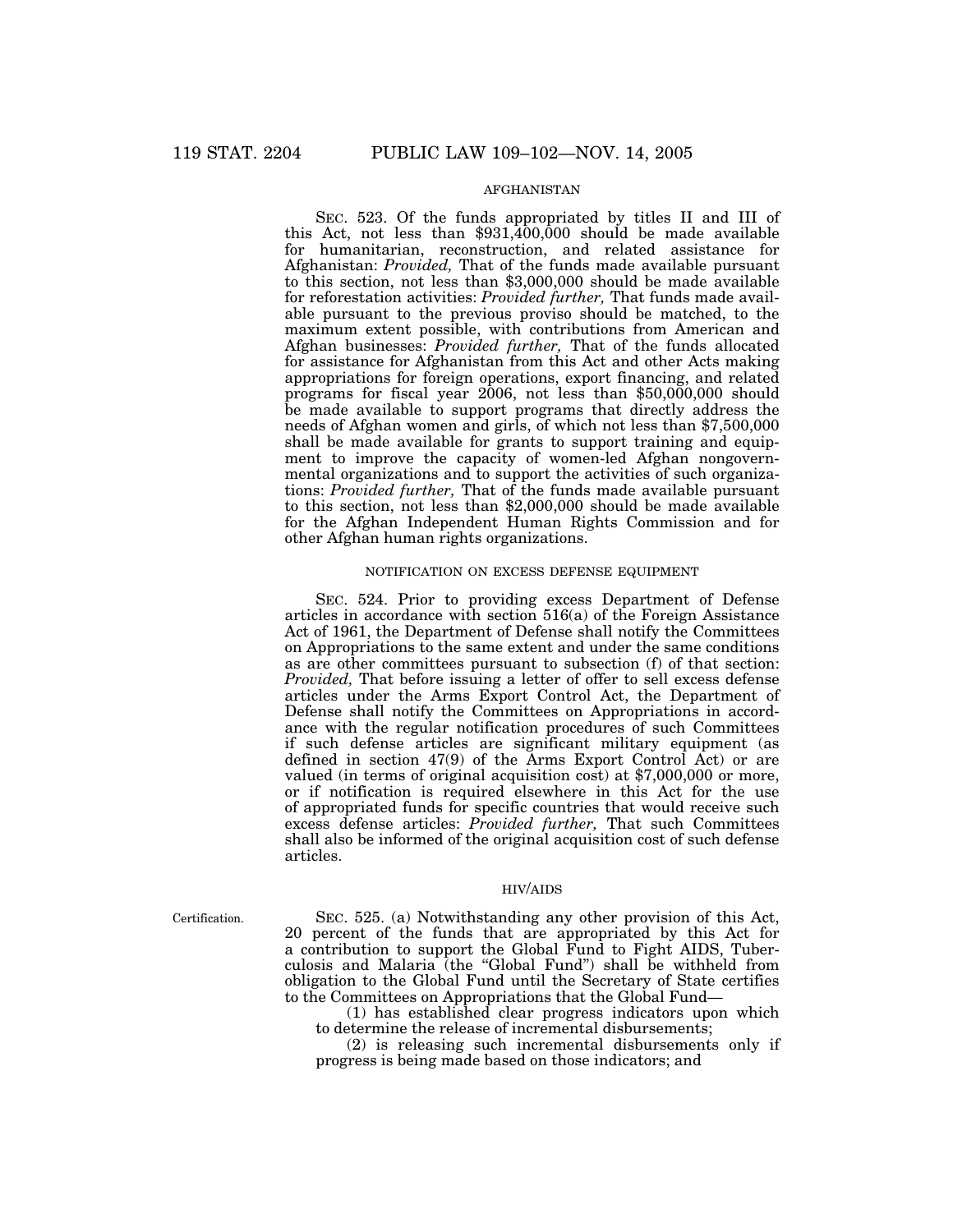(3) is providing support and oversight to country-level entities, such as country coordinating mechanisms, principal recipients, and local Fund agents, to enable them to fulfill their mandates.

(b) The Secretary of State may waive subsection (a) if the Secretary determines and reports to the Committees on Appropriations that such waiver is important to the national interest of the United States.

## BURMA

SEC. 526. (a) The Secretary of the Treasury shall instruct 50 USC 1701 the United States executive director to each appropriate international financial institution in which the United States participates, to oppose and vote against the extension by such institution of any loan or financial or technical assistance or any other utilization of funds of the respective bank to and for Burma.

(b) Of the funds appropriated under the heading ''Economic Support Fund'', not less than \$11,000,000 shall be made available to support democracy activities in Burma, along the Burma-Thailand border, for activities of Burmese student groups and other organizations located outside Burma, and for the purpose of supporting the provision of humanitarian assistance to displaced Burmese along Burma's borders: *Provided,* That funds made available under this heading may be made available notwithstanding any other provision of law: *Provided further,* That in addition to assistance for Burmese refugees provided under the heading ''Migration and Refugee Assistance'' in this Act, not less than \$3,000,000 shall be made available for assistance for community-based organizations operating in Thailand to provide food, medical and other humanitarian assistance to internally displaced persons in eastern Burma: *Provided further,* That funds made available under this section shall be subject to the regular notification procedures of the Committees on Appropriations.

(c) The President shall include amounts expended by the Global President. Fund to Fight AIDS, Tuberculosis and Malaria to the State Peace and Development Council in Burma, directly or through groups and organizations affiliated with the Global Fund, in making determinations regarding the amount to be withheld by the United States from its contribution to the Global Fund pursuant to section 202(d)(4)(A)(ii) of Public Law 108–25.

#### PROHIBITION ON BILATERAL ASSISTANCE TO TERRORIST COUNTRIES

SEC. 527. (a) Funds appropriated for bilateral assistance under President. any heading of this Act and funds appropriated under any such heading in a provision of law enacted prior to the enactment of this Act, shall not be made available to any country which the President determines—

(1) grants sanctuary from prosecution to any individual or group which has committed an act of international terrorism; or

(2) otherwise supports international terrorism.

(b) The President may waive the application of subsection (a) to a country if the President determines that national security or humanitarian reasons justify such waiver. The President shall publish each waiver in the Federal Register and, at least 15 days

President. Federal Register, publication. Deadline. Notification.

note.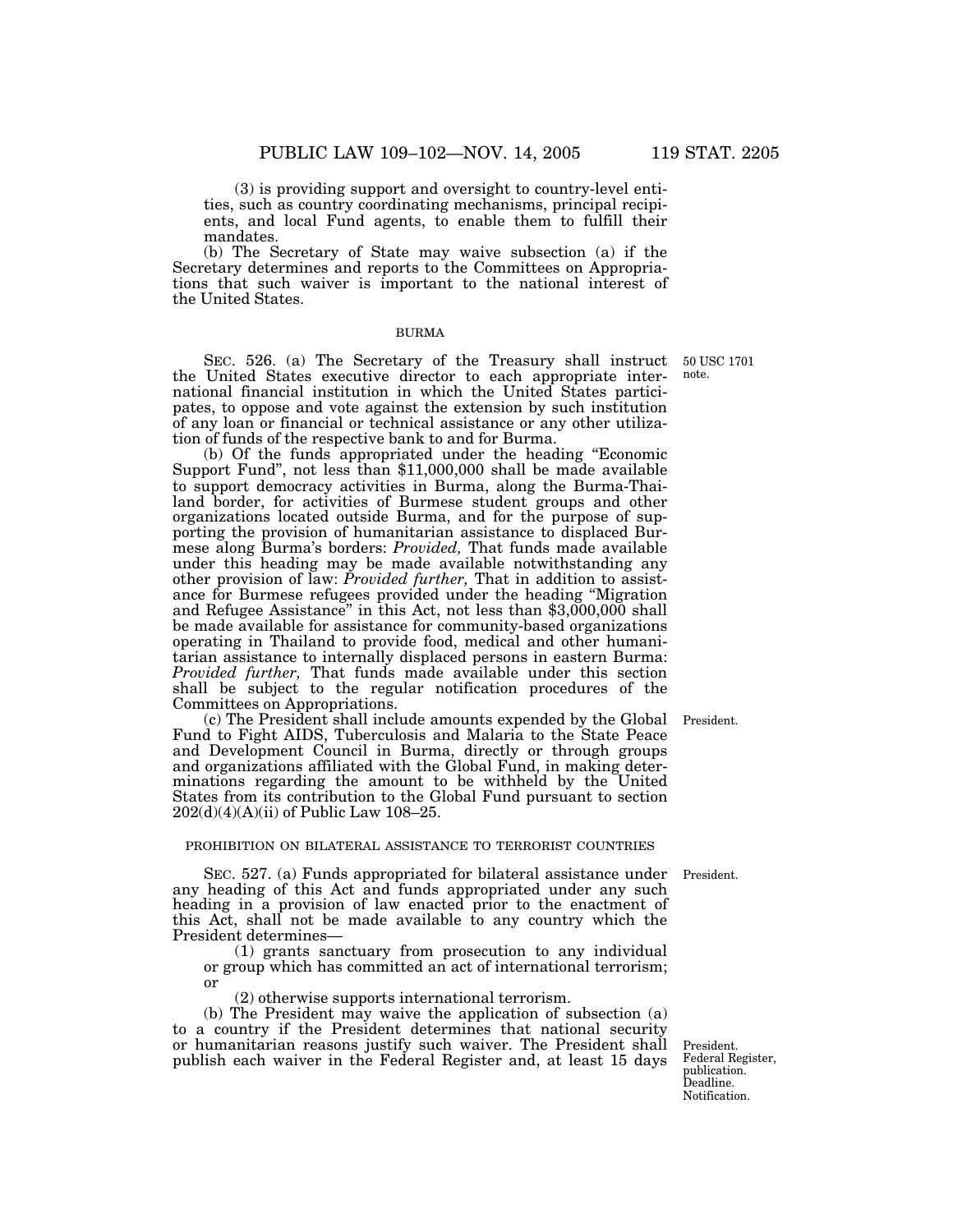before the waiver takes effect, shall notify the Committees on Appropriations of the waiver (including the justification for the waiver) in accordance with the regular notification procedures of the Committees on Appropriations.

#### DEBT-FOR-DEVELOPMENT

SEC. 528. In order to enhance the continued participation of nongovernmental organizations in debt-for-development and debtfor-nature exchanges, a nongovernmental organization which is a grantee or contractor of the United States Agency for International Development may place in interest bearing accounts local currencies which accrue to that organization as a result of economic assistance provided under title  $\overrightarrow{II}$  of this Act and, subject to the regular notification procedures of the Committees on Appropriations, any interest earned on such investment shall be used for the purpose for which the assistance was provided to that organization.

## SEPARATE ACCOUNTS

22 USC 2362 note.

SEC. 529. (a) SEPARATE ACCOUNTS FOR LOCAL CURRENCIES.—

(1) If assistance is furnished to the government of a foreign country under chapters 1 and 10 of part I or chapter 4 of part II of the Foreign Assistance Act of 1961 under agreements which result in the generation of local currencies of that country, the Administrator of the United States Agency for International Development shall—

(A) require that local currencies be deposited in a separate account established by that government;

(B) enter into an agreement with that government which sets forth—

(i) the amount of the local currencies to be generated; and

(ii) the terms and conditions under which the currencies so deposited may be utilized, consistent with this section; and

(C) establish by agreement with that government the responsibilities of the United States Agency for International Development and that government to monitor and account for deposits into and disbursements from the separate account.

(2) USES OF LOCAL CURRENCIES.—As may be agreed upon with the foreign government, local currencies deposited in a separate account pursuant to subsection (a), or an equivalent amount of local currencies, shall be used only—

(A) to carry out chapter 1 or 10 of part I or chapter 4 of part II (as the case may be), for such purposes as—

(i) project and sector assistance activities; or

(ii) debt and deficit financing; or

(B) for the administrative requirements of the United States Government.

(3) PROGRAMMING ACCOUNTABILITY.—The United States Agency for International Development shall take all necessary steps to ensure that the equivalent of the local currencies disbursed pursuant to subsection  $(a)(2)(A)$  from the separate account established pursuant to subsection (a)(1) are used for the purposes agreed upon pursuant to subsection  $(a)(2)$ .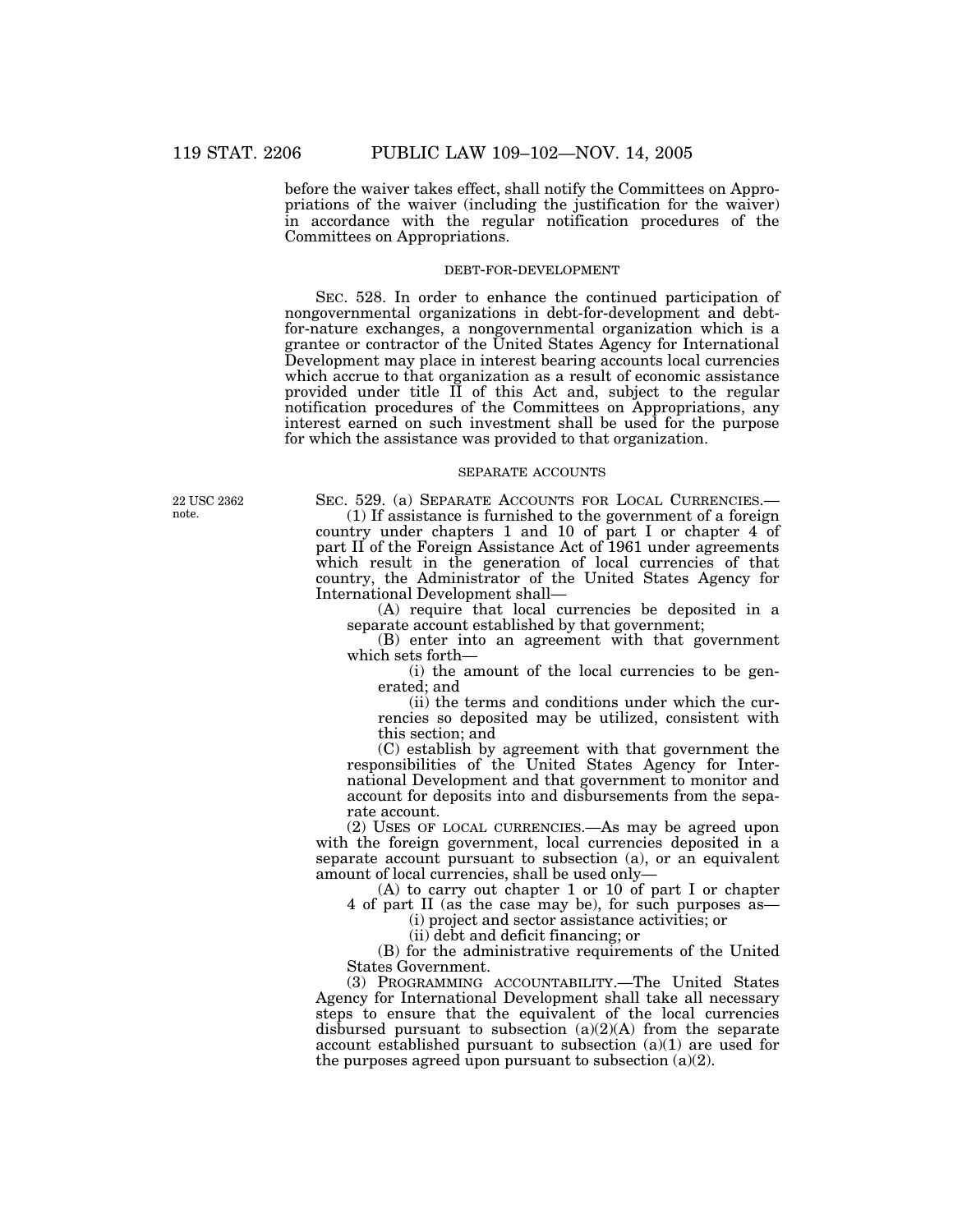(4) TERMINATION OF ASSISTANCE PROGRAMS.—Upon termination of assistance to a country under chapter 1 or 10 of part I or chapter 4 of part II (as the case may be), any unencumbered balances of funds which remain in a separate account established pursuant to subsection (a) shall be disposed of for such purposes as may be agreed to by the government of that country and the United States Government.

(5) REPORTING REQUIREMENT.—The Administrator of the United States Agency for International Development shall report on an annual basis as part of the justification documents submitted to the Committees on Appropriations on the use of local currencies for the administrative requirements of the United States Government as authorized in subsection (a)(2)(B), and such report shall include the amount of local currency (and United States dollar equivalent) used and/or to be used for such purpose in each applicable country.

(b) SEPARATE ACCOUNTS FOR CASH TRANSFERS.—

(1) If assistance is made available to the government of a foreign country, under chapter 1 or 10 of part I or chapter 4 of part II of the Foreign Assistance Act of 1961, as cash transfer assistance or as nonproject sector assistance, that country shall be required to maintain such funds in a separate account and not commingle them with any other funds.

(2) APPLICABILITY OF OTHER PROVISIONS OF LAW.—Such funds may be obligated and expended notwithstanding provisions of law which are inconsistent with the nature of this assistance including provisions which are referenced in the Joint Explanatory Statement of the Committee of Conference accompanying House Joint Resolution 648 (House Report No. 98–1159).

(3) NOTIFICATION.—At least 15 days prior to obligating President.

any such cash transfer or nonproject sector assistance, the President shall submit a notification through the regular notification procedures of the Committees on Appropriations, which shall include a detailed description of how the funds proposed to be made available will be used, with a discussion of the United States interests that will be served by the assistance (including, as appropriate, a description of the economic policy reforms that will be promoted by such assistance). (4) EXEMPTION.—Nonproject sector assistance funds may

be exempt from the requirements of subsection (b)(1) only through the notification procedures of the Committees on Appropriations.

#### ENTERPRISE FUND RESTRICTIONS

SEC. 530. (a) Prior to the distribution of any assets resulting President. from any liquidation, dissolution, or winding up of an Enterprise Fund, in whole or in part, the President shall submit to the Committees on Appropriations, in accordance with the regular notification procedures of the Committees on Appropriations, a plan for the distribution of the assets of the Enterprise Fund.

(b) Funds made available by this Act for Enterprise Funds shall be expended at the minimum rate necessary to make timely payment for projects and activities.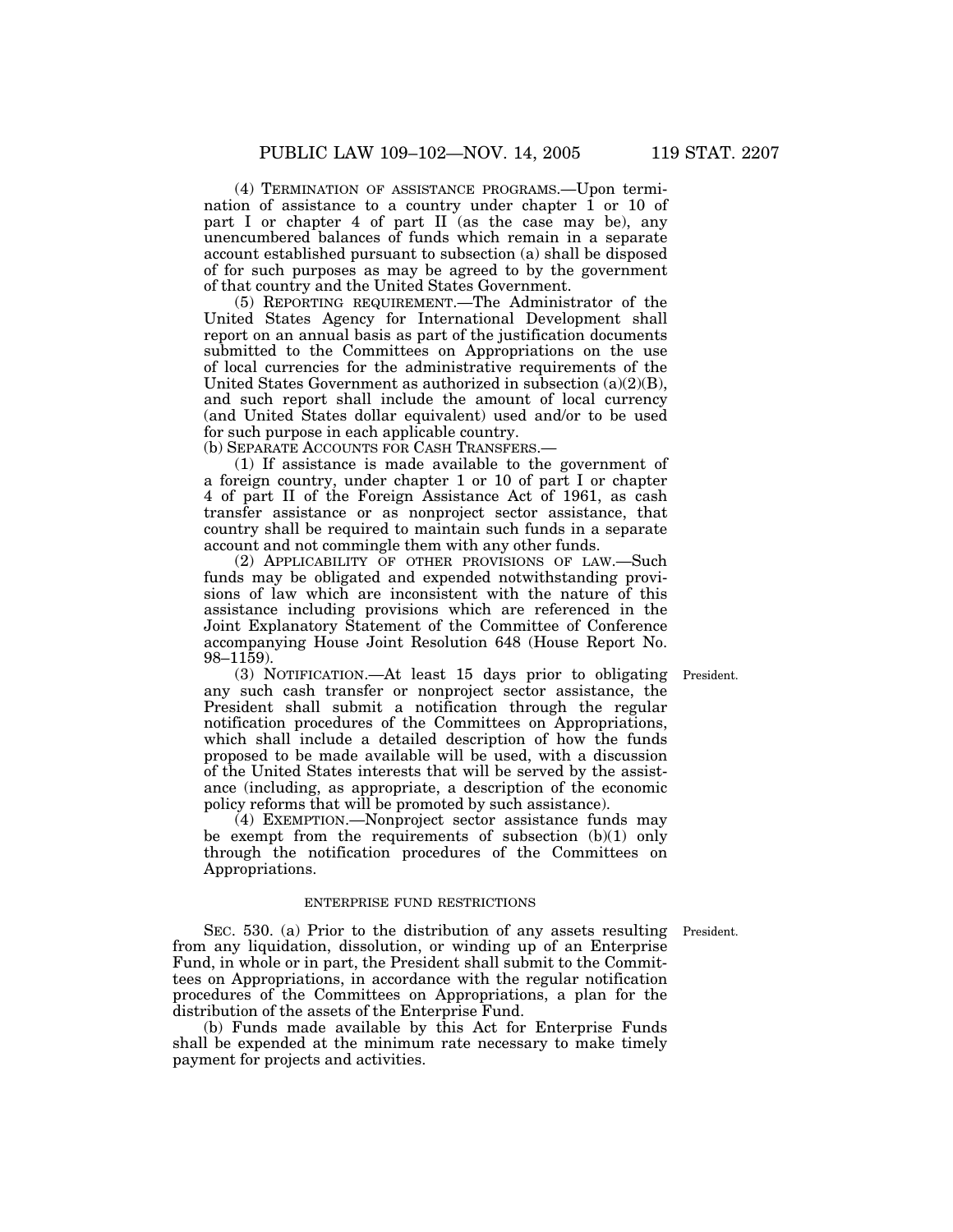## FINANCIAL MARKET ASSISTANCE IN TRANSITION COUNTRIES

SEC. 531. Of the funds appropriated by this Act under the headings ''Trade and Development Agency'', ''Development Assistance", "Transition Initiatives", "Economic Support Fund", "International Affairs Technical Assistance'', ''Assistance for the Independent States of the Former Soviet Union'', ''Nonproliferation, Anti-terrorism, Demining and Related Programs'', and ''Assistance for Eastern Europe and Baltic States'', not less than \$40,000,000 should be made available for building capital markets and financial systems in countries in transition.

## AUTHORITIES FOR THE PEACE CORPS, INTER-AMERICAN FOUNDATION AND AFRICAN DEVELOPMENT FOUNDATION

SEC. 532. Unless expressly provided to the contrary, provisions of this or any other Act, including provisions contained in prior Acts authorizing or making appropriations for foreign operations, export financing, and related programs, shall not be construed to prohibit activities authorized by or conducted under the Peace Corps Act, the Inter-American Foundation Act or the African Development Foundation Act. The agency shall promptly report to the Committees on Appropriations whenever it is conducting activities or is proposing to conduct activities in a country for which assistance is prohibited.

## IMPACT ON JOBS IN THE UNITED STATES

SEC. 533. None of the funds appropriated by this Act may be obligated or expended to provide—

(1) any financial incentive to a business enterprise currently located in the United States for the purpose of inducing such an enterprise to relocate outside the United States if such incentive or inducement is likely to reduce the number of employees of such business enterprise in the United States because United States production is being replaced by such enterprise outside the United States; or

(2) assistance for any program, project, or activity that contributes to the violation of internationally recognized workers rights, as defined in section 507(4) of the Trade Act of 1974, of workers in the recipient country, including any designated zone or area in that country: *Provided,* That the application of section  $507(4)(D)$  and  $(E)$  of such Act should be commensurate with the level of development of the recipient country and sector, and shall not preclude assistance for the informal sector in such country, micro and small-scale enterprise, and smallholder agriculture.

## SPECIAL AUTHORITIES

SEC. 534. (a) AFGHANISTAN, IRAQ, PAKISTAN, LEBANON, MONTE-NEGRO, VICTIMS OF WAR, DISPLACED CHILDREN, AND DISPLACED BURMESE.—Funds appropriated by this Act that are made available for assistance for Afghanistan may be made available notwithstanding section 512 of this Act or any similar provision of law and section 660 of the Foreign Assistance Act of 1961, and funds appropriated in titles I and II of this Act that are made available for Iraq, Lebanon, Montenegro, Pakistan, and for victims of war, displaced children, and displaced Burmese, and to assist victims

Reports.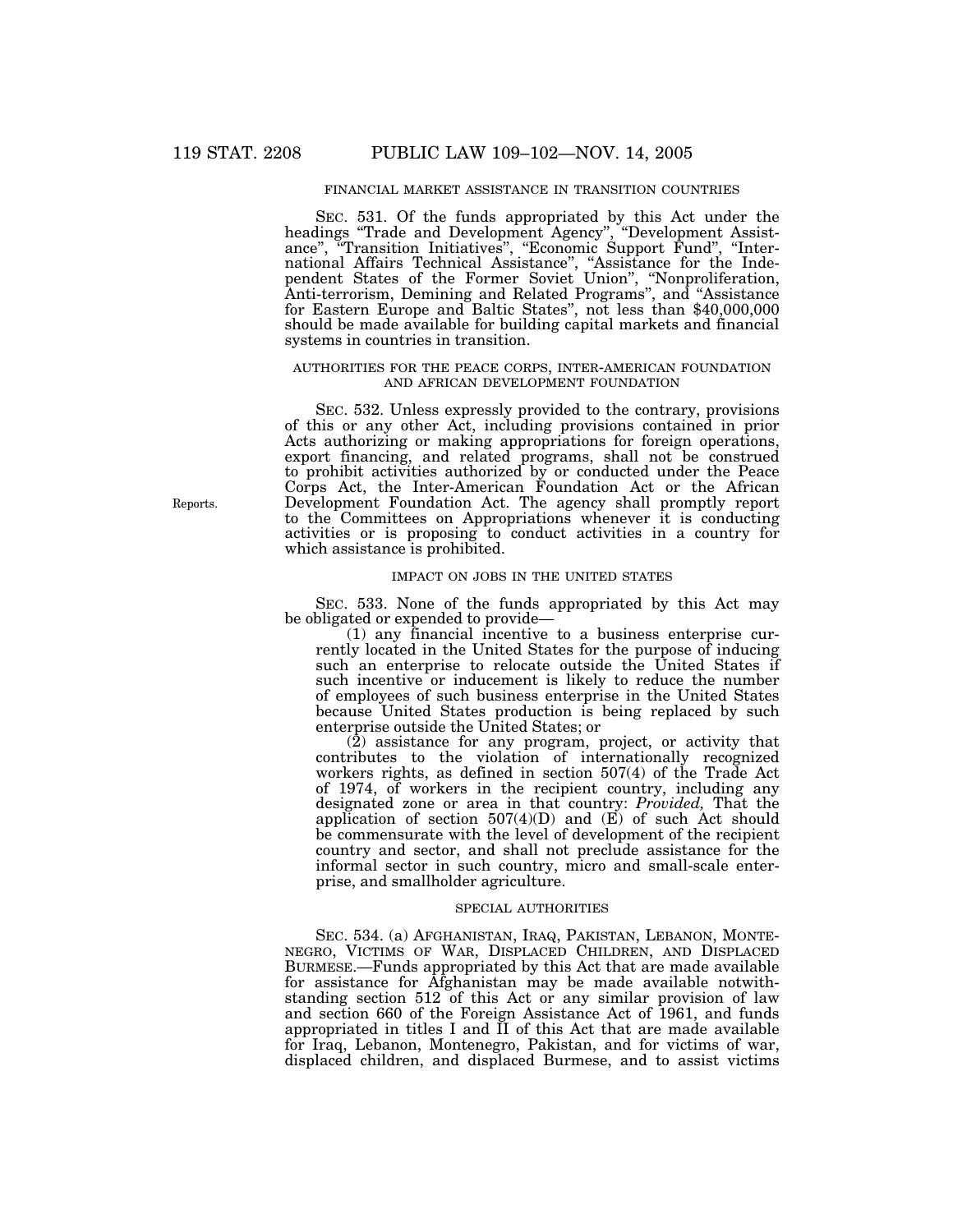of trafficking in persons and, subject to the regular notification procedures of the Committees on Appropriations, to combat such trafficking, may be made available notwithstanding any other provision of law.

(b) TROPICAL FORESTRY AND BIODIVERSITY CONSERVATION ACTIVITIES.—Funds appropriated by this Act to carry out the provisions of sections 103 through 106, and chapter 4 of part II, of the Foreign Assistance Act of 1961 may be used, notwithstanding any other provision of law, for the purpose of supporting tropical forestry and biodiversity conservation activities and energy programs aimed at reducing greenhouse gas emissions: *Provided,* That such assistance shall be subject to sections 116, 502B, and 620A of the Foreign Assistance Act of 1961.

(c) PERSONAL SERVICES CONTRACTORS.—Funds appropriated by this Act to carry out chapter 1 of part I, chapter  $\overline{4}$  of part II, and section 667 of the Foreign Assistance Act of 1961, and title II of the Agricultural Trade Development and Assistance Act of 1954, may be used by the United States Agency for International Development to employ up to 25 personal services contractors in the United States, notwithstanding any other provision of law, for the purpose of providing direct, interim support for new or expanded overseas programs and activities managed by the agency until permanent direct hire personnel are hired and trained: *Provided*, That not more than 10 of such contractors shall be assigned to any bureau or office: *Provided further,* That such funds appropriated to carry out title II of the Agricultural Trade Development and Assistance Act of 1954, may be made available only for personal services contractors assigned to the Office of Food for Peace.

(d)(1) WAIVER.—The President may waive the provisions of section 1003 of Public Law 100–204 if the President determines and certifies in writing to the Speaker of the House of Representatives and the President pro tempore of the Senate that it is important to the national security interests of the United States.

(2) PERIOD OF APPLICATION OF WAIVER.—Any waiver pursuant to paragraph (1) shall be effective for no more than a period of 6 months at a time and shall not apply beyond 12 months after the enactment of this Act.

(e) SMALL BUSINESS.—In entering into multiple award indefinite-quantity contracts with funds appropriated by this Act, the United States Agency for International Development may provide an exception to the fair opportunity process for placing task orders under such contracts when the order is placed with any category of small or small disadvantaged business.

(f) VIETNAMESE REFUGEES.—Section 594(a) of the Foreign Operations, Export Financing, and Related Programs Appropriations Act, 2005 (enacted as division D of Public Law 108–447; 118 Stat. 3038) is amended by striking ''and 2005'' and inserting ''through 2007''.

(g) RECONSTITUTING CIVILIAN POLICE AUTHORITY.—In providing assistance with funds appropriated by this Act under section 660(b)(6) of the Foreign Assistance Act of 1961, support for a nation emerging from instability may be deemed to mean support for regional, district, municipal, or other sub-national entity emerging from instability, as well as a nation emerging from instability.

(h) WORLD FOOD PROGRAM.—Of the funds managed by the Bureau for Democracy, Conflict, and Humanitarian Assistance of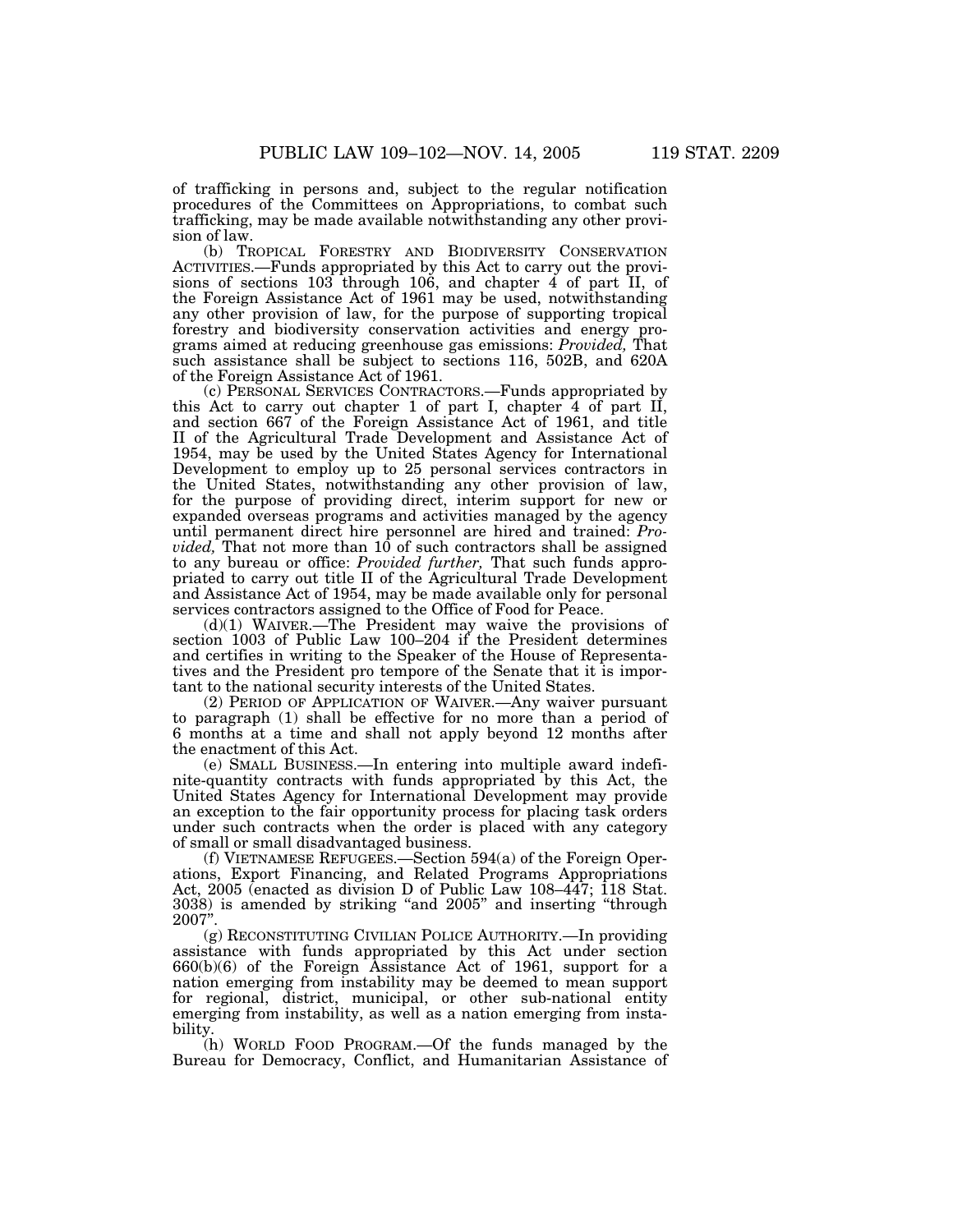the United States Agency for International Development, from this or any other Act, not less than \$10,000,000 shall be made available as a general contribution to the World Food Program, notwithstanding any other provision of law.

(i) UNIVERSITY PROGRAMS.—Notwithstanding any other provision of law, of the funds appropriated under the heading ''Development Assistance'' in this Act, up to \$5,000,000 shall be made available to American educational institutions for programs and activities in the People's Republic of China relating to the environment, democracy, and the rule of law: *Provided,* That funds made available pursuant to this authority shall be subject to the regular notification procedures of the Committees on Appropriations.<br>(j) EXTENSION OF AUTHORITY.—

 $(1)$  With respect to funds appropriated by this Act that are available for assistance for Pakistan, the President may waive the prohibition on assistance contained in section 508 of this Act subject to the requirements contained in section 1(b) of Public Law 107–57, as amended, for a determination and certification, and consultation, by the President prior to the exercise of such waiver authority.

(2) Section 512 of this Act and section 620(q) of the Foreign Assistance Act of 1961 shall not apply with respect to assistance for Pakistan from funds appropriated by this Act.

(3) Notwithstanding the date contained in section 6 of Public Law 107–57, as amended, the provisions of sections 2 and 4 of that Act shall remain in effect through the current fiscal year.

(k) MIDDLE EAST FOUNDATION.—Of the funds appropriated by this Act under the heading "Economic Support Fund" that are available for the Middle East Partnership Initiative, up to \$35,000,000 may be made available, including as an endowment, notwithstanding any other provision of law and following consultations with the Committees on Appropriations, to establish and operate a Middle East Foundation, or any other similar entity, whose purpose is to support democracy, governance, human rights, and the rule of law in the Middle East region: *Provided,* That such funds may be made available to the Foundation only to the extent that the Foundation has commitments from sources other than the United States Government to at least match the funds provided under the authority of this subsection: *Provided further,* That provisions contained in section 201 of the Support for East European Democracy (SEED) Act of 1989 (excluding the authorizations of appropriations provided in subsection (b) of that section) shall be deemed to apply to any such foundation or similar entity referred to under this subsection, and to funds made available to such entity, in order to enable it to provide assistance for purposes of this section: *Provided further,* That prior to the initial obligation of funds for any such foundation or similar entity pursuant to the authorities of this subsection, other than for administrative support, the Secretary of State shall take steps to ensure, on an ongoing basis, that any such funds made available pursuant to such authorities are not provided to or through any individual or group that the management of the foundation or similar entity knows or has reason to believe, advocates, plans, sponsors, or otherwise engages in terrorist activities: *Provided further*, That section 530 of this Act shall apply to any such foundation or similar Termination entity established pursuant to this subsection: *Provided further*, date.

Applicability.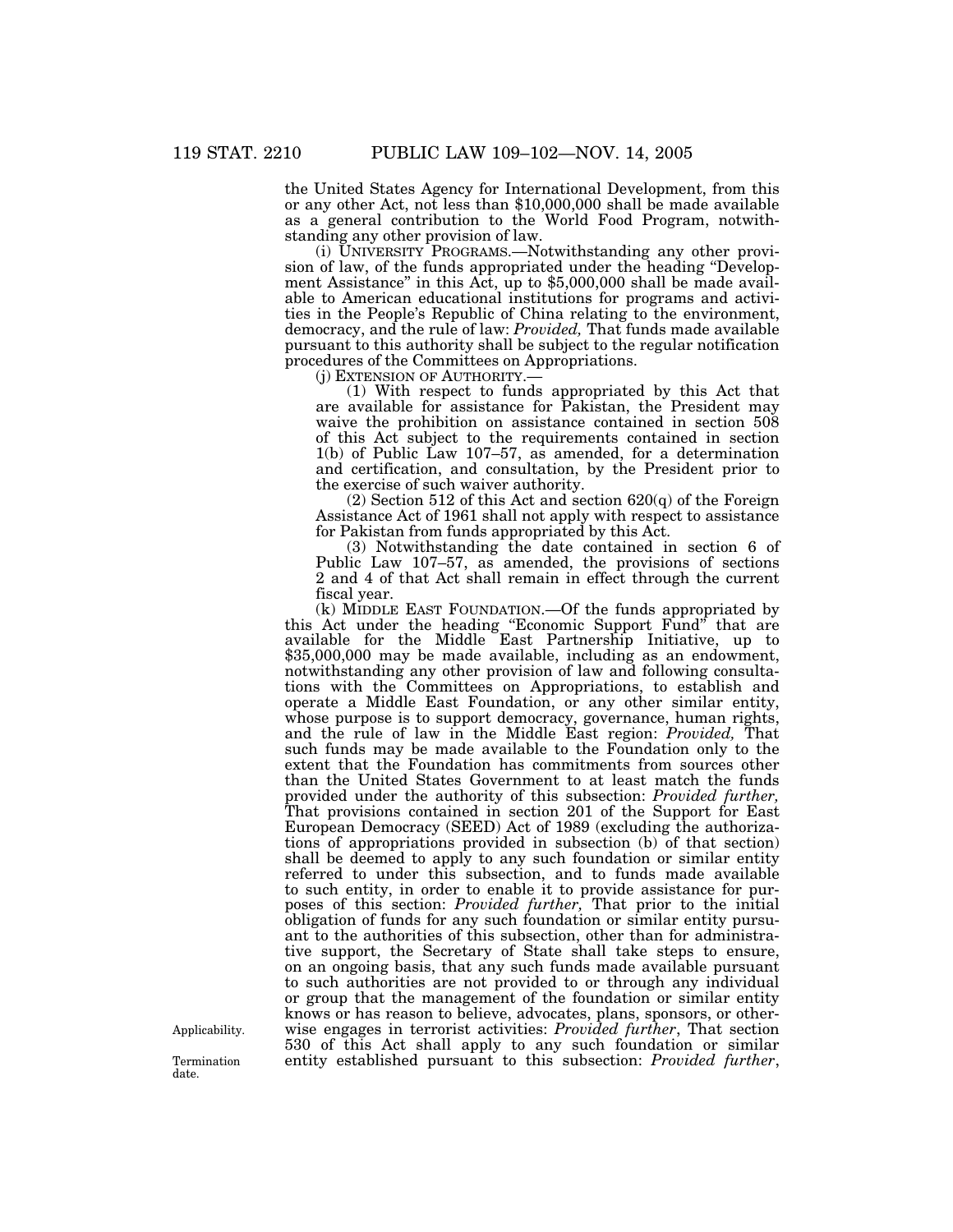That the authority of the Foundation, or any similar entity, to provide assistance shall cease to be effective on September 30, 2010.

(l) EXTENSION OF AUTHORITY.  $-(1)$  Section 21(h)(1)(A) of the Arms Export Control Act (22 U.S.C. 2761(h)(1)(A)) is amended by inserting after ''North Atlantic Treaty Organization'' the following: "or the Governments of Australia, New Zealand, Japan, or Israel''.

(2) Section 21(h)(2) of the Arms Export Control Act (22 U.S.C.  $2761(h)(2)$  is amended by striking "or to any member government that Organization if that Organization or member government'' and inserting the following: '', to any member of that Organization, or to the Governments of Australia, New Zealand, Japan, or Israel if that Organization, member government, or the Governments of Australia, New Zealand, Japan, or Israel''.

(3) Section 541 of the Foreign Assistance Act of 1961 (22 U.S.C. 2347) is amended—

(A) in the first sentence, by striking ''The President'' and inserting "(a) The President"; and

President.

(B) by adding at the end the following new subsection: ''(b) The President shall seek reimbursement for military education and training furnished under this chapter from countries using assistance under section 23 of the Arms Export Control Act (22 U.S.C. 2763, relating to the Foreign Military Financing Program) to purchase such military education and training at a rate comparable to the rate charged to countries receiving grant assistance for military education and training under this chapter.''.

(m) EXTENSION OF AUTHORITY.—The Foreign Operations, Export Financing, and Related Programs Appropriations Act, 1990 (Public Law 101–167) is amended—

(1) in section 599D (8 U.S.C. 1157 note)—

(A) in subsection (b)(3), by striking ''and 2005'' and inserting ''2005, and 2006''; and

(B) in subsection (e), by striking ''2005'' each place it appears and inserting "2006"; and

(2) in section 599E (8 U.S.C. 1255 note) in subsection  $(b)(2)$ , by striking "2005" and inserting "2006".

## ARAB LEAGUE BOYCOTT OF ISRAEL

SEC. 535. It is the sense of the Congress that—

(1) the Arab League boycott of Israel, and the secondary boycott of American firms that have commercial ties with Israel, is an impediment to peace in the region and to United States investment and trade in the Middle East and North Africa;

(2) the Arab League boycott, which was regrettably reinstated in 1997, should be immediately and publicly terminated, and the Central Office for the Boycott of Israel immediately disbanded;

(3) all Arab League states should normalize relations with their neighbor Israel;

(4) the President and the Secretary of State should continue to vigorously oppose the Arab League boycott of Israel and find concrete steps to demonstrate that opposition by, for example, taking into consideration the participation of any recipient country in the boycott when determining to sell weapons to said country; and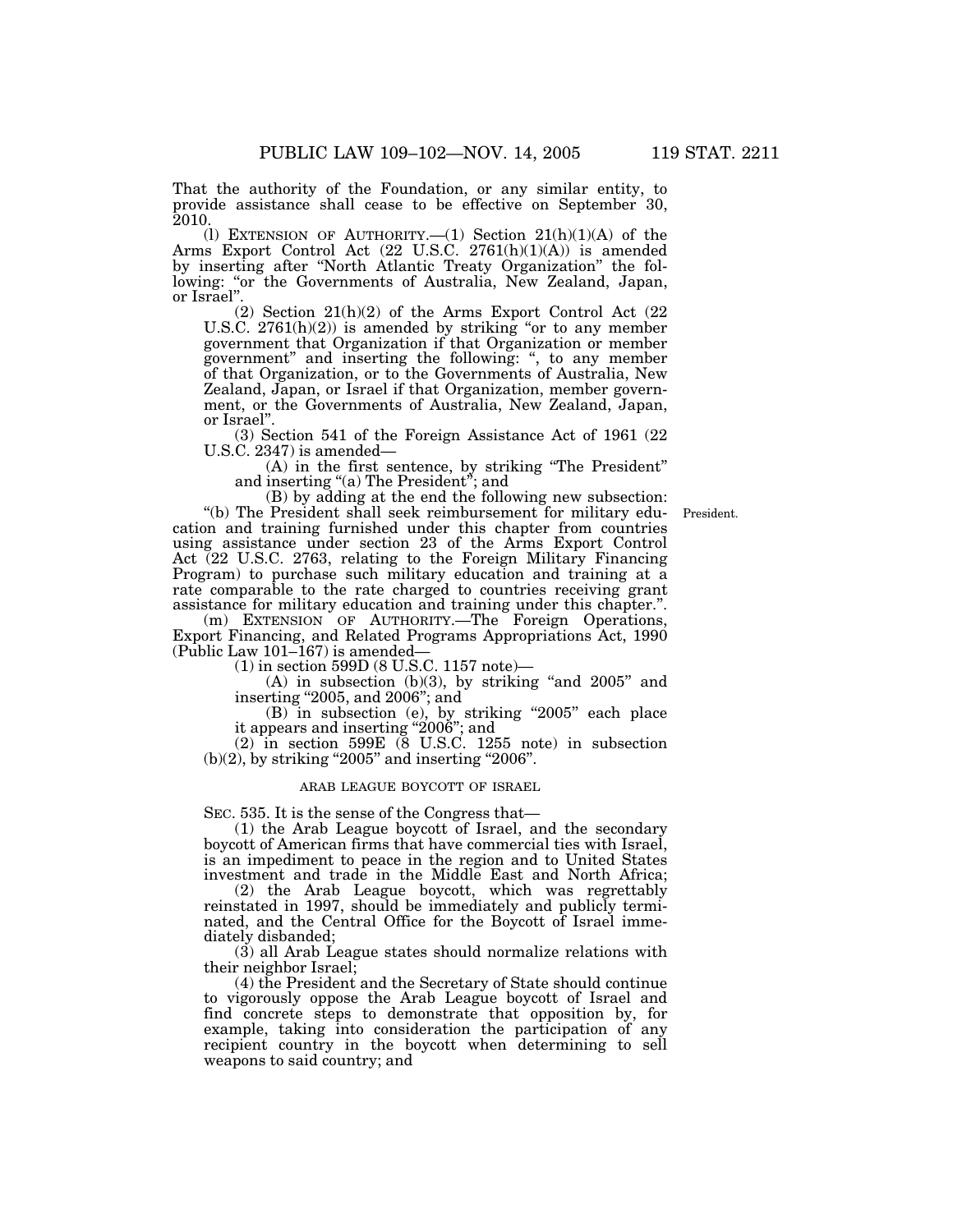(5) the President should report to Congress annually on specific steps being taken by the United States to encourage Arab League states to normalize their relations with Israel to bring about the termination of the Arab League boycott of Israel, including those to encourage allies and trading partners of the United States to enact laws prohibiting businesses from complying with the boycott and penalizing businesses that do comply.

## ELIGIBILITY FOR ASSISTANCE

SEC. 536. (a) ASSISTANCE THROUGH NONGOVERNMENTAL ORGANIZATIONS.—Restrictions contained in this or any other Act with respect to assistance for a country shall not be construed to restrict assistance in support of programs of nongovernmental organizations from funds appropriated by this Act to carry out the provisions of chapters 1, 10, 11, and 12 of part I and chapter 4 of part II of the Foreign Assistance Act of 1961, and from funds appropriated under the heading ''Assistance for Eastern Europe and the Baltic States'': *Provided,* That before using the authority of this subsection to furnish assistance in support of programs of nongovernmental organizations, the President shall notify the Committees on Appropriations under the regular notification procedures of those committees, including a description of the program to be assisted, the assistance to be provided, and the reasons for furnishing such assistance: *Provided further,* That nothing in this subsection shall be construed to alter any existing statutory prohibitions against abortion or involuntary sterilizations contained in this or any other Act.

(b) PUBLIC LAW 480.—During fiscal year 2006, restrictions contained in this or any other Act with respect to assistance for a country shall not be construed to restrict assistance under the Agricultural Trade Development and Assistance Act of 1954: *Provided,* That none of the funds appropriated to carry out title I of such Act and made available pursuant to this subsection may be obligated or expended except as provided through the regular notification procedures of the Committees on Appropriations.

(c) EXCEPTION.—This section shall not apply—

(1) with respect to section 620A of the Foreign Assistance Act of 1961 or any comparable provision of law prohibiting assistance to countries that support international terrorism; or

(2) with respect to section 116 of the Foreign Assistance Act of 1961 or any comparable provision of law prohibiting assistance to the government of a country that violates internationally recognized human rights.

## RESERVATIONS OF FUNDS

SEC. 537. (a) Funds appropriated by this Act which are earmarked may be reprogrammed for other programs within the same account notwithstanding the earmark if compliance with the earmark is made impossible by operation of any provision of this or any other Act: *Provided,* That any such reprogramming shall be subject to the regular notification procedures of the Committees on Appropriations: *Provided further,* That assistance that is reprogrammed pursuant to this subsection shall be made available under the same terms and conditions as originally provided.

President. Notification.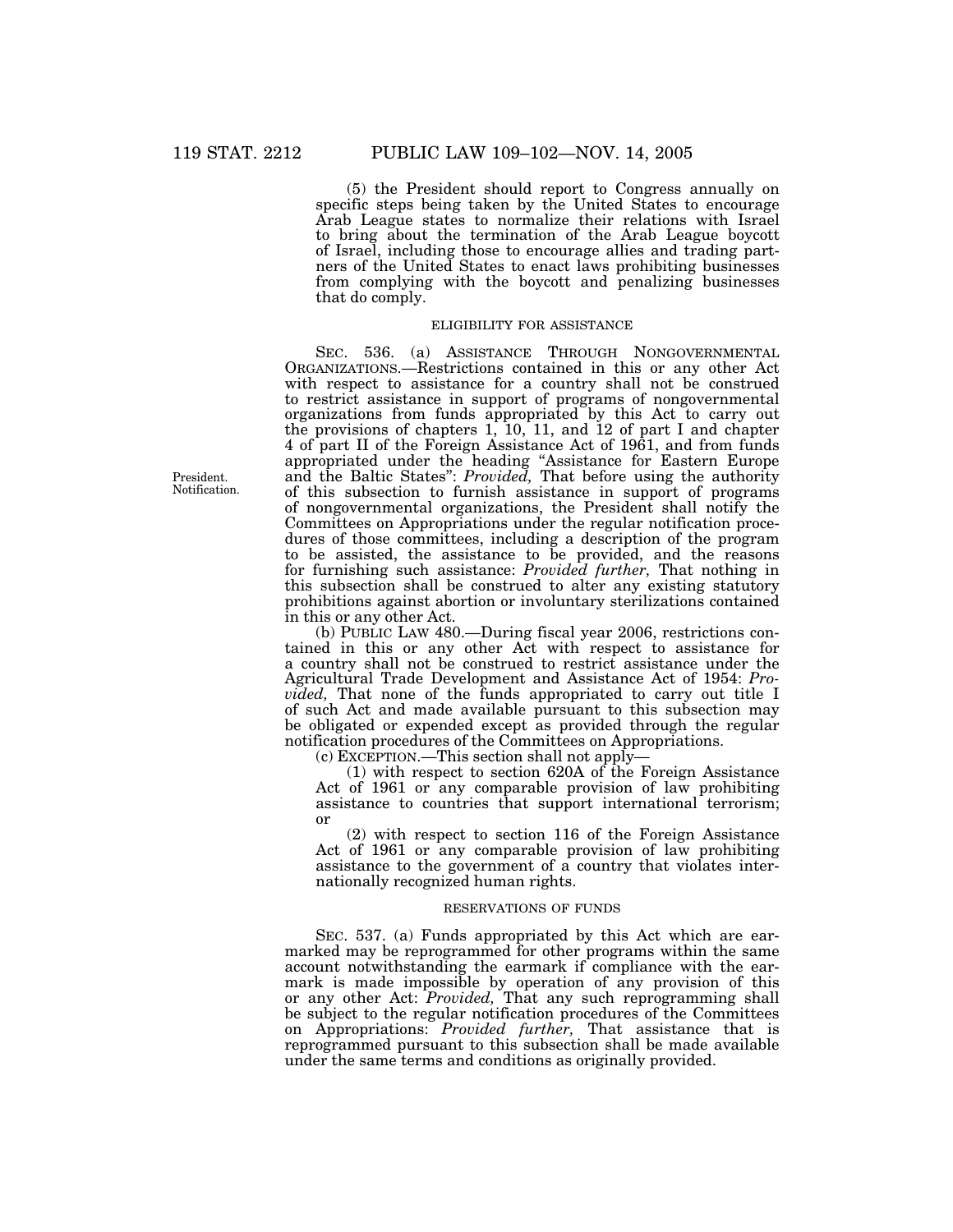(b) In addition to the authority contained in subsection (a), the original period of availability of funds appropriated by this Act and administered by the United States Agency for International Development that are earmarked for particular programs or activities by this or any other Act shall be extended for an additional fiscal year if the Administrator of such agency determines and reports promptly to the Committees on Appropriations that the termination of assistance to a country or a significant change in circumstances makes it unlikely that such earmarked funds can be obligated during the original period of availability: *Provided,* That such earmarked funds that are continued available for an additional fiscal year shall be obligated only for the purpose of such earmark.

## CEILINGS AND EARMARKS

SEC. 538. Ceilings and earmarks contained in this Act shall not be applicable to funds or authorities appropriated or otherwise made available by any subsequent Act unless such Act specifically so directs. Earmarks or minimum funding requirements contained in any other Act shall not be applicable to funds appropriated by this Act.

### PROHIBITION ON PUBLICITY OR PROPAGANDA

SEC. 539. No part of any appropriation contained in this Act shall be used for publicity or propaganda purposes within the United States not authorized before the date of the enactment of this Act by the Congress: *Provided,* That not to exceed \$25,000 may be made available to carry out the provisions of section 316 of Public Law 96–533.

# PROHIBITION OF PAYMENTS TO UNITED NATIONS MEMBERS

SEC. 540. None of the funds appropriated or made available pursuant to this Act for carrying out the Foreign Assistance Act of 1961, may be used to pay in whole or in part any assessments, arrearages, or dues of any member of the United Nations or, from funds appropriated by this Act to carry out chapter 1 of part I of the Foreign Assistance Act of 1961, the costs for participation of another country's delegation at international conferences held under the auspices of multilateral or international organizations.

#### NONGOVERNMENTAL ORGANIZATIONS—DOCUMENTATION

SEC. 541. None of the funds appropriated or made available pursuant to this Act shall be available to a nongovernmental organization which fails to provide upon timely request any document, file, or record necessary to the auditing requirements of the United States Agency for International Development.

## PROHIBITION ON ASSISTANCE TO FOREIGN GOVERNMENTS THAT EX-PORT LETHAL MILITARY EQUIPMENT TO COUNTRIES SUPPORTING INTERNATIONAL TERRORISM

SEC. 542. (a) None of the funds appropriated or otherwise made available by this Act may be available to any foreign government which provides lethal military equipment to a country the government of which the Secretary of State has determined is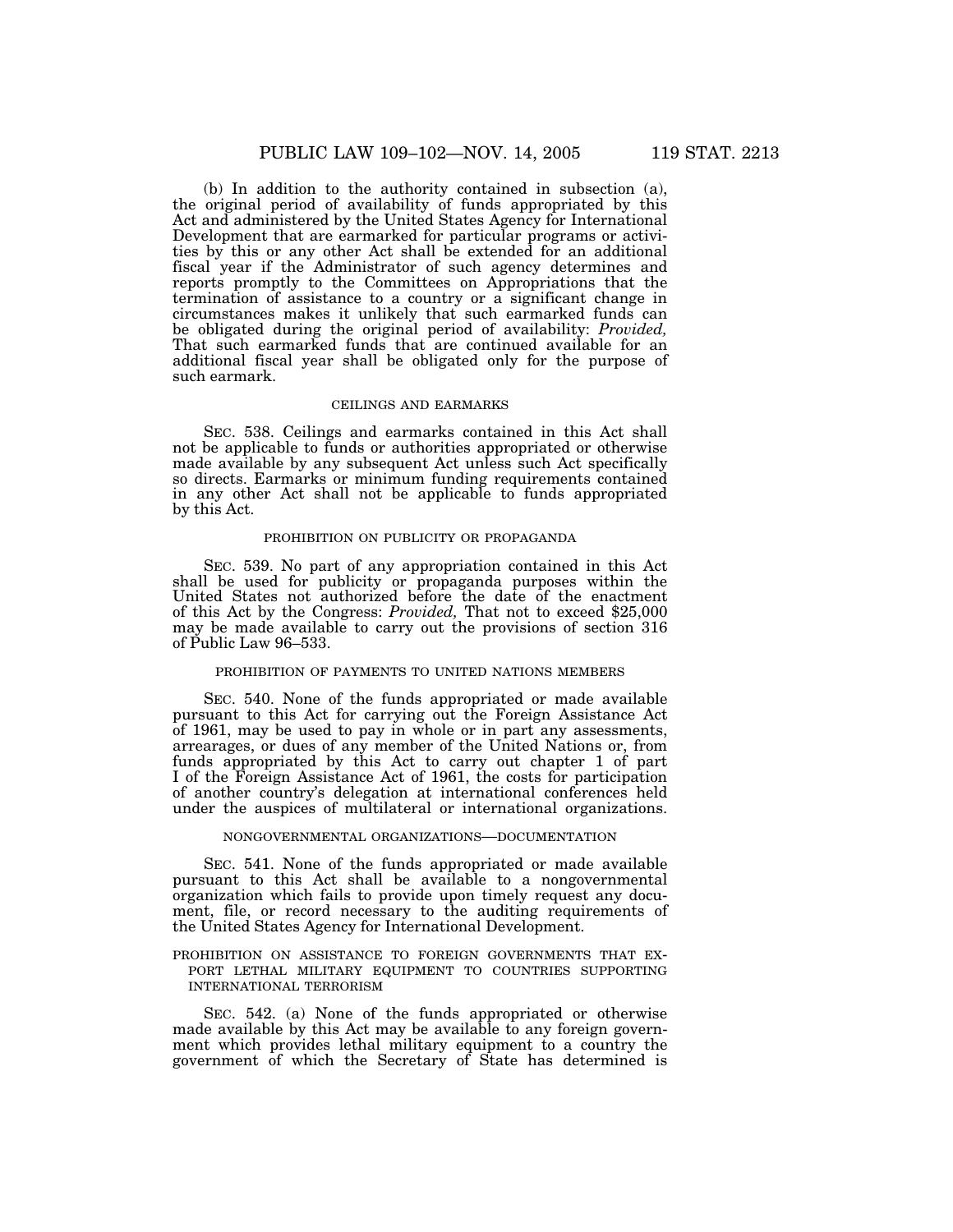Termination date.

Applicability.

President. Reports.

a terrorist government for purposes of section 6(j) of the Export Administration Act of 1979. The prohibition under this section with respect to a foreign government shall terminate 12 months after that government ceases to provide such military equipment. This section applies with respect to lethal military equipment provided under a contract entered into after October 1, 1997.

(b) Assistance restricted by subsection (a) or any other similar provision of law, may be furnished if the President determines that furnishing such assistance is important to the national interests of the United States.

(c) Whenever the waiver authority of subsection (b) is exercised, the President shall submit to the appropriate congressional committees a report with respect to the furnishing of such assistance. Any such report shall include a detailed explanation of the assistance to be provided, including the estimated dollar amount of such assistance, and an explanation of how the assistance furthers United States national interests.

## WITHHOLDING OF ASSISTANCE FOR PARKING FINES AND REAL PROPERTY TAXES OWED BY FOREIGN COUNTRIES

Certification.

Deadline. Reports.

SEC. 543. (a) Subject to subsection (c), of the funds appropriated by this Act that are made available for assistance for a foreign country, an amount equal to 110 percent of the total amount of the unpaid fully adjudicated parking fines and penalties and unpaid property taxes owed by the central government of such country shall be withheld from obligation for assistance for the central government of such country until the Secretary of State submits a certification to the appropriate congressional committees stating that such parking fines and penalties and unpaid property taxes are fully paid.

(b) Funds withheld from obligation pursuant to subsection (a) may be made available for other programs or activities funded by this Act, after consultation with and subject to the regular notification procedures of the appropriate congressional committees, provided that no such funds shall be made available for assistance for the central government of a foreign country that has not paid the total amount of the fully adjudicated parking fines and penalties and unpaid property taxes owed by such country.

(c) Subsection (a) shall not include amounts that have been withheld under any other provision of law.

 $(d)(1)$  The Secretary of State may waive the requirements set forth in subsection (a) with respect to parking fines and penalties no sooner than 60 days from the date of enactment of this Act, or at any time with respect to a particular country, if the Secretary determines that it is in the national interests of the United States to do so.

(2) The Secretary of State may waive the requirements set forth in subsection (a) with respect to the unpaid property taxes if the Secretary of State determines that it is in the national interests of the United States to do so.

(e) Not later than 6 months after the initial exercise of the waiver authority in subsection (d), the Secretary of State, after consultations with the City of New York, shall submit a report to the Committees on Appropriations describing a strategy, including a timetable and steps currently being taken, to collect the parking fines and penalties and unpaid property taxes and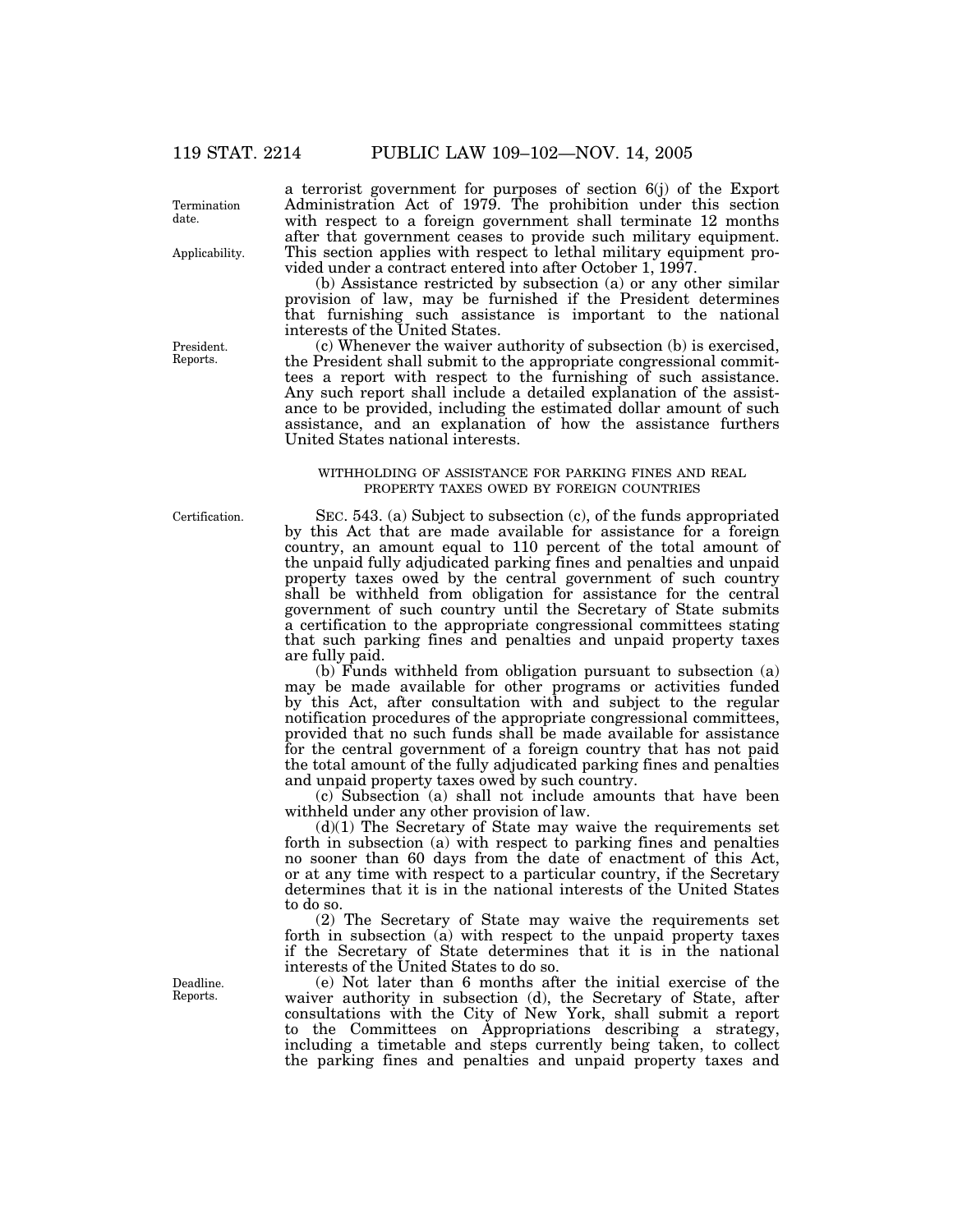interest owed by nations receiving foreign assistance under this Act.

(f) In this section:

(1) The term ''appropriate congressional committees'' means the Committee on Appropriations of the Senate and the Committee on Appropriations of the House of Representatives.

(2) The term "fully adjudicated" includes circumstances in which the person to whom the vehicle is registered—

 $(A)(i)$  has not responded to the parking violation summons; or

(ii) has not followed the appropriate adjudication procedure to challenge the summons; and

(B) the period of time for payment of or challenge to the summons has lapsed.

(3) The term ''parking fines and penalties'' means parking fines and penalties—

 $(\tilde{A})$  owed to-

(i) the District of Columbia; or

(ii) New York, New York; and

(B) incurred during the period April 1, 1997, through September 30, 2005.

(4) The term ''unpaid property taxes'' means the amount of unpaid taxes and interest determined to be owed by a foreign country on real property in the District of Columbia or New York, New York in a court order or judgment entered against such country by a court of the United States or any State or subdivision thereof.

### LIMITATION ON ASSISTANCE FOR THE PLO FOR THE WEST BANK AND GAZA

SEC. 544. None of the funds appropriated by this Act may be obligated for assistance for the Palestine Liberation Organization for the West Bank and Gaza unless the President has exercised the authority under section 604(a) of the Middle East Peace Facilitation Act of 1995 (title VI of Public Law 104–107) or any other legislation to suspend or make inapplicable section 307 of the Foreign Assistance Act of 1961 and that suspension is still in effect: *Provided,* That if the President fails to make the certification under section 604(b)(2) of the Middle East Peace Facilitation Act of 1995 or to suspend the prohibition under other legislation, funds appropriated by this Act may not be obligated for assistance for the Palestine Liberation Organization for the West Bank and Gaza.

## WAR CRIMES TRIBUNALS DRAWDOWN

SEC. 545. If the President determines that doing so will contribute to a just resolution of charges regarding genocide or other violations of international humanitarian law, the President may direct a drawdown pursuant to section 552(c) of the Foreign Assistance Act of 1961 of up to \$30,000,000 of commodities and services for the United Nations War Crimes Tribunal established with regard to the former Yugoslavia by the United Nations Security Council or such other tribunals or commissions as the Council may establish or authorize to deal with such violations, without regard to the ceiling limitation contained in paragraph (2) thereof: *Provided,* That the determination required under this section shall be in lieu of any determinations otherwise required under section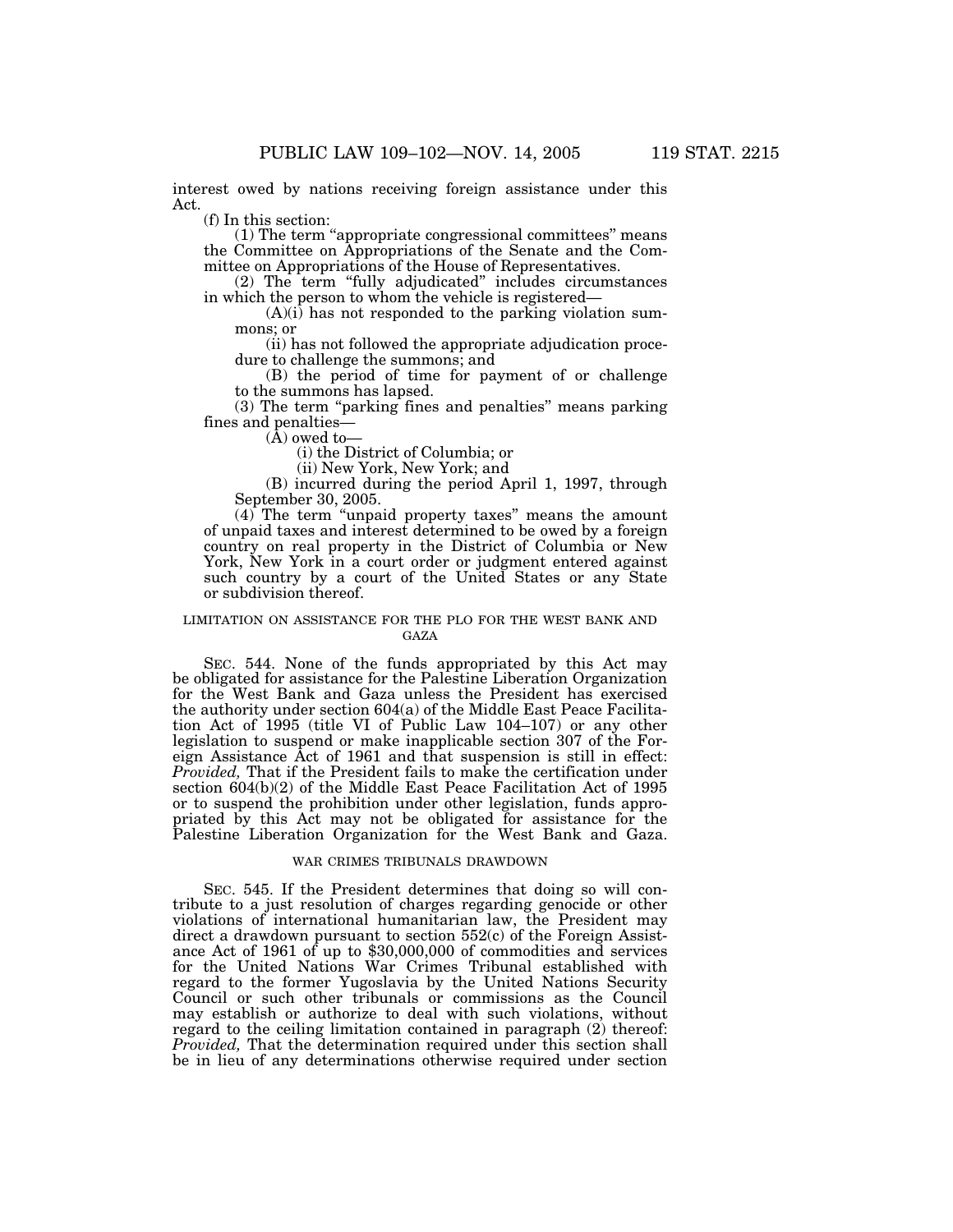552(c): *Provided further,* That the drawdown made under this section for any tribunal shall not be construed as an endorsement or precedent for the establishment of any standing or permanent international criminal tribunal or court: *Provided further,* That funds made available for tribunals other than Yugoslavia, Rwanda, or the Special Court for Sierra Leone shall be made available subject to the regular notification procedures of the Committees on Appropriations.

## LANDMINES

SEC. 546. Notwithstanding any other provision of law, demining equipment available to the United States Agency for International Development and the Department of State and used in support of the clearance of landmines and unexploded ordnance for humanitarian purposes may be disposed of on a grant basis in foreign countries, subject to such terms and conditions as the President may prescribe.

### RESTRICTIONS CONCERNING THE PALESTINIAN AUTHORITY

SEC. 547. None of the funds appropriated by this Act may be obligated or expended to create in any part of Jerusalem a new office of any department or agency of the United States Government for the purpose of conducting official United States Government business with the Palestinian Authority over Gaza and Jericho or any successor Palestinian governing entity provided for in the Israel-PLO Declaration of Principles: *Provided,* That this restriction shall not apply to the acquisition of additional space for the existing Consulate General in Jerusalem: *Provided further,* That meetings between officers and employees of the United States and officials of the Palestinian Authority, or any successor Palestinian governing entity provided for in the Israel-PLO Declaration of Principles, for the purpose of conducting official United States Government business with such authority should continue to take place in locations other than Jerusalem. As has been true in the past, officers and employees of the United States Government may continue to meet in Jerusalem on other subjects with Palestinians (including those who now occupy positions in the Palestinian Authority), have social contacts, and have incidental discussions.

# PROHIBITION OF PAYMENT OF CERTAIN EXPENSES

SEC. 548. None of the funds appropriated or otherwise made available by this Act under the heading ''International Military Education and Training'' or ''Foreign Military Financing Program'' for Informational Program activities or under the headings ''Child Survival and Health Programs Fund'', ''Development Assistance'', and ''Economic Support Fund'' may be obligated or expended to pay for—

(1) alcoholic beverages; or

(2) entertainment expenses for activities that are substantially of a recreational character, including but not limited to entrance fees at sporting events, theatrical and musical productions, and amusement parks.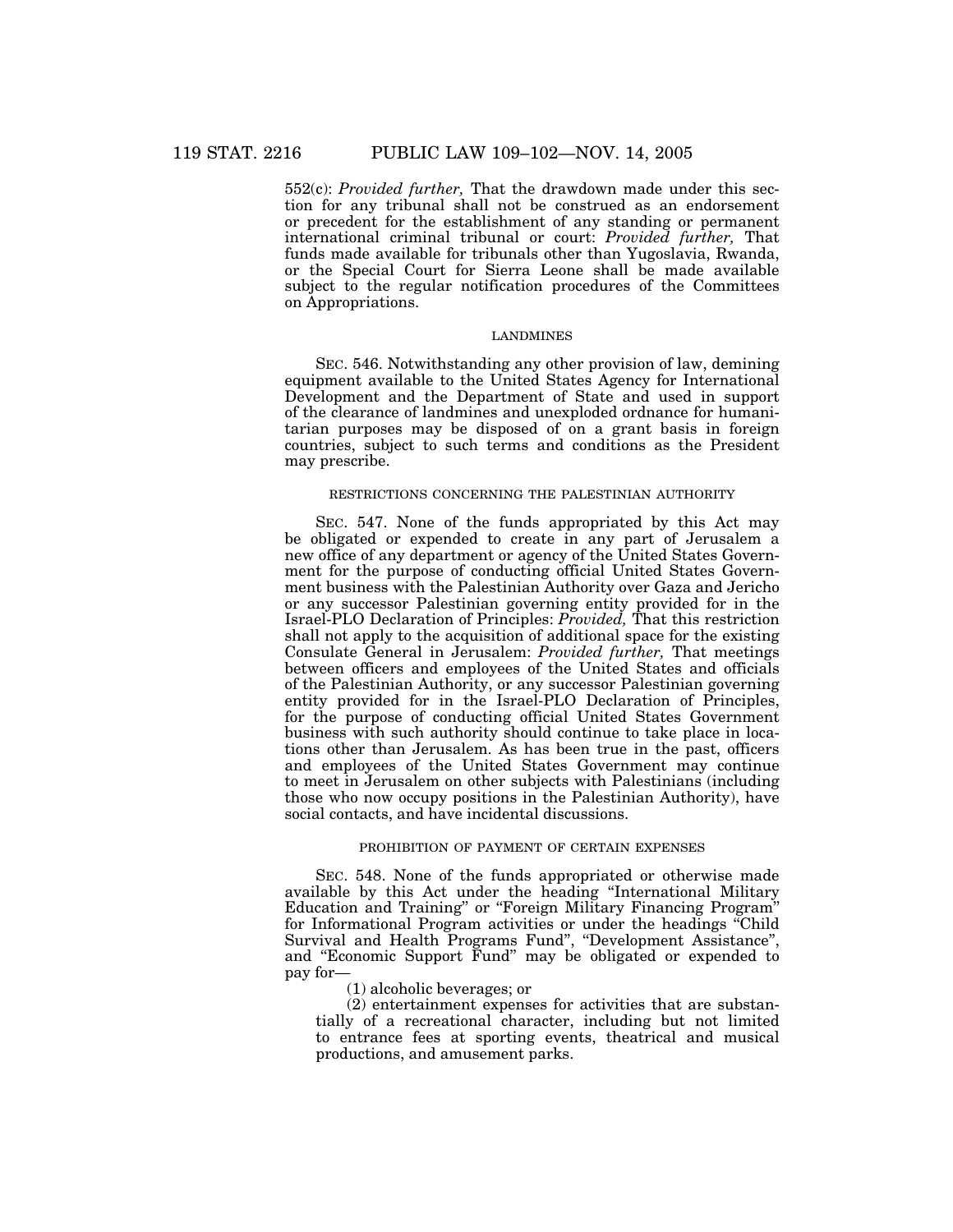## HAITI

SEC. 549. (a) Of the funds appropriated by this Act, the following amounts shall be made available for assistance for Haiti—

(1) \$20,000,000 from ''Child Survival and Health Programs Fund'';

(2) \$30,000,000 from ''Development Assistance'';

(3) \$50,000,000 from ''Economic Support Fund'';

(4) \$15,000,000 from ''International Narcotics Control and Law Enforcement'';

(5) \$1,000,000 from ''Foreign Military Financing Program''; and

(6) \$215,000 from ''International Military Education and Training''.

(b) The Government of Haiti shall be eligible to purchase defense articles and services under the Arms Export Control Act (22 U.S.C. 2751 et seq.), for the Coast Guard.

(c) None of the funds made available in this Act under the heading ''International Narcotics Control and Law Enforcement'' may be used to transfer excess weapons, ammunition or other lethal property of an agency of the United States Government to the Government of Haiti for use by the Haitian National Police until the Secretary of State certifies to the Committees on Appropriations that: (1) the United Nations Mission in Haiti (MINUSTAH) has carried out the vetting of the senior levels of the Haitian National Police and has ensured that those credibly alleged to have committed serious crimes, including drug trafficking and human rights violations, have been suspended; and (2) the Transitional Haitian National Government is cooperating in a reform and restructuring plan for the Haitian National Police and the reform of the judicial system as called for in United Nations Security Council Resolution 1608 adopted on June 22, 2005.

# LIMITATION ON ASSISTANCE TO THE PALESTINIAN AUTHORITY

SEC. 550. (a) PROHIBITION OF FUNDS.—None of the funds appropriated by this Act to carry out the provisions of chapter  $\overline{4}$  of part II of the Foreign Assistance Act of 1961 may be obligated or expended with respect to providing funds to the Palestinian Authority.

(b) WAIVER.—The prohibition included in subsection (a) shall not apply if the President certifies in writing to the Speaker of the House of Representatives and the President pro tempore of the Senate that waiving such prohibition is important to the national security interests of the United States.

(c) PERIOD OF APPLICATION OF WAIVER.—Any waiver pursuant to subsection (b) shall be effective for no more than a period of 6 months at a time and shall not apply beyond 12 months after the enactment of this Act.

(d) REPORT.—Whenever the waiver authority pursuant to subsection (b) is exercised, the President shall submit a report to the Committees on Appropriations detailing the steps the Palestinian Authority has taken to arrest terrorists, confiscate weapons and dismantle the terrorist infrastructure. The report shall also include a description of how funds will be spent and the accounting procedures in place to ensure that they are properly disbursed.

President. Certification.

Termination date.

President.

Certification.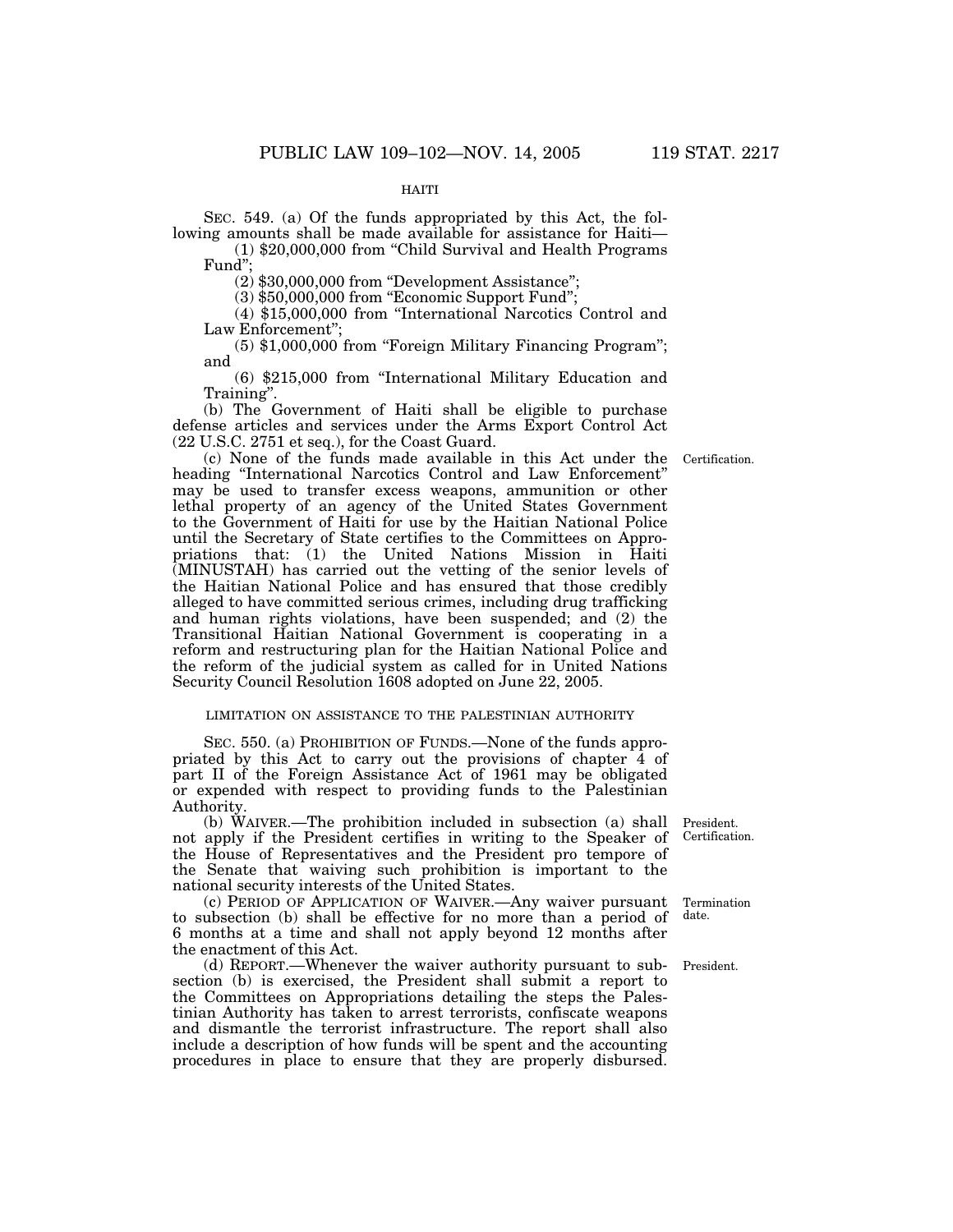# LIMITATION ON ASSISTANCE TO SECURITY FORCES

Human rights.

SEC. 551. None of the funds made available by this Act may be provided to any unit of the security forces of a foreign country if the Secretary of State has credible evidence that such unit has committed gross violations of human rights, unless the Secretary determines and reports to the Committees on Appropriations that the government of such country is taking effective measures to bring the responsible members of the security forces unit to justice: *Provided,* That nothing in this section shall be construed to withhold funds made available by this Act from any unit of the security forces of a foreign country not credibly alleged to be involved in gross violations of human rights: *Provided further,* That in the event that funds are withheld from any unit pursuant to this section, the Secretary of State shall promptly inform the foreign government of the basis for such action and shall, to the maximum extent practicable, assist the foreign government in taking effective measures to bring the responsible members of the security forces to justice.

## FOREIGN MILITARY TRAINING REPORT

SEC. 552. The annual foreign military training report required by section 656 of the Foreign Assistance Act of 1961 shall be submitted by the Secretary of Defense and the Secretary of State to the Committees on Appropriations of the House of Representatives and the Senate by the date specified in that section.

## AUTHORIZATION REQUIREMENT

SEC. 553. Funds appropriated by this Act, except funds appropriated under the headings "Trade and Development Agency' ''Overseas Private Investment Corporation'', and ''Global HIV/AIDS Initiative'', may be obligated and expended notwithstanding section 10 of Public Law 91–672 and section 15 of the State Department Basic Authorities Act of 1956.

## CAMBODIA

SEC. 554. (a)(1) None of the funds appropriated by this Act may be made available for assistance for the Central Government of Cambodia.

(2) Paragraph (1) shall not apply to assistance for basic education, reproductive and maternal and child health, cultural and historic preservation, programs for the prevention, treatment, and control of, and research on, HIV/AIDS, tuberculosis, malaria, polio and other infectious diseases, development and implementation of legislation and implementation of procedures on inter-country adoptions consistent with international standards, rule of law programs, counternarcotics programs, programs to combat human trafficking that are provided through nongovernmental organizations, anticorruption programs, and for the Ministry of Women and Veterans Affairs to combat human trafficking.

(b) Notwithstanding any provision of this or any other Act, of the funds appropriated by this Act under the heading ''Economic Support Fund'', \$15,000,000 shall be made available for activities to support democracy, the rule of law, and human rights, including assistance for democratic political parties in Cambodia.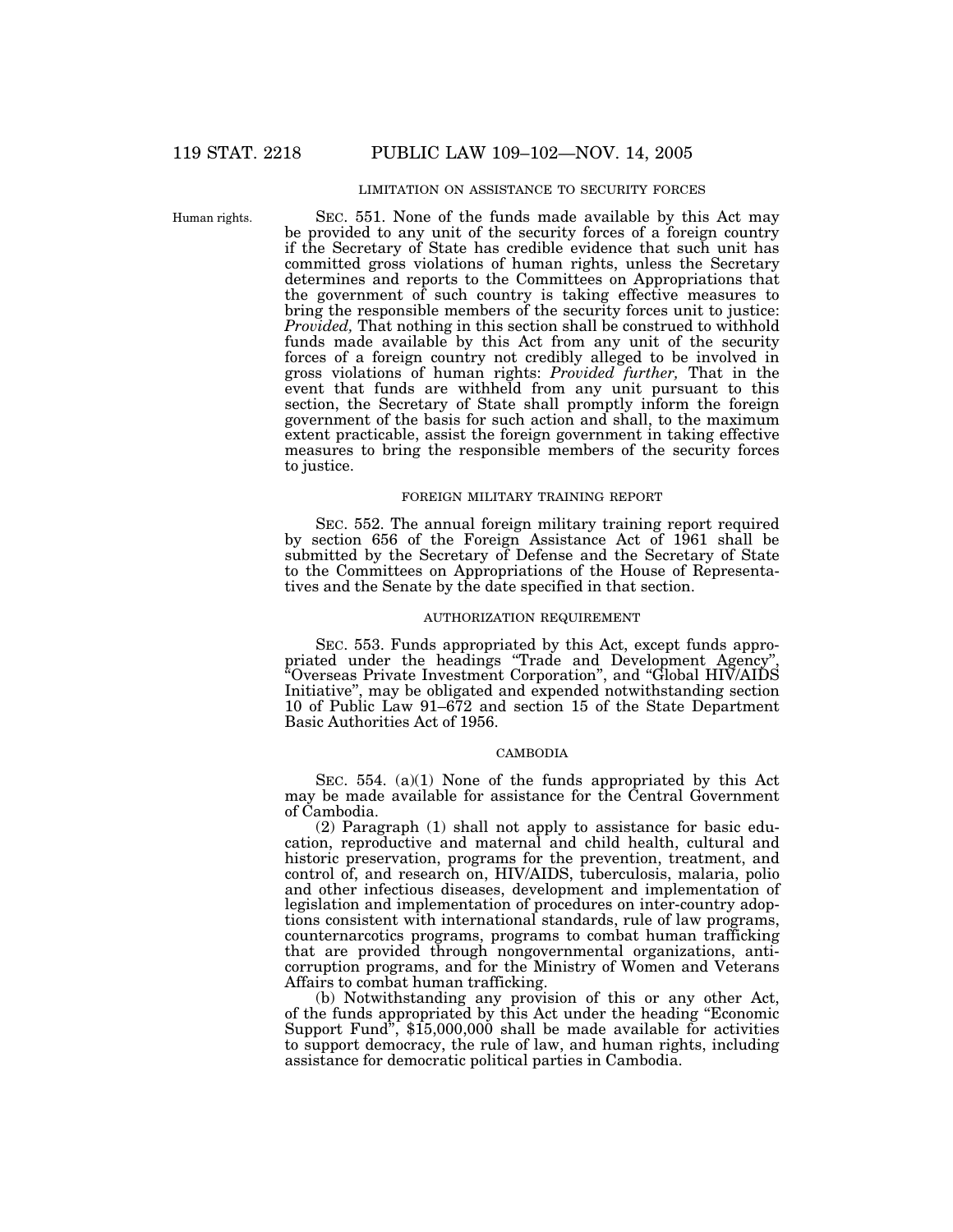(c) Funds appropriated by this Act to carry out provisions of section 541 of the Foreign Assistance Act of 1961 may be made available notwithstanding subsection (a).

## PALESTINIAN STATEHOOD

SEC. 555. (a) LIMITATION ON ASSISTANCE.—None of the funds appropriated by this Act may be provided to support a Palestinian state unless the Secretary of State determines and certifies to the appropriate congressional committees that—

(1) a new leadership of a Palestinian governing entity has been democratically elected through credible and competitive elections;

(2) the elected governing entity of a new Palestinian state—

(A) has demonstrated a firm commitment to peaceful co-existence with the State of Israel;

(B) is taking appropriate measures to counter terrorism and terrorist financing in the West Bank and Gaza, including the dismantling of terrorist infrastructures;

(C) is establishing a new Palestinian security entity that is cooperative with appropriate Israeli and other appropriate security organizations; and

(3) the Palestinian Authority (or the governing body of a new Palestinian state) is working with other countries in the region to vigorously pursue efforts to establish a just, lasting, and comprehensive peace in the Middle East that will enable Israel and an independent Palestinian state to exist within the context of full and normal relationships, which should include—

(A) termination of all claims or states of belligerency;

(B) respect for and acknowledgement of the sovereignty, territorial integrity, and political independence of every state in the area through measures including the establishment of demilitarized zones;

(C) their right to live in peace within secure and recognized boundaries free from threats or acts of force;

(D) freedom of navigation through international waterways in the area; and

(E) a framework for achieving a just settlement of the refugee problem.

(b) SENSE OF CONGRESS.—It is the sense of Congress that the newly-elected governing entity should enact a constitution assuring the rule of law, an independent judiciary, and respect for human rights for its citizens, and should enact other laws and regulations assuring transparent and accountable governance.

(c) WAIVER.—The President may waive subsection (a) if he determines that it is vital to the national security interests of the United States to do so.

(d) EXEMPTION.—The restriction in subsection (a) shall not apply to assistance intended to help reform the Palestinian Authority and affiliated institutions, or a newly-elected governing entity, in order to help meet the requirements of subsection (a), consistent with the provisions of section 550 of this Act (''Limitation on Assistance to the Palestinian Authority'').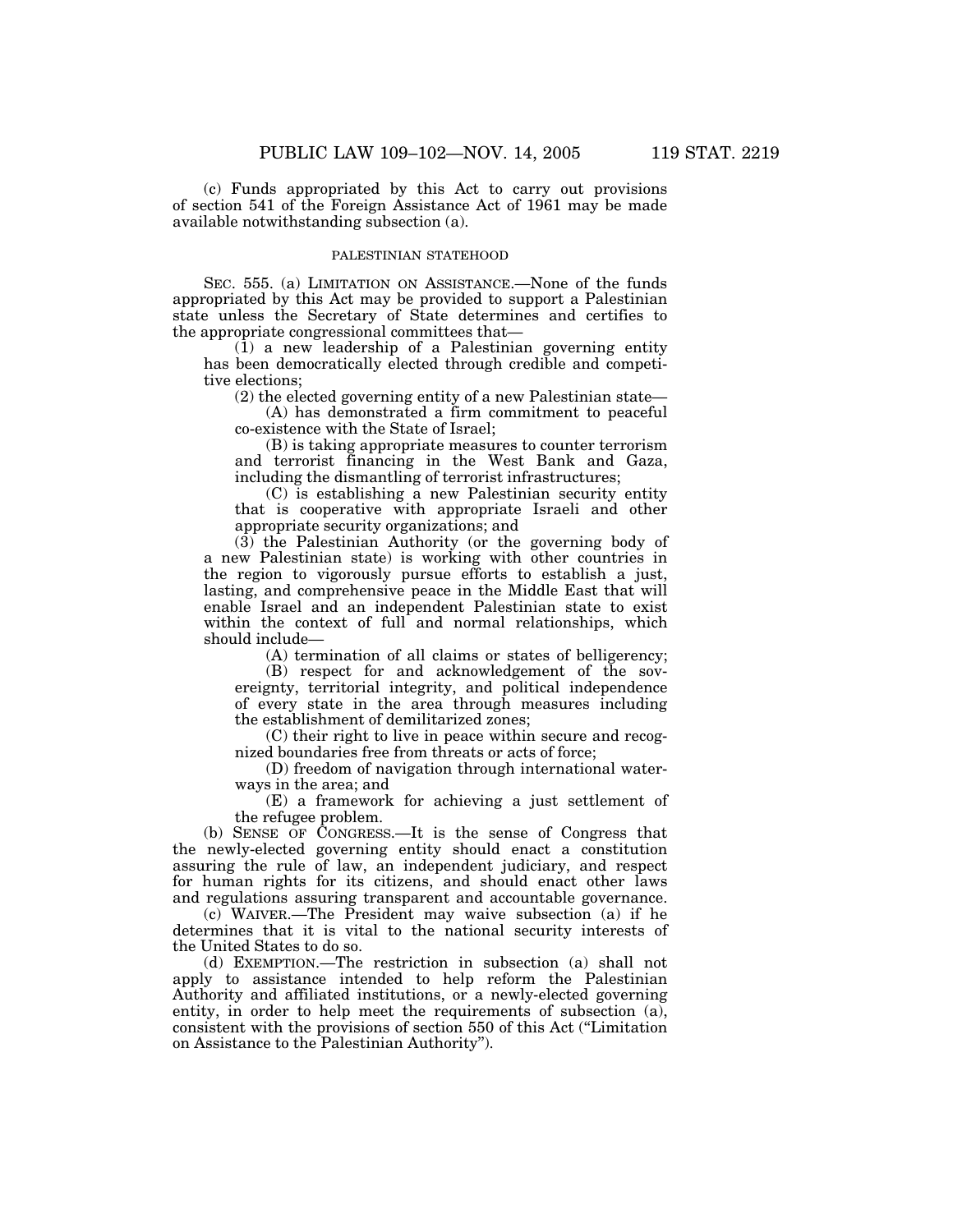# COLOMBIA

SEC. 556. (a) DETERMINATION AND CERTIFICATION REQUIRED.— Funds appropriated by this Act that are available for assistance for the Colombian Armed Forces, may be made available as follows:

(1) Up to 75 percent of such funds may be obligated prior to a determination and certification by the Secretary of State pursuant to paragraph (2).

(2) Up to 12.5 percent of such funds may be obligated only after the Secretary of State certifies and reports to the appropriate congressional committees that:

(A) The Commander General of the Colombian Armed Forces is suspending from the Armed Forces those members, of whatever rank who, according to the Minister of Defense or the Procuraduria General de la Nacion, have been credibly alleged to have committed gross violations of human rights, including extra-judicial killings, or to have aided or abetted paramilitary organizations.

(B) The Colombian Government is vigorously investigating and prosecuting those members of the Colombian Armed Forces, of whatever rank, who have been credibly alleged to have committed gross violations of human rights, including extra-judicial killings, or to have aided or abetted paramilitary organizations, and is promptly punishing those members of the Colombian Armed Forces found to have committed such violations of human rights or to have aided or abetted paramilitary organizations.

(C) The Colombian Armed Forces have made substantial progress in cooperating with civilian prosecutors and judicial authorities in such cases (including providing requested information, such as the identity of persons suspended from the Armed Forces and the nature and cause of the suspension, and access to witnesses, relevant military documents, and other requested information).

(D) The Colombian Armed Forces have made substantial progress in severing links (including denying access to military intelligence, vehicles, and other equipment or supplies, and ceasing other forms of active or tacit cooperation) at the command, battalion, and brigade levels, with paramilitary organizations, especially in regions where these organizations have a significant presence.

(E) The Colombian Government is dismantling paramilitary leadership and financial networks by arresting commanders and financial backers, especially in regions where these networks have a significant presence.

(F) The Colombian Government is taking effective steps to ensure that the Colombian Armed Forces are not violating the land and property rights of Colombia's indigenous communities.

(3) The balance of such funds may be obligated after July 31, 2006, if the Secretary of State certifies and reports to the appropriate congressional committees, after such date, that the Colombian Armed Forces are continuing to meet the conditions contained in paragraph (2) and are conducting vigorous operations to restore government authority and respect for human rights in areas under the effective control of paramilitary and guerrilla organizations.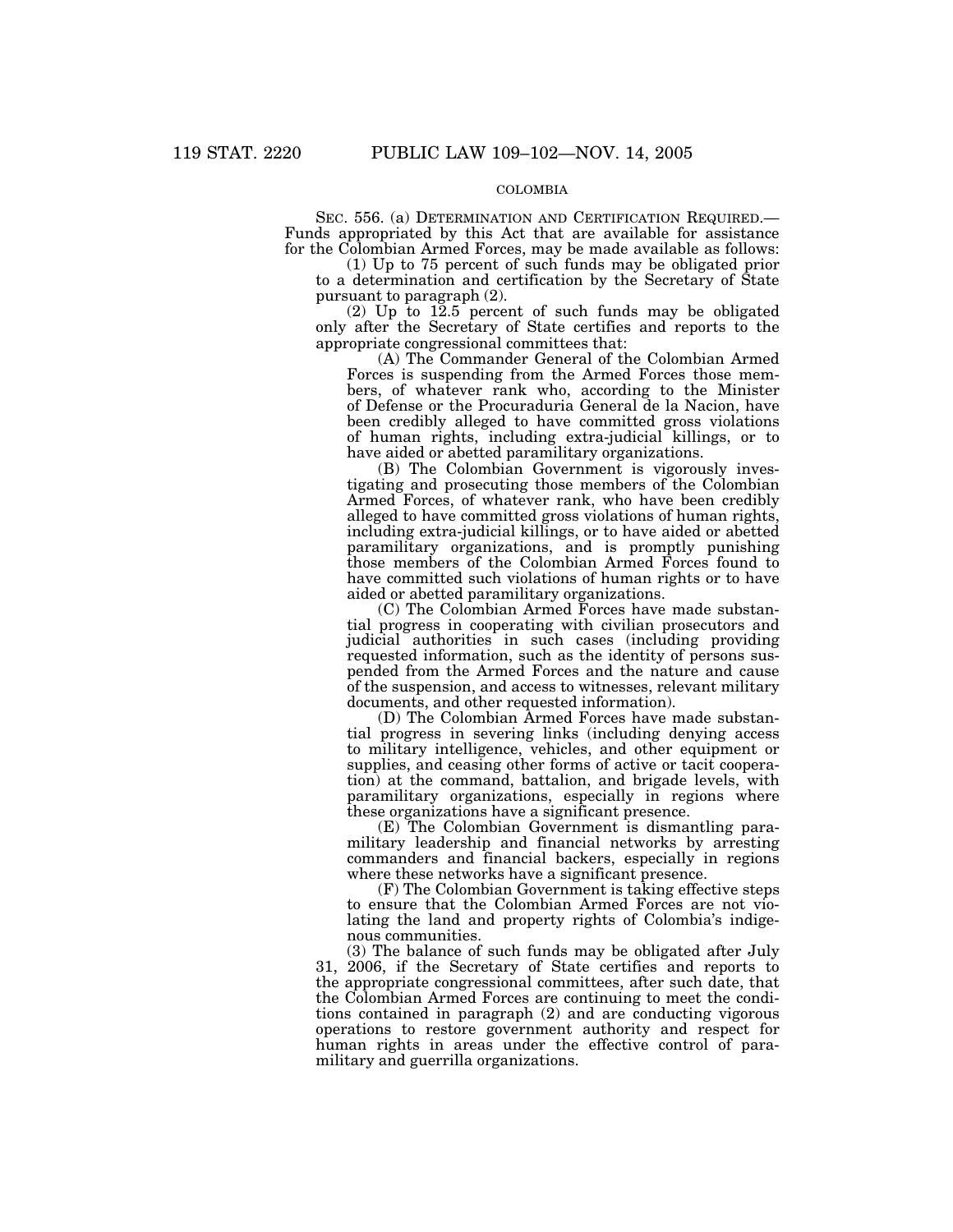(b) CONGRESSIONAL NOTIFICATION.—Funds made available by this Act for the Colombian Armed Forces shall be subject to the regular notification procedures of the Committees on Appropriations.

(c) CONSULTATIVE PROCESS.—Not later than 60 days after the date of enactment of this Act, and every 90 days thereafter until September 30, 2007, the Secretary of State shall consult with internationally recognized human rights organizations regarding progress in meeting the conditions contained in subsection (a).

(d) DEFINITIONS.—In this section:

(1) AIDED OR ABETTED.—The term ''aided or abetted'' means to provide any support to paramilitary groups, including taking actions which allow, facilitate, or otherwise foster the activities of such groups.

(2) PARAMILITARY GROUPS.—The term ''paramilitary groups'' means illegal self-defense groups and illegal security cooperatives.

### ILLEGAL ARMED GROUPS

SEC. 557. (a) DENIAL OF VISAS TO SUPPORTERS OF COLOMBIAN ILLEGAL ARMED GROUPS.—Subject to subsection (b), the Secretary of State shall not issue a visa to any alien who the Secretary determines, based on credible evidence—

(1) has willfully provided any support to the Revolutionary Armed Forces of Colombia (FARC), the National Liberation Army (ELN), or the United Self-Defense Forces of Colombia (AUC), including taking actions or failing to take actions which allow, facilitate, or otherwise foster the activities of such groups; or

(2) has committed, ordered, incited, assisted, or otherwise participated in the commission of gross violations of human rights, including extra-judicial killings, in Colombia.

(b) WAIVER.—Subsection (a) shall not apply if the Secretary of State determines and certifies to the appropriate congressional committees, on a case-by-case basis, that the issuance of a visa to the alien is necessary to support the peace process in Colombia or for urgent humanitarian reasons.

## PROHIBITION ON ASSISTANCE TO THE PALESTINIAN BROADCASTING **CORPORATION**

SEC. 558. None of the funds appropriated or otherwise made available by this Act may be used to provide equipment, technical support, consulting services, or any other form of assistance to the Palestinian Broadcasting Corporation.

## WEST BANK AND GAZA PROGRAM

Deadline. Certification. Procedures.

SEC. 559. (a) OVERSIGHT.—For fiscal year 2006, 30 days prior to the initial obligation of funds for the bilateral West Bank and Gaza Program, the Secretary of State shall certify to the appropriate committees of Congress that procedures have been established to assure the Comptroller General of the United States will have access to appropriate United States financial information in order to review the uses of United States assistance for the Program funded under the heading "Economic Support Fund" for the West Bank and Gaza.

Deadlines. Termination date. Human rights.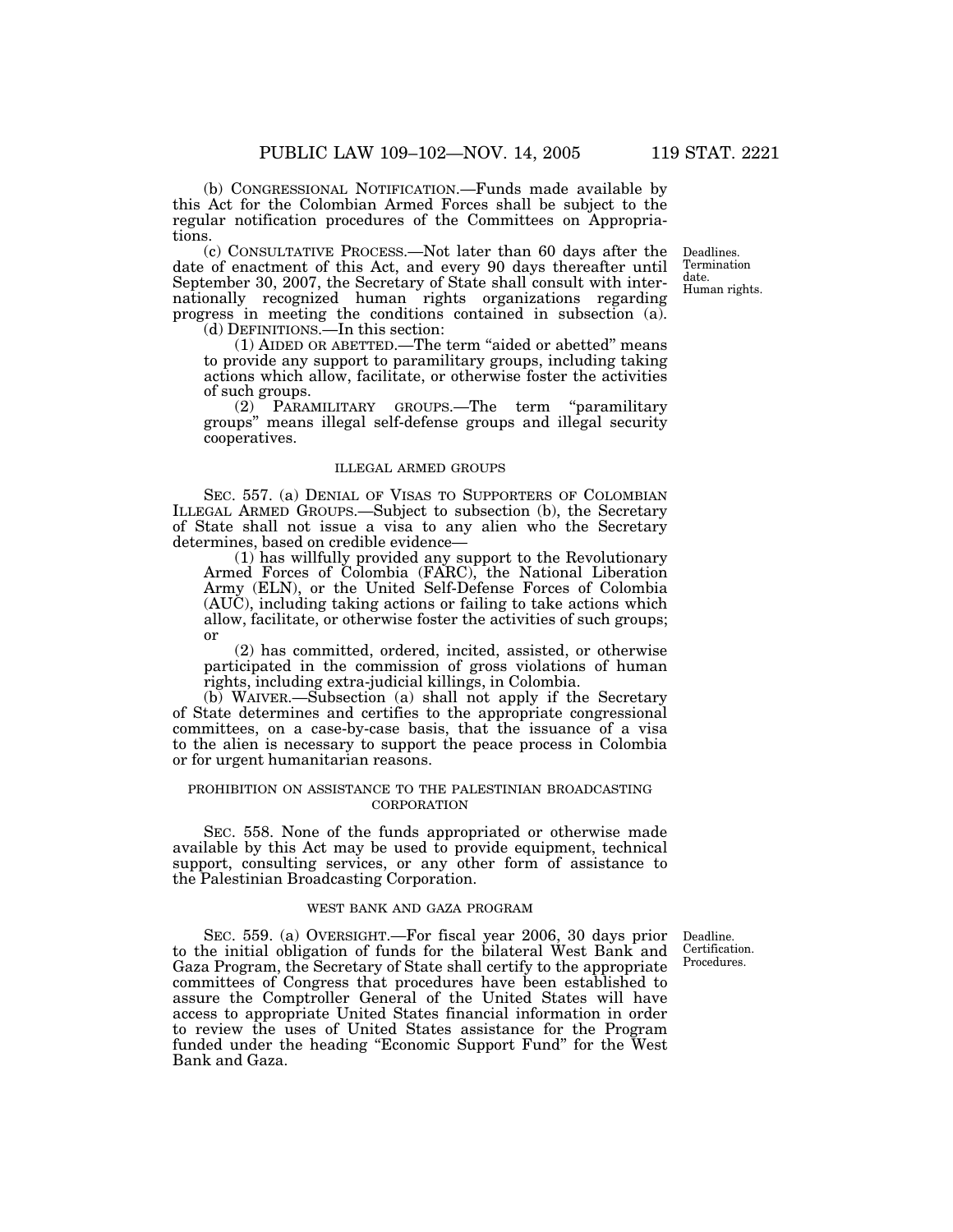(b) VETTING.—Prior to the obligation of funds appropriated by this Act under the heading ''Economic Support Fund'' for assistance for the West Bank and Gaza, the Secretary of State shall take all appropriate steps to ensure that such assistance is not provided to or through any individual, private or government entity, or educational institution that the Secretary knows or has reason to believe advocates, plans, sponsors, engages in, or has engaged in, terrorist activity. The Secretary of State shall, as appropriate, establish procedures specifying the steps to be taken in carrying out this subsection and shall terminate assistance to any individual, entity, or educational institution which he has determined to be involved in or advocating terrorist activity.

(c) PROHIBITION.—None of the funds appropriated by this Act for assistance under the West Bank and Gaza program may be made available for the purpose of recognizing or otherwise honoring individuals who commit, or have committed, acts of terrorism.

(d) AUDITS.—

(1) The Administrator of the United States Agency for International Development shall ensure that Federal or non-Federal audits of all contractors and grantees, and significant subcontractors and subgrantees, under the West Bank and Gaza Program, are conducted at least on an annual basis to ensure, among other things, compliance with this section.

(2) Of the funds appropriated by this Act under the heading "Economic Support Fund" that are made available for assistance for the West Bank and Gaza, up to \$1,000,000 may be used by the Office of the Inspector General of the United States Agency for International Development for audits, inspections, and other activities in furtherance of the requirements of this subsection. Such funds are in addition to funds otherwise available for such purposes.

(e) Subsequent to the certification specified in subsection (a), the Comptroller General of the United States shall conduct an audit and an investigation of the treatment, handling, and uses of all funds for the bilateral West Bank and Gaza Program in fiscal year 2006 under the heading ''Economic Support Fund''. The audit shall address—

(1) the extent to which such Program complies with the requirements of subsections (b) and (c), and

(2) an examination of all programs, projects, and activities carried out under such Program, including both obligations and expenditures.

(f) Not later than 180 days after enactment of this Act, the Secretary of State shall submit a report to the Committees on Appropriations updating the report contained in section 2106 of chapter 2 of title II of Public Law 109–13.

## CONTRIBUTIONS TO UNITED NATIONS POPULATION FUND

SEC. 560. (a) LIMITATIONS ON AMOUNT OF CONTRIBUTION. Of the amounts made available under ''International Organizations and Programs'' and ''Child Survival and Health Programs Fund'' for fiscal year 2006, \$34,000,000 shall be made available for the United Nations Population Fund (hereafter in this section referred to as the ''UNFPA''): *Provided*, That of this amount, not less than \$22,500,000 shall be derived from funds appropriated under the heading ''International Organizations and Programs''.

Deadline. Reports.

Audits.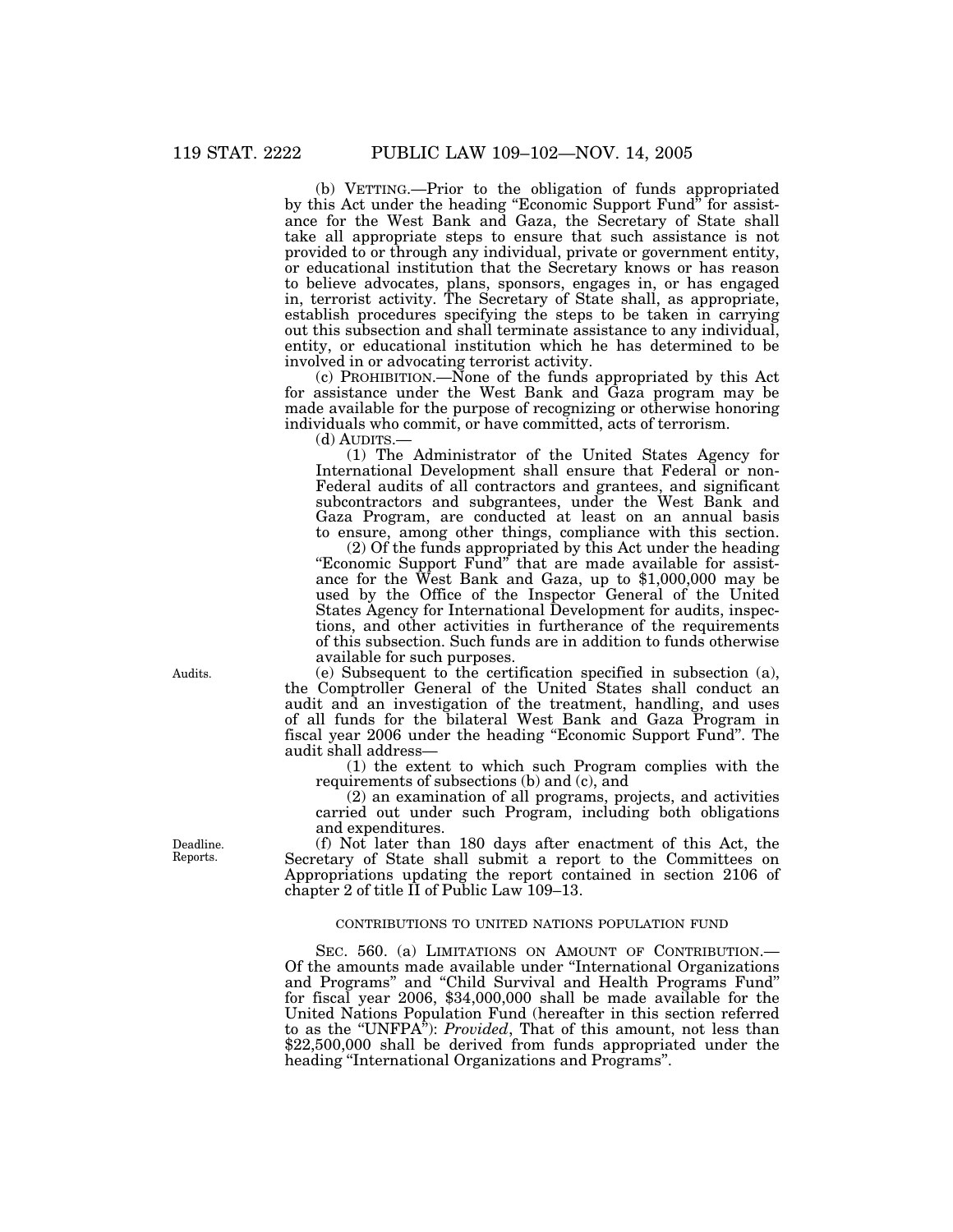(b) AVAILABILITY OF FUNDS.—Funds appropriated under the heading ''International Organizations and Programs'' in this Act that are available for UNFPA, that are not made available for UNFPA because of the operation of any provision of law, shall be transferred to ''Child Survival and Health Programs Fund'' and shall be made available for family planning, maternal, and reproductive health activities, subject to the regular notification procedures of the Committees on Appropriations.

(c) PROHIBITION ON USE OF FUNDS IN CHINA.—None of the funds made available under ''International Organizations and Programs'' may be made available for the UNFPA for a country program in the People's Republic of China.

(d) CONDITIONS ON AVAILABILITY OF FUNDS.—Amounts made available under ''International Organizations and Programs'' for fiscal year 2006 for the UNFPA may not be made available to UNFPA unless—

(1) the UNFPA maintains amounts made available to the UNFPA under this section in an account separate from other accounts of the UNFPA;

(2) the UNFPA does not commingle amounts made available to the UNFPA under this section with other sums; and (3) the UNFPA does not fund abortions.

# WAR CRIMINALS

SEC. 561. (a)(1) None of the funds appropriated or otherwise made available pursuant to this Act may be made available for assistance, and the Secretary of the Treasury shall instruct the United States executive directors to the international financial institutions to vote against any new project involving the extension by such institutions of any financial or technical assistance, to any country, entity, or municipality whose competent authorities have failed, as determined by the Secretary of State, to take necessary and significant steps to implement its international legal obligations to apprehend and transfer to the International Criminal Tribunal for the former Yugoslavia (the ''Tribunal'') all persons in their territory who have been indicted by the Tribunal and to otherwise cooperate with the Tribunal.

(2) The provisions of this subsection shall not apply to humanitarian assistance or assistance for democratization.

(b) The provisions of subsection (a) shall apply unless the Secretary of State determines and reports to the appropriate congressional committees that the competent authorities of such country, entity, or municipality are—

(1) cooperating with the Tribunal, including access for investigators to archives and witnesses, the provision of documents, and the surrender and transfer of indictees or assistance in their apprehension; and

(2) are acting consistently with the Dayton Accords.

(c) Not less than 10 days before any vote in an international financial institution regarding the extension of any new project involving financial or technical assistance or grants to any country or entity described in subsection (a), the Secretary of the Treasury, in consultation with the Secretary of State, shall provide to the Committees on Appropriations a written justification for the proposed assistance, including an explanation of the United States position regarding any such vote, as well as a description of the

Applicability. Reports.

Deadline. Justification.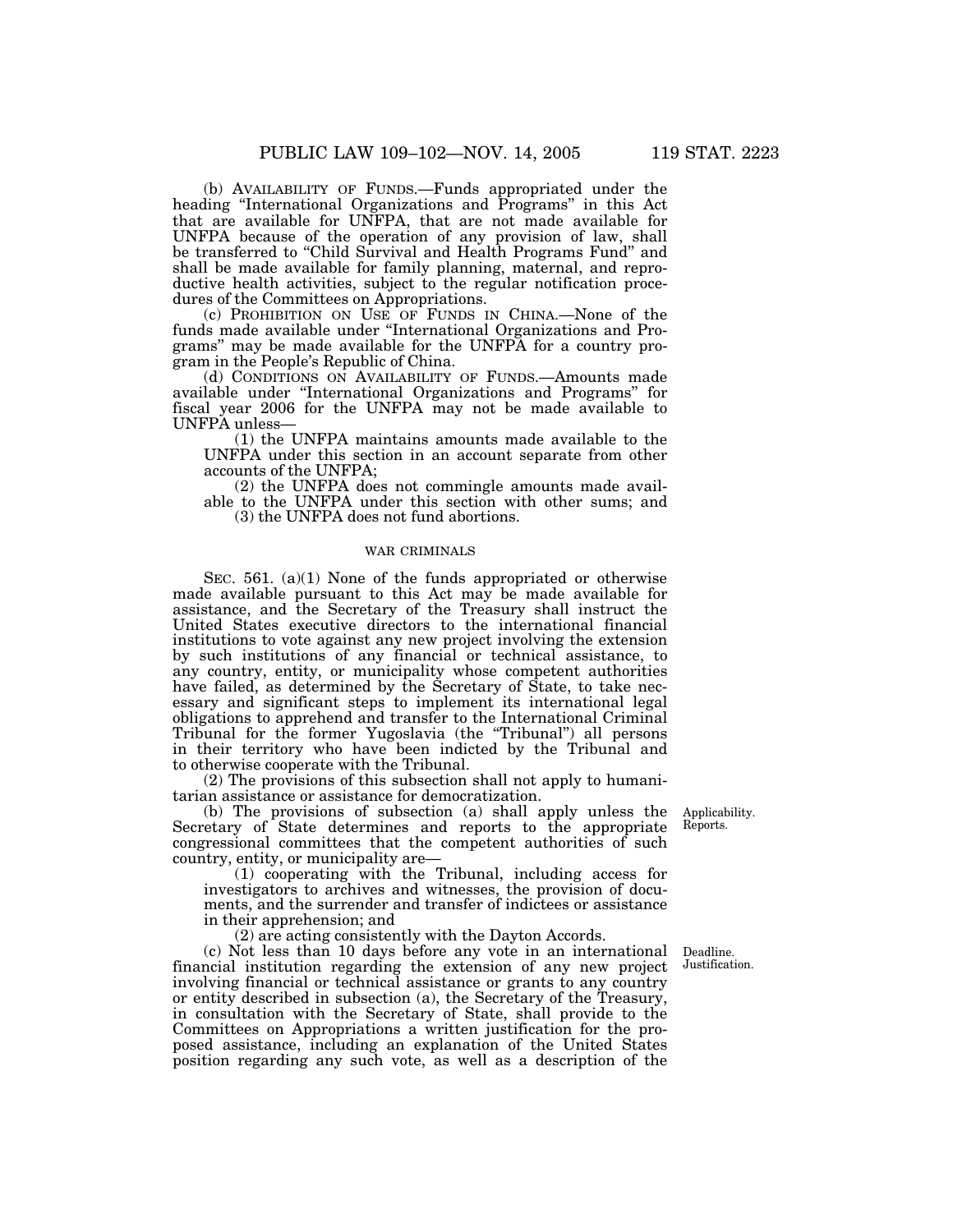location of the proposed assistance by municipality, its purpose, and its intended beneficiaries.

(d) In carrying out this section, the Secretary of State, the Administrator of the United States Agency for International Development, and the Secretary of the Treasury shall consult with representatives of human rights organizations and all government agencies with relevant information to help prevent indicted war criminals from benefiting from any financial or technical assistance or grants provided to any country or entity described in subsection (a).

(e) The Secretary of State may waive the application of subsection (a) with respect to projects within a country, entity, or municipality upon a written determination to the Committees on Appropriations that such assistance directly supports the implementation of the Dayton Accords.

(f) DEFINITIONS.—As used in this section:

(1) COUNTRY.—The term ''country'' means Bosnia and Herzegovina, Croatia and Serbia.

(2) ENTITY.—The term ''entity'' refers to the Federation of Bosnia and Herzegovina, Kosovo, Montenegro and the Republika Srpska.

(3) MUNICIPALITY.—The term ''municipality'' means a city, town or other subdivision within a country or entity as defined herein.

(4) DAYTON ACCORDS.—The term ''Dayton Accords'' means the General Framework Agreement for Peace in Bosnia and Herzegovina, together with annexes relating thereto, done at Dayton, November 10 through 16, 1995.

### USER FEES

SEC. 562. The Secretary of the Treasury shall instruct the United States Executive Director at each international financial institution (as defined in section  $1701(c)(2)$  of the International Financial Institutions Act) and the International Monetary Fund to oppose any loan, grant, strategy or policy of these institutions that would require user fees or service charges on poor people for primary education or primary healthcare, including prevention and treatment efforts for HIV/AIDS, malaria, tuberculosis, and infant, child, and maternal well-being, in connection with the institutions' financing programs.

## FUNDING FOR SERBIA

SEC. 563. (a) Funds appropriated by this Act may be made available for assistance for the central Government of Serbia after May 31, 2006, if the President has made the determination and certification contained in subsection (c).

(b) After May 31, 2006, the Secretary of the Treasury should instruct the United States executive directors to the international financial institutions to support loans and assistance to the Government of Serbia and Montenegro subject to the conditions in subsection (c): *Provided,* That section 576 of the Foreign Operations, Export Financing, and Related Programs Appropriations Act, 1997, as amended, shall not apply to the provision of loans and assistance to the Government of Serbia and Montenegro through international financial institutions.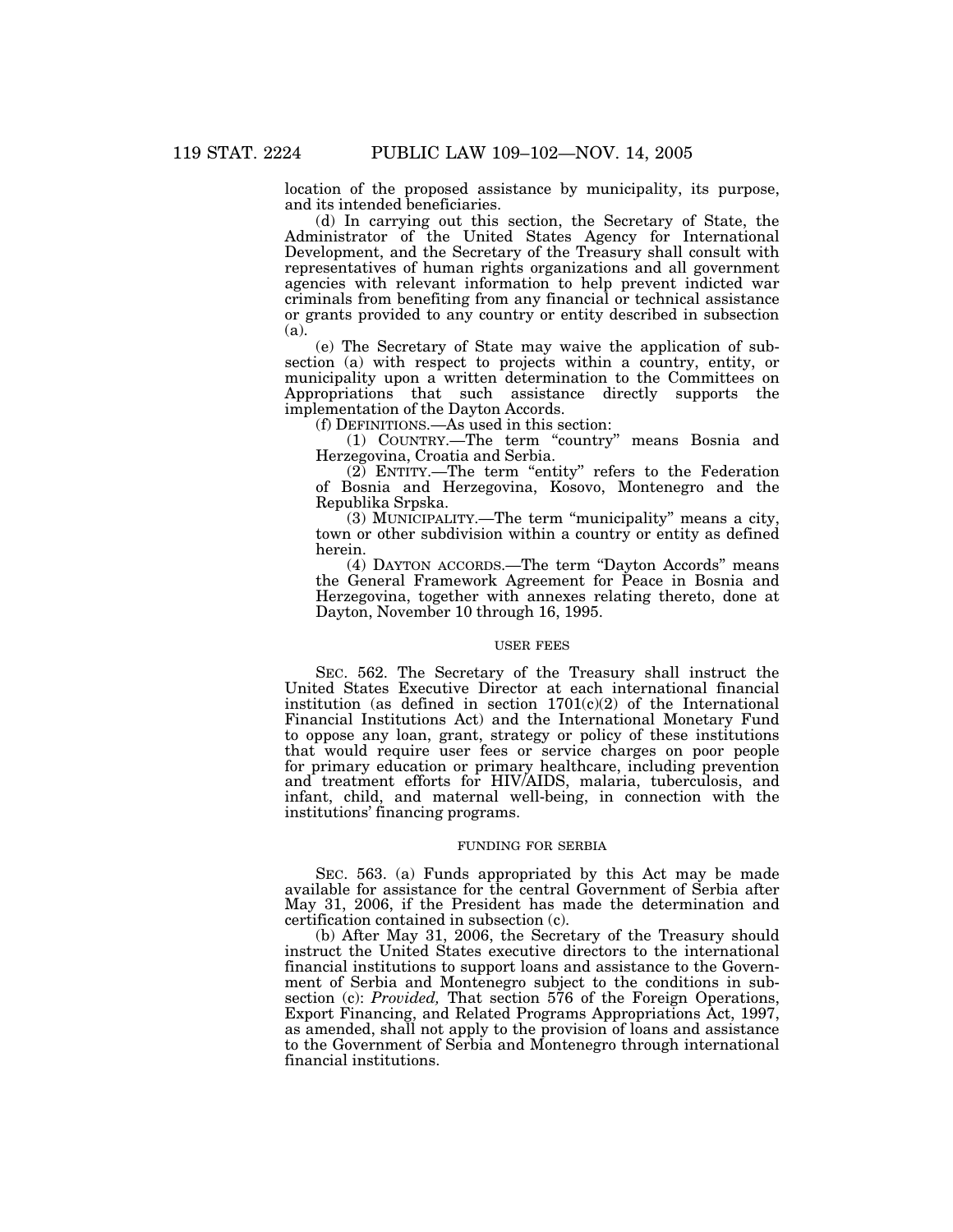President. Certification.

(c) The determination and certification referred to in subsection (a) is a determination by the President and a certification to the Committees on Appropriations that the Government of Serbia and Montenegro is—

(1) cooperating with the International Criminal Tribunal for the former Yugoslavia including access for investigators, the provision of documents, and the surrender and transfer of indictees or assistance in their apprehension, including Ratko Mladic and Radovan Karadzic, unless the Secretary of State determines and reports to the Committees on Appropriations that these individuals are no longer residing in Serbia;

(2) taking steps that are consistent with the Dayton Accords to end Serbian financial, political, security and other support which has served to maintain separate Republika Srpska institutions; and

(3) taking steps to implement policies which reflect a respect for minority rights and the rule of law.

(d) This section shall not apply to Montenegro, Kosovo, humanitarian assistance or assistance to promote democracy.

### COMMUNITY-BASED POLICE ASSISTANCE

22 USC 2151 note.

SEC. 564. (a) AUTHORITY.—Funds made available by this Act to carry out the provisions of chapter 1 of part I and chapter 4 of part II of the Foreign Assistance Act of 1961, may be used, notwithstanding section 660 of that Act, to enhance the effectiveness and accountability of civilian police authority through training and technical assistance in human rights, the rule of law, strategic planning, and through assistance to foster civilian police roles that support democratic governance including assistance for programs to prevent conflict, respond to disasters, address gender-based violence, and foster improved police relations with the communities they serve.

(b) NOTIFICATION.—Assistance provided under subsection (a) shall be subject to prior consultation with, and the regular notification procedures of, the Committees on Appropriations.

### SPECIAL DEBT RELIEF FOR THE POOREST

SEC. 565. (a) AUTHORITY TO REDUCE DEBT.—The President may reduce amounts owed to the United States (or any agency of the United States) by an eligible country as a result of—

(1) guarantees issued under sections 221 and 222 of the Foreign Assistance Act of 1961;

(2) credits extended or guarantees issued under the Arms Export Control Act; or

(3) any obligation or portion of such obligation, to pay for purchases of United States agricultural commodities guaranteed by the Commodity Credit Corporation under export credit guarantee programs authorized pursuant to section 5(f) of the Commodity Credit Corporation Charter Act of June 29, 1948, as amended, section 4(b) of the Food for Peace Act of 1966, as amended (Public Law 89–808), or section 202 of the Agricultural Trade Act of 1978, as amended (Public Law 95–501). (b) LIMITATIONS.—

(1) The authority provided by subsection (a) may be exercised only to implement multilateral official debt relief and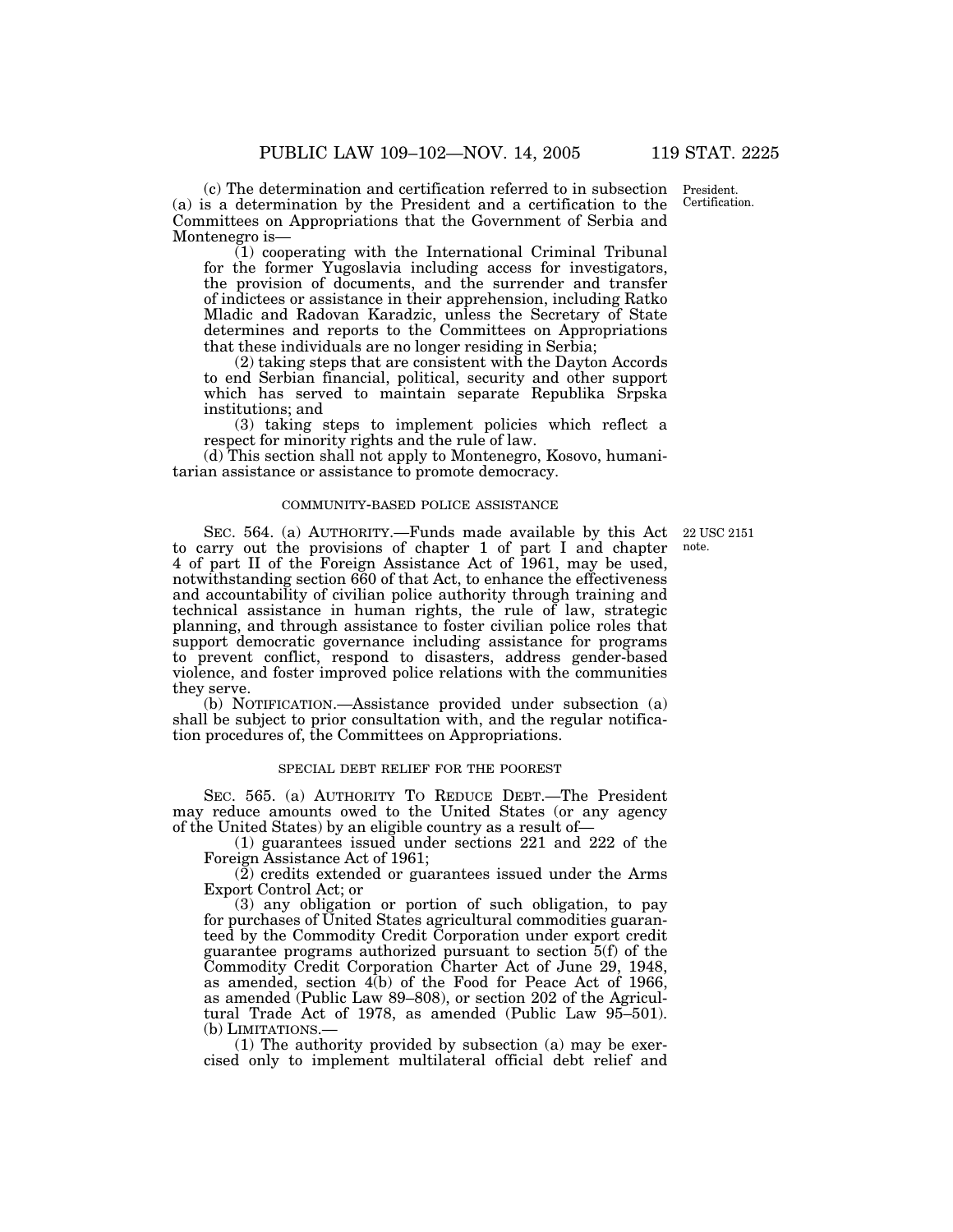referendum agreements, commonly referred to as "Paris Club Agreed Minutes''.

(2) The authority provided by subsection (a) may be exercised only in such amounts or to such extent as is provided in advance by appropriations Acts.

(3) The authority provided by subsection (a) may be exercised only with respect to countries with heavy debt burdens that are eligible to borrow from the International Development Association, but not from the International Bank for Reconstruction and Development, commonly referred to as "IDA-only" countries.

(c) CONDITIONS.—The authority provided by subsection (a) may be exercised only with respect to a country whose government—

(1) does not have an excessive level of military expenditures;

(2) has not repeatedly provided support for acts of international terrorism;

(3) is not failing to cooperate on international narcotics control matters;

(4) (including its military or other security forces) does not engage in a consistent pattern of gross violations of internationally recognized human rights; and

(5) is not ineligible for assistance because of the application of section 527 of the Foreign Relations Authorization Act, Fiscal Years 1994 and 1995.

(d) AVAILABILITY OF FUNDS.—The authority provided by subsection (a) may be used only with regard to the funds appropriated by this Act under the heading ''Debt Restructuring''.

(e) CERTAIN PROHIBITIONS INAPPLICABLE.—A reduction of debt pursuant to subsection (a) shall not be considered assistance for the purposes of any provision of law limiting assistance to a country. The authority provided by subsection (a) may be exercised notwithstanding section 620(r) of the Foreign Assistance Act of 1961 or section 321 of the International Development and Food Assistance Act of 1975.

# AUTHORITY TO ENGAGE IN DEBT BUYBACKS OR SALES

SEC. 566. (a) LOANS ELIGIBLE FOR SALE, REDUCTION, OR CANCELLATION.—

(1) AUTHORITY TO SELL, REDUCE, OR CANCEL CERTAIN LOANS.—Notwithstanding any other provision of law, the President may, in accordance with this section, sell to any eligible purchaser any concessional loan or portion thereof made before January 1, 1995, pursuant to the Foreign Assistance Act of 1961, to the government of any eligible country as defined in section 702(6) of that Act or on receipt of payment from an eligible purchaser, reduce or cancel such loan or portion thereof, only for the purpose of facilitating—

(A) debt-for-equity swaps, debt-for-development swaps, or debt-for-nature swaps; or

(B) a debt buyback by an eligible country of its own qualified debt, only if the eligible country uses an additional amount of the local currency of the eligible country, equal to not less than 40 percent of the price paid for such debt by such eligible country, or the difference between the price paid for such debt and the face value of such debt, to support activities that link conservation and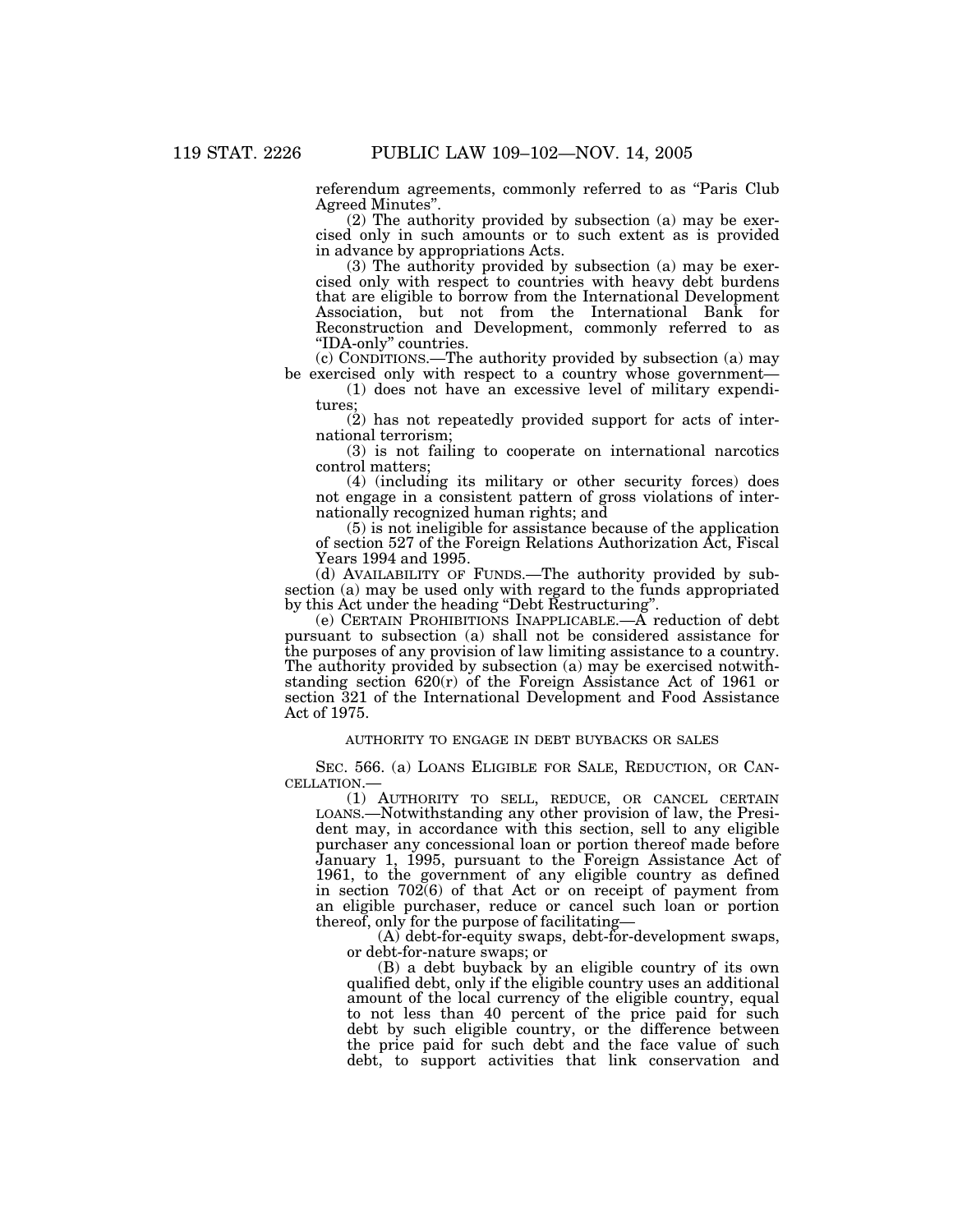sustainable use of natural resources with local community development, and child survival and other child development, in a manner consistent with sections 707 through 710 of the Foreign Assistance Act of 1961, if the sale, reduction, or cancellation would not contravene any term or condition of any prior agreement relating to such loan.

(2) TERMS AND CONDITIONS.—Notwithstanding any other President. provision of law, the President shall, in accordance with this section, establish the terms and conditions under which loans may be sold, reduced, or canceled pursuant to this section.

(3) ADMINISTRATION.—The Facility, as defined in section Notification. 702(8) of the Foreign Assistance Act of 1961, shall notify the administrator of the agency primarily responsible for administering part I of the Foreign Assistance Act of 1961 of purchasers that the President has determined to be eligible, and shall direct such agency to carry out the sale, reduction, or cancellation of a loan pursuant to this section. Such agency shall make adjustment in its accounts to reflect the sale, reduction, or cancellation.

(4) LIMITATION.—The authorities of this subsection shall be available only to the extent that appropriations for the cost of the modification, as defined in section 502 of the Congressional Budget Act of 1974, are made in advance.

(b) DEPOSIT OF PROCEEDS.—The proceeds from the sale, reduction, or cancellation of any loan sold, reduced, or canceled pursuant to this section shall be deposited in the United States Government account or accounts established for the repayment of such loan.

(c) ELIGIBLE PURCHASERS.—A loan may be sold pursuant to subsection  $(a)(1)(A)$  only to a purchaser who presents plans satisfactory to the President for using the loan for the purpose of engaging in debt-for-equity swaps, debt-for-development swaps, or debt-fornature swaps.

(d) DEBTOR CONSULTATIONS.—Before the sale to any eligible President. purchaser, or any reduction or cancellation pursuant to this section, of any loan made to an eligible country, the President should consult with the country concerning the amount of loans to be sold, reduced, or canceled and their uses for debt-for-equity swaps, debt-for-development swaps, or debt-for-nature swaps.

(e) AVAILABILITY OF FUNDS.—The authority provided by subsection (a) may be used only with regard to funds appropriated by this Act under the heading ''Debt Restructuring''.

## BASIC EDUCATION

SEC. 567. Of the funds appropriated by title II of this Act, not less than \$465,000,000 shall be made available for basic education, of which not less than \$250,000 shall be provided to the Comptroller General of the United States to prepare an analysis of United States funded international basic education programs, which should be submitted to the Committees on Appropriations by May 1, 2006.

## RECONCILIATION PROGRAMS

SEC. 568. Of the funds appropriated under the heading "Economic Support Fund'', not less than \$15,000,000 should be made available to support reconciliation programs and activities which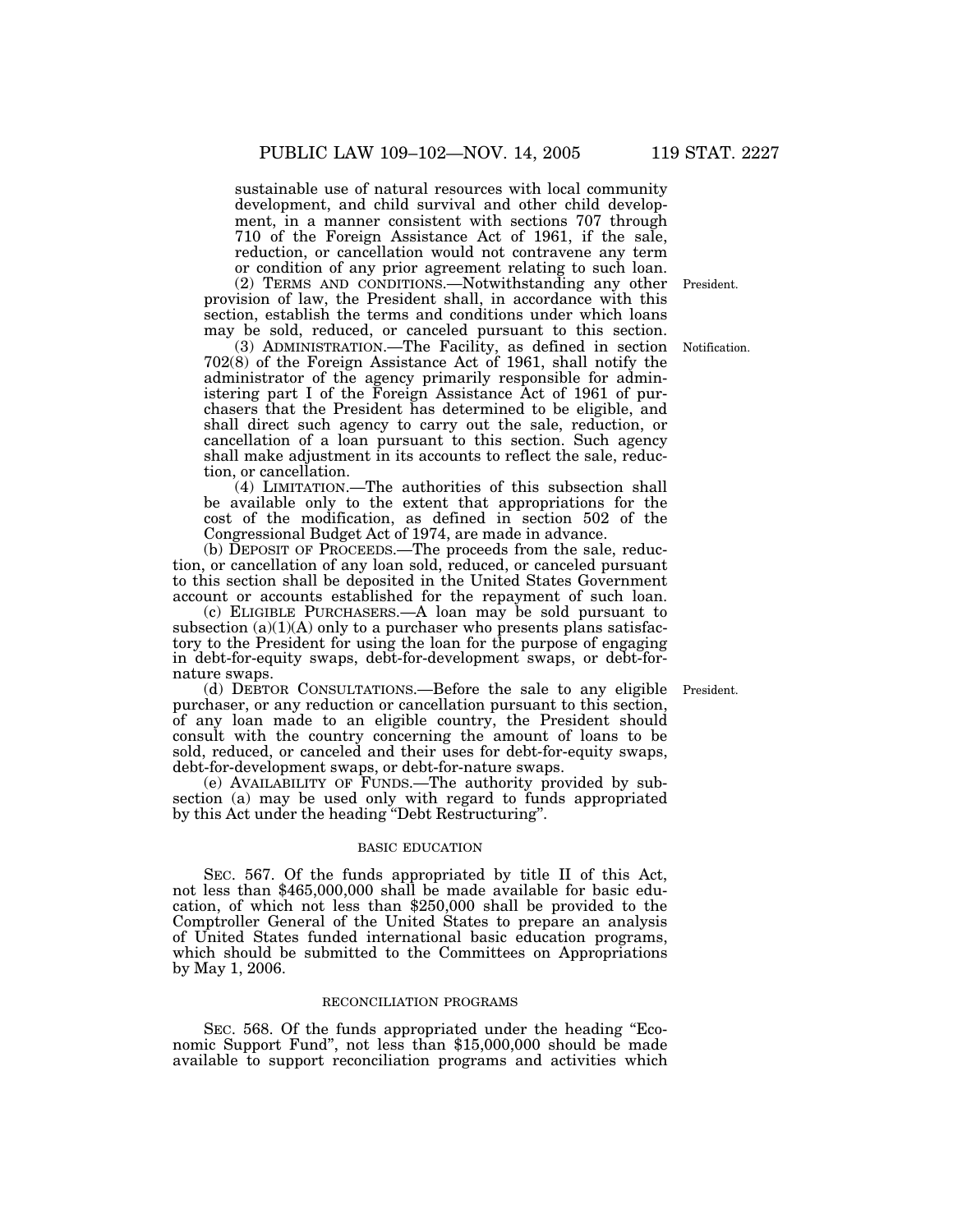bring together individuals of different ethnic, religious, and political backgrounds from areas of civil conflict and war.

# **SUDAN**

SEC. 569. (a) AVAILABILITY OF FUNDS.—Of the funds appropriated under the heading "Development Assistance" up to \$70,000,000 may be made available for assistance for Sudan, of which not to exceed \$6,000,000 may be made available for administrative expenses of the United States Agency for International Development associated with assistance programs for Sudan.

(b) LIMITATION ON ASSISTANCE.—Subject to subsection (c):

(1) Notwithstanding section 501(a) of the International Malaria Control Act of 2000 (Public Law 106–570) or any other provision of law, none of the funds appropriated by this Act may be made available for assistance for the Government of Sudan.

(2) None of the funds appropriated by this Act may be made available for the cost, as defined in section 502, of the Congressional Budget Act of 1974, of modifying loans and loan guarantees held by the Government of Sudan, including the cost of selling, reducing, or canceling amounts owed to the United States, and modifying concessional loans, guarantees, and credit agreements.

Certification.

(c) Subsection (b) shall not apply if the Secretary of State determines and certifies to the Committees on Appropriations that—

(1) the Government of Sudan has taken significant steps to disarm and disband government-supported militia groups in the Darfur region;

(2) the Government of Sudan and all government-supported militia groups are honoring their commitments made in the cease-fire agreement of April 8, 2004; and

(3) the Government of Sudan is allowing unimpeded access to Darfur to humanitarian aid organizations, the human rights investigation and humanitarian teams of the United Nations, including protection officers, and an international monitoring team that is based in Darfur and that has the support of the United States.

(d) EXCEPTIONS.—The provisions of subsection (b) shall not apply to—

(1) humanitarian assistance;

(2) assistance for Darfur and for areas outside the control of the Government of Sudan; and

(3) assistance to support implementation of the Comprehensive Peace Agreement.

(e) DEFINITIONS.—For the purposes of this Act and section 501 of Public Law 106–570, the terms ''Government of Sudan'', ''areas outside of control of the Government of Sudan'', and ''area in Sudan outside of control of the Government of Sudan'' shall have the same meaning and application as was the case immediately prior to June 5, 2004, and, Southern Kordofan/Nuba Mountains State, Blue Nile State and Abyei shall be deemed ''areas outside of control of the Government of Sudan''.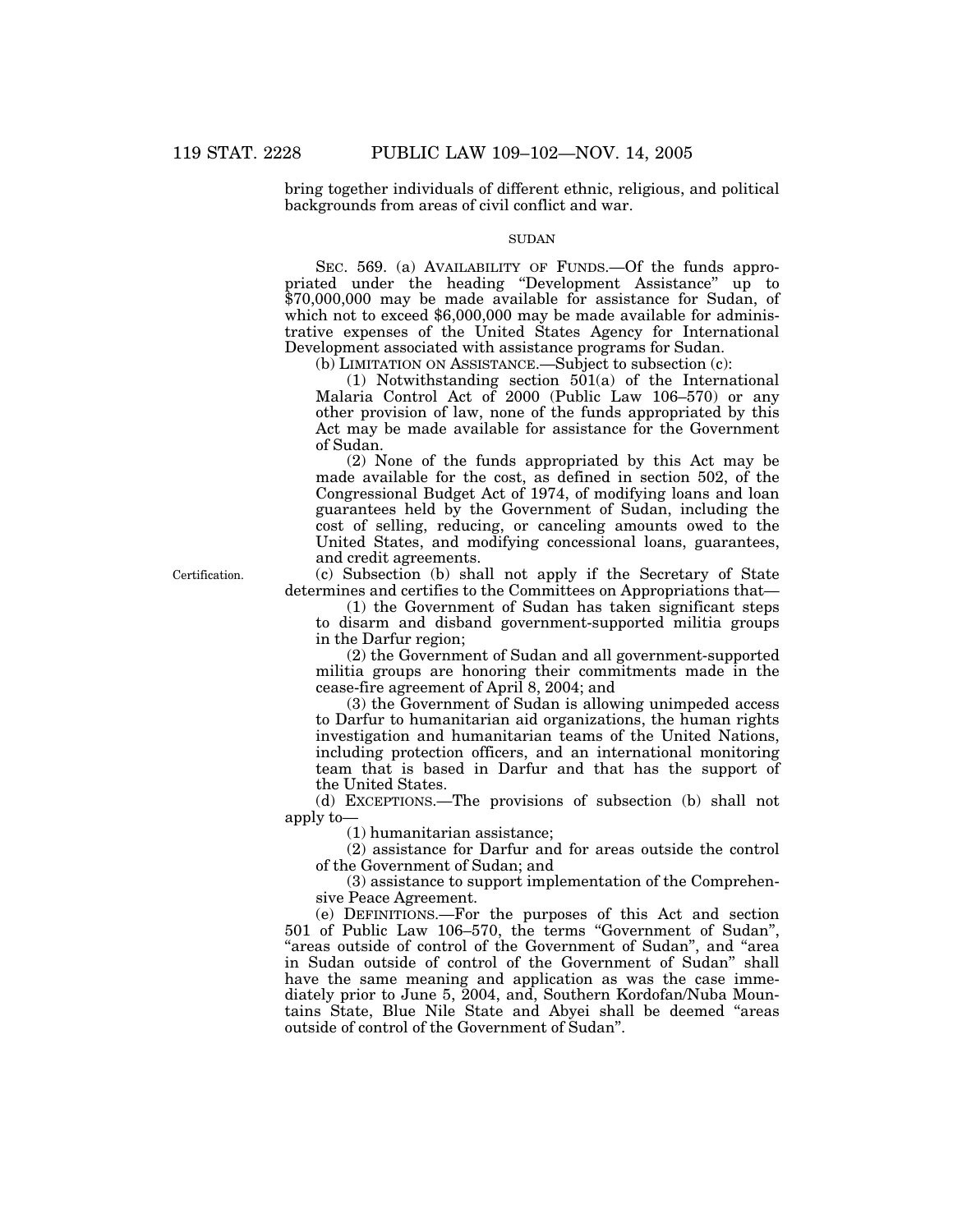## TRADE CAPACITY BUILDING

SEC. 570. Of the funds appropriated by this Act, under the headings ''Trade and Development Agency'', ''Development Assistance'', ''Transition Initiatives'', ''Economic Support Fund'', ''International Affairs Technical Assistance'', and ''International Organizations and Programs'', not less than \$522,000,000 should be made available for trade capacity building assistance: *Provided,* That \$20,000,000 of the funds appropriated in this Act under the heading "Economic Support Fund" shall be made available for labor and environmental capacity building activities relating to the free trade agreement with the countries of Central America and the Dominican Republic.

## EXCESS DEFENSE ARTICLES FOR CENTRAL AND SOUTH EUROPEAN COUNTRIES AND CERTAIN OTHER COUNTRIES

SEC. 571. Notwithstanding section 516(e) of the Foreign Assistance Act of 1961 (22 U.S.C. 2321j(e)), during fiscal year 2006, funds available to the Department of Defense may be expended for crating, packing, handling, and transportation of excess defense articles transferred under the authority of section 516 of such Act to Albania, Afghanistan, Bulgaria, Croatia, Estonia, Former Yugoslavian Republic of Macedonia, Georgia, India, Iraq, Kazakhstan, Kyrgyzstan, Latvia, Lithuania, Moldova, Mongolia, Pakistan, Romania, Slovakia, Tajikistan, Turkmenistan, Ukraine, and Uzbekistan.

#### ZIMBABWE

Certification. 22 USC 2151 note.

SEC. 572. The Secretary of the Treasury shall instruct the United States executive director to each international financial institution to vote against any extension by the respective institution of any loans to the Government of Zimbabwe, except to meet basic human needs or to promote democracy, unless the Secretary of State determines and certifies to the Committees on Appropriations that the rule of law has been restored in Zimbabwe, including respect for ownership and title to property, freedom of speech and association.

#### GENDER-BASED VIOLENCE

SEC. 573. Programs funded under titles II and III of this Act that provide training for foreign police, judicial, and military officials, shall include, where appropriate, programs and activities that address gender-based violence.

LIMITATION ON ECONOMIC SUPPORT FUND ASSISTANCE FOR CERTAIN FOREIGN GOVERNMENTS THAT ARE PARTIES TO THE INTERNATIONAL CRIMINAL COURT

SEC. 574. (a) None of the funds made available in this Act in title II under the heading ''Economic Support Fund'' may be used to provide assistance to the government of a country that is a party to the International Criminal Court and has not entered into an agreement with the United States pursuant to Article 98 of the Rome Statute preventing the International Criminal Court from proceeding against United States personnel present in such country.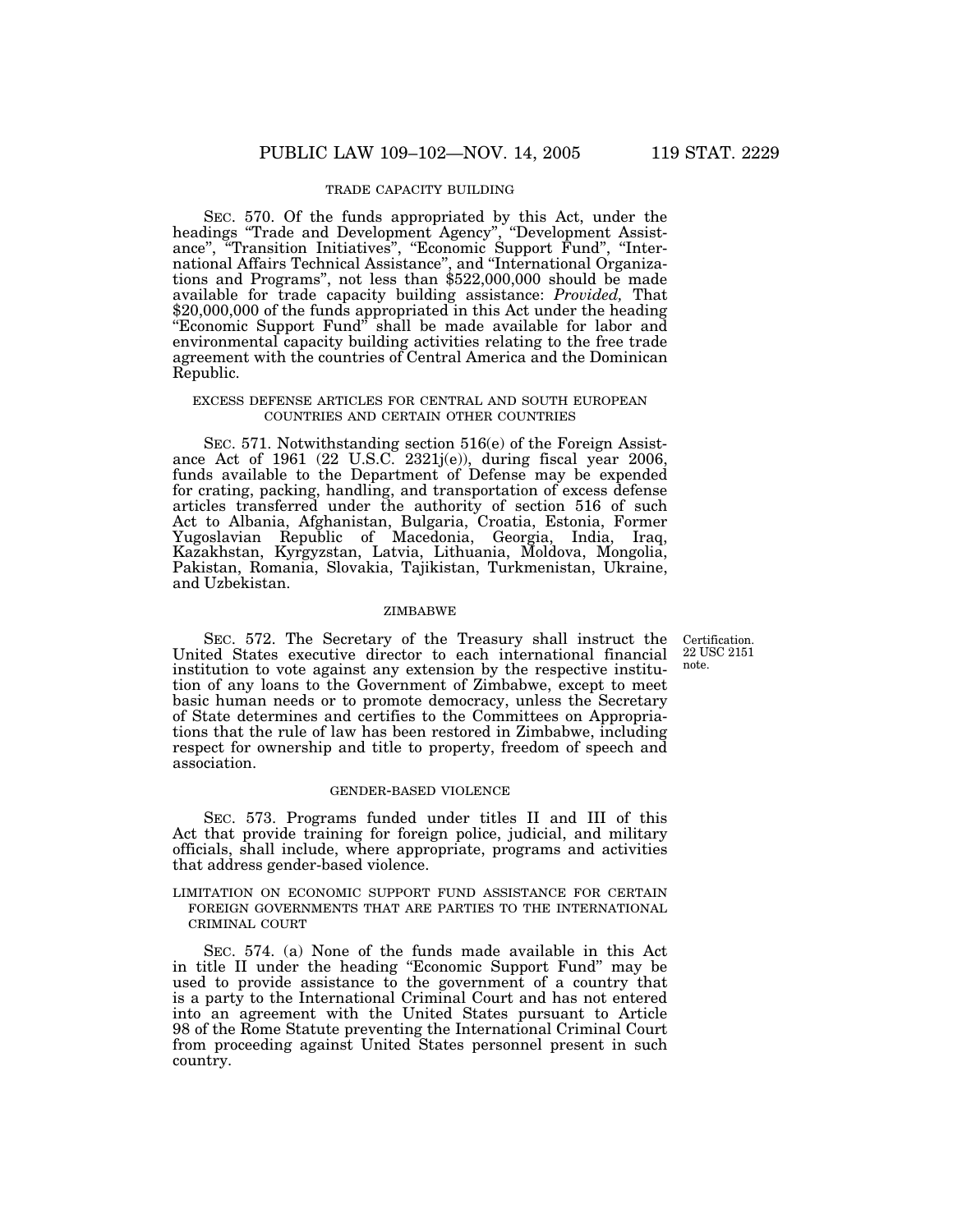(b) The President may, with prior notice to Congress, waive the prohibition of subsection (a) with respect to a North Atlantic Treaty Organization (''NATO'') member country, a major non-NATO ally (including Australia, Egypt, Israel, Japan, Jordan, Argentina, the Republic of Korea, and New Zealand), Taiwan, or such other country as he may determine if he determines and reports to the appropriate congressional committees that it is important to the national interests of the United States to waive such prohibition.

(c) The President may, with prior notice to Congress, waive the prohibition of subsection (a) with respect to a particular country if he determines and reports to the appropriate congressional committees that such country has entered into an agreement with the United States pursuant to Article 98 of the Rome Statute preventing the International Criminal Court from proceeding against United States personnel present in such country.

(d) The prohibition of this section shall not apply to countries otherwise eligible for assistance under the Millennium Challenge Act of 2003, notwithstanding section 606(a)(2)(B) of such Act.

(e) Funds appropriated for fiscal year 2005 under the heading "Economic Support Fund" may be made available for democracy and rule of law programs and activities, notwithstanding the provisions of section 574 of division D of Public Law 108–447.

#### **TIBET**

SEC. 575. (a) The Secretary of the Treasury should instruct the United States executive director to each international financial institution to use the voice and vote of the United States to support projects in Tibet if such projects do not provide incentives for the migration and settlement of non-Tibetans into Tibet or facilitate the transfer of ownership of Tibetan land and natural resources to non-Tibetans; are based on a thorough needs-assessment; foster self-sufficiency of the Tibetan people and respect Tibetan culture and traditions; and are subject to effective monitoring.

(b) Notwithstanding any other provision of law, not less than \$4,000,000 of the funds appropriated by this Act under the heading ''Economic Support Fund'' should be made available to nongovernmental organizations to support activities which preserve cultural traditions and promote sustainable development and environmental conservation in Tibetan communities in the Tibetan Autonomous Region and in other Tibetan communities in China, and not less than \$250,000 should be made available to the National Endowment for Democracy for human rights and democracy programs relating to Tibet.

### CENTRAL AMERICA

SEC. 576. (a) Of the funds appropriated by this Act under the headings ''Child Survival and Health Programs Fund'' and ''Development Assistance'', not less than the amount of funds initially allocated pursuant to section 653(a) of the Foreign Assistance Act of 1961 for fiscal year 2005 should be made available for El Salvador, Guatemala, Nicaragua and Honduras.

(b) In addition to the amounts requested under the heading ''Economic Support Fund'' for assistance for Nicaragua and Guatemala in fiscal year 2006, not less than \$1,500,000 should be made available for electoral assistance, media and civil society programs, and activities to combat corruption and strengthen democracy in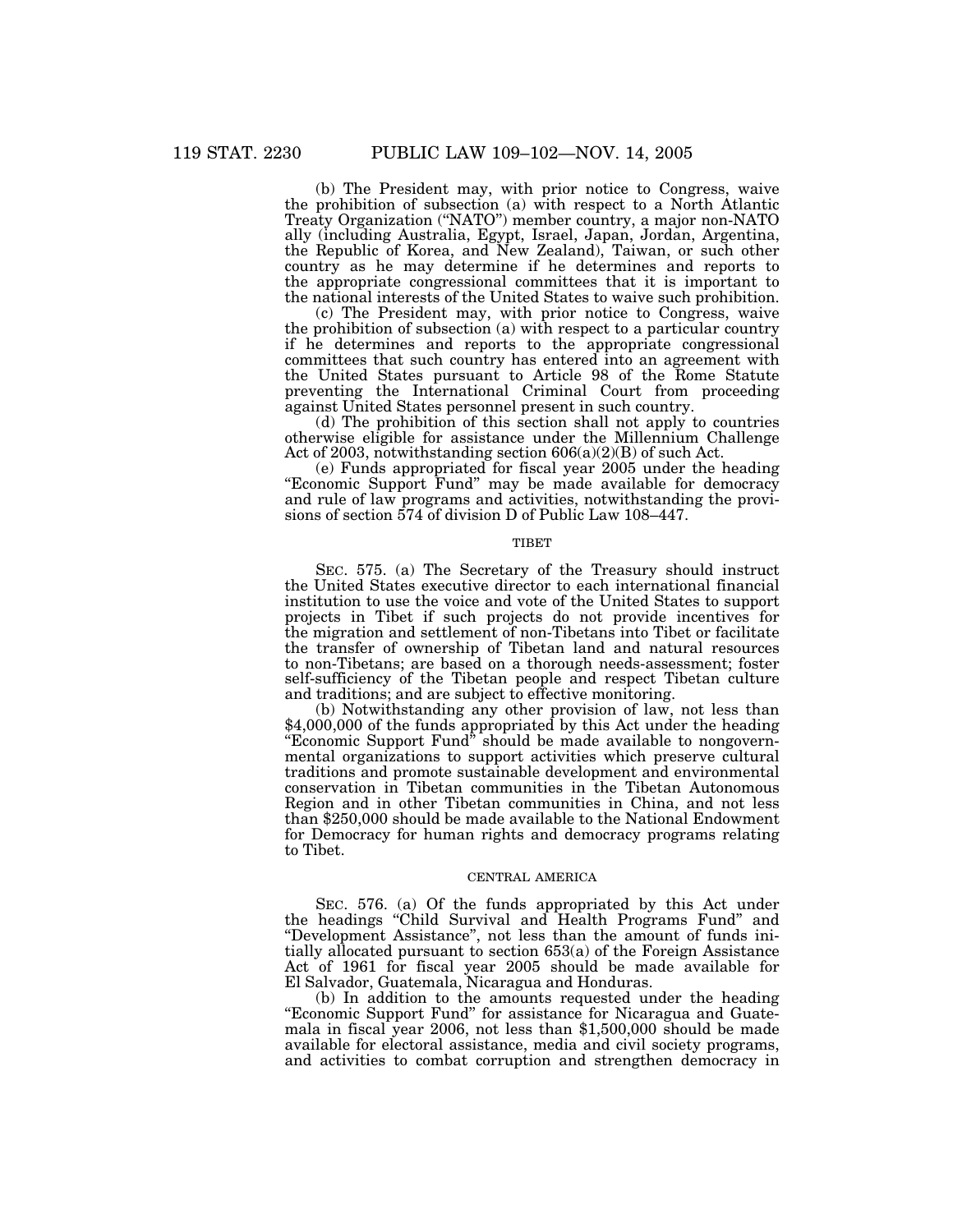Nicaragua, and not less than \$1,500,000 should be made available for programs and activities to combat organized crime, crimes of violence specifically targeting women, and corruption in Guatemala.

(c) Funds made available pursuant to subsection (b) shall be subject to prior consultation with the Committees on Appropriations.

#### UNITED STATES AGENCY FOR INTERNATIONAL DEVELOPMENT MANAGEMENT

### (INCLUDING TRANSFER OF FUNDS)

note.

SEC. 577. (a) AUTHORITY.—Up to \$75,000,000 of the funds made 22 USC 3948 available in this Act to carry out the provisions of part I of the Foreign Assistance Act of 1961, including funds appropriated under the heading ''Assistance for Eastern Europe and the Baltic States'', may be used by the United States Agency for International Development (USAID) to hire and employ individuals in the United States and overseas on a limited appointment basis pursuant to the authority of sections 308 and 309 of the Foreign Service Act of 1980.<br>(b) RESTRICTIONS.—

 $(1)$  The number of individuals hired in any fiscal year pursuant to the authority contained in subsection (a) may not exceed 175.

(2) The authority to hire individuals contained in subsection Expiration date. (a) shall expire on September 30, 2008.

(c) CONDITIONS.—The authority of subsection (a) may only be used to the extent that an equivalent number of positions that are filled by personal services contractors or other nondirect-hire employees of USAID, who are compensated with funds appropriated to carry out part I of the Foreign Assistance Act of 1961, including funds appropriated under the heading ''Assistance for Eastern Europe and the Baltic States'', are eliminated.

(d) PRIORITY SECTORS.—In exercising the authority of this section, primary emphasis shall be placed on enabling USAID to meet personnel positions in technical skill areas currently encumbered by contractor or other nondirect-hire personnel.

(e) CONSULTATIONS.—The USAID Administrator shall consult with the Committees on Appropriations at least on a quarterly basis concerning the implementation of this section.

(f) PROGRAM ACCOUNT CHARGED.—The account charged for the cost of an individual hired and employed under the authority of this section shall be the account to which such individual's responsibilities primarily relate. Funds made available to carry out this section may be transferred to and merged and consolidated with funds appropriated for ''Operating Expenses of the United States Agency for International Development''.

(g) MANAGEMENT REFORM PILOT.—Of the funds made available in subsection (a), USAID may use, in addition to funds otherwise available for such purposes, up to \$10,000,000 to fund overseas support costs of members of the Foreign Service with a Foreign Service rank of four or below: *Provided,* That such authority is only used to reduce USAID's reliance on overseas personal services contractors or other nondirect-hire employees compensated with funds appropriated to carry out part I of the Foreign Assistance Act of 1961, including funds appropriated under the heading "Assistance for Eastern Europe and the Baltic States''.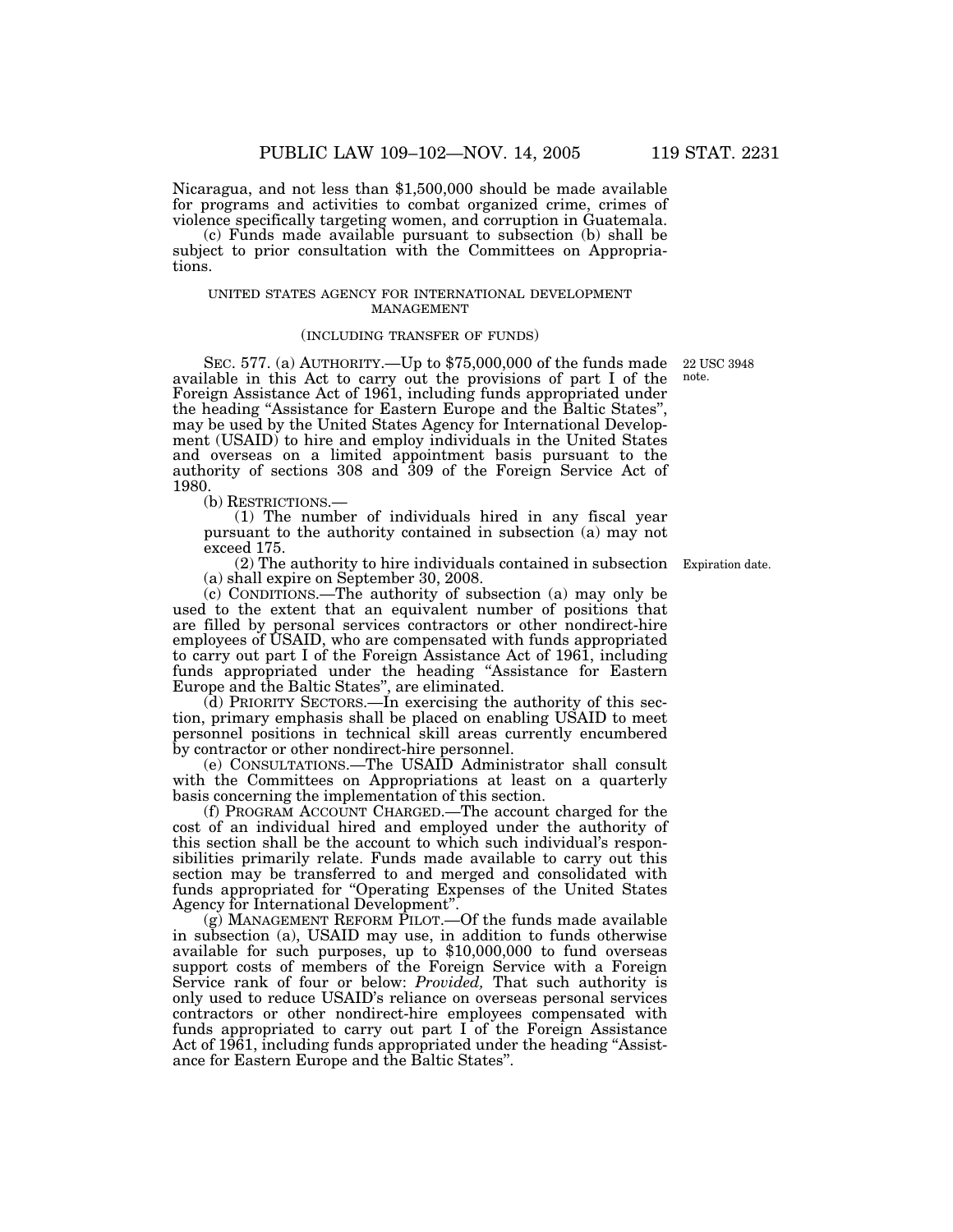(h) DISASTER SURGE CAPACITY.—Funds appropriated by this Act to carry out part I of the Foreign Assistance Act of 1961, including funds appropriated under the heading ''Assistance for Eastern Europe and the Baltic States'', may be used, in addition to funds otherwise available for such purposes, for the cost (including the support costs) of individuals detailed to or employed by the United States Agency for International Development whose primary responsibility is to carry out programs in response to natural disasters.

## HIPC DEBT REDUCTION

22 USC 2395a note.

SEC. 578. Section 501(b) of H.R. 3425, as enacted into law by section 1000(a)(5) of division B of Public Law 106–113 (113 Stat. 1501A–311), is amended by adding at the end the following new paragraph:

 $\sqrt[4]{(5)}$  The Act of March 11, 1941 (chapter 11; 55 Stat. 31; 22 U.S.C. 411 et seq.; commonly known as the 'Lend-Lease Act').''.

## OPIC TRANSFER AUTHORITY

## (INCLUDING TRANSFER OF FUNDS)

President.

SEC. 579. Whenever the President determines that it is in furtherance of the purposes of the Foreign Assistance Act of 1961, up to a total of \$20,000,000 of the funds appropriated under title II of this Act may be transferred to and merged with funds appropriated by this Act for the Overseas Private Investment Corporation Program Account, to be subject to the terms and conditions of that account: *Provided,* That such funds shall not be available for administrative expenses of the Overseas Private Investment Corporation: *Provided further,* That funds earmarked by this Act shall not be transferred pursuant to this section: *Provided further,* That the exercise of such authority shall be subject to the regular notification procedures of the Committees on Appropriations.

LIMITATION ON FUNDS RELATING TO ATTENDANCE OF FEDERAL EM- PLOYEES AT CONFERENCES OCCURRING OUTSIDE THE UNITED STATES

SEC. 580. None of the funds made available in this Act may be used to send or otherwise pay for the attendance of more than 50 employees of agencies or departments of the United States Government who are stationed in the United States, at any single international conference occurring outside the United States, unless the Secretary of State determines that such attendance is in the national interest: *Provided,* That for purposes of this section the term ''international conference'' shall mean a conference attended by representatives of the United States Government and representatives of foreign governments, international organizations, or nongovernmental organizations.

LIMITATION ON ASSISTANCE TO FOREIGN COUNTRIES THAT REFUSE TO EXTRADITE TO THE UNITED STATES ANY INDIVIDUAL ACCUSED IN THE UNITED STATES OF KILLING A LAW ENFORCEMENT OFFICER

SEC. 581. None of the funds made available in this Act for the Department of State may be used to provide assistance to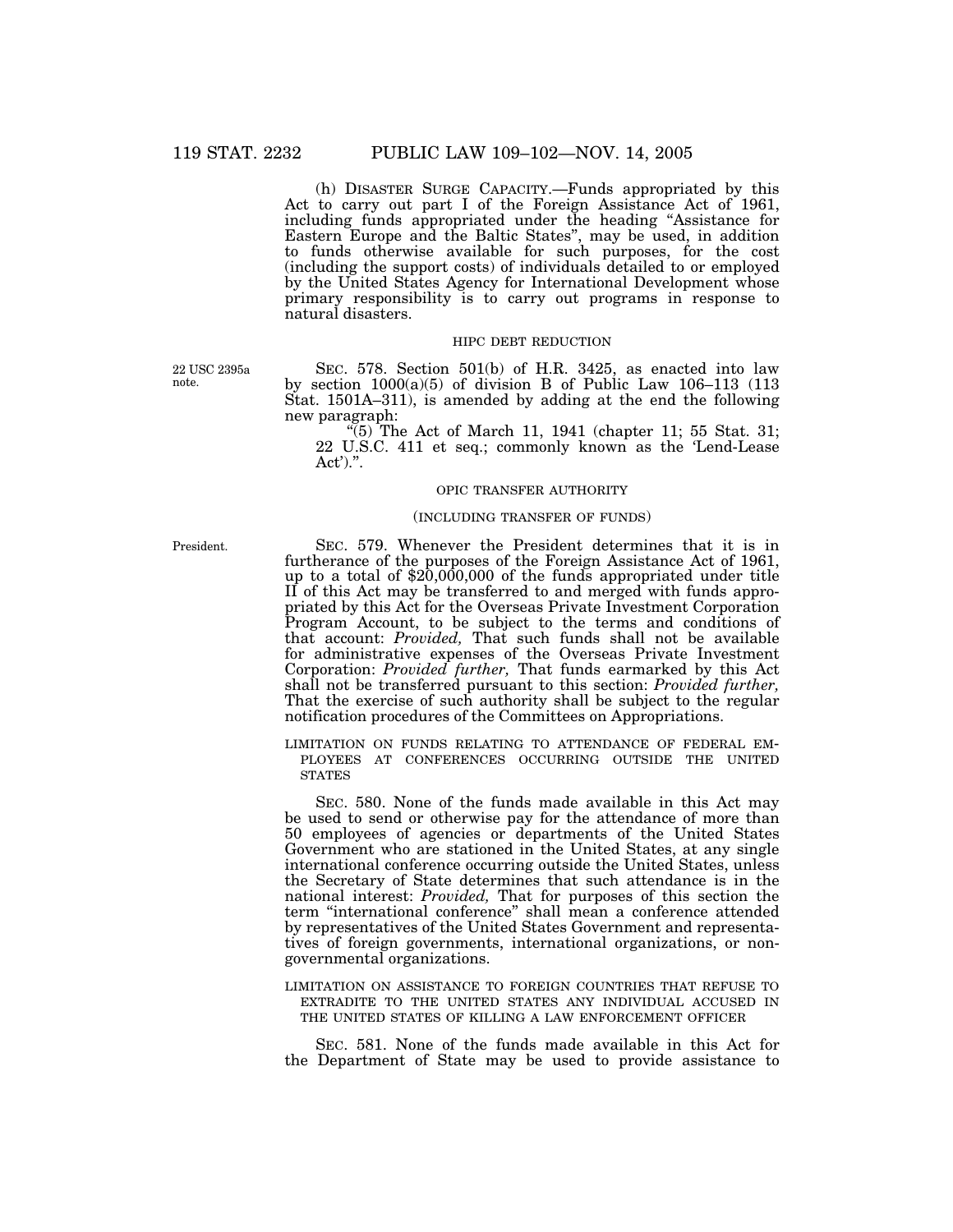the central government of a country which has notified the Department of State of its refusal to extradite to the United States any individual indicted in the United States for killing a law enforcement officer, as specified in a United States extradition request, unless the Secretary of State certifies to the Committees on Appropriations in writing that the application of the restriction to a country or countries is contrary to the national interest of the United States.

## PROHIBITION AGAINST DIRECT FUNDING FOR SAUDI ARABIA

SEC. 582. None of the funds appropriated or otherwise made available pursuant to this Act shall be obligated or expended to finance any assistance to Saudi Arabia: *Provided,* That the President may waive the prohibition of this section if he certifies to the Committees on Appropriations, 15 days prior to the obligation of funds for assistance for Saudi Arabia, that Saudi Arabia is cooperating with efforts to combat international terrorism and that the proposed assistance will help facilitate that effort.

## GOVERNMENTS THAT HAVE FAILED TO PERMIT CERTAIN EXTRADITIONS

SEC. 583. None of the funds made available in this Act for the Department of State, other than funds provided under the heading "International Narcotics Control and Law Enforcement". may be used to provide assistance to the central government of a country with which the United States has an extradition treaty and which government has notified the Department of State of its refusal to extradite to the United States any individual indicted for a criminal offense for which the maximum penalty is life imprisonment without the possibility of parole, unless the Secretary of State certifies to the Committees on Appropriations in writing that the application of this restriction to a country or countries is contrary to the national interest of the United States.

#### REPORTING REQUIREMENT

SEC. 584. The Secretary of State shall provide the Committees on Appropriations, not later than April 1, 2006, and for each fiscal quarter, a report in writing on the uses of funds made available under the headings ''Foreign Military Financing Program'', ''International Military Education and Training'', and ''Peacekeeping Operations'': *Provided,* That such report shall include a description of the obligation and expenditure of funds, and the specific country in receipt of, and the use or purpose of the assistance provided by such funds.

### ENVIRONMENT PROGRAMS

SEC. 585. (a) FUNDING.—Of the funds appropriated under the heading ''Development Assistance'', not less than \$165,500,000 shall be made available for programs and activities which directly protect biodiversity, including forests, in developing countries, of which not less than \$10,000,000 should be made available to implement the United States Agency for International Development's biodiversity conservation strategy for the Amazon basin, which amount shall be in addition to the amounts requested for biodiversity activities in these countries in fiscal year 2006: *Provided,* That of the funds appropriated by this Act, not less than \$17,500,000 should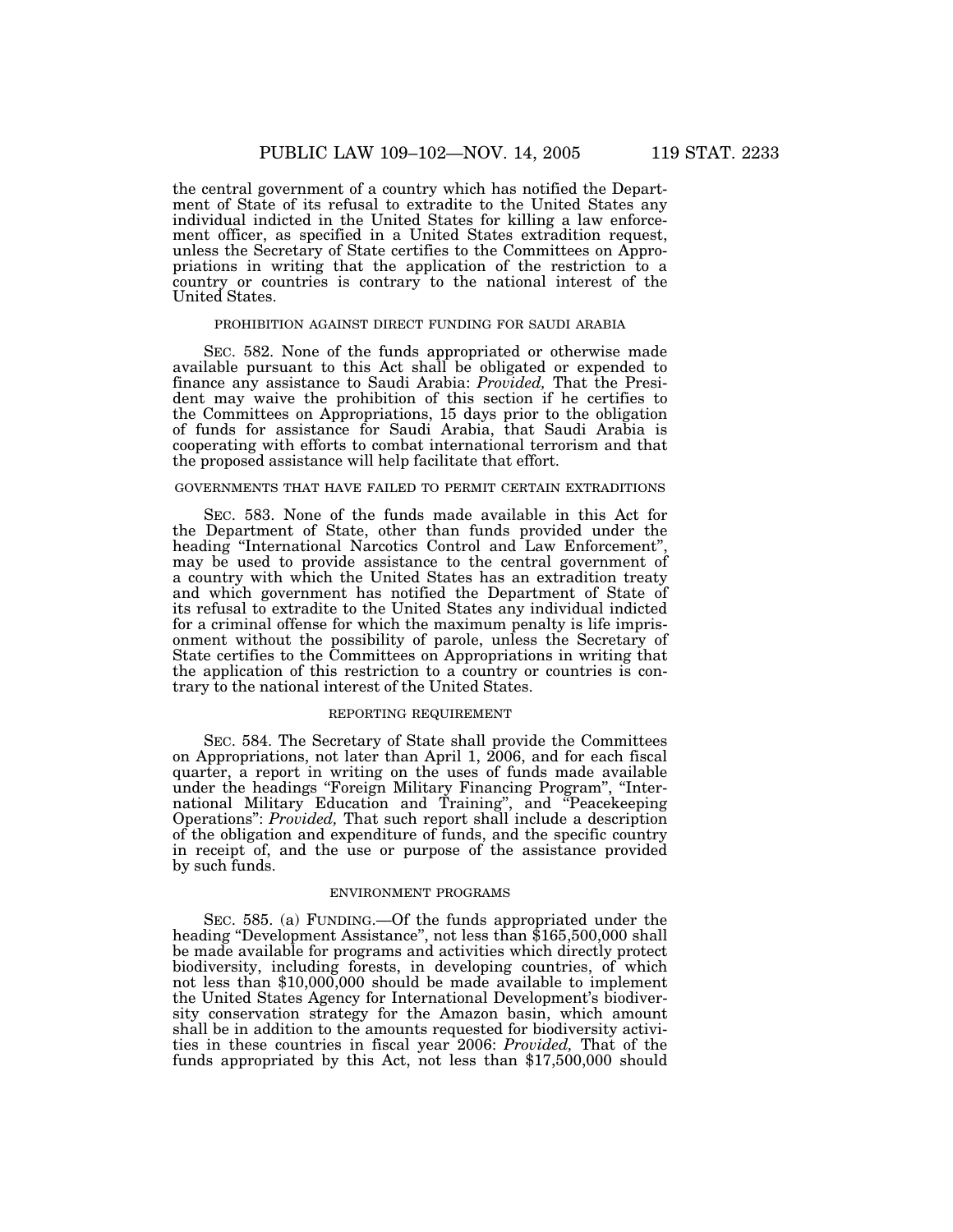be made available for the Congo Basin Forest Partnership of which not less than \$2,500,000 should be made available to the United States Fish and Wildlife Service for the protection of great apes in Central Africa: *Provided further,* That of the funds appropriated by this Act, not less than \$180,000,000 shall be made available to support clean energy and other climate change policies and programs in developing countries, of which \$100,000,000 should be made available to directly promote and deploy energy conservation, energy efficiency, and renewable and clean energy technologies, and of which the balance should be made available to directly: (1) measure, monitor, and reduce greenhouse gas emissions; (2) increase carbon sequestration activities; and (3) enhance climate change mitigation and adaptation programs.

(b) CLIMATE CHANGE REPORT.—Not later than 60 days after the date on which the President's fiscal year 2007 budget request is submitted to Congress, the President shall submit a report to the Committees on Appropriations describing in detail the following—

(1) all Federal agency obligations and expenditures, domestic and international, for climate change programs and activities in fiscal year 2006, including an accounting of expenditures by agency with each agency identifying climate change activities and associated costs by line item as presented in the President's Budget Appendix; and

(2) all fiscal year 2005 obligations and estimated expenditures, fiscal year 2006 estimated expenditures and estimated obligations, and fiscal year 2007 requested funds by the United States Agency for International Development, by country and central program, for each of the following: (i) to promote the transfer and deployment of a wide range of United States clean energy and energy efficiency technologies; (ii) to assist in the measurement, monitoring, reporting, verification, and reduction of greenhouse gas emissions; (iii) to promote carbon capture and sequestration measures; (iv) to help meet such countries' responsibilities under the Framework Convention on Climate Change; and (v) to develop assessments of the vulnerability to impacts of climate change and mitigation and adaptation response strategies.

(c) EXTRACTION OF NATURAL RESOURCES.—

(1) The Secretary of the Treasury shall inform the managements of the international financial institutions and the public that it is the policy of the United States that any assistance by such institutions (including but not limited to any loan, credit, grant, or guarantee) for the extraction and export of oil, gas, coal, timber, or other natural resource should not be provided unless the government of the country has in place or is taking the necessary steps to establish functioning systems for: (A) accurately accounting for revenues and expenditures in connection with the extraction and export of the type of natural resource to be extracted or exported; (B) the independent auditing of such accounts and the widespread public dissemination of the audits; and (C) verifying government receipts against company payments including widespread dissemination of such payment information, and disclosing such

President.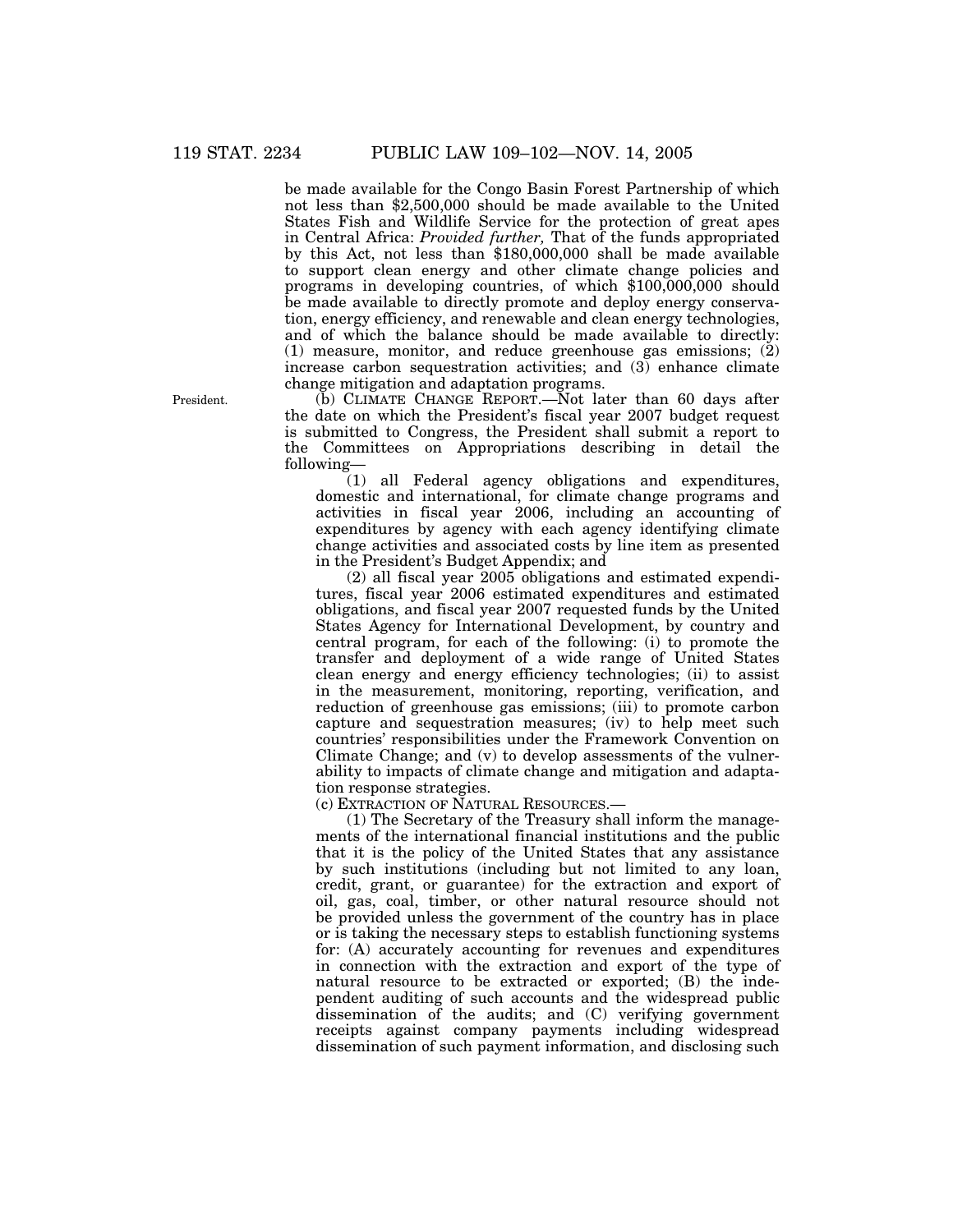documents as Host Government Agreements, Concession Agreements, and bidding documents, allowing in any such dissemination or disclosure for the redaction of, or exceptions for, information that is commercially proprietary or that would create competitive disadvantage.

(2) Not later than 180 days after the enactment of this Act, the Secretary of the Treasury shall submit a report to the Committees on Appropriations describing, for each international financial institution, the amount and type of assistance provided, by country, for the extraction and export of oil, gas, coal, timber, or other national resource since September 30, 2005.

### UZBEKISTAN

SEC. 586. Assistance may be provided to the central Government of Uzbekistan only if the Secretary of State determines and reports to the Committees on Appropriations that the Government of Uzbekistan is making substantial and continuing progress in meeting its commitments under the ''Declaration on the Strategic Partnership and Cooperation Framework Between the Republic of Uzbekistan and the United States of America'', including respect for human rights, establishing a genuine multi-party system, and ensuring free and fair elections, freedom of expression, and the independence of the media, and that a credible international investigation of the May 31, 2005, shootings in Andijan is underway with the support of the Government of Uzbekistan: *Provided,* That for the purposes of this section "assistance" shall include excess defense articles.

#### CENTRAL ASIA

SEC. 587. (a) Funds appropriated by this Act may be made Reports. available for assistance for the Government of Kazakhstan only if the Secretary of State determines and reports to the Committees on Appropriations that the Government of Kazakhstan has made significant improvements in the protection of human rights during the preceding 6 month period.

(b) The Secretary of State may waive subsection (a) if he determines and reports to the Committees on Appropriations that such a waiver is important to the national security of the United States.

(c) Not later than October 1, 2006, the Secretary of State Deadline. shall submit a report to the Committees on Appropriations and the Committee on Foreign Relations of the Senate and the Committee on International Relations of the House of Representatives describing the following:

(1) The defense articles, defense services, and financial assistance provided by the United States to the countries of Central Asia during the 6-month period ending 30 days prior to submission of such report.

(2) The use during such period of defense articles, defense services, and financial assistance provided by the United States by units of the armed forces, border guards, or other security forces of such countries.

(d) Prior to the initial obligation of assistance for the Government of Kyrgyzstan, the Secretary of State shall submit a report to the Committees on Appropriations describing: (1) whether the

Deadline. Reports.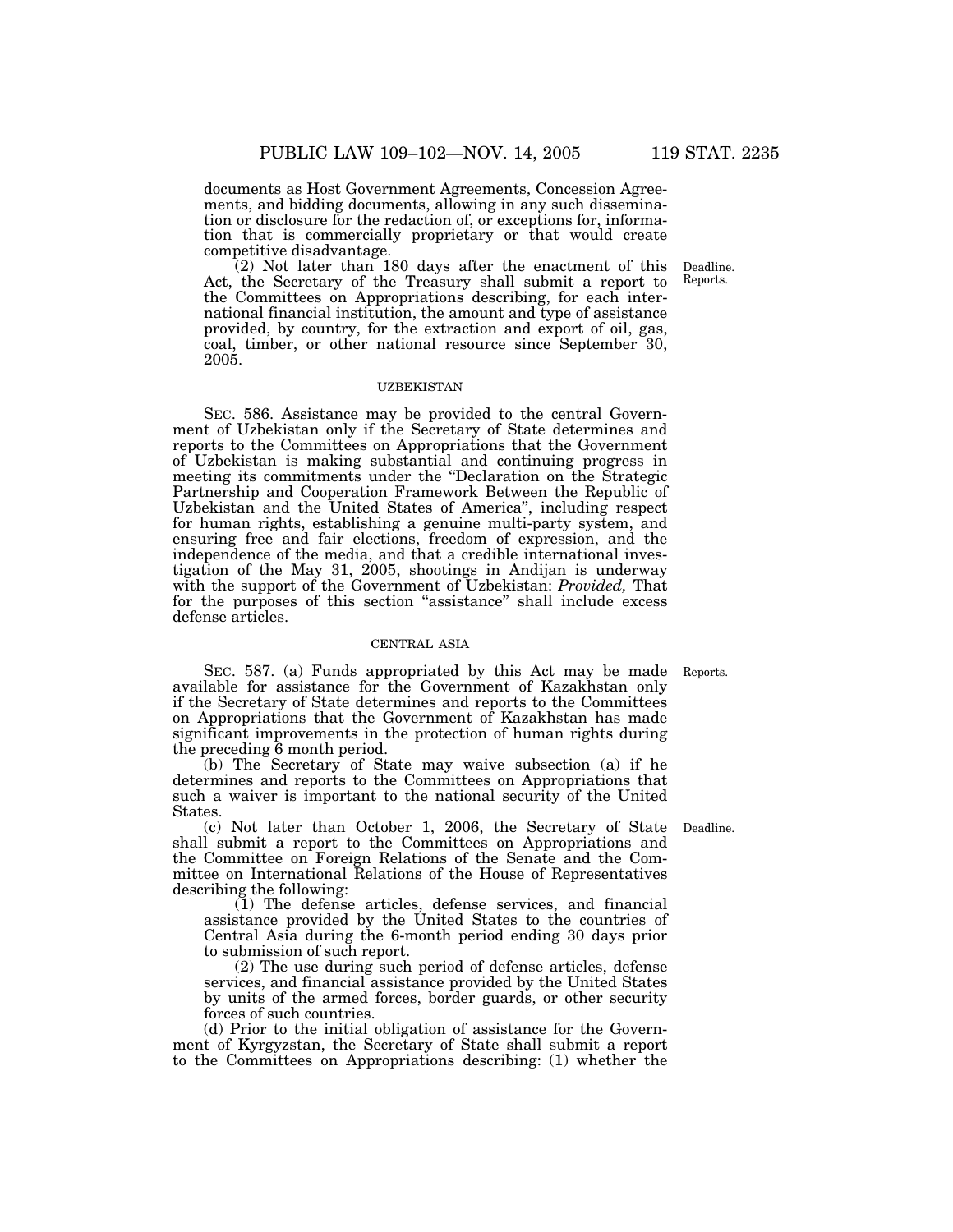Government of Kyrgyzstan is forcibly returning Uzbeks who have fled violence and political persecution, in violation of the 1951 Geneva Convention relating to the status of refugees, and the Convention Against Torture and Other Forms of Cruel, Inhuman, or Degrading Treatment; (2) efforts made by the United States to prevent such returns; and (3) the response of the Government of Kyrgyzstan.

(e) For purposes of this section, the term ''countries of Central Asia'' means Uzbekistan, Kazakhstan, Kyrgyz Republic, Tajikistan, and Turkmenistan.

# DISABILITY PROGRAMS

SEC. 588. (a) Of the funds appropriated by this Act under the heading ''Economic Support Fund'', not less than \$4,000,000 shall be made available for programs and activities administered by the United States Agency for International Development (USAID) to address the needs and protect the rights of people with disabilities in developing countries.

(b) Funds appropriated under the heading ''Operating Expenses of the United States Agency for International Development'' shall be made available to develop and implement training for staff in overseas USAID missions to promote the full inclusion and equal participation of people with disabilities in developing countries.

(c) The Secretary of State, the Secretary of the Treasury, and the Administrator of USAID shall seek to ensure that, where appropriate, construction projects funded by this Act are accessible to people with disabilities and in compliance with the USAID Policy on Standards for Accessibility for the Disabled, or other similar accessibility standards.

(d) Of the funds made available pursuant to subsection (a), not more than 7 percent may be for management, oversight and technical support.

(e) Not later than 180 days after the date of enactment of this Act, and 180 days thereafter, the Administrator of USAID shall submit a report describing the programs, activities, and organizations funded pursuant to this section.

## DISCRIMINATION AGAINST MINORITY RELIGIOUS FAITHS IN THE RUSSIAN FEDERATION

SEC. 589. None of the funds appropriated for assistance under this Act may be made available for the Government of the Russian Federation, after 180 days from the date of the enactment of this Act, unless the President determines and certifies in writing to the Committees on Appropriations that the Government of the Russian Federation has implemented no statute, Executive order, regulation or similar government action that would discriminate, or which has as its principal effect discrimination, against religious groups or religious communities in the Russian Federation in violation of accepted international agreements on human rights and religious freedoms to which the Russian Federation is a party.

#### WAR CRIMES IN AFRICA

SEC. 590. (a) The Congress reaffirms its support for the efforts of the International Criminal Tribunal for Rwanda (ICTR) and

Deadlines. Reports.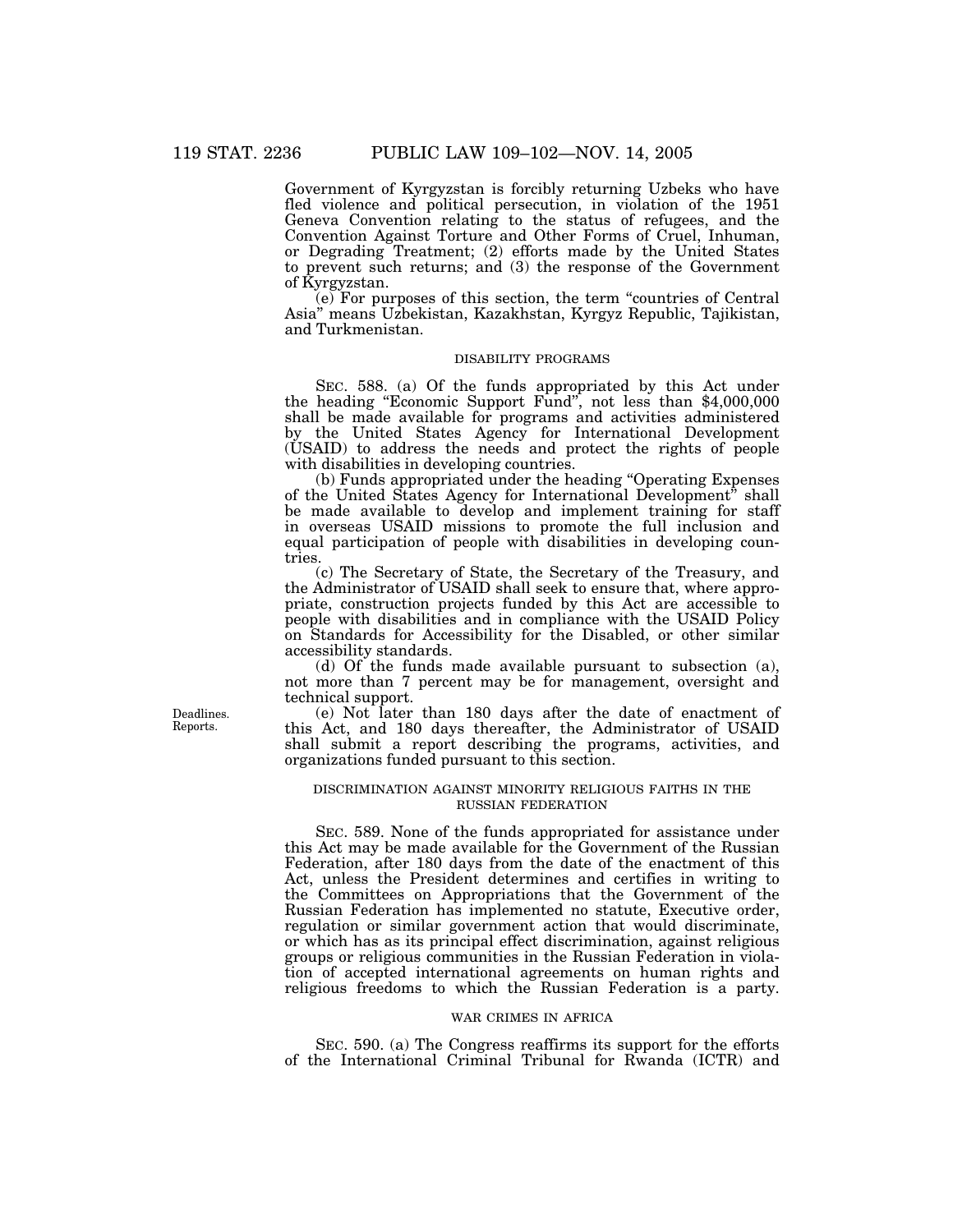the Special Court for Sierra Leone (SCSL) to bring to justice individuals responsible for war crimes and crimes against humanity in a timely manner.

(b) Funds appropriated by this Act, including funds for debt restructuring, may be made available for assistance to the central government of a country in which individuals indicted by ICTR and SCSL are credibly alleged to be living, if the Secretary of State determines and reports to the Committees on Appropriations that such government is cooperating with ICTR and SCSL, including the surrender and transfer of indictees in a timely manner: *Provided,* That this subsection shall not apply to assistance provided under section 551 of the Foreign Assistance Act of 1961 or to project assistance under title II of this Act: *Provided further,* That the United States shall use its voice and vote in the United Nations Security Council to fully support efforts by ICTR and SCSL to bring to justice individuals indicted by such tribunals in a timely manner.

(c) The prohibition in subsection (b) may be waived on a country by country basis if the President determines that doing so is in the national security interest of the United States: *Provided,* That prior to exercising such waiver authority, the President shall submit a report to the Committees on Appropriations, in classified form if necessary, on: (1) the steps being taken to obtain the cooperation of the government in surrendering the indictee in question to the court of jurisdiction; (2) a strategy, including a timeline, for bringing the indictee before such court; and (3) the justification for exercising the waiver authority.

(d) Notwithstanding subsections (b) and (c), assistance may be made available for the central Government of Nigeria after 120 days following enactment of this Act only if the President submits a report to the Committees on Appropriations, in classified form if necessary, on: (1) the steps taken in fiscal years 2003, 2004 and 2005 to obtain the cooperation of the Government of Nigeria in surrendering Charles Taylor to the SCSL; and (2) a strategy, including a timeline, for bringing Charles Taylor before the SCSL.

## SECURITY IN ASIA

SEC. 591. (a) Of the funds appropriated under the heading ''Foreign Military Financing Program'', not less than the following amounts shall be made available to enhance security in Asia, consistent with democratic principles and the rule of law—

- (1) \$30,000,000 for assistance for the Philippines;
- (2) \$1,000,000 for assistance for Indonesia;
- (3) \$1,000,000 for assistance for Bangladesh;
- (4) \$3,000,000 for assistance for Mongolia;
- $(5)$  \$1,500,000 for assistance for Thailand;
- (6) \$1,000,000 for assistance for Sri Lanka;
- (7) \$1,000,000 for assistance for Cambodia;
- (8) \$500,000 for assistance for Fiji; and
- (9) \$250,000 for assistance for Tonga.

(b) In addition to amounts appropriated elsewhere in this Act, \$10,000,000 is hereby appropriated for "Foreign Military Financing Program'': *Provided*, That these funds shall be available only to assist the Philippines in addressing the critical deficiencies identified in the Joint Defense Assessment of 2003.

President.

Reports.

Charles Taylor.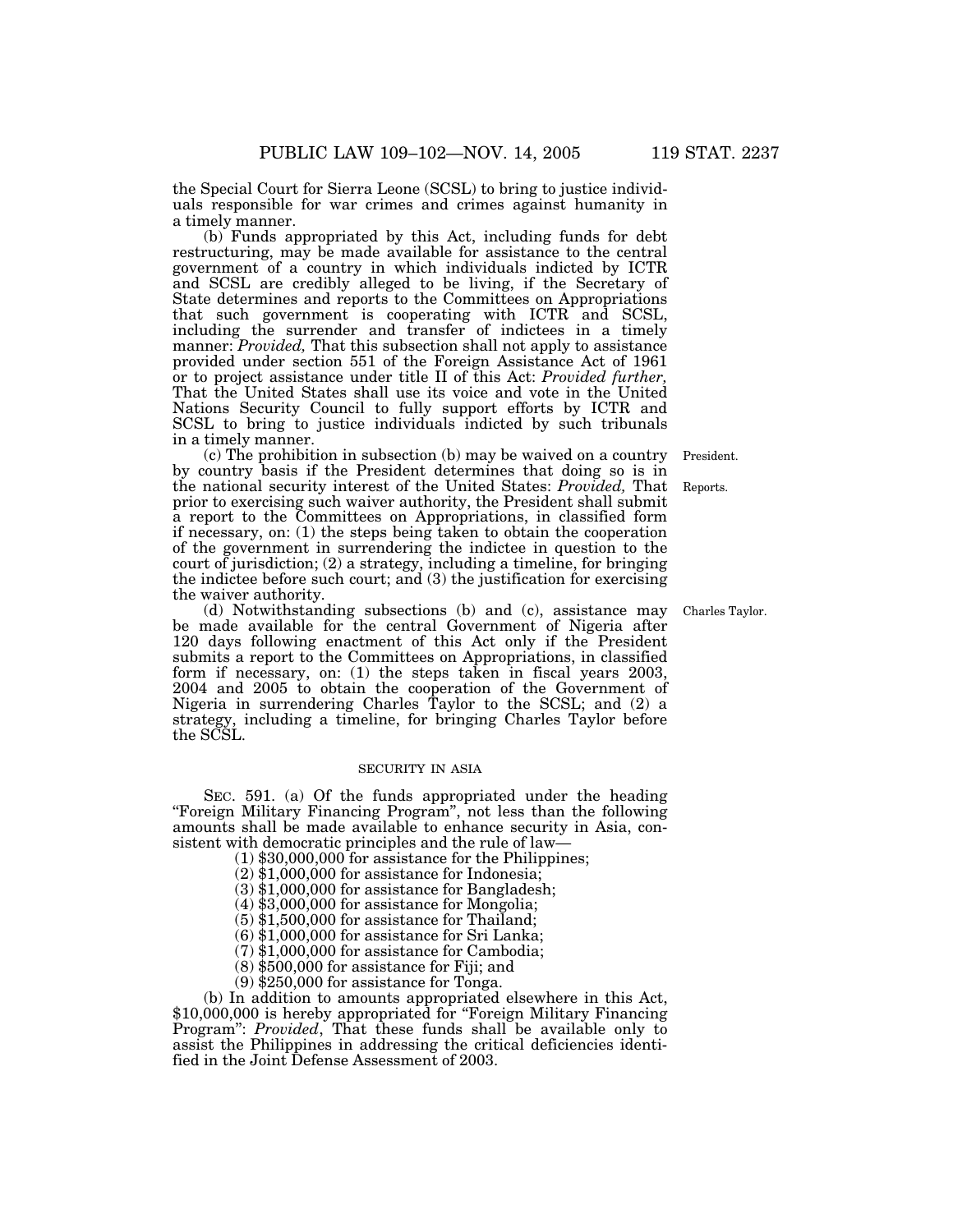(c) Funds made available for assistance for Indonesia pursuant to subsection (a) may only be made available for the Indonesian Navy, notwithstanding section 599F of this Act: *Provided*, That such funds shall only be made available subject to the regular notification procedures of the Committees on Appropriations.

(d) Funds made available for assistance for Cambodia pursuant to subsection (a) shall be made available notwithstanding section 554 of this Act: *Provided*, That such funds shall only be made available subject to the regular notification procedures of the Committees on Appropriations.

# NEPAL

SEC. 592. (a) Funds appropriated under the heading "Foreign Military Financing Program'' may be made available for assistance for Nepal only if the Secretary of State certifies to the Committees on Appropriations that the Government of Nepal, including its security forces, has restored civil liberties, is protecting human rights, and has demonstrated, through dialogue with Nepal's political parties, a commitment to a clear timetable to restore multiparty democratic government consistent with the 1990 Nepalese Constitution.

(b) The Secretary of State may waive the requirements of this section if the Secretary certifies to the Committees on Appropriations that to do so is in the national security interests of the United States.

#### NEGLECTED DISEASES

SEC. 593. Of the funds appropriated under the heading ''Child Survival and Health Programs Fund'', not less than \$15,000,000 shall be made available to support an integrated response to the control of neglected diseases including intestinal parasites, schistosomiasis, lymphatic filariasis, onchocerciasis, trachoma and leprosy: *Provided*, That the Administrator of the United States Agency for International Development shall consult with the Committees on Appropriations, representatives from the relevant international technical and nongovernmental organizations addressing the specific diseases, recipient countries, donor countries, the private sector, UNICEF and the World Health Organization: (1) on the most effective uses of such funds to demonstrate the health and economic benefits of such an approach; and (2) to develop a multilateral, integrated initiative to control these diseases that will enhance coordination and effectiveness and maximize the leverage of United States contributions with those of other donors: *Provided further*, That funds made available pursuant to this section shall be subject to the regular notification procedures of the Committees on Appropriations.

## ORPHANS, DISPLACED AND ABANDONED CHILDREN

SEC. 594. Of the funds appropriated under title II of this Act, not less than \$3,000,000 should be made available for activities to improve the capacity of foreign government agencies and nongovernmental organizations to prevent child abandonment, address the needs of orphans, displaced and abandoned children and provide permanent homes through family reunification, guardianship and domestic adoptions: *Provided,* That funds made available under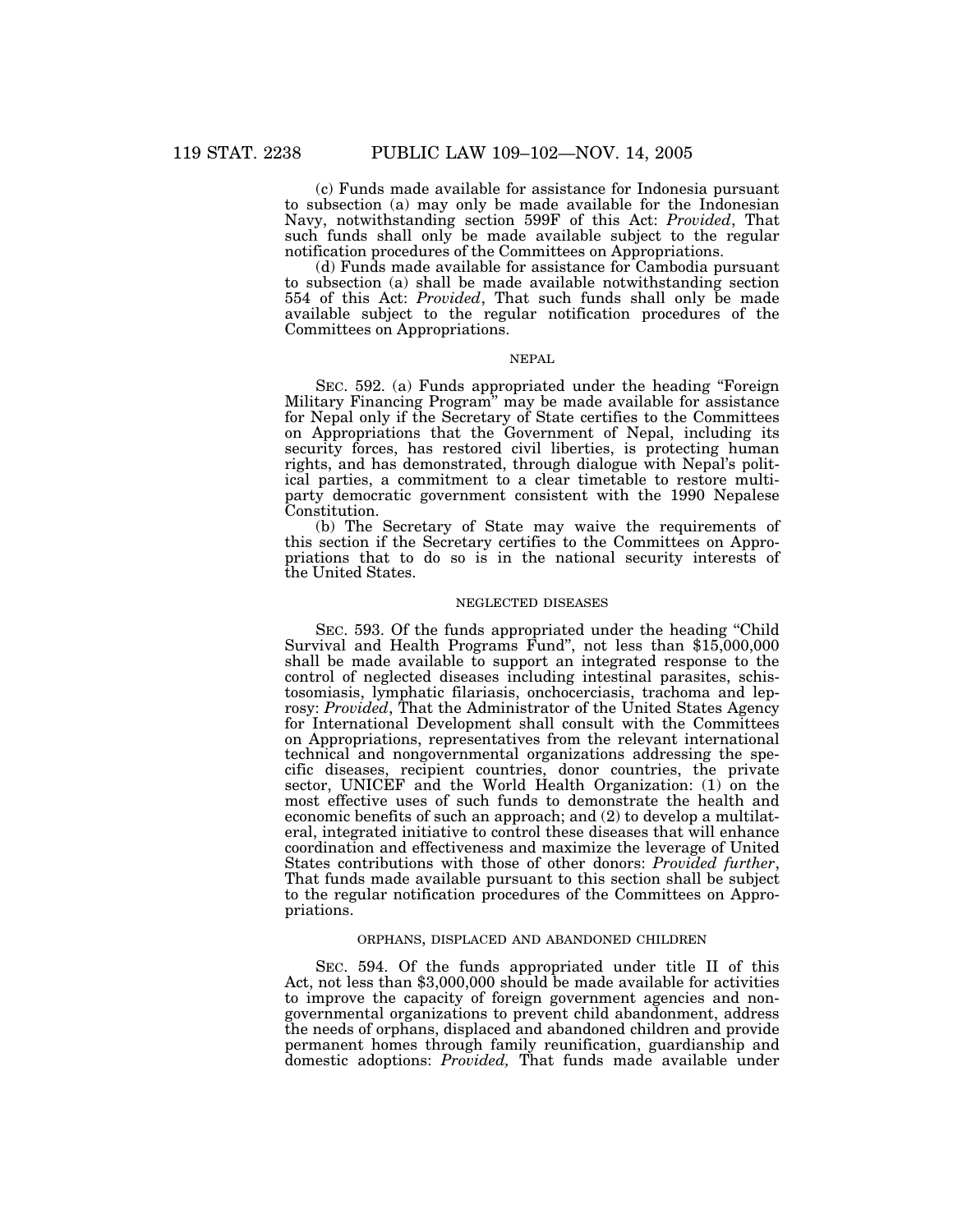title II of this Act should be made available, as appropriate, consistent with—

(1) the goal of enabling children to remain in the care of their family of origin, but when not possible, placing children in permanent homes through adoption;

(2) the principle that such placements should be based on informed consent which has not been induced by payment or compensation;

 $(3)$  the view that long-term foster care or institutionalization are not permanent options and should be used when no other suitable permanent options are available; and

(4) the recognition that programs that protect and support families can reduce the abandonment and exploitation of children.

#### ADVISOR FOR INDIGENOUS PEOPLES ISSUES

Deadline. Designation.

SEC. 595. (a) After consultation with the Committees on Appropriations and not later than 120 days after enactment of this Act, the Administrator of the United States Agency for International Development shall designate an ''Advisor for Indigenous Peoples Issues'' whose responsibilities shall include—

(1) consulting with representatives of indigenous peoples organizations;

(2) ensuring that the rights and needs of indigenous peoples are being respected and addressed in United States Agency for International Development policies, programs and activities;

(3) monitoring the design and implementation of United States Agency for International Development policies, programs and activities which affect indigenous peoples; and

(4) coordinating with other Federal agencies on relevant issues relating to indigenous peoples.

## STATEMENT

SEC. 596. (a) Funds provided in this Act for the following accounts shall be made available for programs and countries in the amounts contained in the respective tables included in the report accompanying this Act:

''Child Survival and Health Programs Fund''.

''Economic Support Fund''.

''Assistance for Eastern Europe and the Baltic States''. ''Assistance for the Independent States of the Former Soviet Union''.

''Global HIV/AIDS Initiative''.

''Democracy Fund''.

''International Narcotics Control and Law Enforcement''. ''Andean Counterdrug Initiative''.

''Nonproliferation, Anti-Terrorism, Demining and Related Programs''.

''Foreign Military Financing Program''.

''International Organizations and Programs''.

(b) Any proposed increases or decreases to the amounts contained in such tables in the accompanying report shall be subject to the regular notification procedures of the Committees on Appropriations and section 634A of the Foreign Assistance Act of 1961.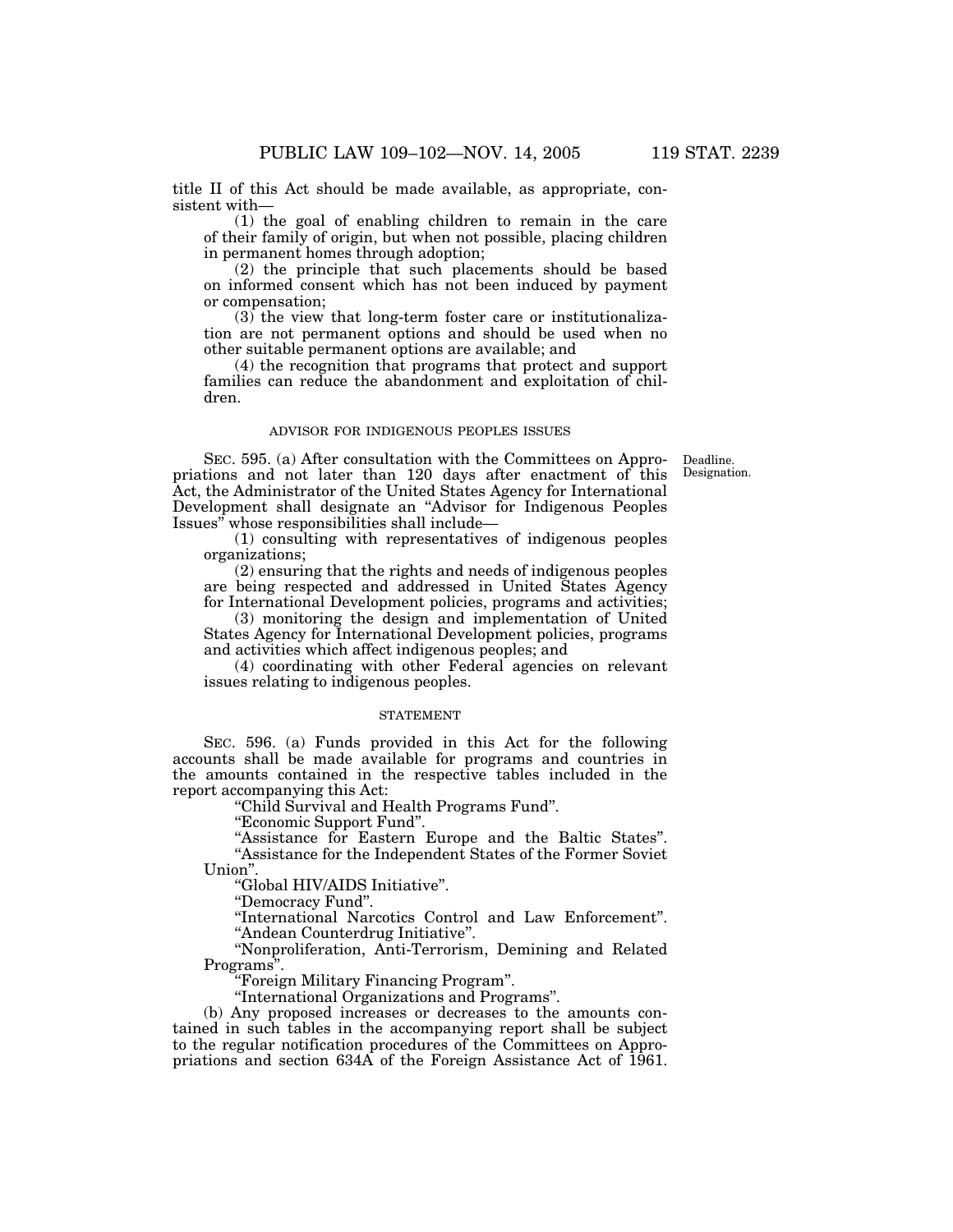## COMBATTING PIRACY OF UNITED STATES COPYRIGHTED MATERIALS

SEC. 597. (a) PROGRAM AUTHORIZED.—The Secretary of State may carry out a program of activities to combat piracy in countries that are not members of the Organization for Economic Cooperation and Development (OECD), including activities as follows:

(1) The provision of equipment and training for law enforcement, including in the interpretation of intellectual property laws.

(2) The provision of training for judges and prosecutors, including in the interpretation of intellectual property laws.

(3) The provision of assistance in complying with obligations under applicable international treaties and agreements on copyright and intellectual property.

(b) CONSULTATION WITH WORLD INTELLECTUAL PROPERTY ORGANIZATION.—In carrying out the program authorized by subsection (a), the Secretary shall, to the maximum extent practicable, consult with and provide assistance to the World Intellectual Property Organization in order to promote the integration of countries described in subsection (a) into the global intellectual property system.

(c) FUNDING.—Of the amount appropriated or otherwise made available under the heading ''International Narcotics Control and Law Enforcement", \$5,000,000 may be made available in fiscal year 2006 for the program authorized by subsection (a).

### MALARIA

SEC. 598. Of the funds appropriated under the heading ''Child Survival and Health Programs Fund'', not less than \$100,000,000 should be made available for programs and activities to combat malaria: *Provided,* That such funds should be made available in accordance with country strategic plans incorporating best public health practices, which should include considerable support for the purchase of commodities and equipment including:  $(1)$  insecticides for indoor residual spraying that are proven to reduce the transmission of malaria;  $(2)$  pharmaceuticals that are proven effective treatments to combat malaria; (3) long-lasting insecticidetreated nets used to combat malaria; and  $(4)$  other activities to strengthen the public health capacity of malaria-affected countries: *Provided further,* That no later than 90 days after the date of enactment of this Act, and every 90 days thereafter until September 30, 2006, the Administrator of the United States Agency for International Development shall submit to the Committees on Appropriations a report describing in detail expenditures to combat malaria during fiscal year 2006.

## OVERSIGHT OF IRAQ RECONSTRUCTION

SEC. 599. Subsection (o) of section 3001 of the Emergency Supplemental Appropriations Act for Defense and for the Reconstruction of Iraq and Afghanistan, 2004 (Public Law 108– 106; 117 Stat. 1234; 5 U.S.C. App. 3 section 8G note), as amended by section 1203(j) of the Ronald W. Reagan National Defense Authorization Act for Fiscal Year 2005 (Public Law 108–375; 118 Stat. 2081), is amended by striking ''obligated'' and inserting ''expended''.

Deadlines. Termination date. Reports.

5 USC app. 8G note.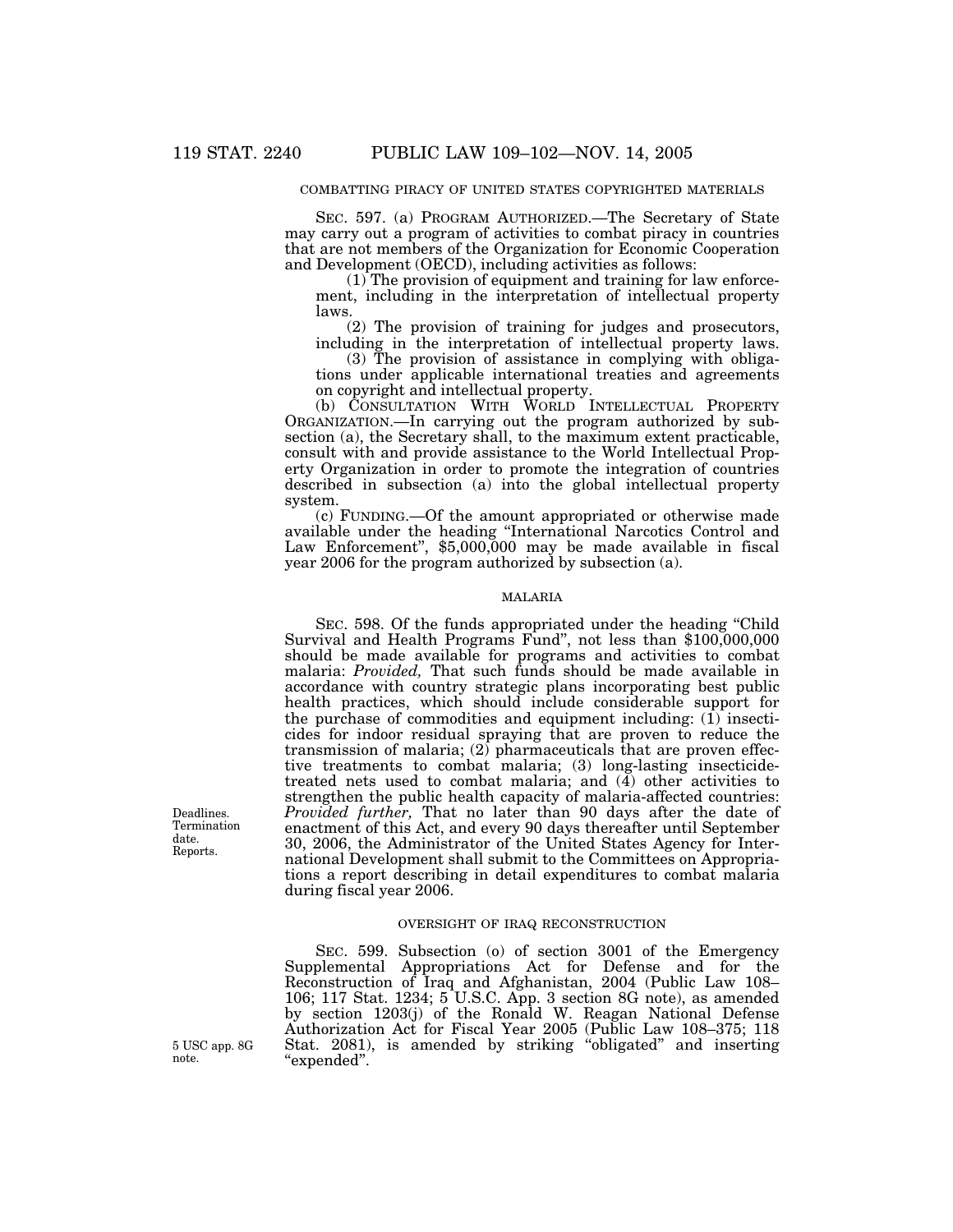SEC. 599A. Funds appropriated under title II under the heading ''Nonproliferation, Anti-Terrorism, Demining and Related Programs'' may be made available to the Under Secretary of State for Arms Control and International Security for use in certain nonproliferation efforts and counterproliferation efforts such as increased voluntary dues to the International Atomic Energy Agency and Proliferation Security Initiative activities.

### PROMOTION OF POLICY GOALS AT MULTILATERAL DEVELOPMENT **BANKS**

SEC. 599B. Title XV of the International Financial Institutions Act (22 U.S.C. 262o et seq.) is amended by adding at the end the following:

#### **''SEC. 1505. PROMOTION OF POLICY GOALS.**

22 USC 262o–4.

''(a) The Secretary of the Treasury shall instruct the United States Executive Director at each multilateral development bank to inform each such bank and the executive directors of each such bank of the policy of the United States as set out in this section and to actively promote this policy and the goals set forth in section 1504 of this Act. It is the policy of the United States that each bank should—

 $!(1)$  require the bank's employees, officers and consultants to make an annual disclosure of their financial interests and income and of any other potential source of conflict of interest;

"(2) link project and program design and results to management and staff performance appraisals, salaries, and bonuses;

"(3) implement voluntary disclosure programs for firms and individuals participating in projects financed by such bank;

"(4) ensure that all loan, credit, guarantee, and grant documents and other agreements with borrowers include provisions for the financial resources and conditionality necessary to ensure that a person or country that obtains financial support from a bank complies with applicable bank policies and national and international laws in carrying out the terms and conditions of such documents and agreements, including bank policies and national and international laws pertaining to the comprehensive assessment and transparency of the activities related to access to information, public health, safety, and environmental protection;

''(5) implement clear anti-corruption procedures setting forth the circumstances under which a person will be barred from receiving a loan, contract, grant, guarantee or credit from such bank, make such procedures available to the public, and make the identity of such person available to the public;

''(6) coordinate policies across multilateral development banks on issues including debarment, cross-debarment, procurement guidelines, consultant guidelines, and fiduciary standards so that a person that is debarred by one such bank is subject to a rebuttable presumption of ineligibility to conduct business with any other such bank during the specific ineligibility period;

"(7) require each bank borrower and grantee and each bidder, supplier and contractor for MDB projects to comply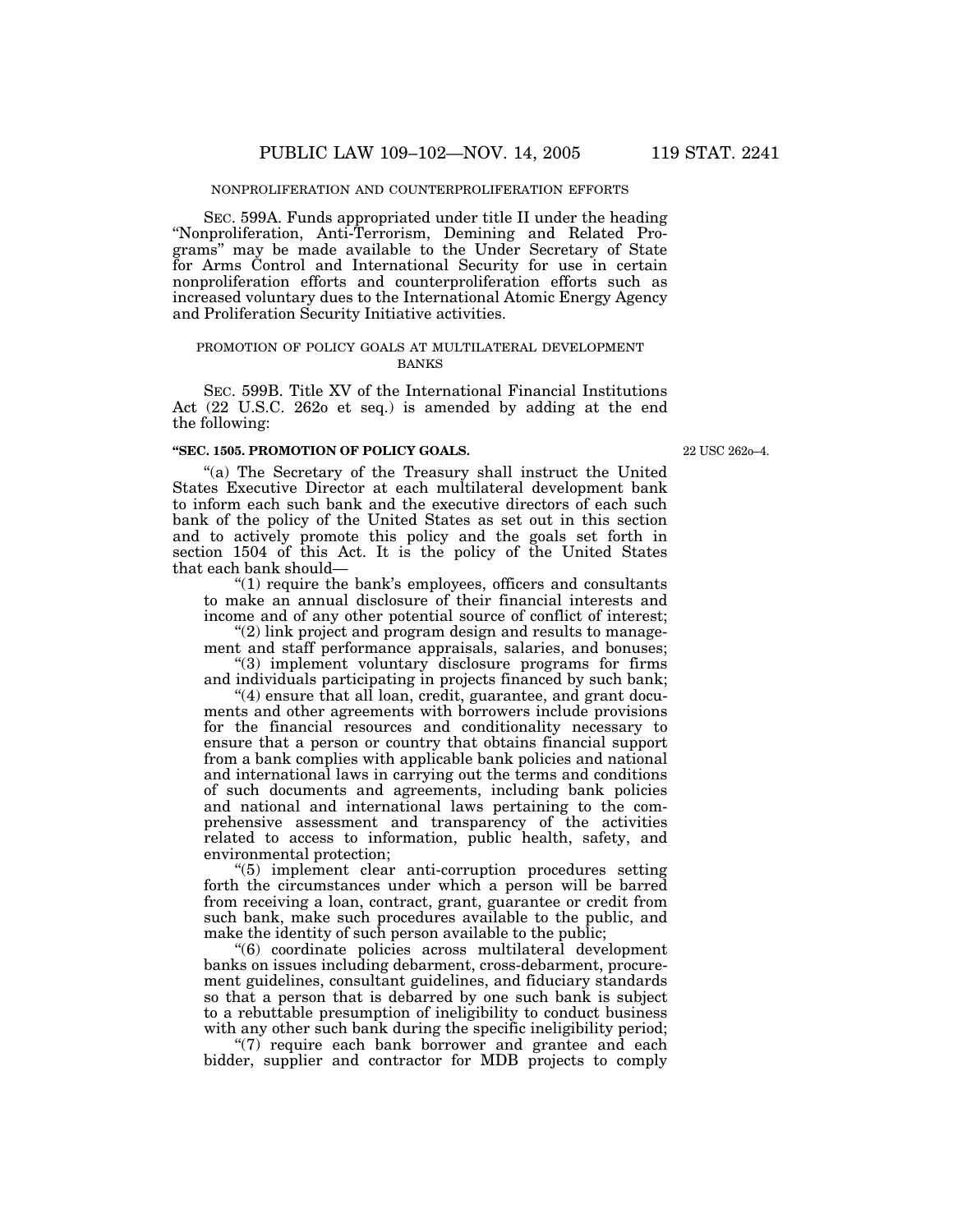with the highest standard of ethics prohibiting coercive, collusive, corrupt and fraudulent practices, such as are defined in the World Bank's Procurement Guidelines of May, 2004;

''(8) maintain a functionally independent Investigations Office, Auditor General Office and Evaluation Office that are free from interference in determining the scope of investigations (including forensic audits), internal auditing (including assessments of management controls for meeting operational objectives and complying with bank policies), performing work and communicating results, and that regularly report to such bank's board of directors and, as appropriate and in a manner consistent with such functional independence of the Investigations Office and the Auditor General Office, to the bank's President;

''(9) require that each candidate for adjustment or budget support loans demonstrate transparent budgetary and procurement processes including budget publication and public scrutiny prior to loan or grant approval;

 $"(10)$  require that for each project where compensation is to be provided to persons adversely affected by the project, such persons have recourse to an impartial and responsive mechanism to receive and resolve complaints. The mechanism should be easily accessible to all segments of the affected community without impeding access to other judicial or administrative remedies and without retribution;

"(11) implement best practices in domestic laws and international conventions against corruption for whistleblower and witness disclosures and protections against retaliation for internal and lawful public disclosures by the bank's employees and others affected by such bank's operations who challenge illegality or other misconduct that could threaten the bank's mission, including: (1) best practices for legal burdens of proof; (2) access to independent adjudicative bodies, including external arbitration based on consensus selection and shared costs; and (3) results that eliminate the effects of proven retaliation; and

" $(12)$  require, to the maximum extent possible, that all draft country strategies are issued for public consideration no less than 45 days before the country strategy is considered by the multilateral development bank board of directors.

''(b) The Secretary of the Treasury shall, beginning thirty days after the enactment of this Act and within sixty calendar days of the meeting of the respective bank's Board of Directors at which such decisions are made, publish on the Department of the Treasury website a statement or explanation of the United States position on decisions related to: (1) operational policies; and (2) any proposal which would result or be likely to result in a significant effect on the environment.

"(c) In this section the term 'multilateral development bank' has the meaning given that term in section 1307 of the International Financial Institutions Act (22 U.S.C. 262m–7) and also includes the European Bank for Reconstruction and Development and the Global Environment Facility.''.

## AUTHORIZATIONS

SEC. 599C. (a) To authorize the United States participation in and appropriations for the United States contribution to the fourteenth replenishment of the resources of the International

Deadline. Internet.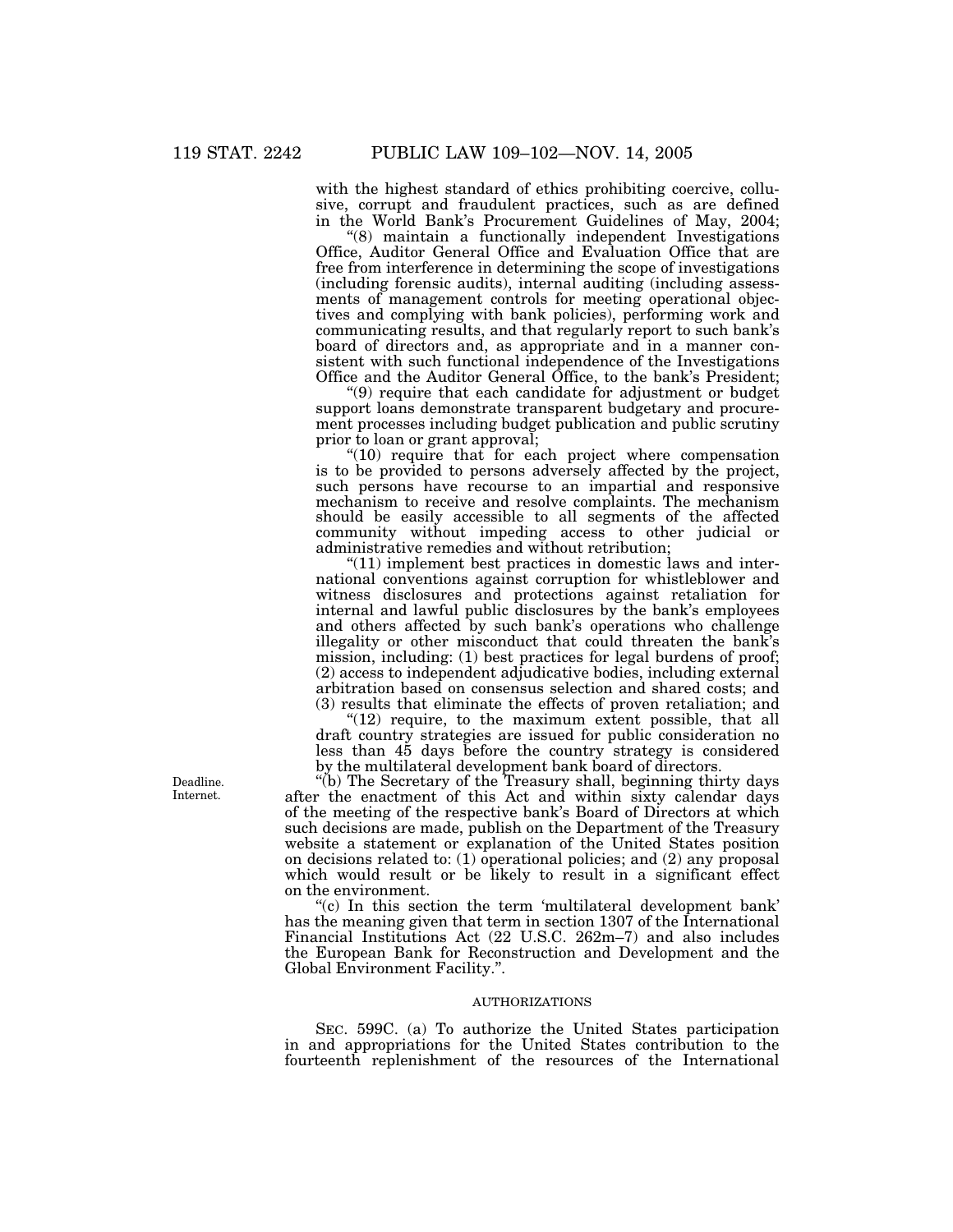Development Association, the International Development Association Act, Public Law 86–565, as amended (22 U.S.C. 284 et seq.), is further amended by adding at the end thereof the following new section:

### **''SEC. 23. FOURTEENTH REPLENISHMENT.**

"(a) The United States Governor of the International Development Association is authorized to contribute on behalf of the United States \$2,850,000,000 to the fourteenth replenishment of the resources of the Association, subject to obtaining the necessary appropriations.

''(b) In order to pay for the United States contribution provided for in subsection (a), there are authorized to be appropriated, without fiscal year limitation, \$2,850,000,000 for payment by the Secretary of the Treasury.''.

(b) To authorize the United States participation in and appropriations for the United States contribution to the tenth replenishment of the resources of the African Development Fund, the African Development Fund Act, Public Law 94–302, as amended (22 U.S.C. 290g et seq.), is further amended by adding at the end thereof the following new section:

### **''SEC. 218. TENTH REPLENISHMENT.**

''(a) The United States Governor of the Fund is authorized to contribute on behalf of the United States \$407,000,000 to the tenth replenishment of the resources of the Fund, subject to obtaining the necessary appropriations.

''(b) In order to pay for the United States contribution provided for in subsection (a), there are authorized to be appropriated, without fiscal year limitation, \$407,000,000 for payment by the Secretary of the Treasury.''.

(c) To authorize the United States participation in and appropriations for the United States contribution to the eighth replenishment of the resources of the Asian Development Fund, the Asian Development Fund Act, Public Law 92–245, as amended (22 U.S.C. 285 et seq.), is further amended by adding at the end thereof the following new section:

## **''SEC. 32. EIGHTH REPLENISHMENT.**

"(a) The United States Governor of the Bank is authorized to contribute on behalf of the United States \$461,000,000 to the eighth replenishment of the resources of the Fund, subject to obtaining the necessary appropriations.

''(b) In order to pay for the United States contribution provided for in subsection (a), there are authorized to be appropriated, without fiscal year limitation, \$461,000,000 for payment by the Secretary of the Treasury.''.

## ANTICORRUPTION PROVISIONS

SEC. 599D. Twenty percent of the funds appropriated by this Act under the heading ''International Development Association'', shall be withheld from disbursement until the Secretary of the Treasury certifies to the appropriate congressional committees that— Certification.

(1) World Bank procurement guidelines are applied to all procurement financed in whole or in part by a loan from the International Bank for Reconstruction and Development (IBRD)

22 USC 285cc.

22 USC 290g–17.

22 USC 284u.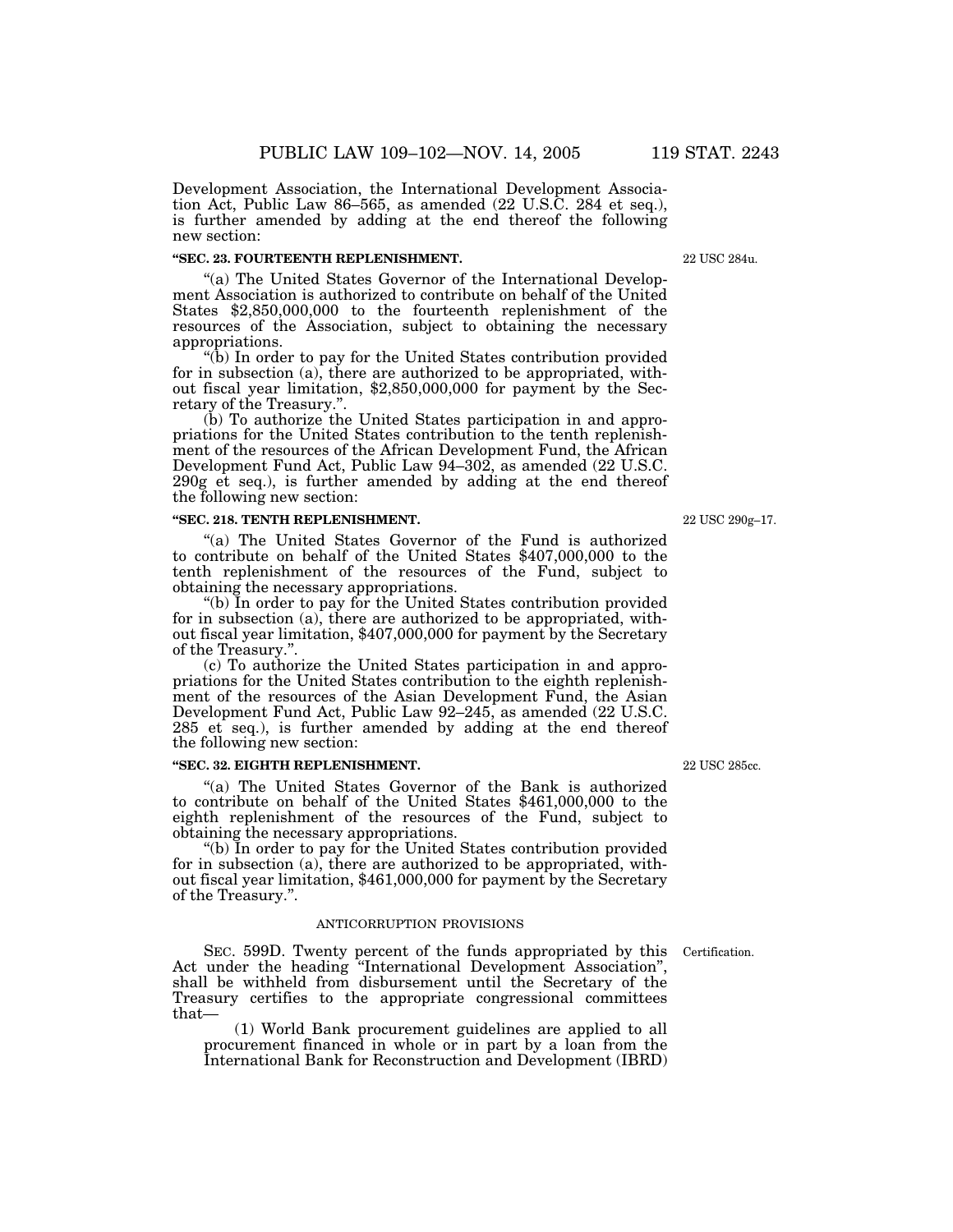or a credit agreement or grant from the International Development Association (IDA);

(2) the World Bank proposal ''Increasing the Use of Country Systems in Procurement'' dated March 2005 has been withdrawn;

(3) the World Bank is maintaining a strong central procurement office staffed with senior experts who are designated to address commercial concerns, questions, and complaints regarding procurement procedures and payments under IDA and IBRD projects;

(4) thresholds for international competitive bidding are established to maximize international competitive bidding in accordance with sound procurement practices, including transparency, competition, and cost-effective results for the Borrowers;

(5) all tenders under the World Bank's national competitive bidding provisions are subject to the same advertisement requirements as tenders under international competitive bidding; and

(6) loan agreements are made public between the World Bank and the Borrowers.

## ASSISTANCE FOR DEMOBILIZATION AND DISARMAMENT OF FORMER IRREGULAR COMBATANTS IN COLOMBIA

SEC. 599E. (a) AVAILABILITY OF FUNDS.—Of the funds appropriated in this Act, up to \$20,000,000 may be made available in fiscal year 2006 for assistance for the demobilization and disarmament of former members of foreign terrorist organizations (FTOs) in Colombia, specifically the United Self-Defense Forces of Colombia (AUC), the Revolutionary Armed Forces of Colombia (FARC) and the National Liberation Army (ELN), if the Secretary of State makes a certification described in subsection (b) to the appropriate congressional committees prior to the initial obligation of amounts for such assistance for the fiscal year involved.

(b) CERTIFICATION.—A certification described in this subsection is a certification that—

(1) assistance for the fiscal year will be provided only for individuals who have: (A) verifiably renounced and terminated any affiliation or involvement with FTOs or other illegal armed groups; and (B) are meeting all the requirements of the Colombia Demobilization Program, including having disclosed their involvement in past crimes and their knowledge of the FTO's structure, financing sources, illegal assets, and the location of kidnapping victims and bodies of the disappeared;

(2) the Government of Colombia is providing full cooperation to the Government of the United States to extradite the leaders and members of the FTOs who have been indicted in the United States for murder, kidnapping, narcotics trafficking, and other violations of United States law;

(3) the Government of Colombia is implementing a concrete and workable framework for dismantling the organizational structures of foreign terrorist organizations; and

(4) funds shall not be made available as cash payments to individuals and are available only for activities under the following categories: verification, reintegration (including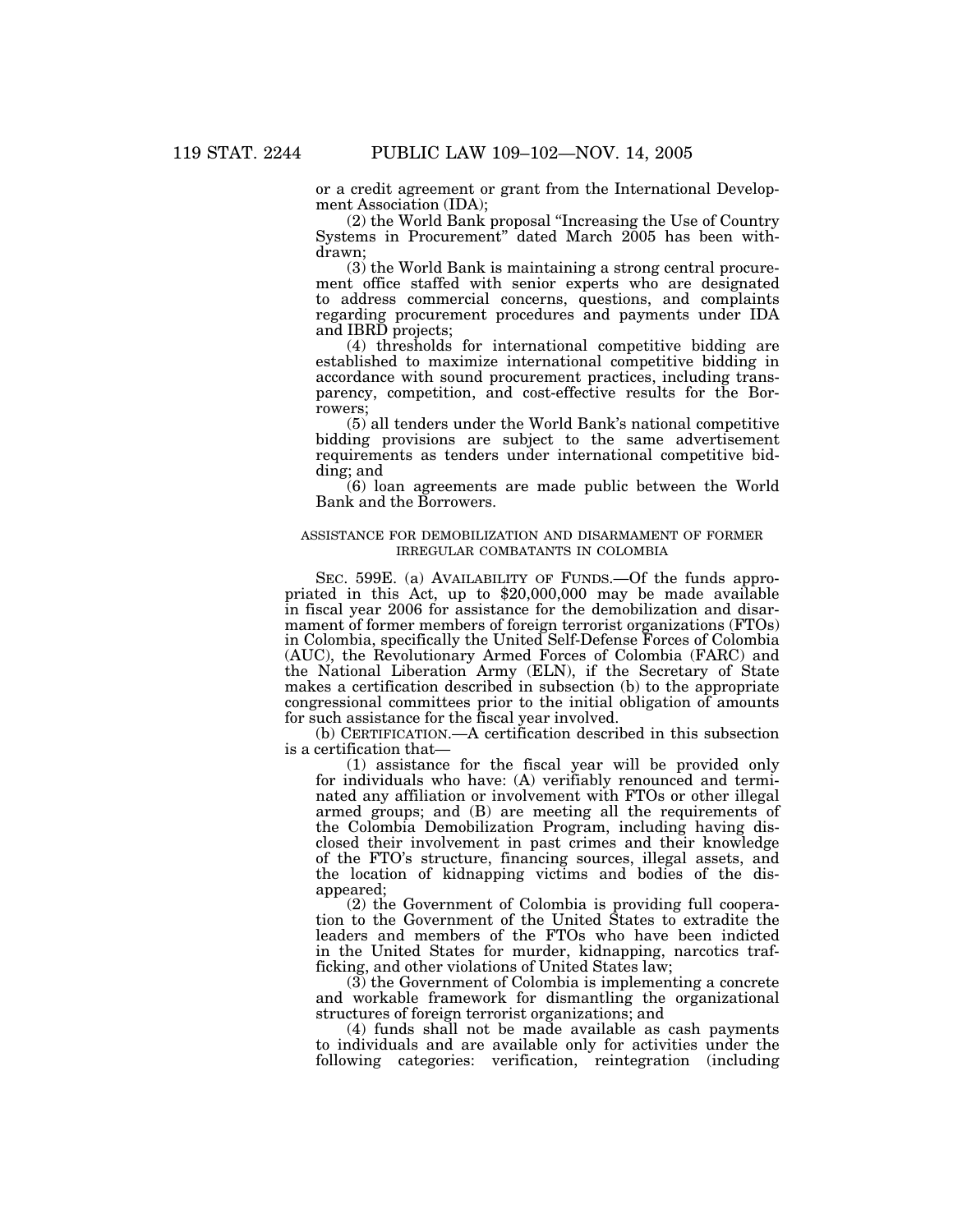training and education), vetting, recovery of assets for reparations for victims, and investigations and prosecutions.

(c) DEFINITIONS.—In this section:

(1) APPROPRIATE CONGRESSIONAL COMMITTEES.—The term ''appropriate congressional committees'' means—

(A) the Committee on Appropriations and the Committee on International Relations of the House of Representatives; and

(B) the Committee on Appropriations and the Committee on Foreign Relations of the Senate.

(2) FOREIGN TERRORIST ORGANIZATION.—The term ''foreign terrorist organization'' means an organization designated as a terrorist organization under section 219 of the Immigration and Nationality Act.

## INDONESIA

SEC. 599F. (a) Funds appropriated by this Act under the heading "Foreign Military Financing Program" may be made available for assistance for Indonesia, and licenses may be issued for the export of lethal defense articles for the Indonesian Armed Forces, only if the Secretary of State certifies to the appropriate congressional committees that—

(1) the Indonesian Government is prosecuting and punishing, in a manner proportional to the crime, members of the Armed Forces who have been credibly alleged to have committed gross violations of human rights;

(2) at the direction of the President of Indonesia, the Armed Forces are cooperating with civilian judicial authorities and with international efforts to resolve cases of gross violations of human rights in East Timor and elsewhere; and

 $(3)$  at the direction of the President of Indonesia, the Government of Indonesia is implementing reforms to improve civilian control of the military.

(b) The Secretary of State may waive subsection (a) if the Secretary determines and reports to the Committees on Appropriations that to do so is in the national security interests of the United States.

## REPORT ON INDONESIAN COOPERATION

SEC. 599G. Not later than 90 days after enactment of this Act, the Secretary of State shall submit a report to the Committees on Appropriations that describes—

 $(1)$  the status of the investigation of the murders of two United States citizens and one Indonesian citizen that occurred on August 31, 2002 in Timika, Indonesia, the status of any individuals indicted within the United States or Indonesia for crimes relating to those murders, and the status of judicial proceedings relating to those murders;

(2) the efforts by the Government of Indonesia to arrest individuals indicted for crimes relating to those murders and any other actions taken by the Government of Indonesia, including the Indonesian judiciary, police and Armed Forces, to bring the individuals responsible for those murders to justice; and

(3) the cooperation provided by the Government of Indonesia, including the Indonesian judiciary, police and Armed